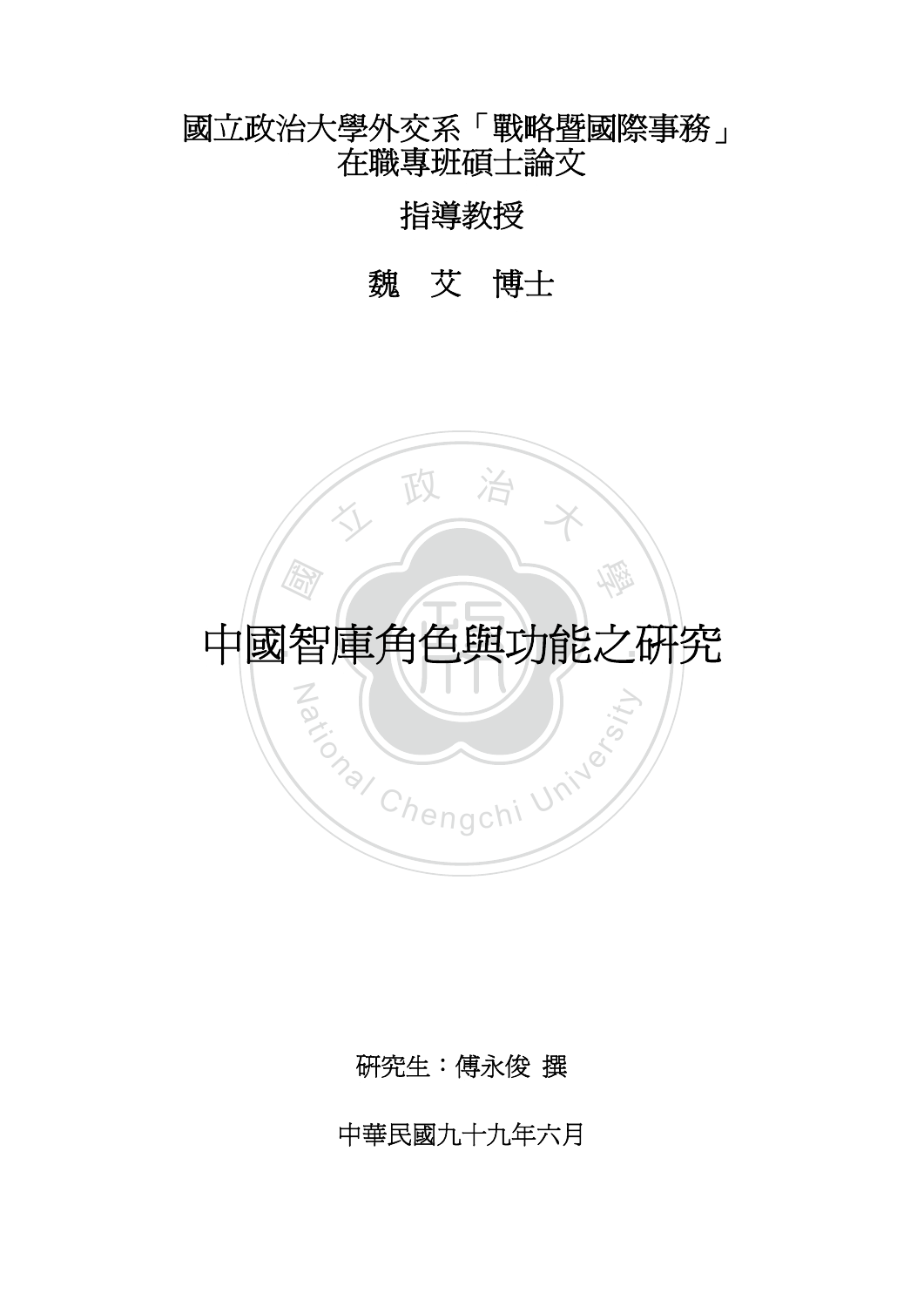# 摘 要

中國被稱為是一個已崛起的世界大國已是不爭的事實。然而為何中國會 迅速崛起,除了外在因素的配合外,最重要還是要歸功於鄧小平實施「改革 開放」以來,社會知識增長,經濟蓬勃發展的緣故,其中中國政府高層對智 庫及學者、專家的重視,使各項政策的出臺,在合理性、周延性、可操作性 與前瞻性上大為提高應為重要成因。

交、軍事方面)卻因受政治環境的影響,出現巨大起伏變化,其後續發展值<br>得觀察。 毛澤東當政時期智庫幾乎不存在(尤其是文革時期)。鄧小平掌權後重 建一些舊有研究機構,並陸續成立新的研究機構,是為中國現代智庫發展之 濫觴。沂 30 年來,中國官方智庫蓬勃發展,而民間智庫(尤其是政治、外 得觀察。

中國自力管庫仿澳的用巴頭多,興夫國寺四力管庫几較,共中擔仕政府<br>政策宣傳者的角色,以及作爲情報機關的掩護機構,較爲特殊,另外部份官<br>方智庫已成爲政府與外國「二軌」對話之主要管道。在功能上,由於中國由<br><br>落後中崛起,故其發揮之功能頗爲顯萎,至於「旋轉門」及儲備與提供高層 يند.<br>- $\mathbb{Z}$ 中國官方智庫扮演的角色頗多,與美國等西方智庫比較,其中擔任政府 方智庫已成爲政府與外國「二軌」對話之主要管道。在功能上,由於中國由 落後中崛起,故其發揮之功能頗爲顯著,至於「旋轉門」及儲備與提供高層 官員人才二項功能,由於中國遴選人才制度的關係,目前發揮有限,惟未來 可望逐漸提升。

由於中國遴選人才制度的關係,目前<br>不同。中國智庫相較於西方,有以下<br>民間智庫的競爭相對較少;第二、經費 由於政治制度的不同,中國智庫相較於西方,有以下三點差異,第一、 高度的壟斷性,面對民間智庫的競爭相對較少;第二、經費來源單一、量少; 第三、可透過一種屬於常態卻「非正規」管道直接提供高層政策建議,發揮 其影響力。

中國民間智庫因為法律註冊問題及政治信任問題,生存發展遭受挫折, 針對中國特有的政治環境,吾人以為中國智庫未來可能出現以下的發展走 向:一、續將部份官方研究機構改爲民間(或半官方)智庫,二、調整法律 註冊方式,開放民眾成立真正民間智庫。

關鍵詞:智庫(思想庫)、民間智庫、旋轉門

ii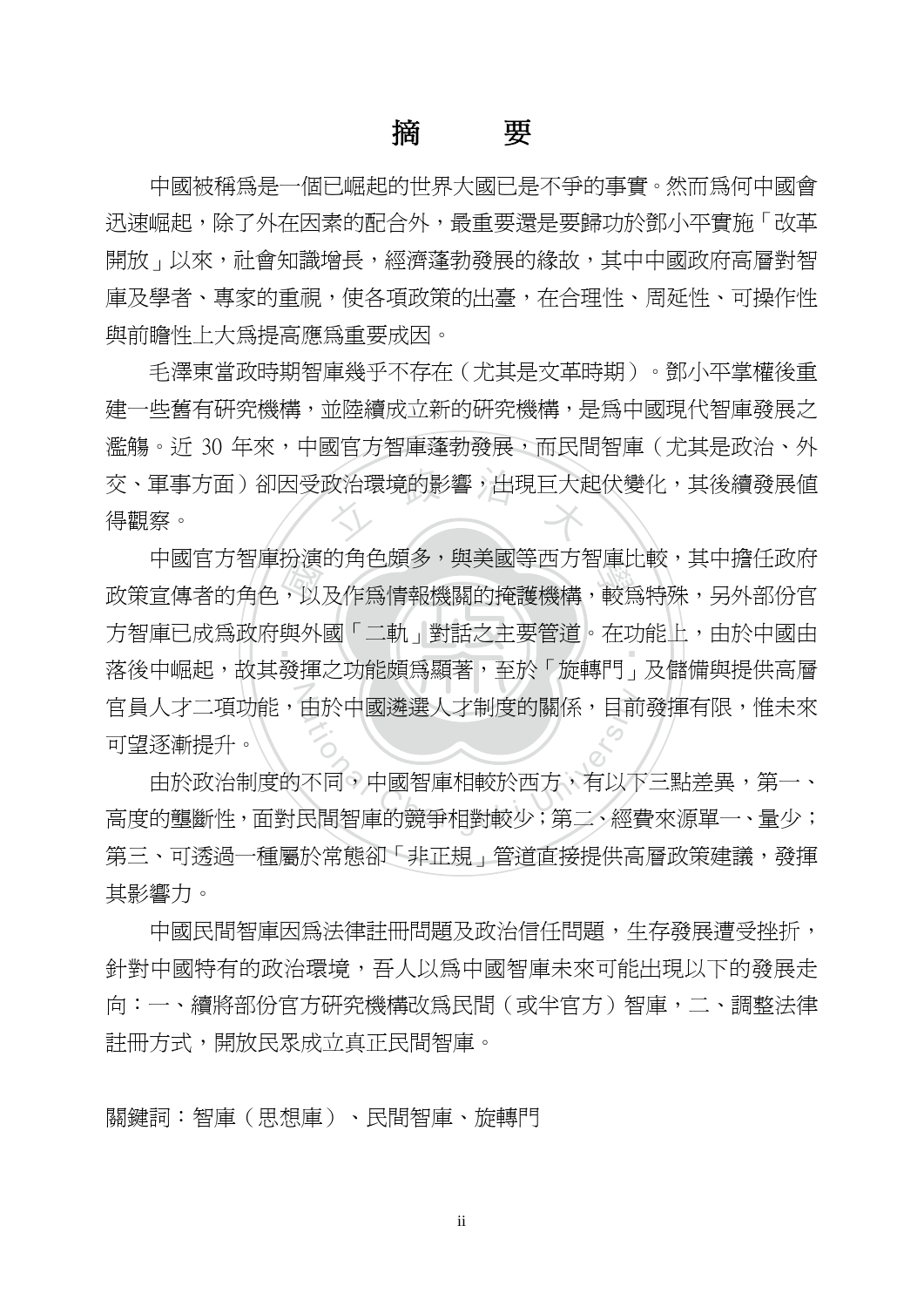#### Abstract

China, being called a rising world strong power, is an indisputable fact.Why can China rise rapidly? Apart from external factors to support its development, the most important internal factor is the social and economical grows due to the "reform and opening" policy of Deng Xiaoping. With consulting to think tanks, scholars and experts, Chinese government carry out national policy in a more rational, compre- hensive, feasible, far-sighted way.

я -offic<br>litary<br>al en er Deng came to power, he red<br>
ed new ones, which became C However, the non-official think tanks (especially in the areas of politics, changing of political environment. The subsequent development of the think tanks needs to be watched closely. One could hardly find a think tank in Mao's period (especially during the Cultural Revolution). After Deng came to power, he reconstructed some research institutions and established new ones, which became Chinese modern think tanks later on. China's official think tanks have acted vigorously for nearly 30 years. diplomacy, and military) have gone through huge ups and downs with the

ational Chengchi University.<br>
Think tanks in the West, China's officit<br>
ot only serve as media for government p Compared with think tanks in the West, China's official think tanks play multiple roles. They not only serve as media for government propaganda, but also act as fronts for intelligence agencies. Further- more, some of the official think tanks have served as the "dual-track" channels to communicate with foreign governments. Think tanks play important roles for China's development in recent years. Their func- tions, however, as a "revolving door" and human power providers, are still limited. It is expected that above situation will change gradually.

There are at least three differences between Chinese think tanks and the western ones. First, a high degree of monopoly- there is little competition from non-official think tanks. Second, they have a single and limited source of funding.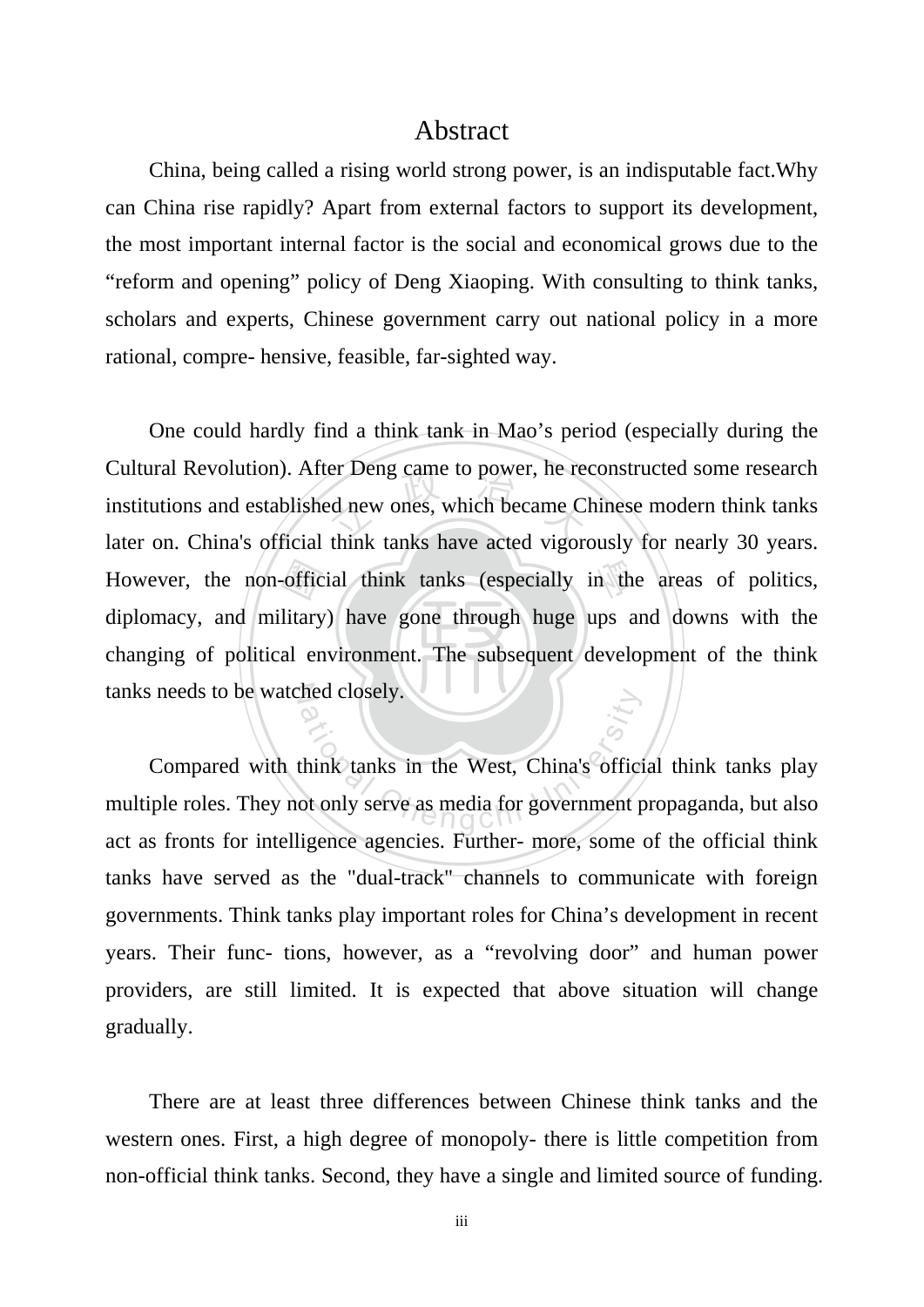Third, they provide policy suggestions to the government officers through normal, but "informal" channels.

人 政 治 木 It is difficult to register as a "think tank" in China. Even a think tank can register legally; it's still hard to get political trust from the government. This thesis finds that there are two possibilities for the development of Chinese think tanks in the future. First, Chinese government will transfer the government research institutes to non-official (or semi-official) think tanks. Second, Chinese government will amend the law to allow the public to set up non-official think tanks.

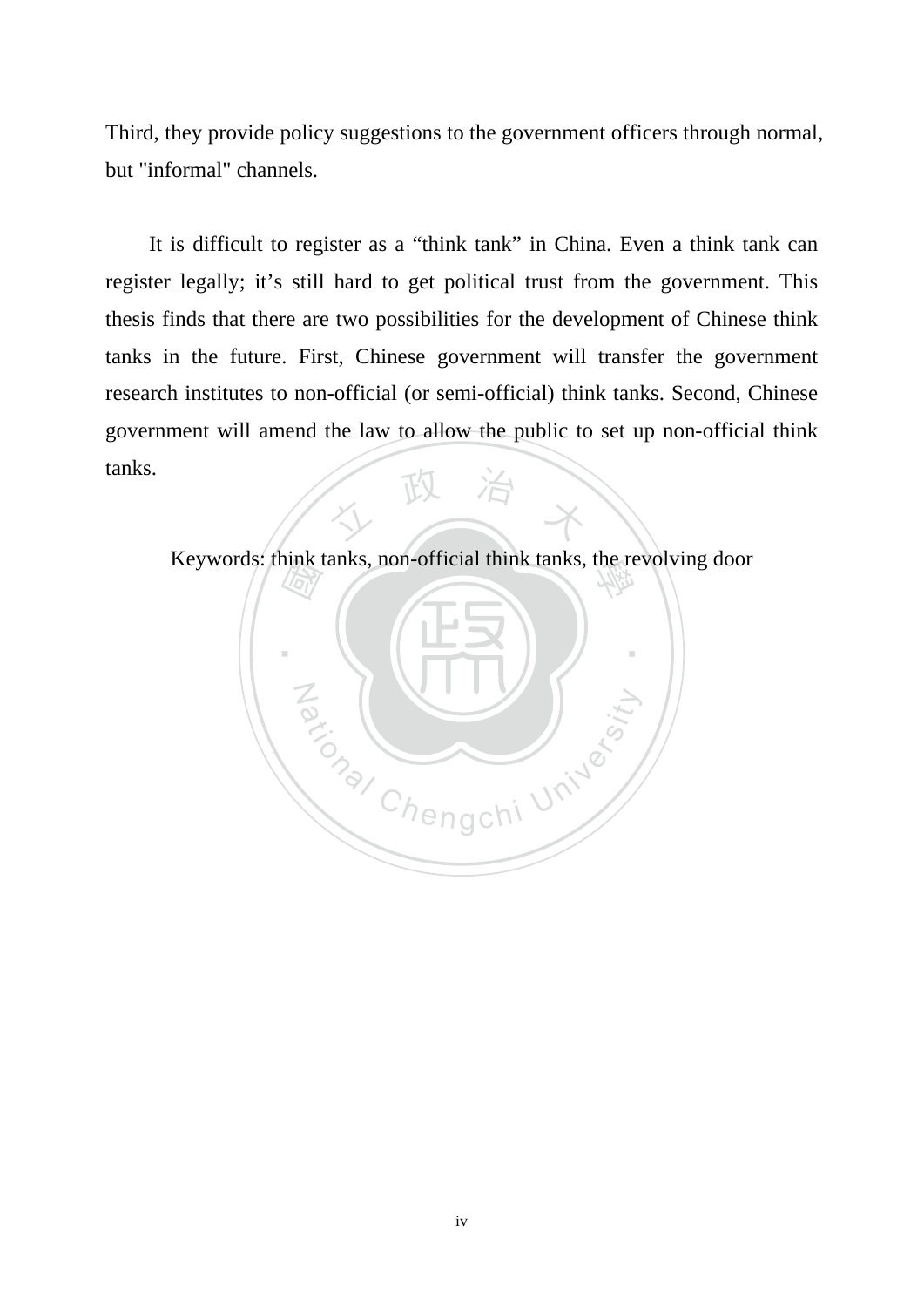| 第一章<br>緒論.                                   |                                                                                                                                                                                                                                        |
|----------------------------------------------|----------------------------------------------------------------------------------------------------------------------------------------------------------------------------------------------------------------------------------------|
| 第一節                                          |                                                                                                                                                                                                                                        |
| 第二節                                          |                                                                                                                                                                                                                                        |
| 第三節                                          |                                                                                                                                                                                                                                        |
| 第四節                                          |                                                                                                                                                                                                                                        |
| 第二章                                          | .15                                                                                                                                                                                                                                    |
| 第一節                                          | 15                                                                                                                                                                                                                                     |
| 第二節                                          |                                                                                                                                                                                                                                        |
| 中國智庫之興起<br>26<br>第三節<br>$\sim$ $\sim$ $\sim$ |                                                                                                                                                                                                                                        |
| 中國前十大智庫概況<br>第四節                             | 31                                                                                                                                                                                                                                     |
| S. Saltis<br>中國智庫的角色與功能<br>第三章               | . 63                                                                                                                                                                                                                                   |
| 第一節 中國的決策模式與特性                               | 63                                                                                                                                                                                                                                     |
| 第二節                                          | .<br>67                                                                                                                                                                                                                                |
| 中國智庫的功能<br>第三節                               | andro de la construcción de la construcción de la construcción de la construcción de la construcción de la con<br>En la construcción de la construcción de la construcción de la construcción de la construcción de la construcc<br>72 |
| $\mathcal{S}$<br>中國與美國智庫特色之比較<br>第四節         | $\frac{1}{2}$ 80                                                                                                                                                                                                                       |
| 第四章                                          |                                                                                                                                                                                                                                        |
| 第一節 中國民間智庫的產生背景與發展經過                         |                                                                                                                                                                                                                                        |
|                                              |                                                                                                                                                                                                                                        |
|                                              | .94                                                                                                                                                                                                                                    |
| 參考文獻.                                        |                                                                                                                                                                                                                                        |

#### 錄 目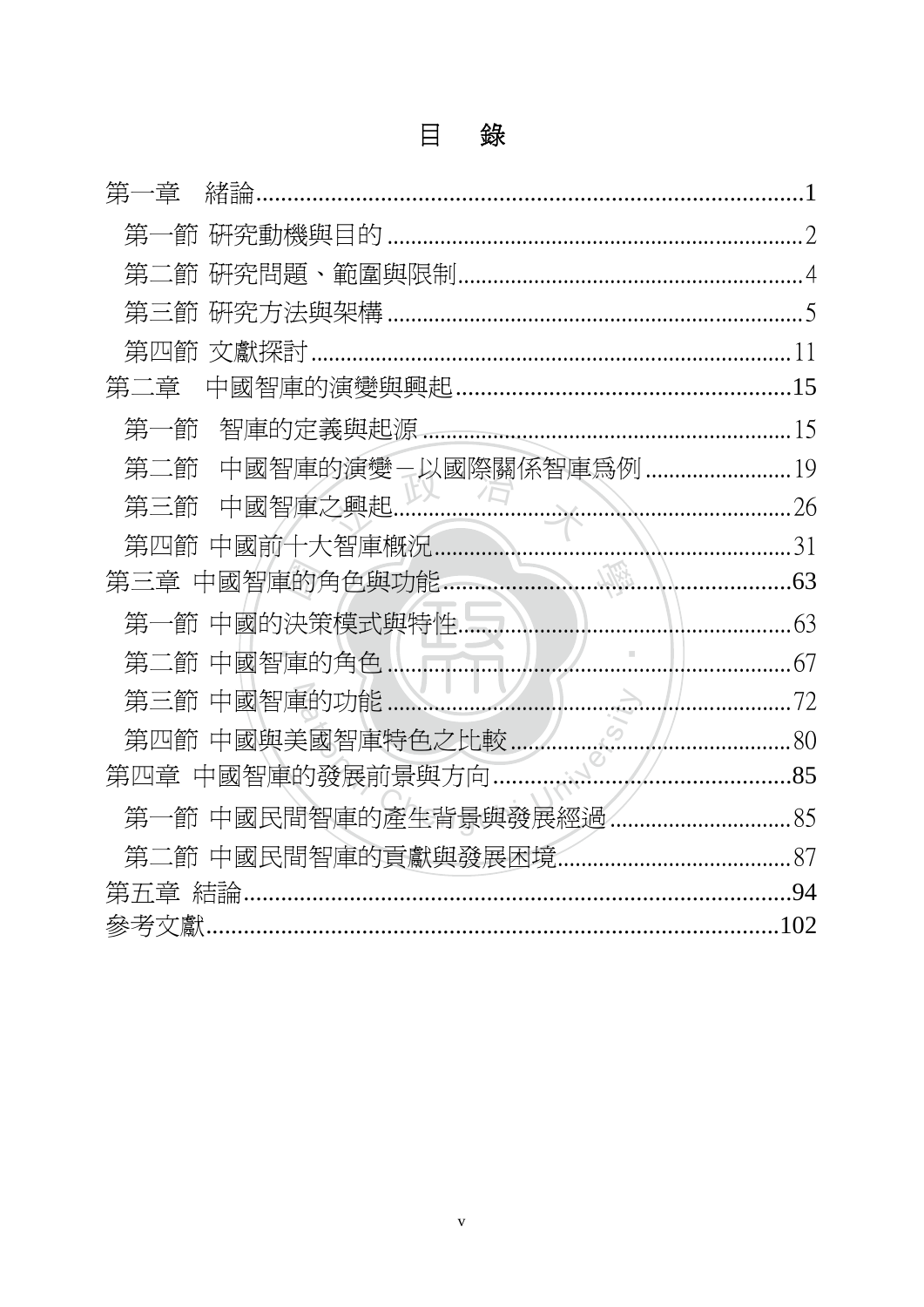# 圖表目錄

| q.<br>ĸ<br>じン |
|---------------|
|               |

### 圖目錄

| 圖 1.2 全球智庫區域分佈圖 |  |  |
|-----------------|--|--|
|                 |  |  |
|                 |  |  |

|                             | .110 |
|-----------------------------|------|
| 附錄二:詹姆斯·麥肯 2008年全球智庫調查報告    | .116 |
| 附錄三:天則經濟研究所                 | 122. |
| 附錄四:九鼎公共事務研究所               | 128  |
| 附錄五:中共第十六屆中央政治局集體學習內容及主講人表. | .129 |
| 附錄六:中共第十七屆中央政治局集體學習內容及主講人表. | .132 |
| Chengchi Ur                 |      |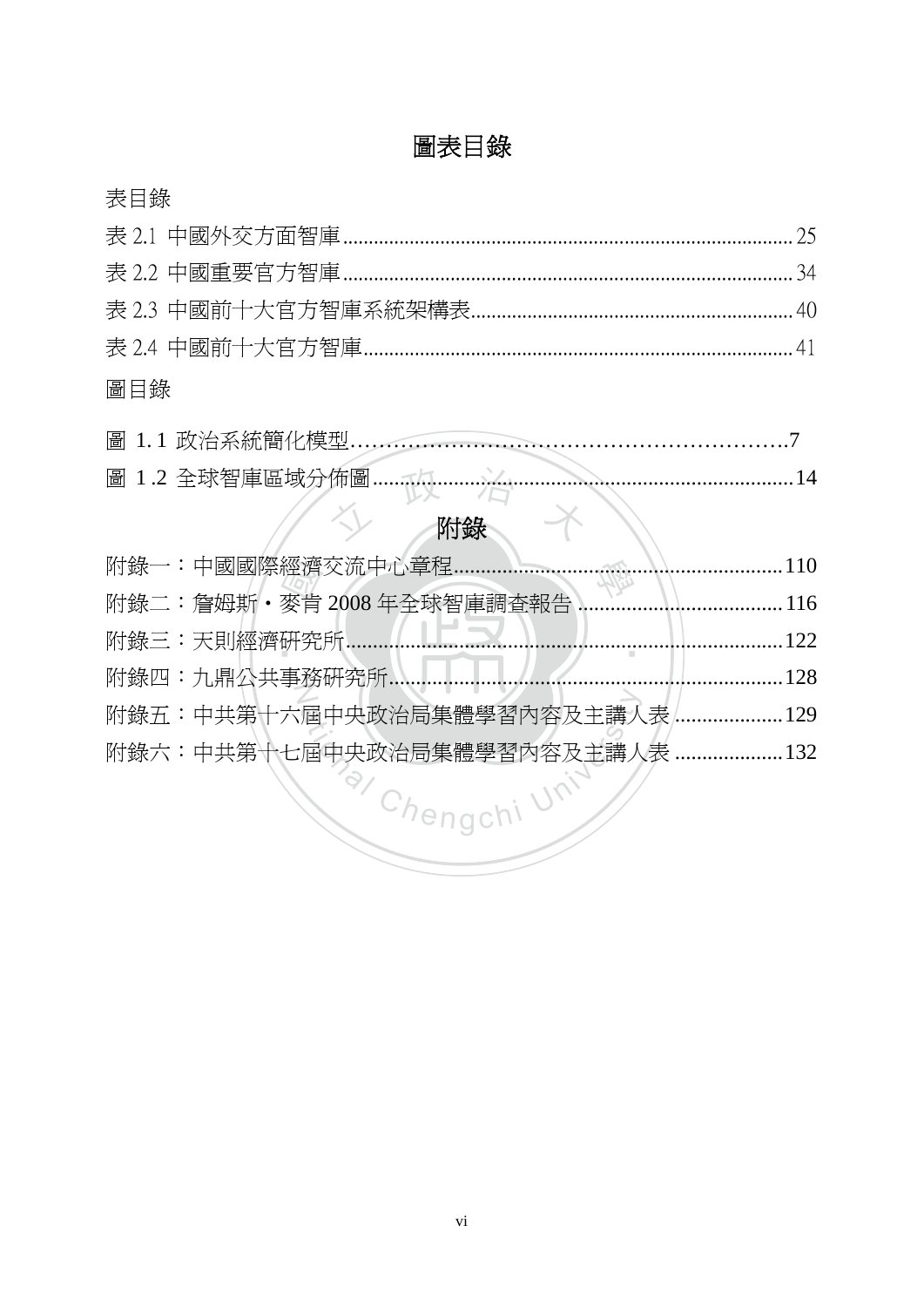#### 第一章緒論

2006 年 11 月 9 日在北京召開中國第一屆智庫(Think Tank)論壇上, 「長期為中國決策提供政策和諮詢,卻一直披著神祕面紗的十大中國著名智 庫終於浮出水面」。<sup>1</sup>中國官方智庫的浮出水面,讓外界看到中國國家權力 對於知識和智慧的日漸重視。

舉行「全球智庫峰會<sub>」</sub>,商討國際金融危機發展趨勢及恢復世界經濟增長之<br>策。由於各界對中國最高級別智庫在未來高層決策中的角色高度關注,該次 2009 年 3 月 23 日,中國整併原國家發改委下屬的「國際合作中心」與 「對外開放諮詢中心」二大智庫,新成立由前副總理曾培炎<sup>2</sup>擔任理事長之 「國際經濟交流中心」,編印「要情」、「研究報告」、「資訊反映」、「智庫言 論」等專刊,<sup>3</sup>向國務院有關部門提出政策意見,並於同年 7 月於北京主辦 策。由於各界對中國最高級別智庫在未來高層決策中的角色高度關注,該次 會議成果成為觀察其未來發展之重要指標。

六家 國神 成未成局観祭共不來發展之里安拒悰。<br>在中國過去的國家戰略決策中,僅有非機構化的謀士傳統,這自然與歷 ‧ N 代政治制度結構和中國改革開放以前的非常狀態有關。在中國歷史朝代中, 專制皇權需要的是忠誠至上的謀士,當然很難將國家朝廷的戰略謀畫結構 化,即使有諫議機關,也僅能發揮一下完善既定決策的修飾作用。

化,即使有諫議機關,也僅能發揮一下完善既定決策的修飾作用。<br>在中國共產極權的年代,以及革命氣氛濃厚的時期中,革命領導人的個<br>人智慧與個人崇拜相貫通,就算是謀士,都顯得有點多餘。領導人的「高瞻<br>遠矚、明察秋毫、洞察一切」註定了個人的一閃念就是國家的大政方針。隨 在中國共產極權的年代,以及革命氣氛濃厚的時期中,革命領導人的個 人智慧與個人崇拜相貫通,就算是謀士,都顯得有點多餘。領導人的「高瞻 著中國國家的發展,改革將政府機構不同組織的職能加以區分,「謀」與「斷」 逐漸出現一個科學化、現代化劃分的契機;改革開放使中國看到西方先進國 家決策機制的合理性,專門從事戰略研究的謀書機構應運而生,智庫從此出 現發展的機緣與空間。中國國家的重大決策,已不再是依靠中國領導人的個 人盤算與想法,而是依靠智庫的深入研究與領導人的當機立斷,決策的合理 程度當然相對提高許多。

<sup>1</sup> 2006 年中國第一屆智庫論壇公布中國前十大著名智庫指:中國社會科學院、國務院發展研究中心、中國 科學院、中國軍事科學院、中國國際問題研究所、中國現代國際關係研究院、中國太平洋經濟合作全國 委員會、中國科學技術協會、中國國際戰略學會、上海國際問題研究院。http://www.chinathinktank.cn

 $^2$ 曾培炎,通去是中共長期培養的財經決策官員,2003~2008年任國務務院副總理時主管經濟事務。

 $3 \circledast$   $\frac{1}{2}$  http://n.yam.com/chinatimes/china/200907/20090704890172.html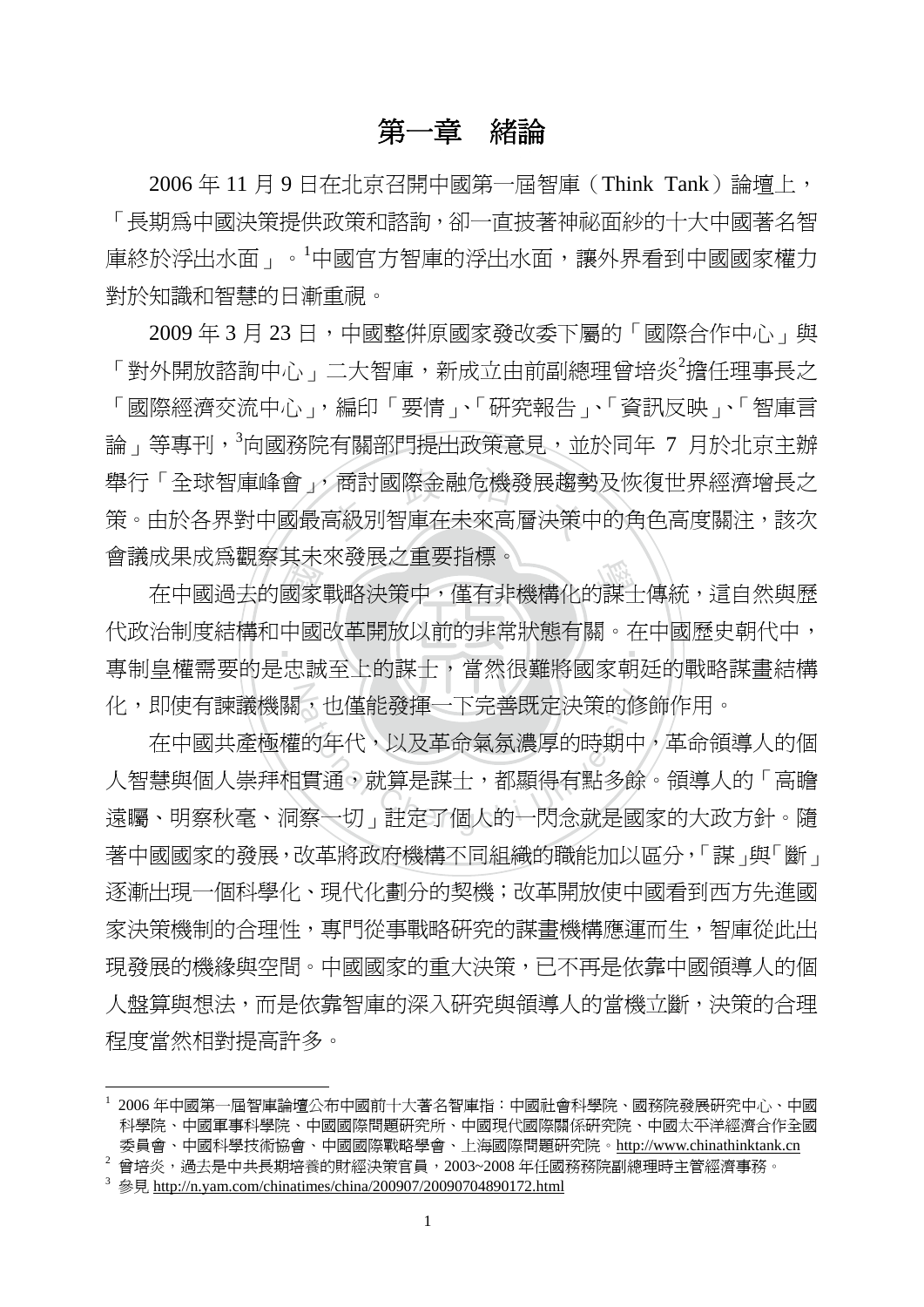中國自 1978 年改革開放迄今已 30 多年,在初期階段,中國第二代領導 人鄧小平基於改革的需要,使知識份子的社會地位獲得提升,學者、專家的 意見相對受到重視,專業知識的重要性開始超過政治立場的正確性,「實踐 是檢驗真理的唯一標準」、「不管黃貓、黑貓只要會抓老鼠的都是好貓」<sup>4</sup>成 了普遍傳頌的價值標準。1992 年鄧小南巡講話,促使第三代領導人江澤民繼 續加速推動改革開放腳步,並以「三個代表」<sup>5</sup>思想大旗,加速進行經濟、 外交等各方面建設與發展,對於專業知識份子的需求更勝以往,中國智庫於 焉萌芽興起。

者提供政策意見,對於中國智庫的進一步興起與發展,提供了一塊廣闊肥沃 策模式顯然更符合科學、更注重專業、更爲理性及更透過集體議決。由於「科<br>學發展觀」著重長期規劃與協調發展,因此中國未來將會更依賴智庫專家學<br>者提供政策意見,對於中國智庫的進一步興起與發展,提供了一塊廣闊肥沃 <sup>立</sup> <sup>政</sup> <sup>治</sup> <sup>大</sup> N 2002 年中國召開十六大,第四代領導人胡錦濤上臺,中國政治出現兩項 特別値得注意的發展,分別為高層權力關係的變化與提倡「科學發展觀」<sup>6</sup>。 前者涉及中國高層的權力關係,後者則攸關中國後來治國施政的主軸。中國 實施「科學發展觀」對於中國政治已產生多種影響,其中中共中央與政府決 學發展觀、著重長期規劃與協調發展,因此中國未來將會更依賴智庫專家學 的十壤。 $'$ 

# ational Chengchi University 第一節 研究動機與目的

一、研究動機

中國擁有超過 13 億、全球五分之一的人口,擁有核武,並為聯合國安 理會常任理事國,是世界第三大貿易國,即將成爲第二大經濟體,<sup>8</sup>是一個

 $\overline{a}$ <sup>4</sup> 一般學界有所謂黑貓、白貓或花貓的不同說法,根據鄧小平文選登載原文應是黃貓。

<sup>5</sup> 「三個代表」重要思想是指要求中國共產黨要:始終代表中國先進社會生產力的發展要求;始終代表中 國先進文化的前進方向;始終代表中國最廣大人民的根本利益。是原中共中央總書記江澤民在 2001 年 7 月 1 日的講話中,所概括的中國共產黨指導思想。後經一系列闡發,成為中國共產黨的重要政治理論。

<sup>6</sup> 科學發展觀,是中共中央總書記胡錦濤在 2003 年 7 月 28 日的講話中提出的「堅持以人為本,樹立全面、 協調、可持續的發展觀,促進經濟社會和人的全面發展」,按照「統籌城鄉發展、統籌區域發展、統籌經 濟社會發展、統籌人與自然和諧發展、統籌國內發展和對外開放」的要求推進各項事業的改革和發展的 一種方法論,也是中國共產黨的重大戰略思想。在中國共產黨第十七次全國代表大會上寫入黨章,成為 中國共產黨的指導思想之一。

 $^7$  寇健文,〈胡溫科學發展觀〉,2004 年政策建言--中國外交暨大陸政策的機會與挑戰,政大國關中心,民 國 93 年 5 月 22 日。http://www.ettody.com/2004/05/22/328-1633743.htm

 $^8$  所謂經濟體是根據 GDP 來排的,如果說第二大經濟體,那就是 GDP 排前二名。據 BBC 報道,日本內閣 政府 2010 年 2 月 15 日表示,換算成美元後,2009 年日本的 GDP 為 50,849 億美元,略高於中國的 49,090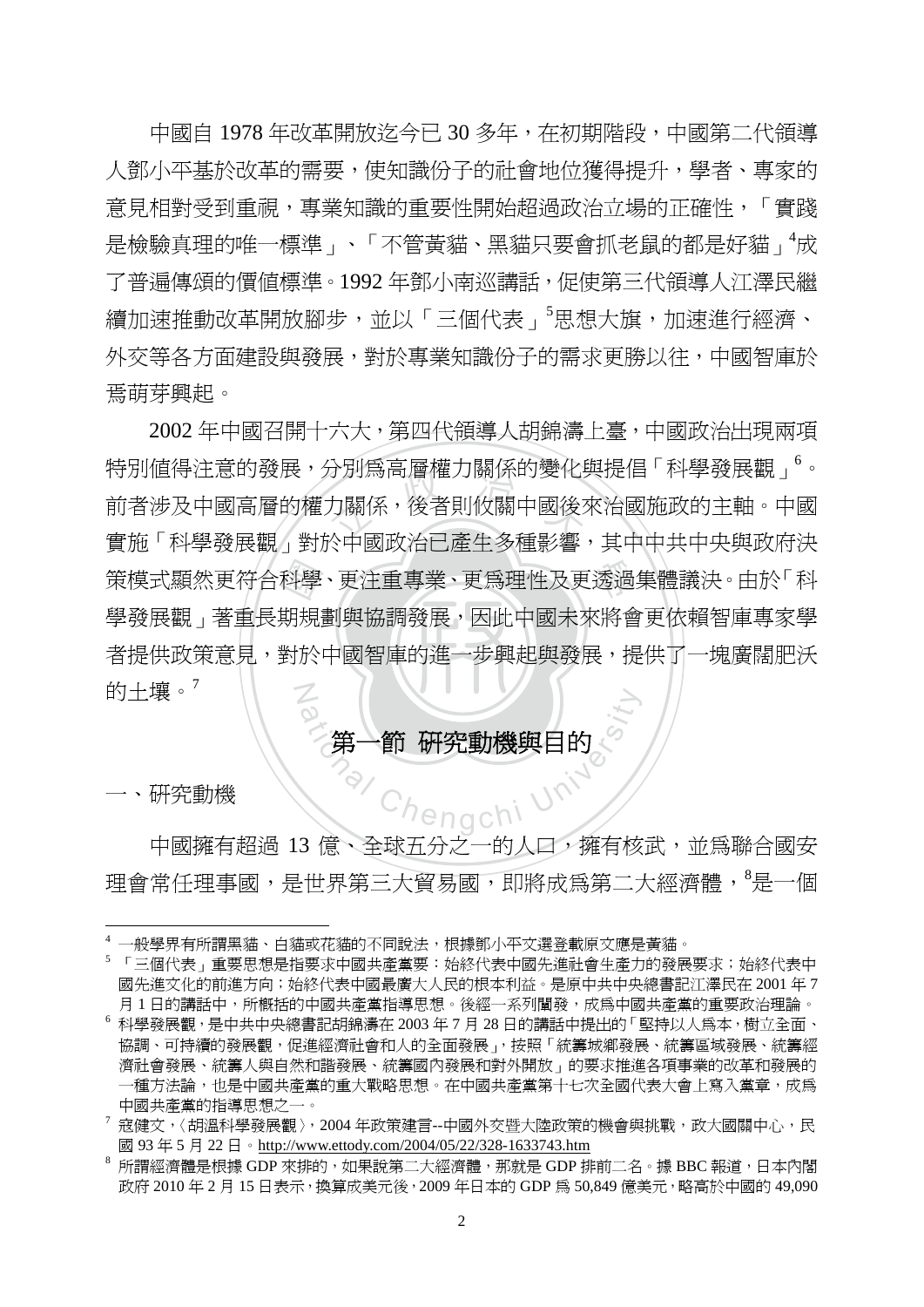已崛起的世界大國,更是一個外匯存底世界第一、 同時自改革開放以來累 計外國直接投資(FDI)居世界第二的重要新興市場。10在許多重大的全球性 議題上,取得中國的合作不可或缺,至少希望中國不要扮演一個麻煩製造者 的角色;此外,中國具有核武投射和洲際導彈能力,可威脅其周邊國家及美 國本土,如內部無法安定勢將導致區域甚至世界不穩定或隱憂。

開始|<br>起中|<br>。<sup>12</sup>µ 準,且日 1989 年起,年年増<br>我略調整,積極準備打贏一場<br>E左韋海軍車淖羽和巫隈封 學 軍演,使周邊國家開始懷疑中國領土主權訴求與其營造和平穩定國際發展環 調的區域軍事大國。<sup>12</sup>中國正站在十字路口上,中國的未來走向合作或衝突 深深影響亞洲、美洲和世界其他地方的發展。外界期盼一個穩定、開放、非 和世界具他地力的發展。外界期盼一<br>市場、政治多元化、依法而治、與外<br>的崛起中國。<br>、經濟和社會發展仍充滿不確定性, 中國雖然積極與周邊國家展開睦鄰友好合作關係,透過信心建立措施、 發表國防白皮書,重建其國際形象,並一再強調不稱霸的企圖,但中國的軍 書、核武能力、戰略意圖和核武現代化計畫相對於世界其他國家而言,較不 透明;其聲稱軍事現代化、富國強兵乃一國主權內部事務,在武器輸出、採 購和核武牆散採雙重標準,日自 1989年起,年年增加國防預算(2009年增 加 14.9%),<sup>11</sup>並進行戰略調整,積極準備打贏一場高科技條件下的局部戰 爭。1995 至 1996 年中國在臺海軍事演習和飛彈試射,2000 年台海西部進行 境的相容性,並挑起中國威脅論的聲浪,故有學者認為中國是一個地位不協 攻勢掠奪、擁抱自由市場、政治多元化、依法而治、與外界共同建立一個安 全的、遵守國際秩序的崛起中國。<sup>13</sup>

目前中國的政治、經濟和社會發展仍充滿不確定性,但由於改革開放以 來中國智庫逐漸興起,中國政府對於智庫及專業學者的倚重,隨著第三代、

億美元。普遍分析認為,2010年日本將被經濟高速發展的中國超越,讓出保持了約 40 年的「世界第二 經濟大國」的位置。

 $^9$  根據中國人民銀行 2010年7月公布,截至6月底為止,中國最新外匯存底為 2 兆 4,543 億美元,再度創 下歷來新高,比去年同期大幅成長了 15.1%。

<sup>10</sup> 根據中國商務部 2010 年初統計資料顯示,中國自改革開放以來,至 2009 年 11 月為止,累計外國直接 投資(FDI)達 9250 億美元。

<sup>11</sup> 中國十一屆全國人大二次會議新聞發布會發言人李肇星表示,2009 年中國國防預算為 4806.86 億元人民 幣,比上年的預算執行數增加 624.82 億元人民幣,增長率為 14.9%,國防費預算占當年全國財政支出預 算的 6.3%,與前幾年相比所占比重略有下降。2010 年中國國防費預算為 5321.15 億元,比上年預算執 行數增加 371.16 億元,增長 7.5%。

<sup>&</sup>lt;sup>12</sup> Michael D. Swaine & Alastair Iain Johnston, "China and Arms Control Institutions", in Elizabeth Economy Michael Oksenberg, Edited, *China Joins the World: Progress and Prospects*(New York: Council on Foreign Relation press,1999),pp.90-91.<br><sup>13</sup> Robert A. Manning, "Living with Ambiguity? U.S-China Relation in an Era of Transition", in Ted Galen

Carpenter and James A. Dorn eds, *China's Future: Constructive Partner or Emerging Threat?*,Cato institute,2000,pp.189-193.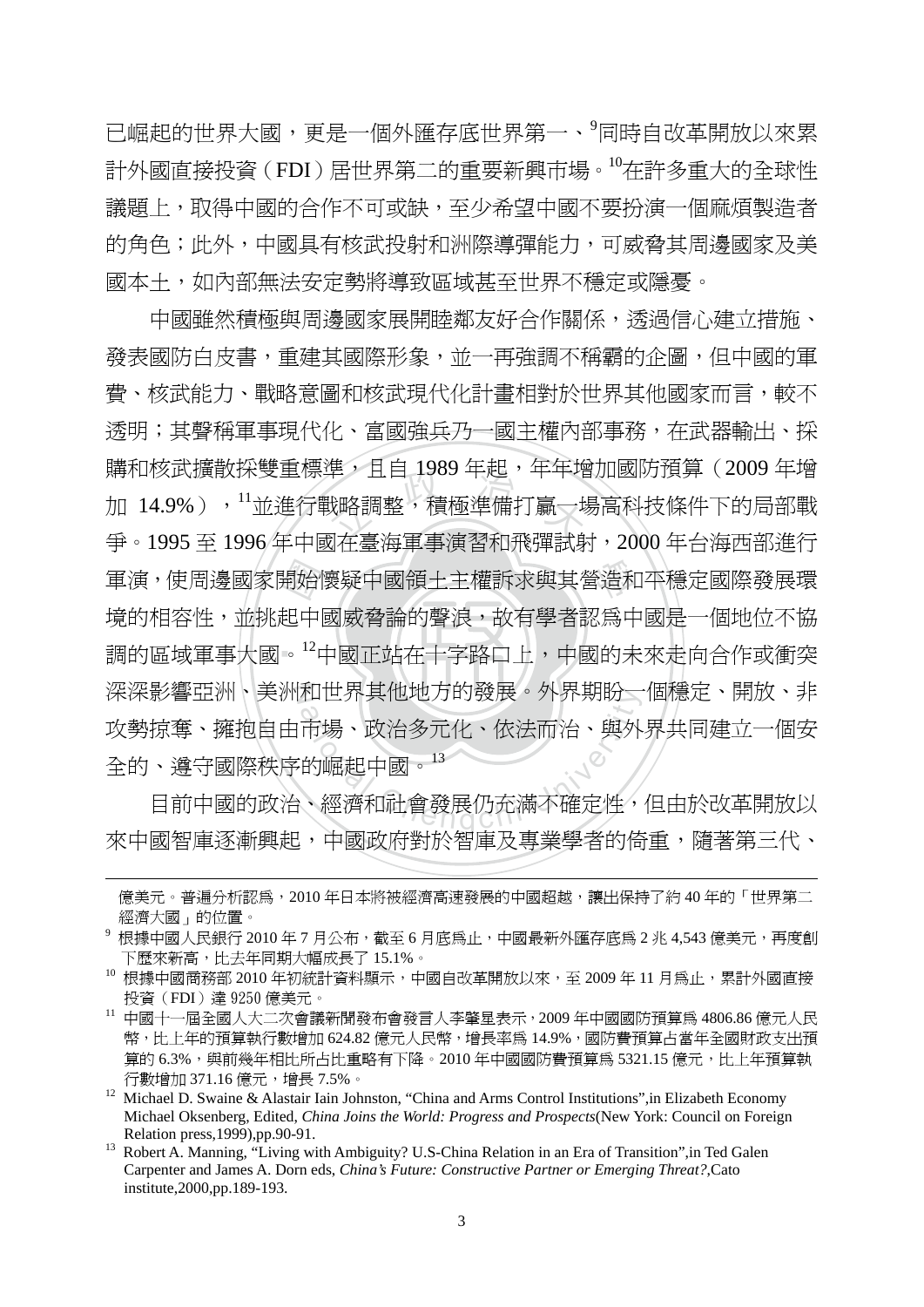第四代領導人的上臺日漸增加,政治、外交、經濟、軍事、涉臺及公共事務 等各項政策出檯,與智庫機構的政策建議、出版刊物、國內外的交流活動具 密切關係,故探討中國智庫對其政府決策所扮演的角色及發揮的功能或影響 力,應爲預測中國國家未來政策走向的重要關鍵所在,此爲本論文硏究的動 機,以供政府及研究中國事務之學者藉掌握智庫之動態,而預測中國政策可 能動向,謀求因應之道。

二、研究目的

会会<br><br><br>增進人們對其瞭解, 其研究 中國智庫有關國際關係、 經濟、軍事、涉台及公共事務等各類大小智 庫甚多,由於涵蓋領域甚廣,本論文僅就其前十大智庫、新成立之所謂超級 智庫「國際經濟文流中心」以及民間智庫綜合性之功能與角色,以及其發展 之可能性進行研究,以增進人們對其瞭解,其研究目的有三:

- (一) 中國智庫自改革開放後如雨後春筍,逐漸萌芽興起,想藉此對其類<br>別、特色進行分類整理,並與美國智庫做一綜合性比較。<br>(二) 中國智庫在中國國家社會統治發展上扮演怎樣的角色。 別、特色進行分類整理,並與美國智庫做一綜合性比較。
- ‧‧ (二) 中國智庫在中國國家社會統治發展上扮演怎樣的角色。
- N (三) 中國智庫在中國政府決策上具有哪些功能,與美國智庫有何異同之 ational Chengchi 處。

#### 第二節 研究問題、範圍與限制

一、研究問題

 本論文將對中國智庫演變與興起的背景與經過、中國與美國智庫類型與 特色之比較、中國智庫在國家發展上所扮演的角色、中國智庫對政府決策的 功能、中國官方與民間智庫的發展前景與限制因素等問題進行研究探討,以 瞭解中國智庫對政府各類決策發揮之影響,另就中國前十大重要智庫進行概 況介紹,藉以觀察中國各項政策出檯與各重要智庫間研究與運作之關聯性, 俾供各界人士針對各重要智庫之研究課題與方向,預測中國政府政策的可能 走向。

二、研究範圍與限制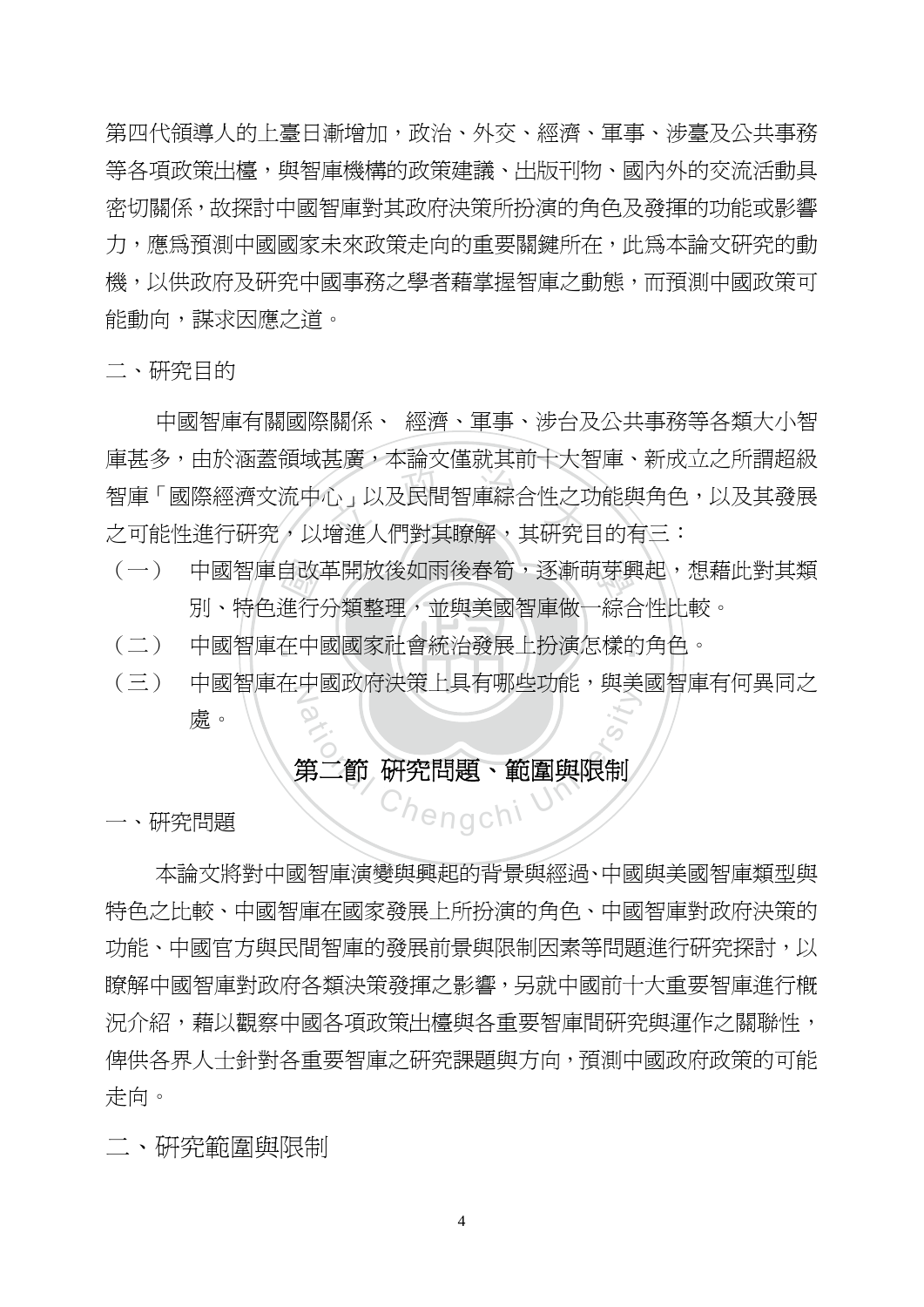由於中國智庫真正萌芽發展的時間僅 30 餘年,且中國政府決策相關資 訊往往秘而不宣,資料蒐集不易,對本論文研究中國政府決策與智庫提供專 業資訊與諮詢之間的關聯性多所限制,故本論文將僅能就中國重要智庫相對 於中國政府所扮演的角色,及其發揮之功能或影響作初步綜合性研究歸納, 就中國民間智庫的發展狀況進行概略觀察,至於一般智庫內部組織運作等問 題的探討將不在研究範圍內,有關更深入、更廣泛之研究尙待長期的觀察及 資料之蒐集,才能窺其全貌。

#### 第三節 研究方法與架構

一、研究方法

 $\overline{a}$ 

。<br>《宋朝朝史》 《太*阳》* 《西斯·安东·唐朝》 《唐朝》 《唐**唐** 外相<br>訊來<br>會議 折法(Historical Method) 、文 學 為輔,透由國內、外相關研究機構、國家及大學圖書館、政府機關、媒體報 N 研究分析,以瞭解中國智庫在中國國家發展及政府決策運作上之相關性。 本論文將以歷史分析法(Historical Method) 、文獻分析法( Documents Analysis Method)為主,以比較研究法及內容分析法( Content Analysis Method) 導及網際網路等資訊來源,蒐集與中國智庫有關之中、外文資料,包括專書、 期刊、研究報告、會議論文、年鑑、回憶錄、傳記、媒體報導資料等,進行 (一)歷史研究法

國智庫在中國國家發展及政府決策運<br>3<br>是利用歷史資料來描述和分析歷史,<br>是想從對歷史適切的描述中,發掘出 歷史研究法主要是利用歷史資料來描述和分析歷史,並解釋各部分之間 的因果關係,其目的是想從對歷史適切的描述中,發掘出某一特定時空下發 生的事實有何前因和後果的關係,並試圖從個別歷史事實的因果關聯中,去 重建過去的一種研究方法。<sup>14</sup>因為任何問題都有它產生的背景,如果要作到 更準確的掌握事實,最好的辦法就是從歷史中去尋找。忽略一個問題的歷史 背景,所作出的推論及其結果必然無法正確,甚至在推論的過程中,也會遭 遇重重困難。透過歷史的發展歷程,我們可以瞭解某一事件發展的全貌,也 可以對某一事件的因果關係、經過原委有更深入的認識。歷史途徑分析法尤 其適用於具有長期性研究性質的問題分析。<sup>15</sup>本論文將結合中國建政以來之 歷史演變,蒐集與中國智庫有關之中、外文資料,予以探討分析,以解釋中

<sup>14</sup> 易君博,《政治理論與研究方法》,(台北:三民書局,民國 73 年 9 月),頁 165。

<sup>15</sup> 王玉民,《社會科學研究方法原理》,(台北:洪葉文化事業公司,民國 83 年),頁 244。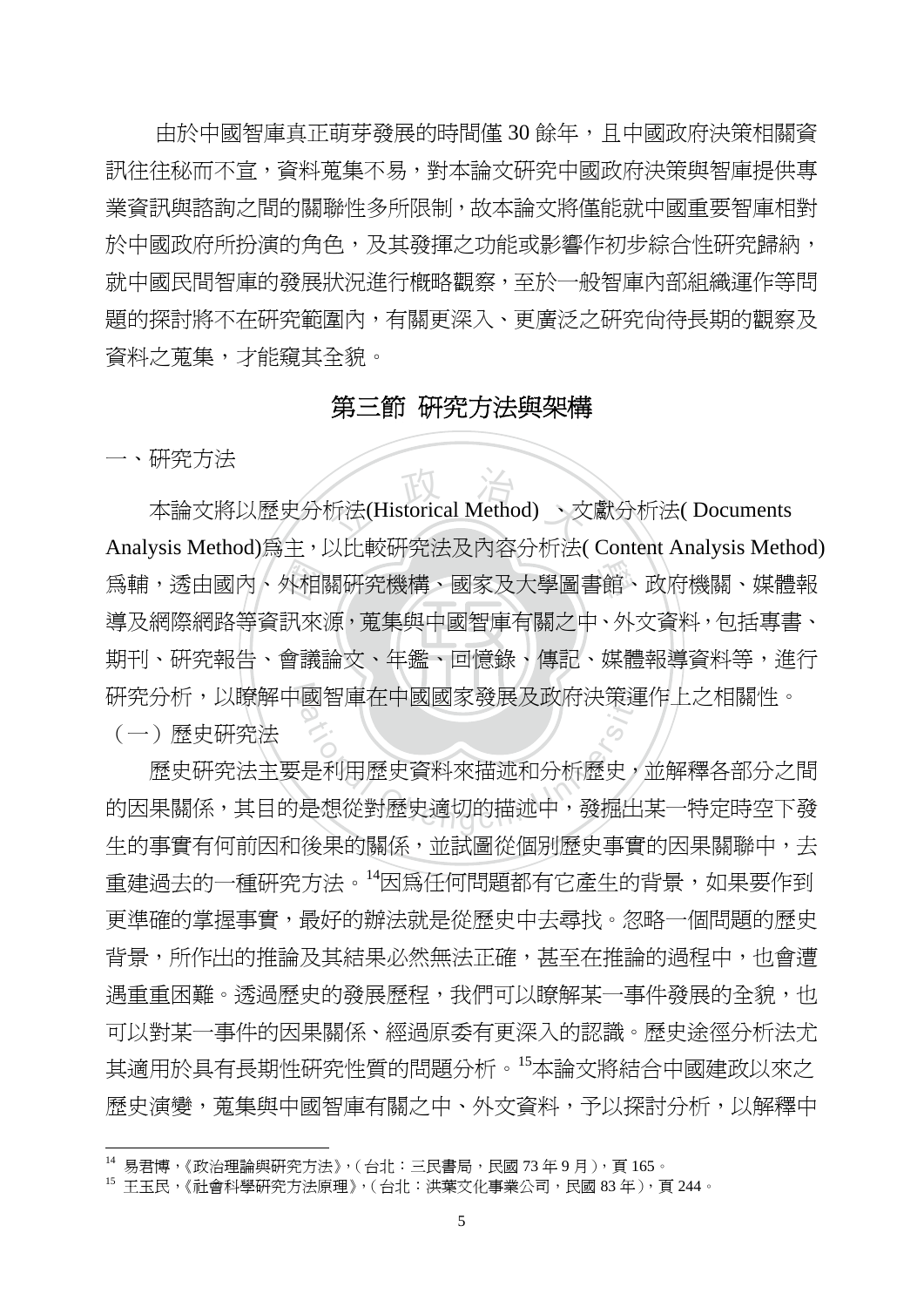國智庫在國家發展及政府決策上扮演的角色與具備之功能。

(二)文獻分析法

政 治 文獻分析法是最簡單的探索性研究方法。<sup>16</sup>文獻資料的來源有三大類:一 為私人的傳記、回憶錄、日記及書信等;二是正式檔,如政府機關的檔;三 為在媒體或學術刊物等發表的文章或論述。文獻分析法就是蒐集國內外各種 相關的文獻,如書籍、報導或論文等,進行資料的蒐集、整理,並加以歸納 分析,得出具體的結果。一方面可據此指出需要驗證的假設,而另外一方面 也可用來印證研究者的看法。本論文採用的資料來源,除了媒體和學術刊物 等發表的文章或論述之外,還包括中國歷代領導人之回憶錄及政府官方網站 與智庫網站。

(三)比較研究法

類別、特性、角色及功能等分別臚列,與美國智庫進行綜合性比較研究,以<br>發現其中差異與原因,以探討中國智庫未來可能走向。<br>(四)內容分析法 由於中國現代智庫係自美國等西方國家引進,故本論文擬將中國智庫之 發現其中差異與原因,以探討中國智庫未來可能走向。

‧

‧(四)內容分析法

內容分析法是指對於各種資訊,包括演講、檔、報章雜誌等相關內容, <sup>a</sup>t<sup>i</sup>ona<sup>l</sup> <sup>C</sup>hengch<sup>i</sup> <sup>U</sup>nivers<sup>i</sup>t<sup>y</sup> 將其加以系統化及客觀的統計分析。<sup>17</sup>其目的係在於辨別內容的真僞,推敲 其歷史淵源及對後來的影響,以提供研究主題可運用的資料。18

二、研究架構

 $\overline{a}$ 

本論文研究的主題為中國智庫在其國家發展上所扮演的角色及對政府 決策的功能,將依政治學大師伊斯頓(David Easton)的政治決策系統理論 為主要研究架構。伊斯頓在其「政治生活的系統分析」(A System Analysis of Political Life)一書中,運用系統思想,運用一般系統論和控制論的基本概念 和原理,將政治生活、政治行為和政治現象視為具有系統意義的現象,淮行 系統分析。依伊斯頓的政治決策系統理論(如圖 1.1),將政府決策形容為政

<sup>16</sup> 楊國樞、文崇一、吳聰賢、李亦園編,《社會及行為科學研究法》,(台北:東華書局,民國 78 年 10 月), 頁 51。

<sup>17</sup> 魏鏞,《社會科學的性質及發展趨勢》,(台北:台灣商務印書館,民國 82 年 2 月),頁 124。

<sup>18</sup> 呂亞力,《政治學方法論》,(台北:三民書局,民國 76 年 8 月),頁 76。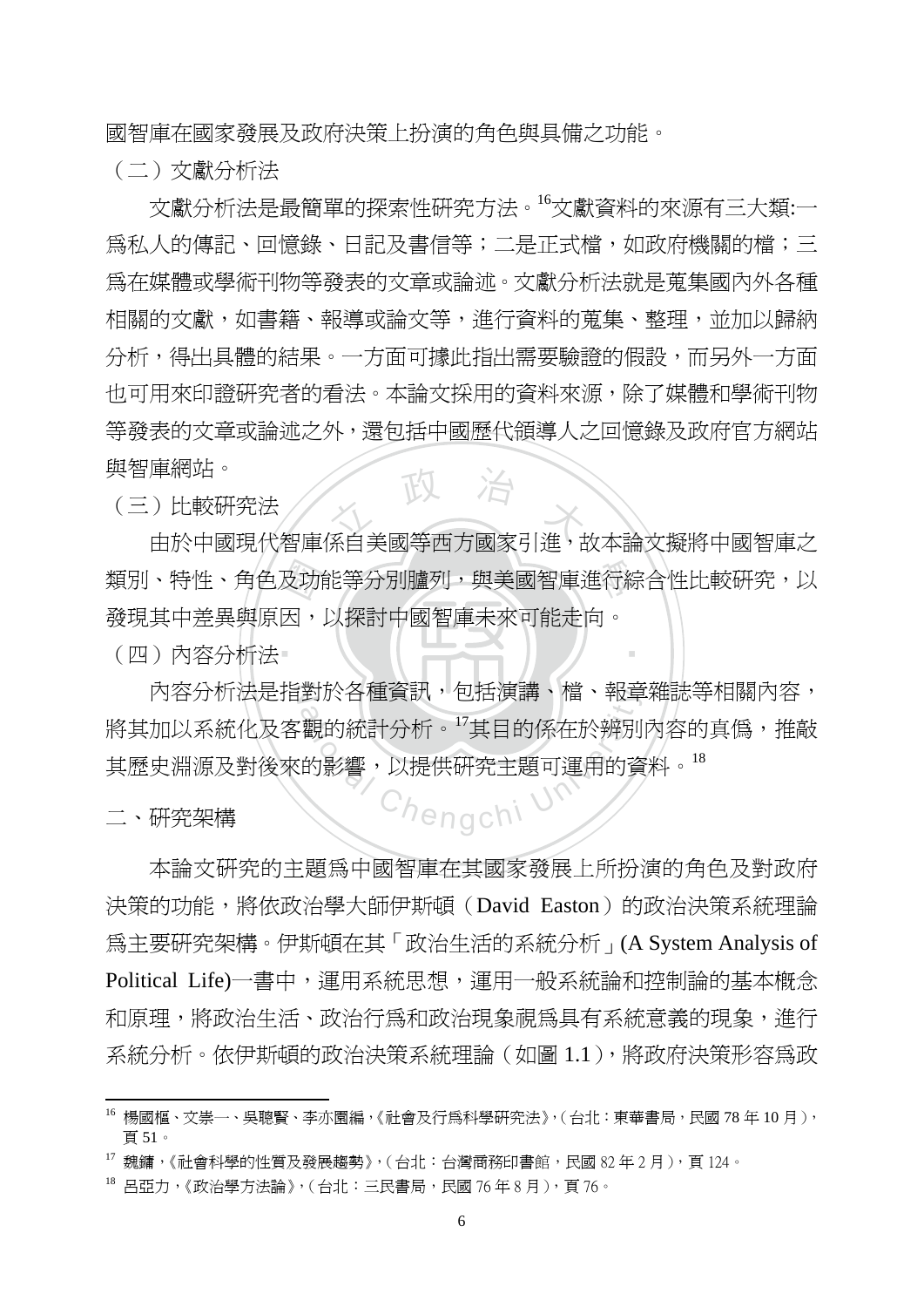治系統的輸出項,系統的概念隱含著一套可認定的社會制度和活動,透過其 運作可將需求轉化為需要全體社會支援的權威性決定。

系統的概念尚隱含著系統內的要素是彼此相關的,系統可以回應環境的 力量,而系統也會藉此保護自己。輸入項是以需求和支持的形式進入政治系 統內,當個人或團體為回應直正的或想像的環境狀態,而採取行動以影響決 策時,便產生需求。



圖 1.2 政治系統簡化模型 型<br>頁(David Easton)著王浦劬等譯,《政治 資料來源:大衛、伊斯頓(David Easton)著 王浦劬等譯,《政治生活的系統分析》,民 83,頁 35。

 $(-)$  輸入:

 輸入是指進入決策機構的各種影響力。為簡化起見,伊斯頓曾提出輸入 項包括「需求」與「支持」兩項活動。需求(demands)是指對決策機構提 出要該機構積極作為(如訂定某一種政策或規範)或消極不作為(如解除某 一政策或規範)的意思,這其中智庫扮演一定的角色與功能;支持(supports) 則是指對決策機構所表示意見支持及遵守法律、納稅等實質支持,可分為三 個層次:對權威者的支持、對典章制度的支持及對政治社會的支持,這其中 智庫亦扮演一定的角色與功能。而無論係需求或支援,其對決策機構均有決 定性的影響,因為如果沒有需求,當政者即可獨裁;而如果沒有支持,則決 策機構不可能有產出。

(二)決策過程:

7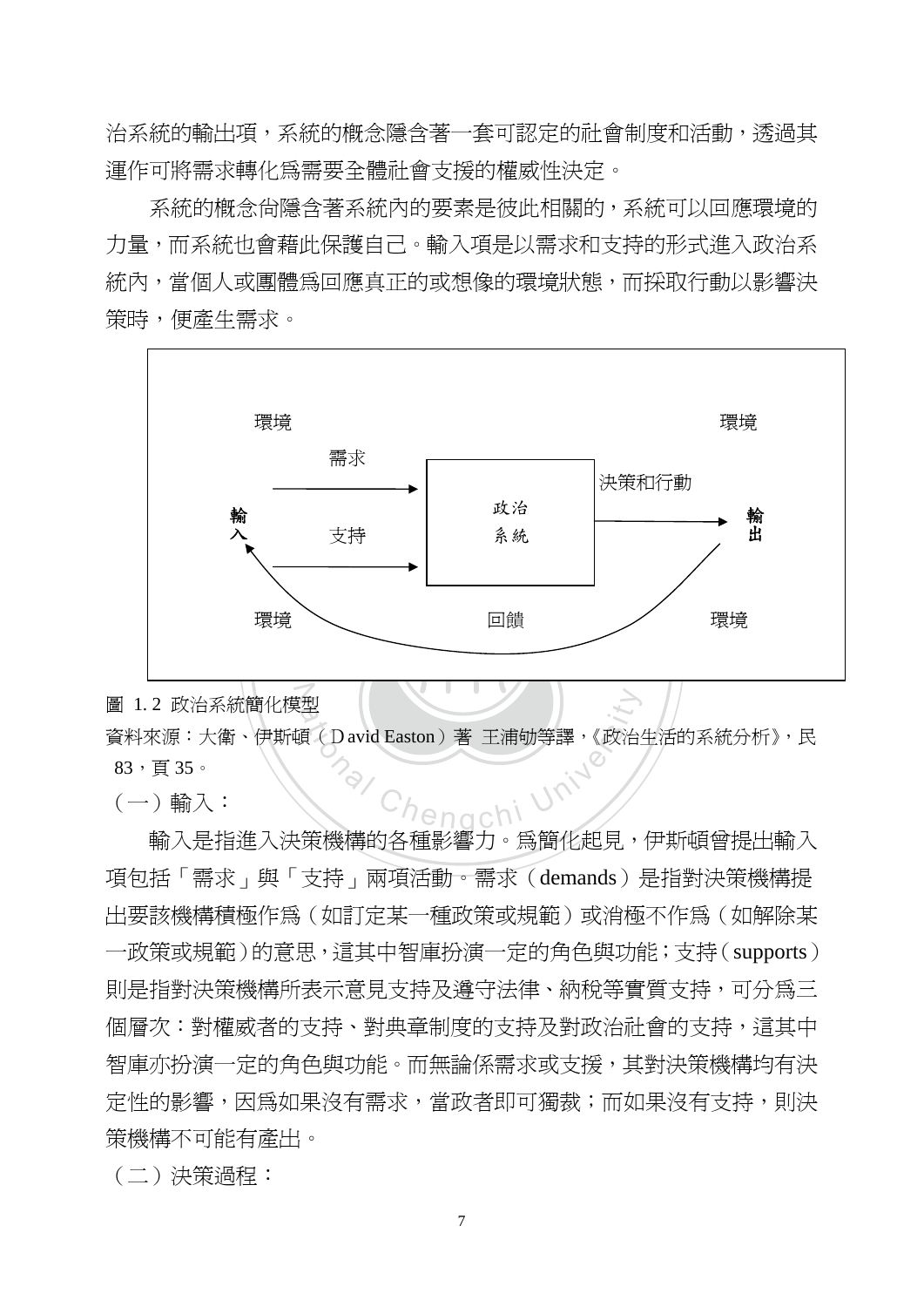決策與執行機構是指各政治體系作實際政治決策與執行的組織,而此決 策機關之決策活動關係著政策產出的效率。

(三)輸出:

 輸出也就是決策的成果。指政治系統所作具有權威性的決策與執行機構 所產生的政策、執行結果等。輸出的種類眾多,包括物質、服務、行為節制、 條件設定等公共政策,及政治、外交、經濟、軍事等對外政策及執行結果等。 (四)回饋:

厨房 人。所謂回頭(Teedback)別<br>響到社會對政治系統的輸入<br><sub>海後對社</sub>命ラ影鄉,更反應 學 系統反應的能力與回饋的過程很有關係,各種角色在接受輸出而受到利 與不利之後,即會對社會其他體系(經濟、教育體系等)產生影響,於是形 成反饋作用產生新的輸入。所謂回饋(feedback)即指政策實施對國內、外 社會產生影響後,又影響到社會對政治系統的輸入內容,其中智庫係追蹤、 觀察、研究政府政策實施後對社會之影響,再反應至政治系統之重要管道之 一。

(五)環境:

 $\overline{a}$ 

‧政治系統之外一切可以影響政治系統活動因素,都列入政治系統之環境 (environment)。公共政策及對外政策的制定受環境中各種因素的影響,環 5以束及到外以束的制定受壊境中各<br>在環境。內、外在環境包括自然環境<br>・因此,環境會不斷影響它,而它也<br>、做成各種研究報告或建議,成爲重 境可分內在環境與外在環境。內、外在環境包括自然環境與社會環境。政治 系統對環境是開放的,因此,環境會不斷影響它,而它也必須對之反應。智 庫從環境中吸取資訊,做成各種研究報告或建議,成為重要且具體的輸入內 容。

 政治系統決策模型理論應用範圍很廣,因為它可以對公共政策及對外政 策制定過程作整體的研究,從系統外部的環境到系統內部,被視為神秘黑箱 的轉換過程,無不包含在內。因此該理論也受到諸多學者所引用。智庫對於 政府各種政策制定扮演提供研究、催生、諮詢等重要角色,引用此模型理論 對於本論文研究應具助益。

伊斯頓(David Easton)曾指出,政治代表著「為社會從事權威的決定,來 分配各種價値(the authoritative allocation of values for a society) e<sup>19</sup>由價值分 配的觀點來看,政府的工作,便是在制訂與執行這些價值分配的政策。運作

<sup>19</sup> 彭懷恩,《政治學新論》,(台北:風雲論壇, 2003 年 6 月),頁 3。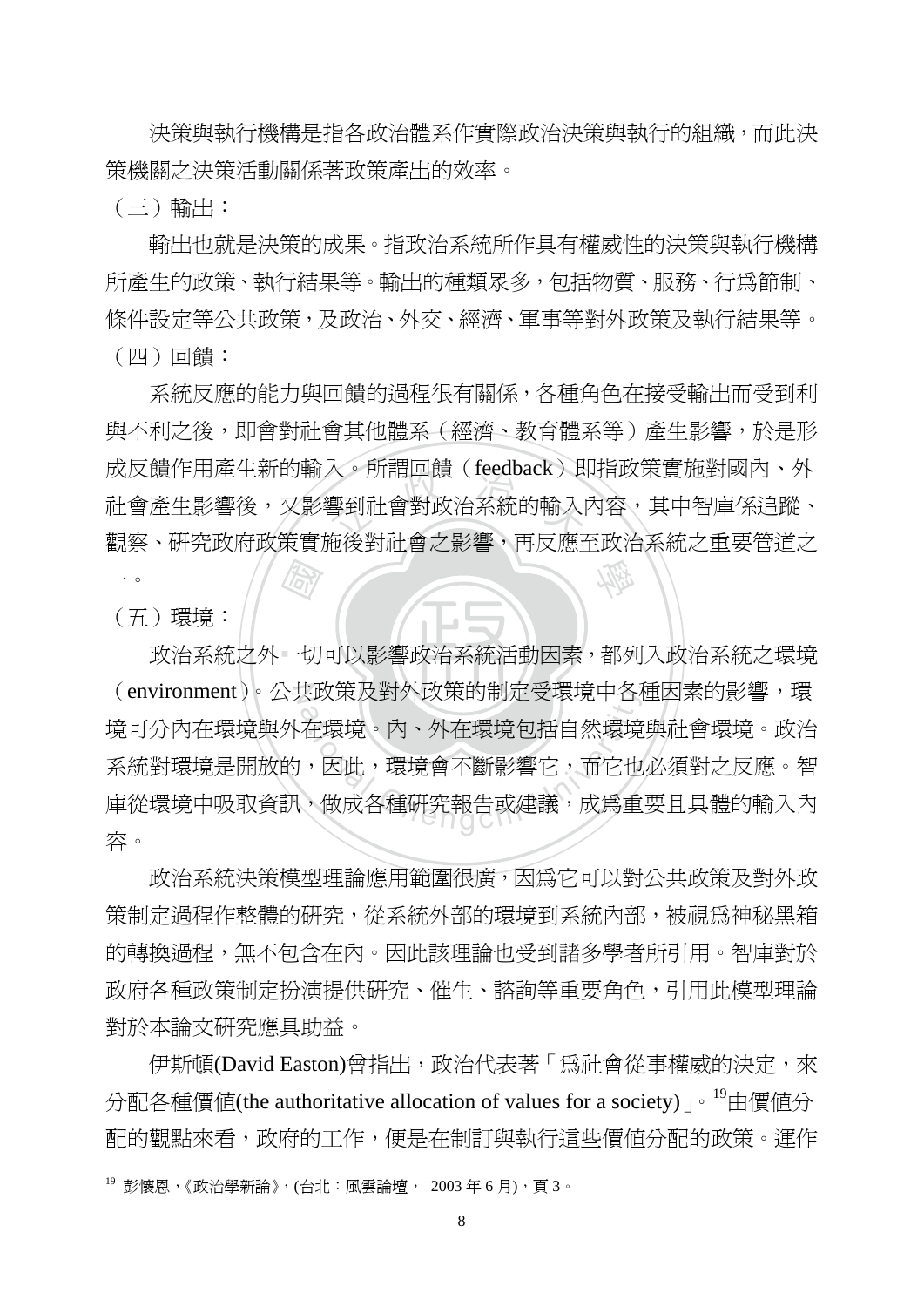的過程中,必然牽涉到權力的形成、分配與運用,而社會上總有一些人比其 他人更有權力,這些人就是所謂的菁英(The Elite)。<sup>20</sup>這些菁英在某些方面優 於社群中其他成員的團體,這種優越性或許是因為其社會地位、智能、钜額 財富,或是位居上層而來。菁英是用於分類的、描述性的概念,它指的是某 一社會中佔據高級地位的人。<sup>21</sup>菁英理論(Elite Theory)中現代菁英可分為 行政菁英、立法菁英、知識菁英及企業菁英等四種, 22智庫及其學者, 無疑 即以重要知識菁英之角色出現在政冶過程中。

外,由於改革開放後,中國意識型態因素的弱化,史料的編纂較爲豐富,使<br>得中國決策途徑之研究,較能順利進行。<br>鮑大可 ( A. Doak Barnett ) 研究中國的外交決策過程,<sup>25</sup>將其焦點放置影 呪屮図沢朿適怪烏一個「黒オ<br>硏究。在1970年代後,由於F<br>。m 、<sup>24</sup>国を関始重調書帯左 由於過去學界對於中國(共)研究偏重「民主集中制」<sup>23</sup>下毛澤東個人 因素的重要性,而較忽視其政策決策過程的多元性。此外,因為中國內部資 料不易取得,導致學界視中國決策過程為一個「黑箱」,鮮少對於菁英對決 策的影響議題有深入的研究。在1970年代後,由於西方的中國研究典範轉移 至「多元主義」(pluralism), 24因此開始重視菁英在決策過程的互動性。此 得中國決策途徑之研究,較能順利進行。

鮑大可 (A. Doak Barnett ) 研究中國的外交決策過程,<sup>25</sup>將其焦點放置影 響外交決策的部門,包括中國高層領導、政治局、書記處、國務會議、外交 包括屮國尚層領導、政治局、書記處<br>教部門以及硏究單位,認爲上述單位<br>過程。而全面性的將西方決策理論運<br>:nneth Lieberthal)與奧森伯格(Okser 部、涉外的財經、文教部門以及研究單位,認爲上述單位的互動,影響了中 國的外交決策結構與過程。而全面性的將西方決策理論運用於中國研究的代 表作,是李侃如(Kenneth Lieberthal)與奧森伯格(Oksenberg)的中國的政 策制定(Policy Making in China) 一書, <sup>26</sup>作者認為中國的高層領導, 約25至

<sup>20</sup> 馬博元,《外交政策評估研究:美國智庫與我國對美外交》,(碩士論文,政大外交研究所,民 93 年),頁 53。

 $^{21}$  Frank Bealey 著,張文揚等譯,《政治學智典》,(台北:偉伯文化出版社,2007),頁 155。

<sup>22</sup> 葉俊麟,《菁英理論扈用於政策制訂之研究:以我國國民卡方案爲例》,(碩士論文,政大公共行政研究 所,民 90 年),頁 16。

<sup>23</sup> 民主集中制是蘇聯布爾什維克派提出並實行的一種國家機構實行的制度,意思是國家機構不採納權力互 相制約原則。由書記主持工作,各委員集體研究制定部署、決定、規定和要求,並把它貫徹落實到部門 系統的工作中。民主集中制在高度民主的基礎上實行高度集中的制度,民主是集中指導下的民主,在集 中的前提下發揚民主,所以民主集中制的重點在集中制。

<sup>&</sup>lt;sup>24</sup> David Shambaugh, "Introduction," in David Shambaugh ed., *American Studies of Contemporary China* ( Armonk, New York: Woodrow Wilson Center Press, 1993), pp. 3-5. 25 A. Doak Barnett, *The Making of Foreign Policy in China* (Boulder & London: Westview Press, 1985), pp.7-

 <sup>136.</sup> 

<sup>&</sup>lt;sup>26</sup> Kenneth Lieberthal and Oksenberg, *Policy Making in China-Leaders, Strutures, and Processes* (Princeton, NJ.: Princeton Univasity,1988),pp.03-42.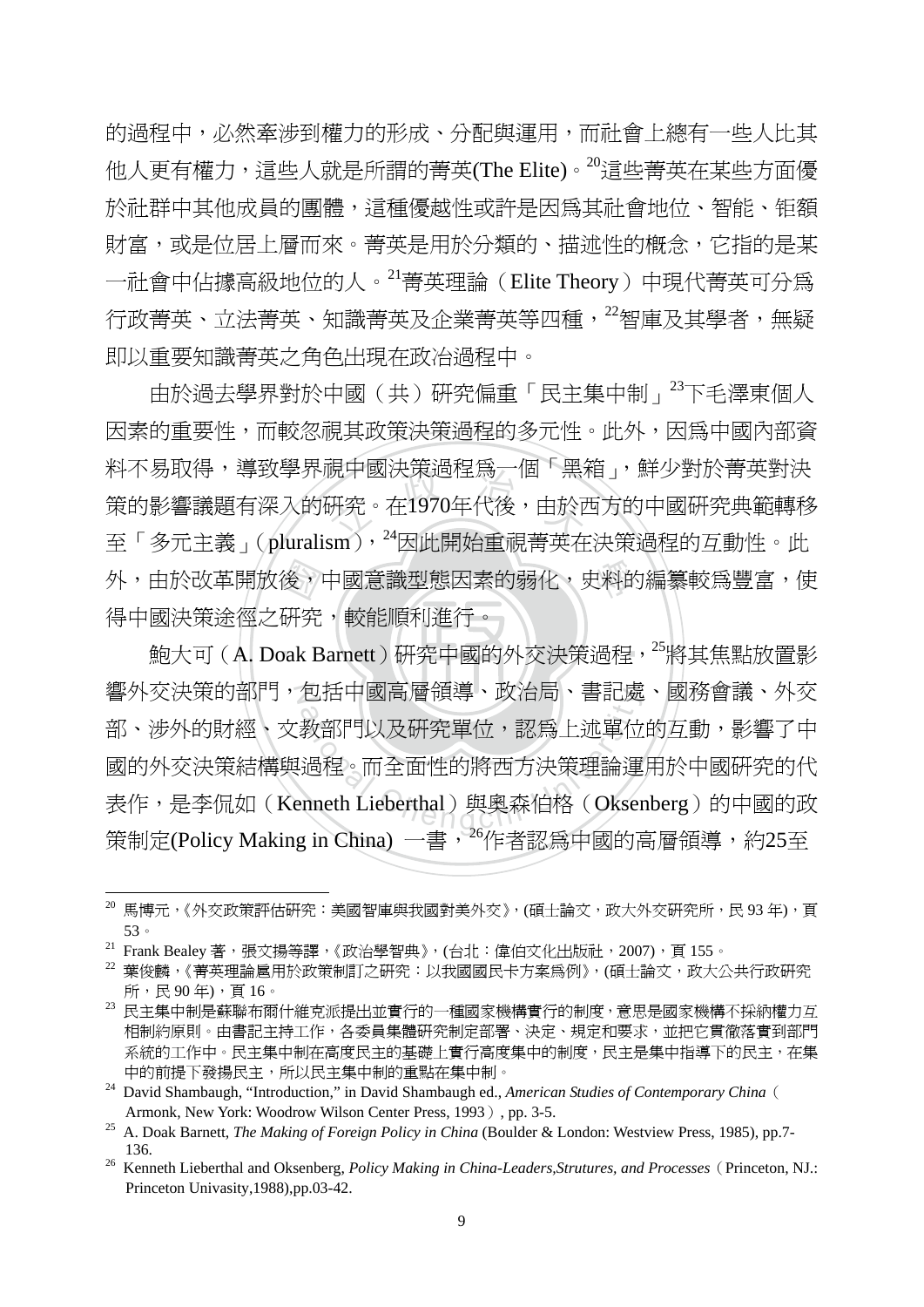35人,包括「至尊」(preeminent leader)、「政治元老」(elder)、「通才者」(generalist) 和「專才者」(functional specialist),這些人對中國政治的影響,扮演決定性 的關鍵,而下屬決策單位還包括「經濟領域專才」(economic sector specialists )、「協調委員會」(coordinating commissions)以及政府部門。

影響,而將岍先祖攻區分国」<br>及多元主義四項<sup>。29</sup><br>\*肉宝士(Yuguli Lise)<sup>30</sup>認 1990 年代,李侃如提出了「分割的威權主義(fragmemted authoritarianism) 」模型,由價值整合、結構因素以及政策過程來析論鄧小平時期中國決策環 境的改變。<sup>27</sup>藍普敦(David M.Lampton)則研究官僚之間的利益議價,包括 政府部門利益、文化、中央與地方的條塊關係以及共黨組織形態等因素,對 決策所產生的影響。<sup>28</sup>此外, 趙穗生(Suisheng Zhao)歸結了中國個人權威 與制度權威對於決策的影響,而將研究領域區分圍上層領導權力階層(power hierarchy)、議提領域以及多元主義四項<sup>。29</sup>

中國政策決策過程中扮演一個日漸重要的角色。31他主張的「多元菁英主義」 澤東<br>主義<br>中扮 決策的形式,從毛澤東時代的「集權菁英主義 (centralized elitism)」轉變到 途徑是「統治精英」模型和「多元主義」模型-兩種決策理論模型的結合。 候型和 ' 多兀土義」倶型-兩種決束<br>元主義」是解釋不同決策型式的兩種<br>途徑不是討論中國各項政策決策正從<br>是兩種理論觀念單純的結合。相反地 研究中國智庫的學者廖宣力(Xuanli Liao)<sup>30</sup>認為,隨著中國各類政策 今天的「多元菁英主義(pluralistic elitism)」,各類政策智庫在後毛澤東時代 「菁英主義」和「多元主義」是解釋不同決策型式的兩種相反的政治理論。 其「多元菁英主義」途徑不是討論中國各項政策決策正從「菁英主義」轉向 「多元主義」,也不是兩種理論觀念單純的結合。相反地,「多元菁英主義」 是指在後毛澤東時代中國各類政策決策過程仍包含兩者主要特性。一方面, 儘管領導階層的更替,中國政策制定的權力仍然保留在高度集中在高層領導

<sup>27</sup> 27 Kenneth Lieberthal, "Introduction:The Fragmented Authoritarianism Model and Its Limitations," in Kenneth Lieberthal and David M. Lampton eds.,*Bureaucracy, Politics and Dicision Making in Post-Mao Chin a*(Oxford, England: University of California Press, 1992), pp.5-8.<br><sup>28</sup> David M. Lampton, "A Plum for a Peach:Bargaining Interest, and Bureaucratic politics in China," in Kenneth

Lieberthal and David M. Lampton eds.,*Bureaucracy, Politics and Dicision Making in Post-Mao Chin a*(Oxford, England: University of California Press, 1992), pp.38-40.

<sup>&</sup>lt;sup>29</sup> Suisheng Zhao, "The Structure of Authority and Decision-Making: A theoreitical Framework," in Carol Lee Hamrin and Suisheng Zhao eds., *Decision-Making in Deng's China : Perspectives From Insiders*(M.E. Sharpe,

<sup>1995 ) ,</sup> pp.242-243.<br><sup>30</sup> 廖宣力 (Xuanli Liao ),畢業於北京大學,並取得歷史碩士學位,1993 年取得日本國際關係碩士,2002 年取得香港大學國際關係博士學位,研究領域包括:中國外交決策分析、中國智庫的角色,和中國國際 能源戰略。著有 *Chinese Foreign Policy Think Tanks And China's Policy Toward Japan* 一書。

<sup>&</sup>lt;sup>31</sup> Xuanli Liao, *Chinese Foreign Policy Think Tanks and China's Policy Towards Japan* (Hong Kong: The Chinese University of Hong Kong, 2006  $\,$  .P.3.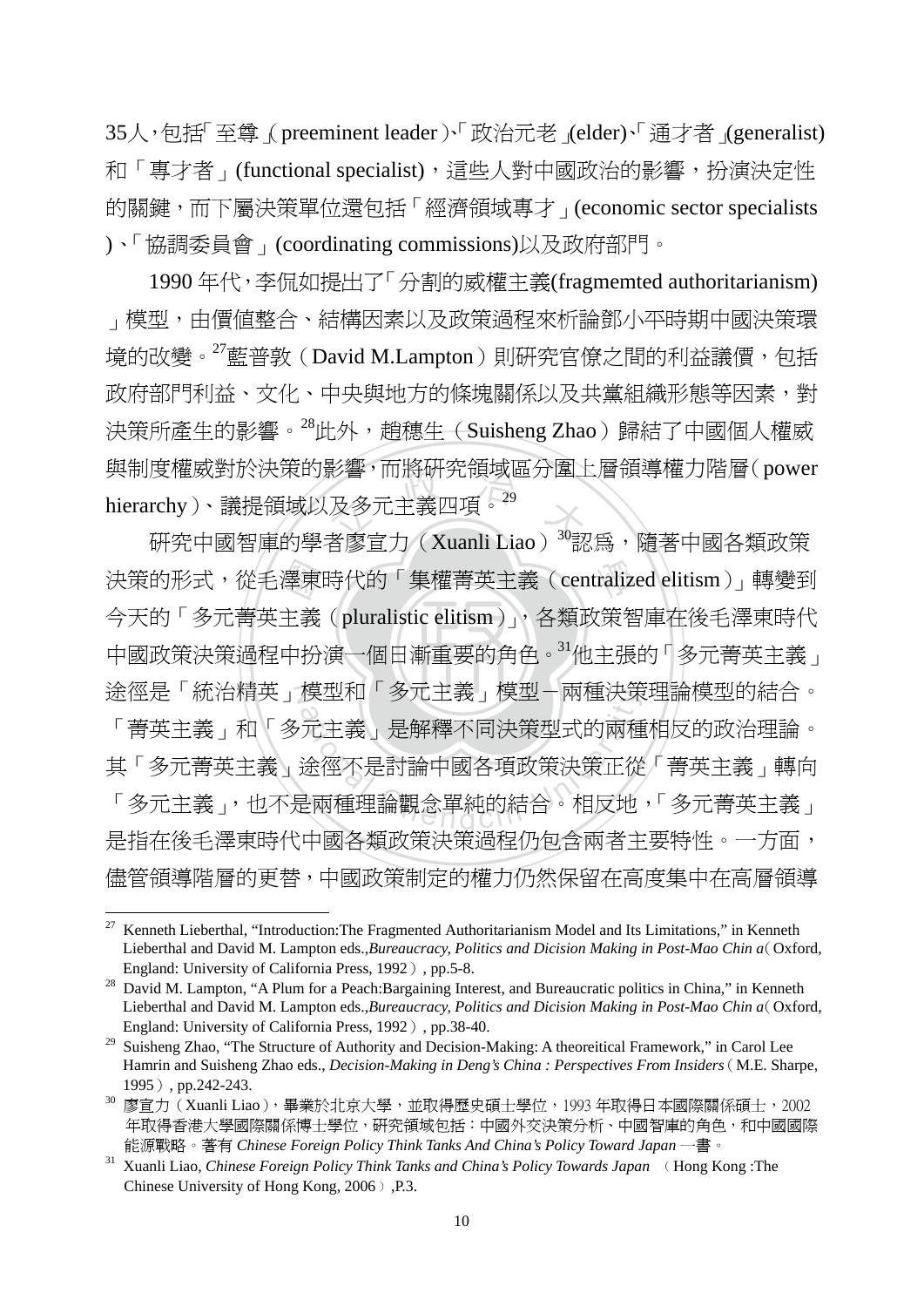小組-權力精英-的手中;因此,「菁英主義」仍然是中國決策的主要特性。 在後毛澤東時代權力集中的程度已有某些變化,但是權力集中的本質仍維持 很大程度的不變。另一方面,「多元主義」的趨勢在後毛澤東時代中國政策 決策過程中,由於各種利益和意見的不斷介入而日漸浮現。雖然中國最高層 領導人仍控制著主要政策決策-從議程的設定到政策的出檯-如果沒有在 高層領導間建立共識,或者沒有與政府部門和政策智庫政策諮商,是無法做 成決策的。本論文引用廖宣力「多元菁英主義」途徑有別於現今某些政治學 家視智庫為政治精英的一部份,或為「多元主議」架構下爭取政策制定者注 意之許多機構利益之一方。而是在決策理論架構下試圖連結各類智庫的角色 在中國政策決策過程中的變化。

‧‧ 型、角色、功能及影響力等先做概括式的介紹,再將中國智庫的相關發展狀 庫之定義,避免混淆與模糊,俾利建立分析架構。由於近代中國智庫的出現<br>受美、歐西方先進國家影響甚深,故在研究中國智庫前將先對美國智庫的類<br>型、角色、功能及影響力等先做概括式的介紹,再將中國智庫的相關發展狀 <sub>わ愛化。</sub><br>究理論及途徑,首先將依據<br><sup>湖 田 宁</sup>・以利左茲空中國知 N 況以比較方式與之比對,以探討中國智庫在相關方面之表現與異同之處。此 到,以採討中國智庫仕相關力面之表<br>黨專政」的政治制度,與西方民主先<br>針對中國智庫在中國政治體制下的特<br>計對中國官方重要智庫、附屬於大學防 本論文透由上述研究理論及途徑,首先將依據美國智庫的發展,就智庫 的意涵、起源做一介紹與界定,以利在研究中國智庫前,確定本論文所稱智 受美、歐西方先進國家影響甚深,故在研究中國智庫前將先對美國智庫的類 外,中國共產黨『一黨專政』的政治制度,與西方民主先進國家有所不同, 在做相較之同時,將針對中國智庫在中國政治體制下的特色,進行探討以免 失之闕漏與偏頗。另針對中國官方重要智庫、附屬於大學院校的研究中心(智 庫)及中國涉臺智庫以表列等方式進行概要介紹,以期達成本研究之預期成 果。

#### 第四節 文獻探討

 由於目前國內、外專門研究中國智庫之文獻不多,故本論文研究除由國 內外及中國研究機構出版之期刊、書籍中篩選所需資料外,並將對中共中央 國務院頒發的各類檔、通知及決定、江澤民與胡錦濤在中國共產黨歷屆黨代 表大會中共中央委員會開幕講話、人大及其常委會歷次會議之工作報告決 議、國務院所提的政府工作報告下發之各類規定等淮行篩選摘要,與各重要 智庫機構研究課題做內容分析比對,以初步歸納中國智庫與政府運作之間的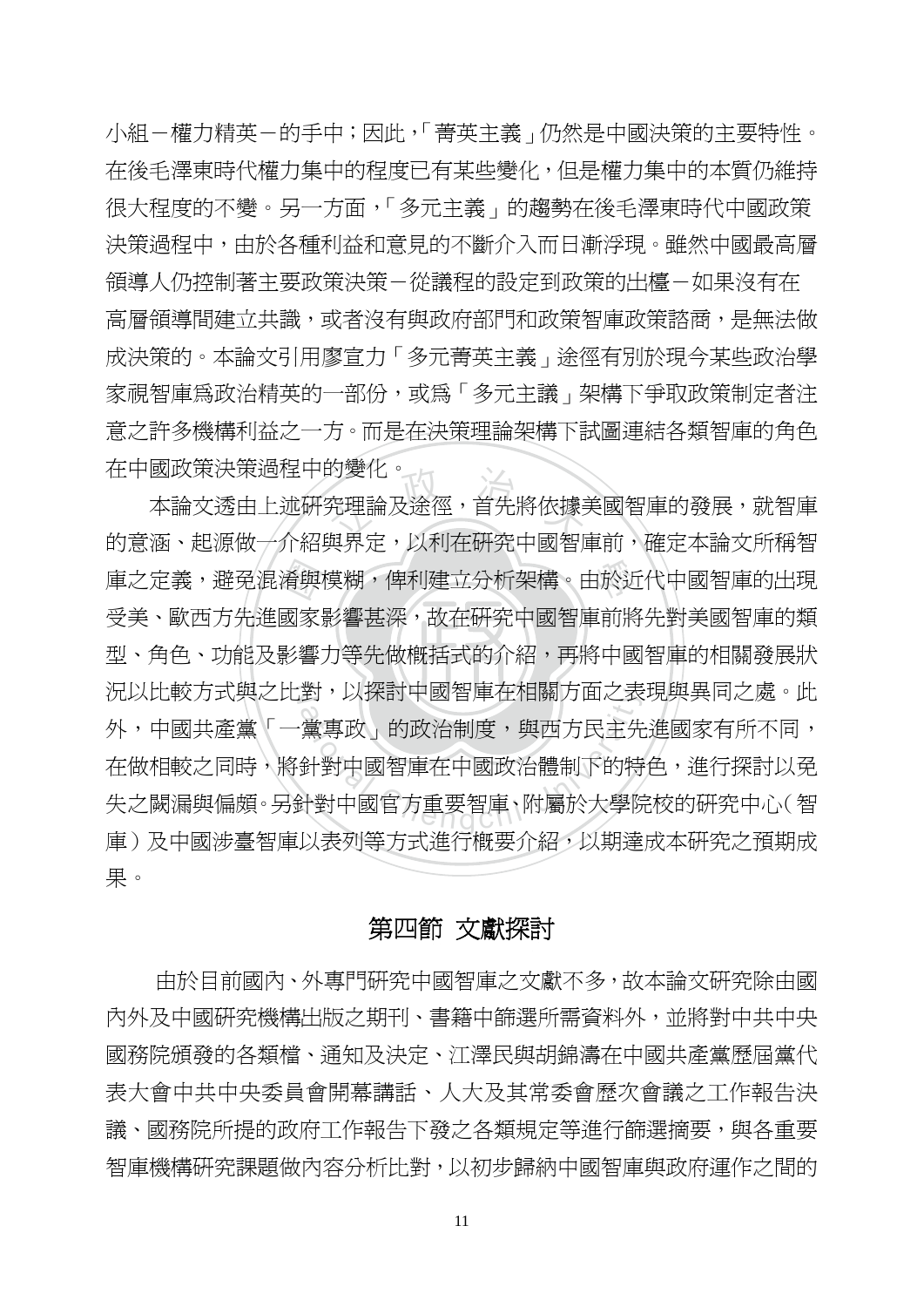關係,並藉助相關概念與理論,作為本研究之分析架構與論述基礎。

2000 年美國長期研究智庫的學者 James G. McGann 和 Weaver R. Kent 合編的著作 Think Tanks and Civil Societies Catalysts for Ideas and Action 書中 詳加論述智庫的定義、類型與發展環境,並提出「智庫家族」概念,將智庫 和類似組織作一比較分析與說明。該書介紹的智庫涵蓋美國、紐、澳、東、 西歐、南美洲及韓、新、中國大陸等國的智庫,可說是研究智庫最完備的書 籍之一。

为各俚决束快型旳|鯯係。作者<br>對於研究中國智庫具有參考|<br>田的音堆 1080 年 Wayar 1 美國著名智庫學者 Donald E. Abelson 1996 年所著 American Think Tanks and Their Roles in US Foreign Policy, 敘述智庫在美國外交政策制訂網絡的活 動情形、智庫與政府部門各種決策模型的關係。作者並舉出智庫在政策形成 過程發揮影響的個案。對於研究中國智庫具有參考比較價值。

為導向的機構;二、委託研究的機構(The Contract Research Organization): 期刊有季 學 Science & Politics 期刊上的文章 "The Changing World of Think Tanks"將智 以接受委託爲主的研究機構;三、倡導型智庫(Advocacy tanks):以影響 關於智庫最常被引用的首推 1989 年 Weaver R. Kent 刊登於 Political 庫分爲三類:一、沒有學生的大學(Univetrsity without Students):以研究 政府決策為主要目標。

·究機構,二、倡導型智庫(Advocacy)<br>8.<br>(Xuanli Liao )在 2006 年 3 月所著 Chi<br>na's Policy Towards Japan 書中,檢視 香港學者廖宣力(Xuanli Liao)在 2006 年 3 月所著 Chinese Foreign Policy Think Tanks and China's Policy Towards Japan 書中,檢視中國外交智庫和它 們在 1970 年代後期至 1990 年代後期對日本外交的影響力,並透過個案觀察 研究檢視中國智庫的興起。該書指出後毛澤東時期外交決策過程的逐漸多元 菁英傾向,也確認中國國際關係(IR)方面的智庫,在不同外交政策議題所 扮演各種不同的角色。

美國研究中國智庫學者沈大偉(David Shambaugh)指出,「中國國際 關係(IR)智庫的功能、責任和影響力不斷在演變,如今並在中國外交政策 制定過程中被視為重要角色。……隨著中國介入全球性事務的增加,智庫的 影響力逐漸增強,當政府(顧客)僅能提供少量經費,而部級單位、地方、 甚至私人公司和教育機構需要有關國外和國際事務的資訊時,這些需求就為

12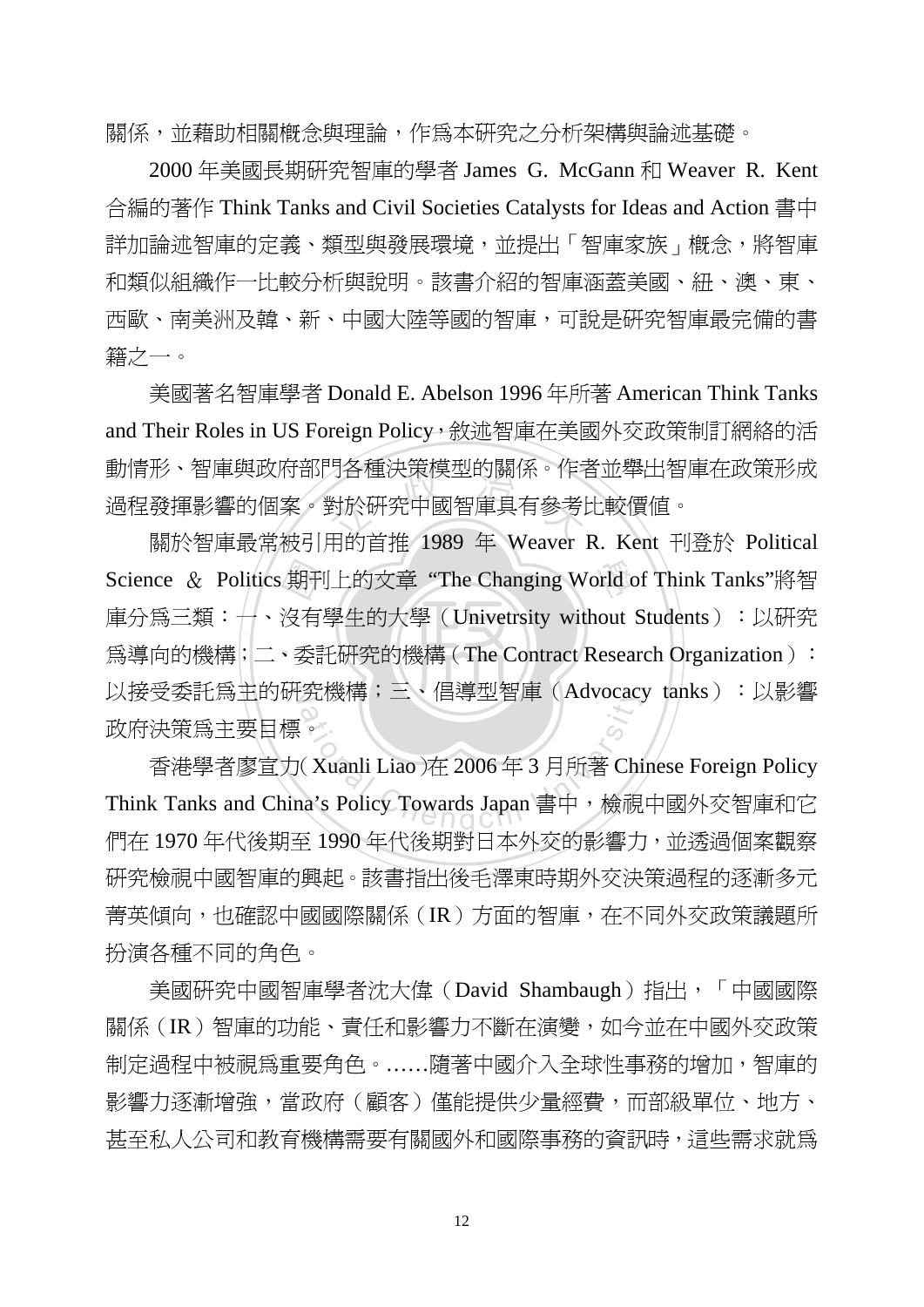智庫創造了新的重要財源」。32

2004 年 1 月,「中共中央關於進一步繁榮發展哲學社會科學的意見」在 黨的歷史上第一次以中共中央的名義明確指出,「要使哲學社會科學界成為 黨和政府工作的『思想庫』和『智囊團』。」2005年5月,胡錦濤專門主持 中央政治局常委會議,聽取中國社會科學院的工作彙報,強調要「進一步辦 好社會科學院」。<sup>33</sup>

化水準……。這個忠恕庫、?<br>導出主意,當參謀,就是聯<br>,合中<u>越汗、。<sup>35</sup></u> 中共中央常委李長春 2003 年發表談話:「(中國社會科學院)要進一 步認清新形勢、新任務提出的新要求,……,努力建設成為黨中央、國務院 重要的思想庫和智庫團。」、34「抓緊建立(中國的)思想庫、智庫團,提 高決策的科學化和民主化水準……。這個思想庫、智庫團不是純理論研究, 是對策研究,就是給領導出主意,當參謀,就是聯繫當前實際,在理論和實 際的結合上,拿出點子,拿出辦法」。<sup>35</sup>

想,不是去捉摸政府領導組織的意圖而去投其所好,更不是政府領導組織已 中國大陸智庫學者陳啓能於其所著「美國的思想庫和美國社會」中指<br>「思想庫或智庫團有一個特點,就是它們不是只提出一種方案,一種設<br>不是去捉摸政府領導組織的意圖而去投其所好,更不是政府領導組織已 經決定的政策去提供論證。它們往往走在決策之前,提供各種方案和設想, 出,「思想庫或智庫團有一個特點,就是它們不是只提出一種方案,一種設 供決策組織選擇」。<sup>36</sup>

論證。它们往往走仕決束之則,提供<br><br>大學發佈「2008年全球智庫報告」。<br>球共有 5,465 家智庫。從地區看,北 美國賓夕法尼亞大學發佈「2008 年全球智庫報告」。該報告按照自己的 評判標準認爲目前全球共有 5,465 家智庫。從地區看,北美和西歐有 3,080 家,占比 56.35%,亞洲只有 653 家,占比 11.95 %;從國別看,美國以 1.777 家最多,其次是英國的 283 家和德國的 186 家。印度擁有 121 家智庫,為亞 洲最多,日本其次,為 105 家。中國大陸被認可的智庫僅有 74 家。37 (如圖 1.2)

<sup>&</sup>lt;sup>32</sup> See David Shambaugh, "China's International Relations Think Tanks-Evolving Structure and Process," The *China Quarterly, Vol. 171, September 2002, p. 575.*<br><sup>33</sup> 參見新華網, http://news.xinhuanet.com/politics/2009-01/31/content\_10739332.htm

<sup>34</sup> 見中共中共中央政治局常委李長春 2007 年 5 月 25 日在中國社科院慶祝建院 30 周年致信祝賀內容。 http://politics.people.com.cn/BIG5/1024/5782144.html

<sup>35</sup> 中共中央政治局常委李長春,〈堅持--三貼近--要著重解決五個問題〉,《求是》, 2003 年第 10 期, 頁 8。

<sup>36</sup> 陳啟能著,《美國的思想庫和美國社會:訪美札記》,(北京:社會科學文獻出版社,1987 年),頁 26。

 $37$  詹姆斯·麥肯 ( James G. McGann), < 2008 年全球智庫調査報告 > , 美國《外交政策》雜誌, 2009 年第 1 期。http://www.foreignpolicy.com/files/2008\_Global\_Go\_To\_Think\_Tanks.pdf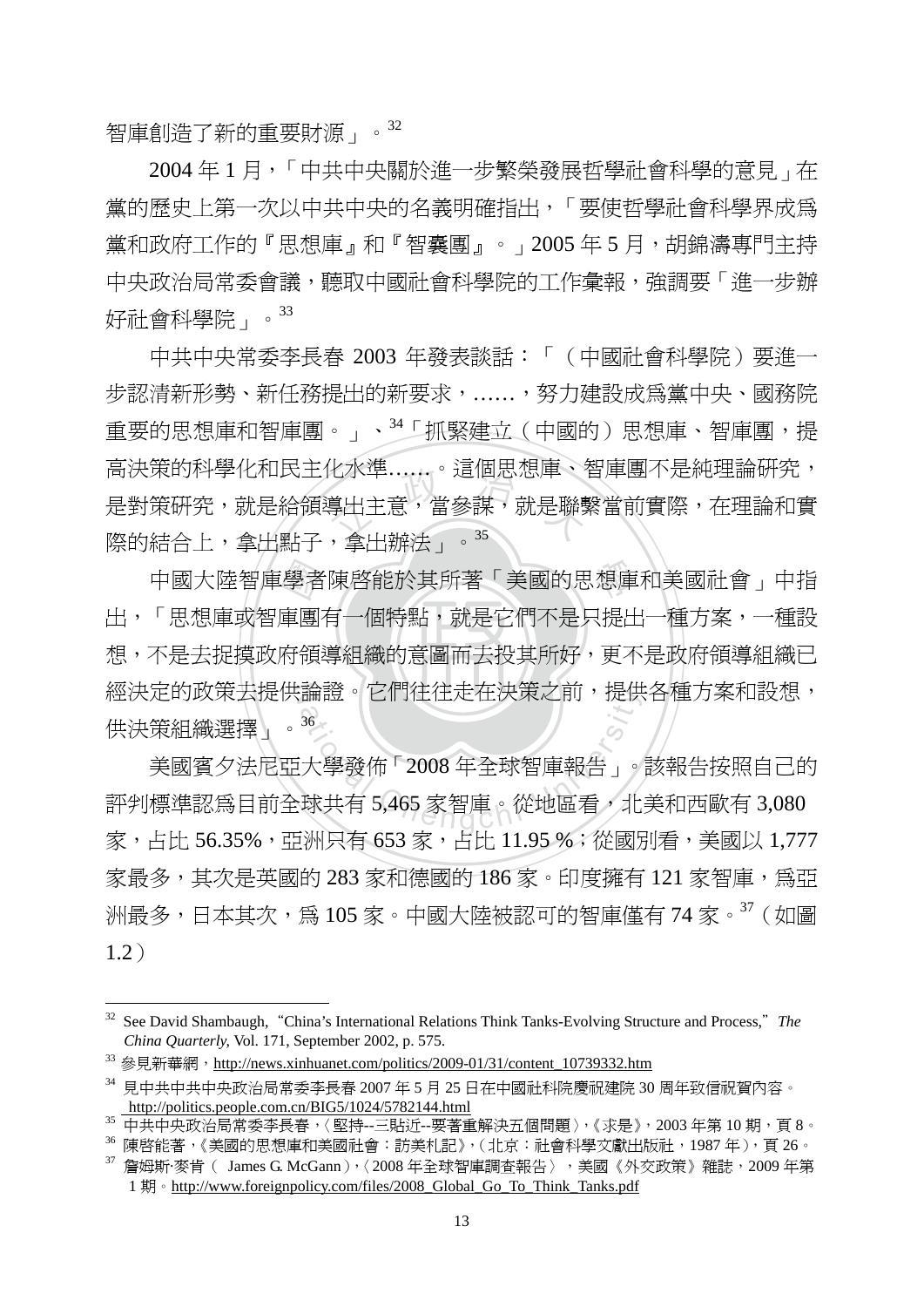

圖 1 .2 全球智庫區域分佈圖

資料來源:詹姆斯·麥肯(James G. McGann),〈2008年全球智庫調查報告〉,美國《外 ‧ 。<br>交政策》雜誌,2009 年第 1 期。

**Chengchi University**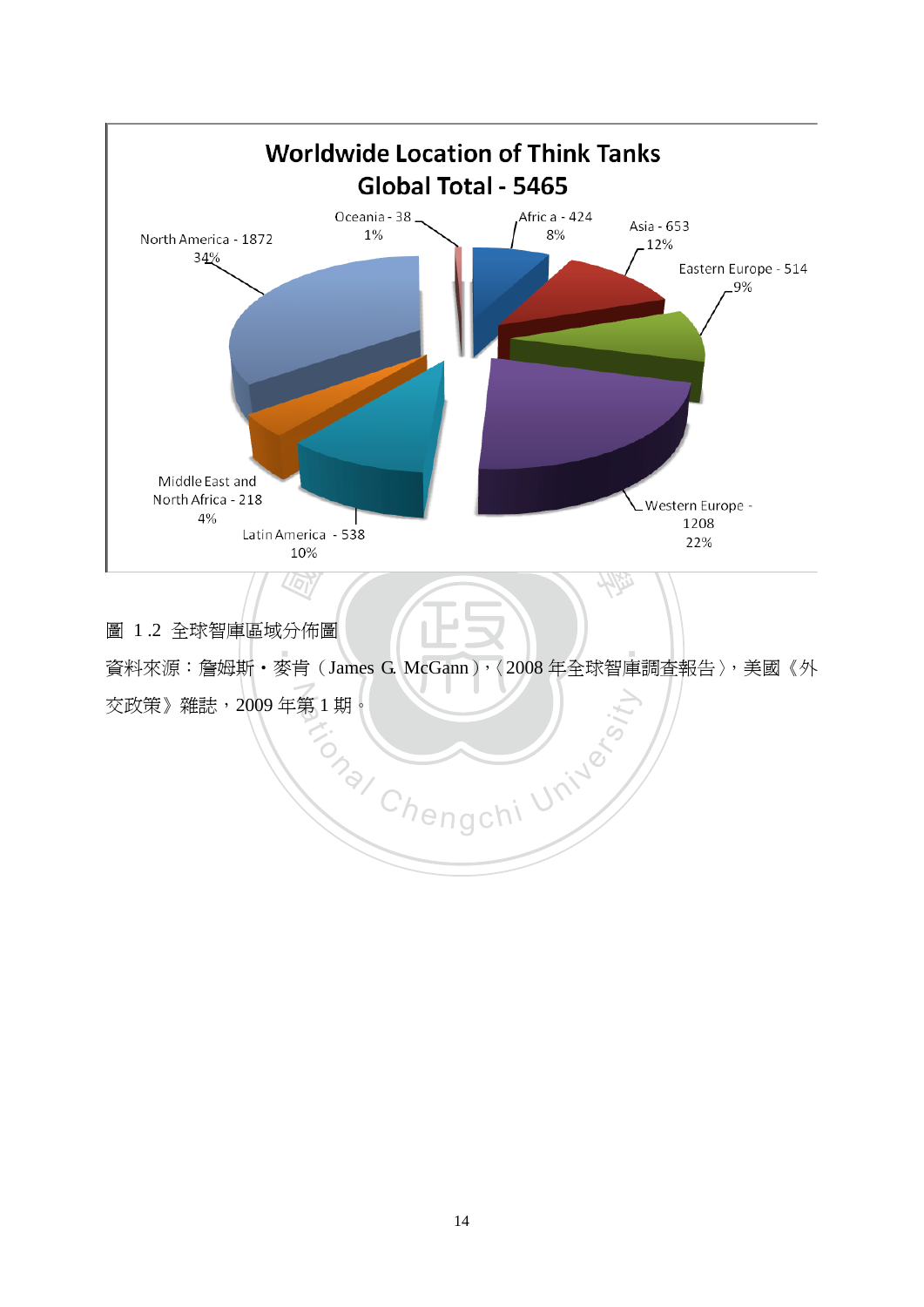# 第二章中國智庫的演變與興起

#### 第一節智庫的定義與起源

一、 智庫的定義:

智庫 (Think Tank), 福名思義, 就是儲備和提供思想的倉庫, 中國又 稱思想庫和智庫團。首先,根據中國智庫學者的歸納,一個機構之所以被稱 為智庫,必須具備以下幾個條件: 38

(一) 從事政策研究(policy research)。

‧(二) 以影響政府的政策選擇為目標。 既鼓<br>樣、<br>存的 <sub>次出</sub><br><br>中。政策硏究主要是相對純<sup>』</sup><br>塔內的學術研究,而是實用 經世致用式研究;既鼓勵學者個人的價值實現,更強調集體合作式研究。研 ‧ 所謂政策研究包括對外政策和對內政策(公共政策)兩個方面,大到國 安全戰略、對外戰略、政府政策、改革綱領,小到導彈技術、對某些國家或 地區的援助等,都在其中。政策研究主要是相對純學術而言,簡單地講,政 策研究的目的不是象牙塔內的學術研究,而是實用性、時效性、對策性強的 究方法可以多種多樣、研究的視角可以追根溯源,但最終目的是服務於現實。

這裡所謂的政府既包括各國的中央政府,也包括州、省、自治區等各地 。<br>大約上千個智庫是爲地方政府服務的<br>更値得關注。爲了達到影響政府決策<br>講速度,既寫大部頭的著作,更追求<br>舗速度,既寫大部頭的著作,更追求 方政府。在美國,有大約上千個智庫是為地方政府服務的。但對美國聯邦政 府產生影響的智庫,更值得關注。為了達到影響政府決策的目的,智庫的產 品往往既講深度,更講速度,既寫大部頭的著作,更追求短小精悍的政策性 報告,既注重產品的創作,更重視成果的推銷。是否有新的思想、是否有合 理的對策建議、能否有效地推銷出去,被視為一個智庫能否成功的「三大法 寶」。

(三) 非營利(non-profit)。

 $\overline{a}$ 

這裡所謂非營利,一方面指智庫的宗旨不是為了賺錢、獲利,另一方面 指研究產品不直接轉化為財富。這一特點是智庫能夠在美國立足並蓬勃發展 的重要原因,因為他相對保證了研究成果的客觀性和公正性。但事情往往不 是絕對的。現在美國雖然幾乎所有智庫都標榜自己的「非營利」特徵,但實

 $38$  袁鵬、傅夢孜主編,《美國思想庫及其對華傾向》,(北京:時事出版社,2003年),百8-9。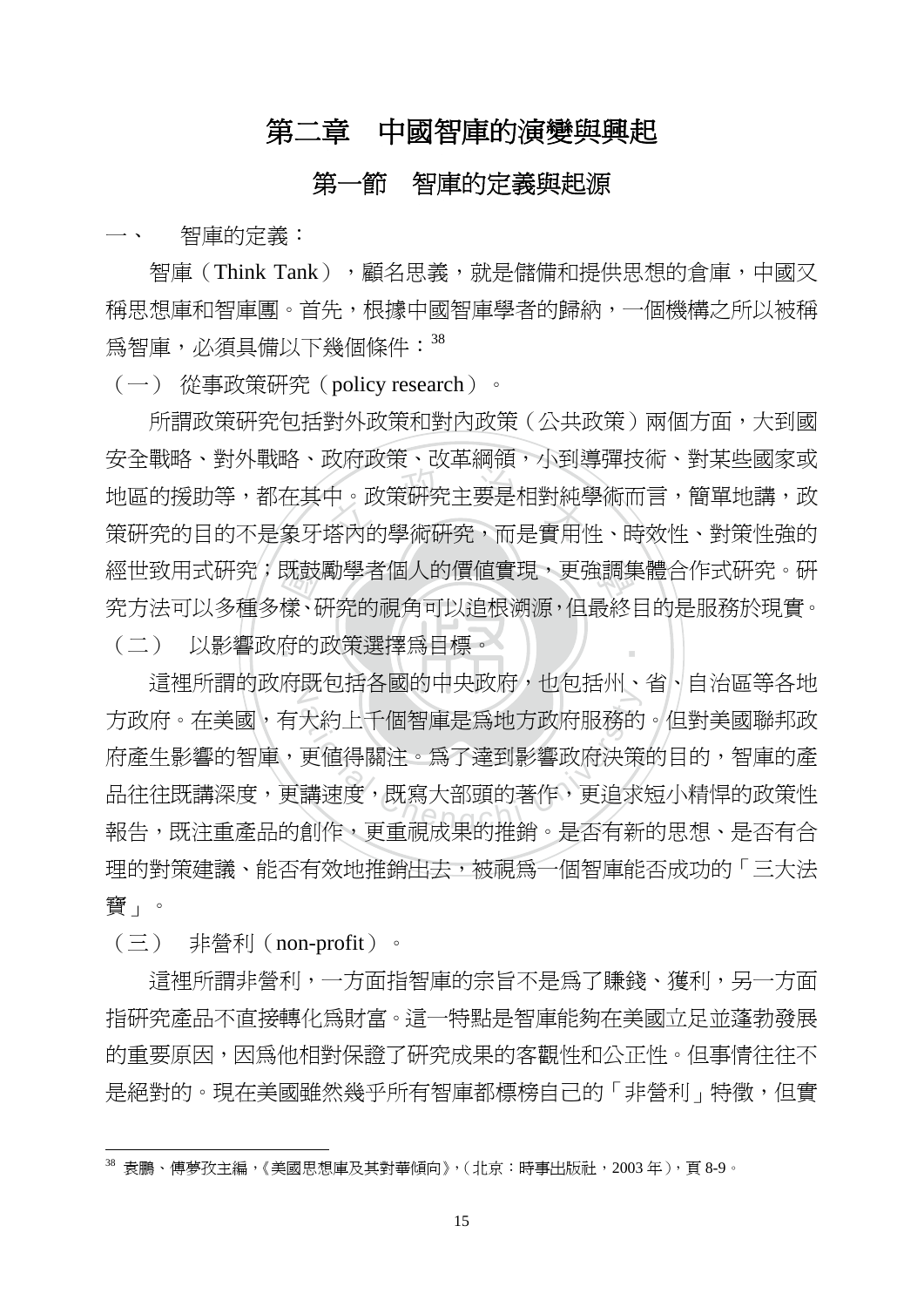際上均有不同管道的資金來源。同時,研究成果一旦被政府採納或研究人員 一朝「登堂入室」,變成政府官員,其潛在的、隱形的「利益」可能遠大於 看得見摸得著的現實利益。正因為如此,一些大學教授也會選擇在某一或幾 個智庫中做編外研究人員,指望獲取在校園裏難以獲得的「利益」。

(四) 獨立性(independence)。

多數智庫仍然把持「獨善其身」的最後屏障。然而在中國等一些開發中國家<br>的智庫,基本上直接或間接依附於政府,故獨立性較低。<br>故所謂智庫的界定必須涵蓋以下內涵,即以政策研究爲核心、以直接或 <sup>立</sup> <sup>政</sup> <sup>治</sup> <sup>大</sup> 所謂獨立性係指獨立於政府、公司、利益集團之外。實際上,美國幾乎 所有智庫都具備有某種背景,或政府背景,如蘭德公司(RAND Corporation );或者國會背景,如威爾遜中心(Woodrow Wilson International Center for Scholars);或者黨派色彩濃厚,如傳統基金會(Heritage Foundation)、進 步中心(Center for American Progress,属稱美國進步政策研究所)等;或者 與軍方關係密切,如大西洋理事會(The Atlantic Council of the United States)、史汀生研究中心(The Henry L. Stimson Center)。但是,在形式上 的智庫,基本上直接或間接依附於政府,故獨立性較低。

‧‧ 故所謂智庫的界定必須涵蓋以下內涵,即以政策研究為核心、以直接或 間接服務於政府為目的、非營利的獨立研究機構,其研究人員大多是某一學 的、非営利旳淘立岍究機構,具研究<br>, 並促成公共討論和教育社群爲宗旨<br><br><br>、沒有一個單一的智庫定義能被普遍 術或實務領域的專家,並促成公共討論和教育社群為宗旨。

二、 智庫定義的困難?

 $\overline{a}$ 

由各類文獻來看,沒有一個單一的智庫定義能被普遍接受,包括對智庫 有全面性和深入的研究的西方學者所提出的見解亦同。因為智庫是一個不精 確的和泛稱的詞,James Smith「相信不可能有一個單獨定義可以準確的描述 什麼是智庫和他們從事的活動」。<sup>39</sup>所以在美國和英國有關智庫的文獻中傾 向以二個方式界定智庫:一種是採單一定義,一種採分類方式定義。若就中 國智庫而言,顯然以後者較為適用。不過儘管智庫定義不盡相同,它都有二 個特色,一是「非營利的」,意思是說,它們必須從私人領域或政府部門吸 取資金,去從事特定研究計畫,因此,競爭是不可避免,甚至很嚴重。另一 個是,除了倡導型智庫必須與特定政治意識型態相聯結外,大部分的西方智

<sup>&</sup>lt;sup>39</sup> James Smith, "Think Tanks and the Politics of Ideas," edited by David C. Colander and Alfred William Coats ,in *The Spread of Economic Ideas*,(New York:Cambridge University press, 1989), pp. 175-94.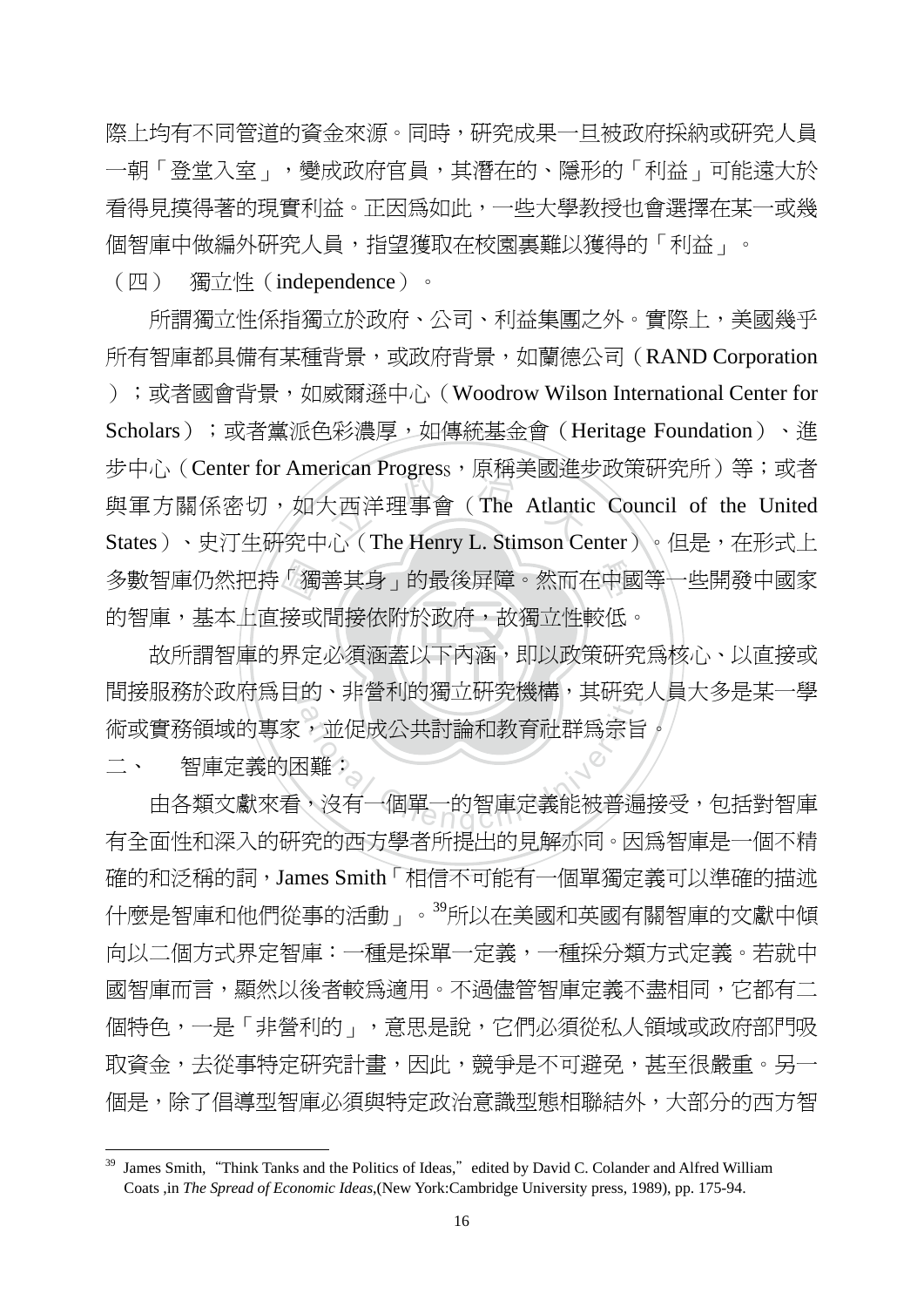庫都是「非政府組織」(NGO),並且「獨立的」執行政策研究。它們或許 與政府部門有緊密的工作關係,但是在組織上它們並不相隸屬,因此在研究 工作及意見表達上,享有更充分的自由。

elitism)的趨勢。40<br>三、 智庫與一般學術<br>由前述智庫的定義 米目符疋個人的「非止規」<br><br>機構「正規的」和「機構的<br>※※チ運車哇明沖等温积的 學 在中國的背景環境下,哪些研究機構應該被認為是「智庫」,難以清楚 劃分。在中國習慣上認為各種各類與政策研究相關的機構,從政府部門所屬 研究機構、社會科學院轄下的研究機構和各大學的系所,到中國領導高層的 政策顧問和相關組織團體都稱之為智庫。另外,在中國「一黨專政」的政治 背景下,很難予以定義並區分智庫本身扮演的「機構」角色,以及智庫研究 人員所扮演的「個人」角色。因為在中國的決策過程中,甚至在毛澤東時期, 一直存在一些特殊的、來自特定個人的「非正規、管道的政策報告或建議, 如果無法界定中國智庫機構「正規的」和「機構的」角色(雖然它和個人角 色相關聯),將不可能印證後毛澤東時期決策過程的多元菁英主義(pluralistic

三、 智庫與一般學術研究機構、大學研究所之差異

由前述智庫的定義本論文認為,大部分西方所謂的智庫與一般學術研究 機構或大學研究所有以下差異之處:第一、智庫研究的相關課題或進行的相 以下差異之處:男一、智庫研究的相<br><br><br>行闡述或宣傳,與一般學術研究機構<br>;第二、智庫對政府推行之政策,評<br>、第二、智庫對政府推行之政策,評 關活動,其最重要目的在為中央或地方政府提供可證實和可操作的政策建 議,或為政府政策進行闡述或宣傳,與一般學術研究機構或大學研究所做純 學術的研究有所不同;第二、智庫對政府推行之政策,評估其執行成效、良 窳、進度,並提出改進建議,一般學術研究機構或大學研究所通常僅針對其 研究領域進行學理性鑽研,較少做政府政策實務之評估探討;第三、智庫經 常透過與國內、外政府官員、智庫或研究機構進行參訪、論文發表及學術座 談等交流活動,以蒐集對方對特定議題看法或政策背景,以供其掌握及研究 特定議題之政策建議,一般學術研究機構或大學研究所則多以學術研究及教 學爲主,較少從事上述相關活動;第四、智庫研究的課題經常是發揮集體智 慧,由數個領域、多位研究專家進行綜合性研究,一般學術研究機構或大學 研究所則多半以單一領域之研究項目為主。

<sup>40</sup> Xuanli Liao, *Chinese Foreign Policy Think Tanks and China's Policy Towards Japan*,( Hong Kong :The Chinese University of Hong Kong, 2006), P.55.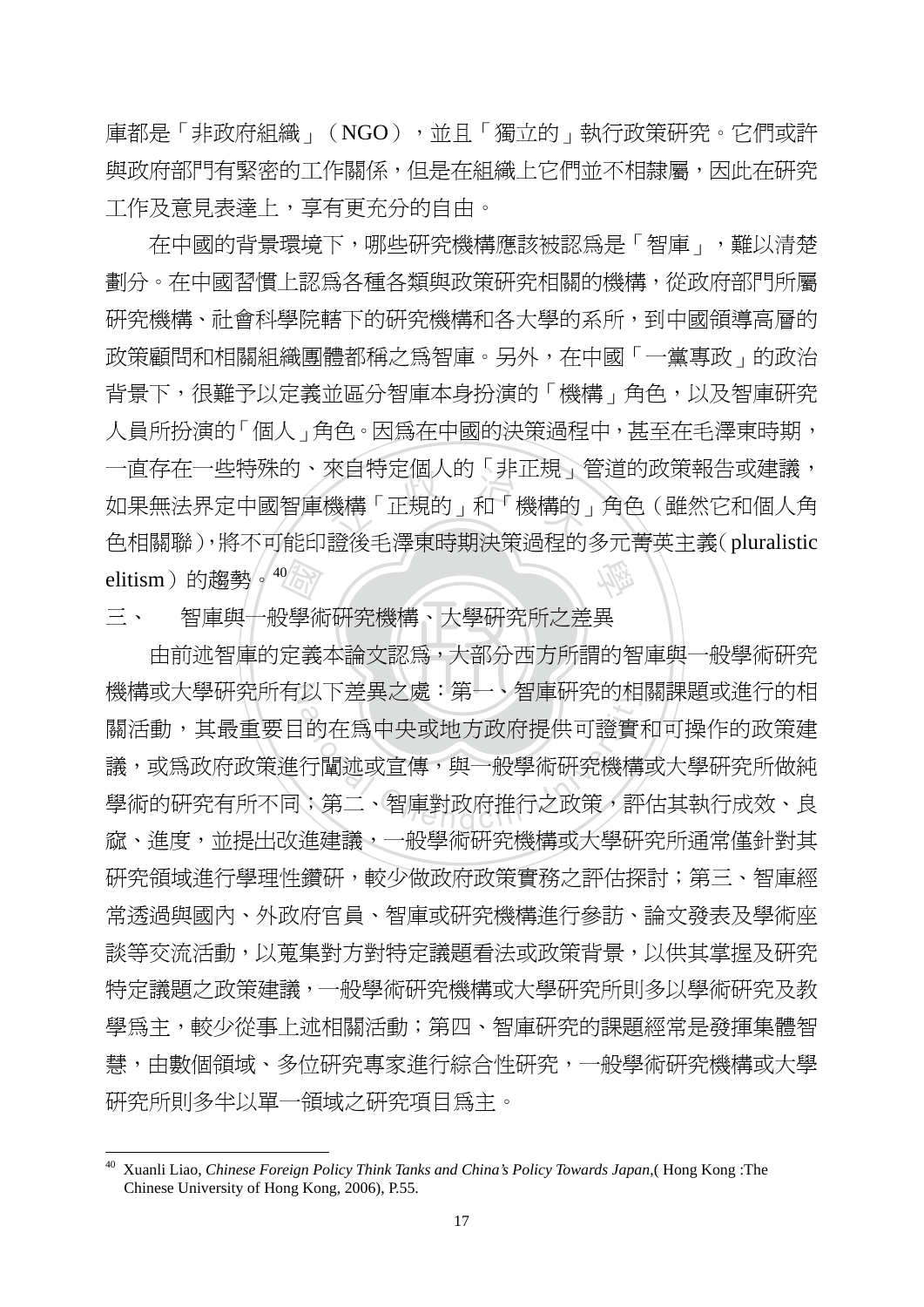四、 智庫的起源:

 $\overline{a}$ 

金會 (Carnegie Endowment for International Peace) 等。1970 年代,智庫已經 前建<br>研究<br>down 要享誉全球的里安原囚∠一)<br>(,現在意義上的智庫概念開<br>ய・・・・・・・・・・・・・・・・・・・・・・・・・・・・・・・・・・ 學 究機構,包括二戰前建立的從事國際關係和戰略問題研究的准學院式研究機 N 成為西方政治生活中人們所共知的概念,不過其涵蓋範圍已不僅僅是從事戰 人们所共知旳概念,个適具涵盍軛圍<br>研究的機構,研究當代政治、經濟、<br>國普及以後,歐洲、日本也逐漸興起 「智庫」乙詞最早出現在二次大戰時期,是個純軍事術語,用以指稱戰 爭期間美軍討論戰略和作戰計畫的保密室(類似所謂作戰參謀部)。二戰結 束後,「智庫」一詞開始被用於稱呼軍工企業中的研究與發展部(Research and Development sections), 其中最有名的當屬由美國空軍推動,由道格拉斯飛 機公司承包的研究發展部。1948 年 5 月在獲得美國福特基金會(Ford Foundation)的一百萬美元捐贈後,正式脫離道格拉斯飛機公司,成為獨立 實體,仍以研究與發展為名,將兩個英文單詞複合而為 RAND,即是人所共 知的蘭德公司。<sup>41</sup>因此,蘭德公司一般被認為是第一個被稱為「智庫」的研 究機構(這也是它為什麼享譽全球的重要原因之一)。自此,智庫的概念逐 漸爲人所知。<sup>42</sup>1960 年代,現在意義上的智庫概念開始作爲專門詞彙而流行。 泛指一切進行未來規劃性研究,並為政府提供決策參考的其他許多非政府研 構,諸如布魯金斯研究所(The Brookings Institution)、卡內基國際和平基 略、軍事、國際關係研究的機構,研究當代政治、經濟、社會問題的機構也 劃歸其中。

智庫的概念在美國普及以後,歐洲、日本也逐漸興起了各式各樣的智庫 ,各地發展中國家也開始模仿西方建立起自己的智庫。據不完全統計,全世 界共有各類智庫沂 5500 家。但是,各國關於智庫的概念不盡相同。在歐美 多數國家,智庫一般指獨立於政府和企業(甚至大學)之外、從事公共政策 研究的非營利性學術機構,隸屬政府的研究機構和大學院系是被排除在智庫 範疇之外的。但這一定位顯然不符合包括中國在內的多數發展中國家的實際 情況。在這些國家中,智庫的定義較之美國更具彈性,大體上只要是從事政 策性研究、為政府決策提供參考的研究機構都可被稱為智庫。因此,像中國 現代國際關係研究院、中國國際問題研究所等隸屬於中國政府組織的研究機

<sup>&</sup>lt;sup>41</sup> Alan J. Day, *Think Tanks: An International Directory*, Longman Group UK Limited, 1993, introduction.<br><sup>42</sup> James G. McGann and Weaver R. Kent, *Think Tanks Civil Societies: Catalysts for Ideas and Action*. (New

Brunswick, NJ: Transation Publishers), 2000.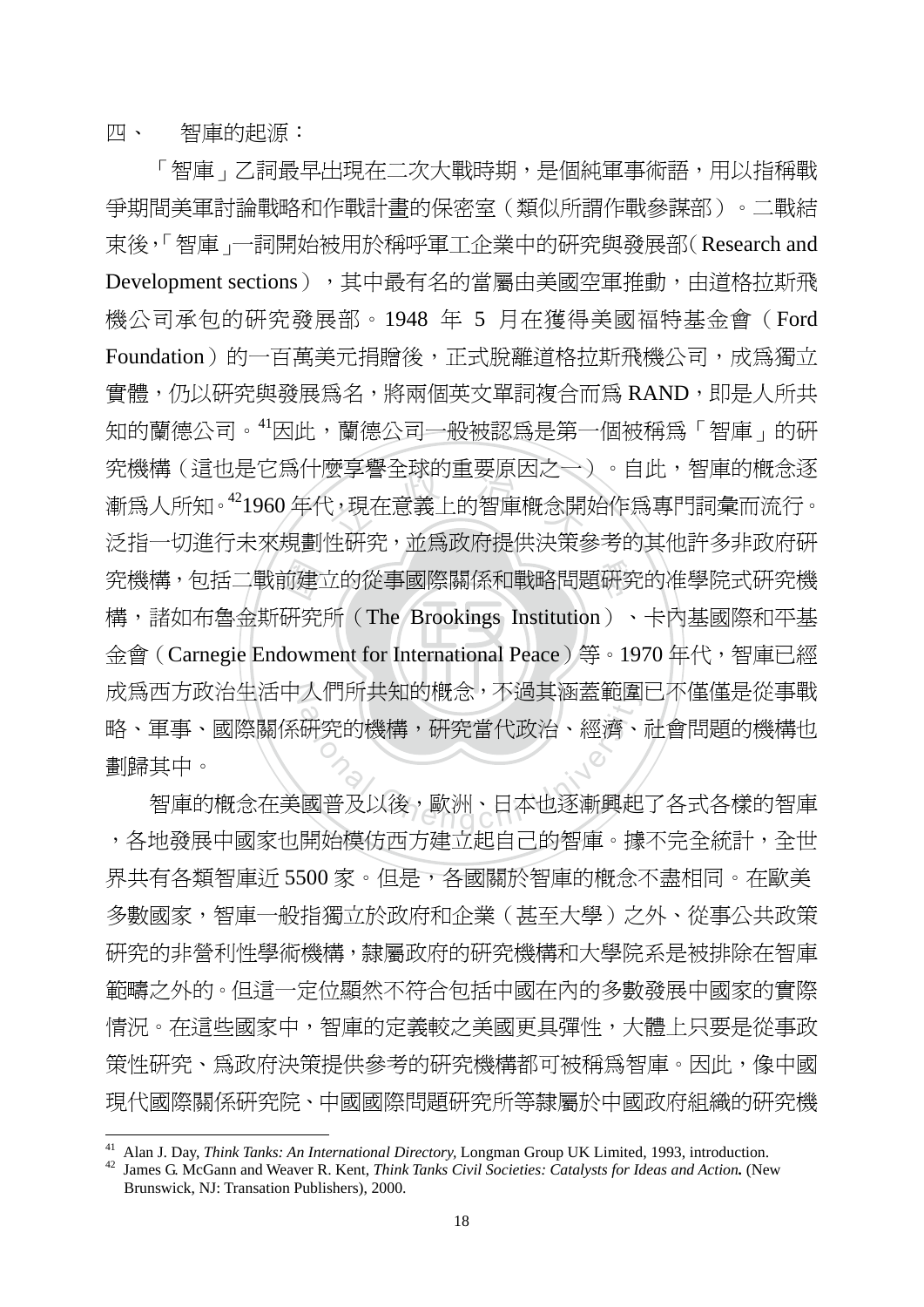構,往往也被稱為「中國的智庫」。對此,美國學者大體接受,比如學者就 經常將中國現代國際關係研究院與美國的蘭德公司國際戰略研究中心相類 比。

#### 第二節中國智庫的演變-以國際關係智庫為例

的政<br>世界 ) <del>並次為,因次為久介因</del><br>中國的國際關係智庫在數量<br>善。從這些智庫的出版物, 學 經常可以發現它們的政策辯論空間變寬了,研究機構間與研究人員間的相互 中國智庫的演變,與中國政治的遞嬗、變遷有著密切的關係。其中以國 際關係(IR)方面智庫的變化最具代表性。1980 年代中國國際關係方面的研 究機構(智庫)在文化大革命期間被迫關閉之後獲得重建,一些新的研究智 庫也紛紛草創成立。30 多年來中國的國際關係智庫在外交政策和情報分析上 扮演著越來越重要的角色,並成為中國政府與外國官員和專家日漸重要的聯 繫管道。在這段期間,中國的國際關係智庫在數量上擴張了,在人員和研析 成果的質量上也大幅改善。從這些智庫的出版物,和與這些智庫進行討論, 競爭也增加了。43

‧當中國與外在世界互動增加,中國領導人對於有關世界事務的情報和知 識需求增強,國際關係的學術訓練逐漸發展,經費來源供應增加(包括來自 Masy Minimachi Rake Mag Kano<br>慈善基金會的資金),國際關係智庫<br><br>萊儀 (Bonnie Glaser)和孫飛 (Phili<br>政策影響, 難以評估, 指標出難以衛 中國私人領域和美國慈善基金會的資金),國際關係智庫或研究所的社群自 然會逐漸擴張。部長級的官員也會經常向所屬智庫機構尋求政策諮詢與研 究。智庫研究學者葛萊儀(Bonnie Glaser)和孫飛(Philip Saunder)指出, 中國智庫對政府的「政策影響」難以評估,指標也難以衡量;但無容置疑地 隨著時間的演變,決策系統已經更加注重諮詢,智庫專家也扮演更多接受諮 詢的角色。<sup>44</sup>這其中,有些智庫的政策影響力隨著前後毛澤東時期的演變而 下降(如:中國現代國際關係研究院(CICIR)),有些則增加(如:中國 國際問題研究所(CIIS)),有些是根據外部發生的事件穿插出現其影響力 (如:中國社會科學院各地區研究所),有些則維持其邊際效用(如:國際 戰略研究基金會(FISS)),還有一些以前具有影響力,但現在已完全不存 在了(如:國務院國際問題研究中心)。有些智庫具有政策影響力,但值得

<sup>43</sup> See David Shambaugh,"China's International Relations Think Tanks-Evolving Structure and Process,"*The China Quarterly,* Vol. 171, September 2002, p. 575. 44 Ibid.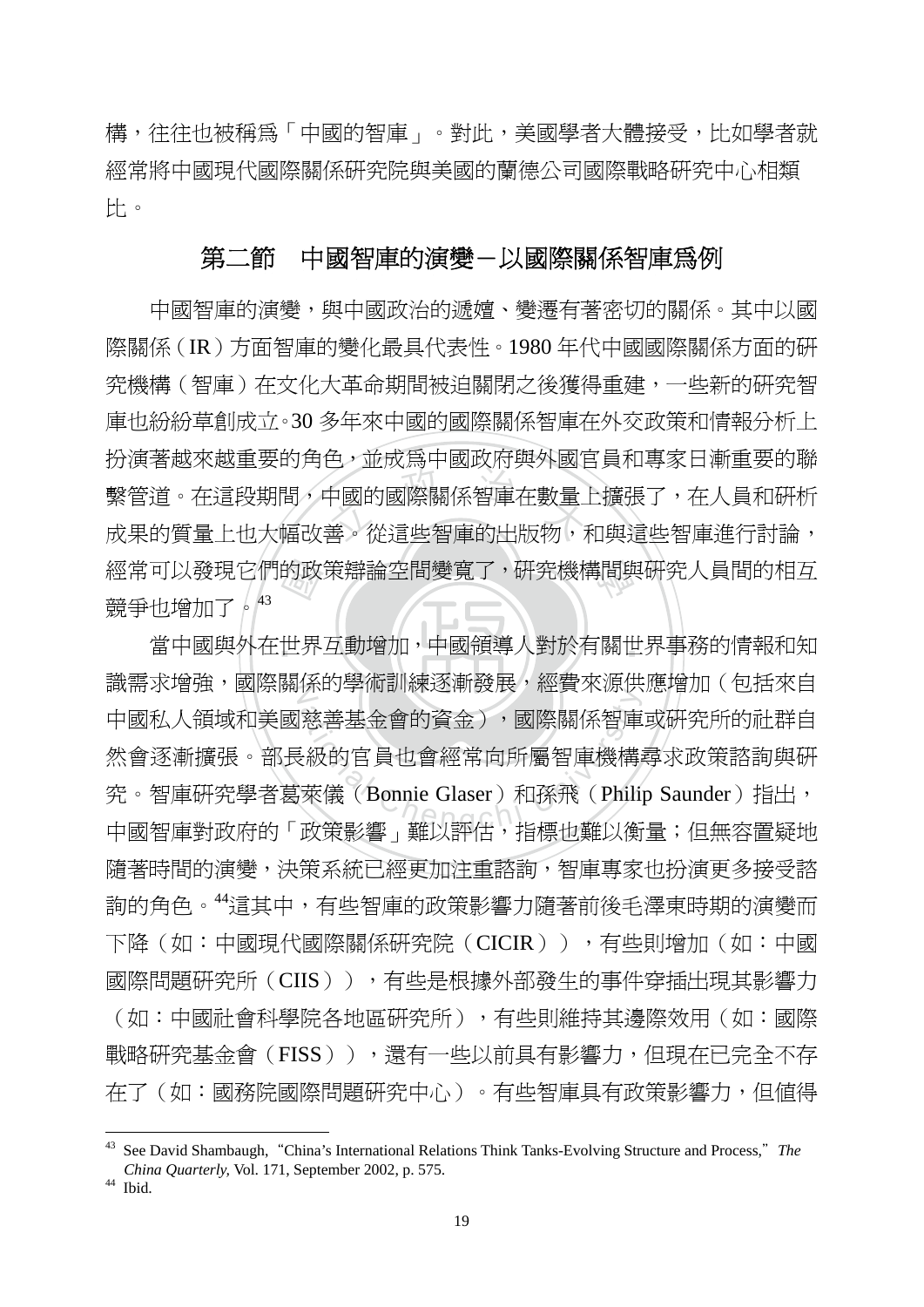注意的是,並不是全然與政策相關,它們亦不全然嚮往如此。例如,許多在 中國社科院體系內的研究所,更關切純學術知識,它們建立和散播有關外國 的知識和資訊,供給其他類似的組織和學者大眾。總體而言,它們的研究議 程設定或驅動,並不與當前政策有關。<sup>45</sup>

<sub>新忌ノ ・</sub>田於中國政府増加<br>運用這樣的交流場合,溝通!<br><sub>産</sub>。 除了提供政府官員研析報告外,許多智庫人員同時為中國政府提供資 訊、情報蒐集、政策測試和政策宣傳的管道。它們經常會見外國專家和官員, 並將源源不斷的資訊和情報反饋給政府系統。它們偶而也傳達一些特定的消 息(一些無法在正式管道裡表達的消息)給外國的官員、專家或大眾,並嘗 試運用熟識的外國專家學者,企圖影響外國的政府和公共政策(將「以蠻制 蠻」的舊式策略,賦予新意)。由於中國政府增加參與所謂的「第二軌道」 政策對話,使之更瞭解運用這樣的交流場合,溝通雙方的政策看法和建議, 並評估外國人的潛在反應。

年代以來的發展,是被美國和其他西方先進國家智庫所扮演的角色所激發, 國際關係研究機構和智庫在外交政策制訂過程中的歷史,對判斷它們扮<br>演的角色和具有的影響力非常重要。雖然中國的國際關係研究機構從 1980<br>年代以來的發展,是被美國和其他西方先進國家智庫所扮演的角色所激發, 但其實有許多方面是脫胎於蘇聯的系統。最初,這些研究機構是少數,並且 <sup>a</sup>t<sup>i</sup>ona<sup>l</sup> <sup>C</sup>hengch<sup>i</sup> <sup>U</sup>nivers<sup>i</sup>t<sup>y</sup> 演的角色和具有的影響力非常重要。雖然中國的國際關係研究機構從 1980 整個深藏在國務院的委員會和部會,或中共中央委員會的各個部門架構之 中。它們的組織結構與角色,和那些蘇聯國際關係和世界經濟研究所,以及 其他蘇聯系統中的國際關係研究所是同等的。<sup>46</sup>

 中國第一次提議在外交部和調查部之外建立國際事務專家單位,是在 1956 年波蘭、匈牙利和蘇聯發生一些事件之後。毛澤東被布達佩斯和華沙事 件所震驚(更不用說赫魯雪夫的『秘密報告』<sup>47</sup>), 他的顧問未能事先預知, 因此命令國務總理周恩來在外交部之下建立「國際關係研究所」(隨後改名 為中國國際問題研究所)。同年,國家計劃委員會被指示成立「世界經濟局」,

 $45$  Ibid.

<sup>46</sup> See William Zimmerman, *Soviet Perspectives on International Relations, 1956-1967* (Princeton University Press,1969);and Richard Remnick (ed.),*Social Scientists and Policy Making in USSR* (New York: Praeger Press,

<sup>1977).&</sup>lt;br><sup>47</sup> 赫魯雪夫於 1956 年蘇聯共產黨第二十次代表大會中發表「秘密報告」《關於個人崇拜及其後果》,對史 達林展開全面批評,赫魯雪夫譴責史達林大清洗和驅逐少數族裔的罪行,猛烈抨擊他農業政策帶來的災 難,還攻擊他軍事指揮上的無能,並在最後表示要重新回到列寧主義的路線上來。講話持續四個小時, 報告內容使大會代表們大為震驚,並震動了社會主義國家陣營,引發東歐的一系列騷亂。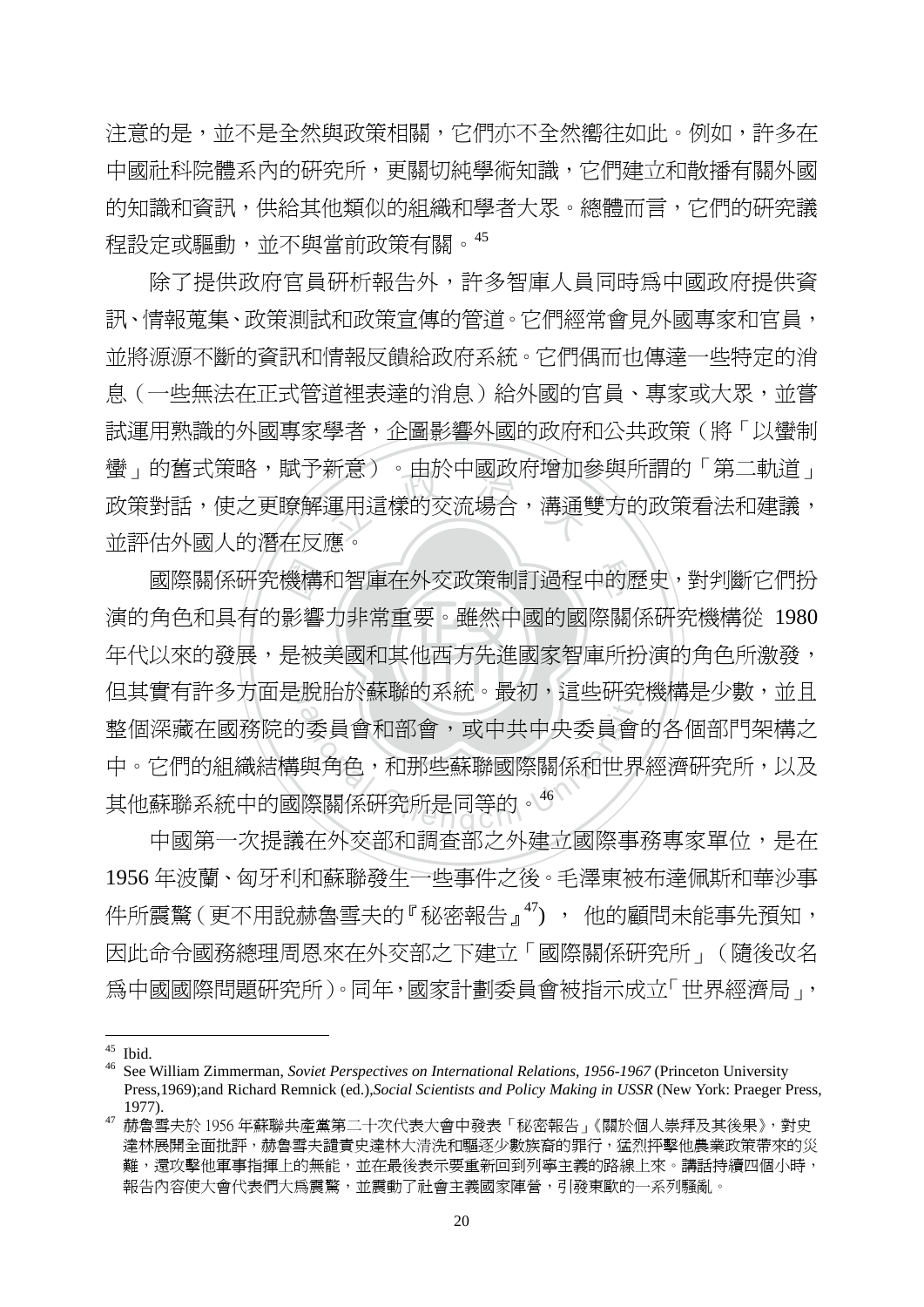追蹤資本主義世界的發展,並且在中國科學院哲學和社會科學部建立了一個 經濟研究所,在其之下設立一個國際經濟部門(在 1958 年以前還包括一個 世界政治研究部門)。481960 年當中蘇嫌隙加深,國際關係研究所成為展開 雙方論辯的中,「九評蘇修」協調起草過程中的工具。

‧‧ 報人員,另外在北京大學、復旦大學和人民大學設立國際政治部門。在這三 學院和大學系所<sup>。「</sup>外交學院」和「第一外語學院」的成立是爲訓練外交部<br>和新華社的人員,「國際關係學院」的成立是爲訓練調查部和新華社秘密情<br>報人員,另外在北京大學、復旦大學和人民大學設立國際政治部門。在這三 3 屮図科学院將社曾科学部社<br>世界政治研究部門。1964 年<br>昌 千元 九、同土後下へ創取 者之間有課程上的分工:北京大學負責「發展中世界」、復旦大學負責「已 エ・北京大学貝頁 ' 發展屮世界」、<br>|學負責「社會主義世界」。<sup>51</sup>以上是<br>|之前的基本狀況。<br>|間,所有國際關係方面的研究所和大 1961 年,當中國外交政策在發展中國家更傾向與莫斯科展開競爭時,在 中國國際聯絡部(ILD)主導下成立了一個新的「亞非研究所」。1963 年再 成立「蘇聯-東歐研究所」及「拉丁美洲研究所」。<sup>49</sup> 這些加入「中聯部」 國際關係的研究部門,後來被提升至研究所地位(成為中國現代國際關係研 究院的先行者)。同年,外交部建立了一個獨立的「印度研究所」與「國際 法研究所」。<sup>50</sup> 在 1963 中國科學院將社會科學部位階提升,成立一個「世 界經濟研究所」,下設世界政治研究部門。1964 年,周恩來在「非洲之旅」 期間被他會見的外交官員所打動,回去後下令創設幾個專門研究國際事務的 和新華社的人員,「國際關係學院」的成立是為訓練調查部和新華社秘密情 開發世界」,人民大學負責「社會主義世界」。<sup>51</sup>以上是這些研究機構在文 化大革命(1966-76)之前的基本狀況。

 在文革的混亂期間,所有國際關係方面的研究所和大學是關閉的,外交 部基本上停止運作,工作人員則被派到鄉間的「五七幹校」。很明顯地,唯 一繼續進行部份運作的是「中國現代國際關係研究所」(1965 被提升至研 究所地位),當時仍是資深領導和中央委員會的情報機構(雖然當時在官僚 體系上它是否仍留在調查部與(或)中聯部之下不甚清楚)。在那些年中, 中國現代國際關係研究所斷斷續續的送部份工作人員到它的「五七幹校」, 以利核心小組在這中國國家安全的微妙時期繼續運作,直到 1968 年蘇聯入

<sup>&</sup>lt;sup>48</sup> Li Zong et al., "Xin Zhongguo guoji wenti yanjiu 50 nian" ("New China's international studies research at 50"), in Chinese Academy of Social Sciences (ed.), *Xin Zhongguo shehui kexue 50 nian (New China's Social Sciences at 50)* (Beijing: China Social Science Press, 2000), p. 611.

 $49$  Ibid. p.612.

<sup>50</sup> Ibid.

 $51$  Ibid.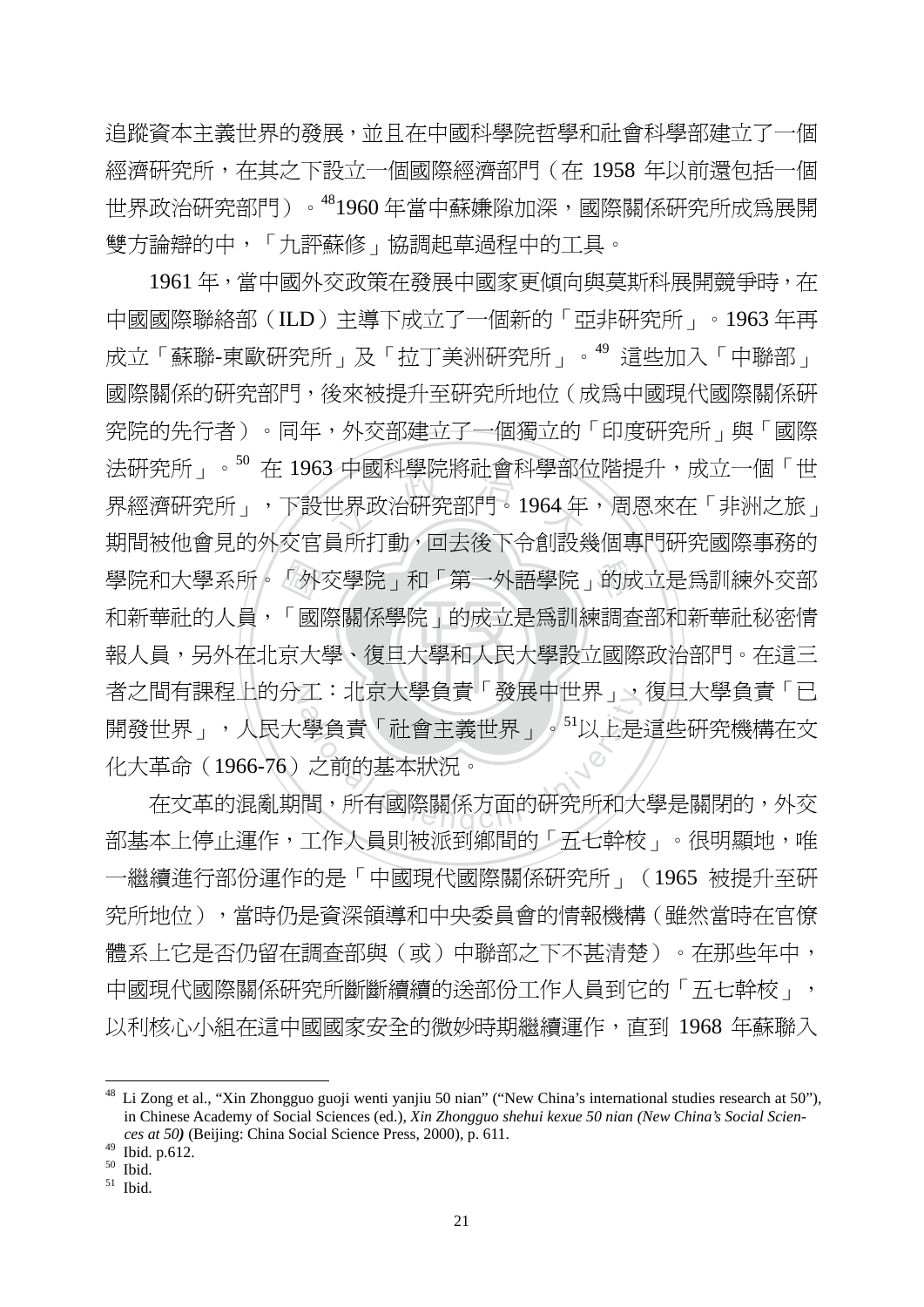侵捷克(布拉格之春)和 1969 珍寶島事件之後,才完全恢復全部運作。很 顯然地,當時中國現代國際關係研究所工作人員扮演了一個幫助最高領導人 瞭解尼克森主義和美國重新導向中國的政策、蘇聯入侵的威脅,以及準備季 辛吉和尼克森訪問中國的重要角色。<sup>52</sup>

 1973 年外交部「國際關係研究所」正式再度開始運作,並且改名為「中 國國際問題研究所」,以避免與「中國現代國際關係研究所」混淆。然而實 際上,在 1978 年之前,該研究所大多數人員仍留在鄉間,尚呈在休眠狀態。

 1977 年是國際關係的研究所修復、整頓和重新出發重要的一年。當年 中國社會科學院成立,承繼了中國科學對哲學和社會科學部門。從此中國社 科院漸漸有了一些的地區研究所,及世界經濟暨政治研究所。

‧它們<br>然大<br><sup>鈴化</sup> 鱼岍宄所,及匹界經濟登政?<br>關係方面硏究所的影響不僅{<br><sub>司客式常樂器</sub>品ヽ・\*f 愚\* 學 高層服務;此外,它們在研析方面也受蘇聯影響。直到 1990 年代中國國際 疇和典範。<sup>53</sup>「蘇聯化」的中國國際關係的研究和論述開始有稍許改變,是 在 1980 年代早期至中期期間。去除馬克思-列寧主義意識型態理論教條的 中期期間。去除馬兄思一列寧土義息<br>驗實證主義、中立和描述性的分析。<br>日本和前蘇聯的研究之中。<sup>54</sup><br>必須支持政策,而不是反其道而行。 前蘇聯對中國國際關係方面研究所的影響不僅僅在組織方面,它們都設 在部級單位內(無論在國家或黨機器內),並且嚴格地為它們的部級領導及 關係的分析人員仍然大量的訂閱研讀它們從蘇聯學習和適應的分析方法、範 指令,有利於依據經驗實證主義、中立和描述性的分析。這樣的例子特別是 反映在之後對美國、日本和前蘇聯的研究之中。<sup>54</sup>

 然而研析仍經常必須支持政策,而不是反其道而行。如中國國際關係方 面研析人員必須為已被中國政府採取的政策,以務實的而非意識型態角度進 行辯護(譬如,跨越整個 1980 年代,關於帝國主義的長期論辯)。然而, 到 1990 年代,這樣的馬克思-列寧主義意識型態的分析已被取代,朝向「著 重描述」的趨勢深化。正如葛萊儀(Bonnie Glaser)和孫飛(Philip Saunder) 指出的,它變得更富於變化、成熟老練和有時並具理論性質。它們透過國內 和國際間的交流互動,對國際組織(從世界銀行到世界貿易組織)更加詳盡 瞭解,更能理解政治經濟、全球化及世界政治(從環境到武器管制)中功能

 $52$  Ibid. p.626.

<sup>53</sup> See David Shambaugh,"The Soviet impact on the Chinese worldview," *The Australian Journal of Chinese Affairs*﹙January 1992﹚

<sup>54</sup> See David Shambaugh, "China's International Relations Think Tanks-Evolving Structure and Process,"*The China Quarterly,* Vol. 171, September 2002, p. 576.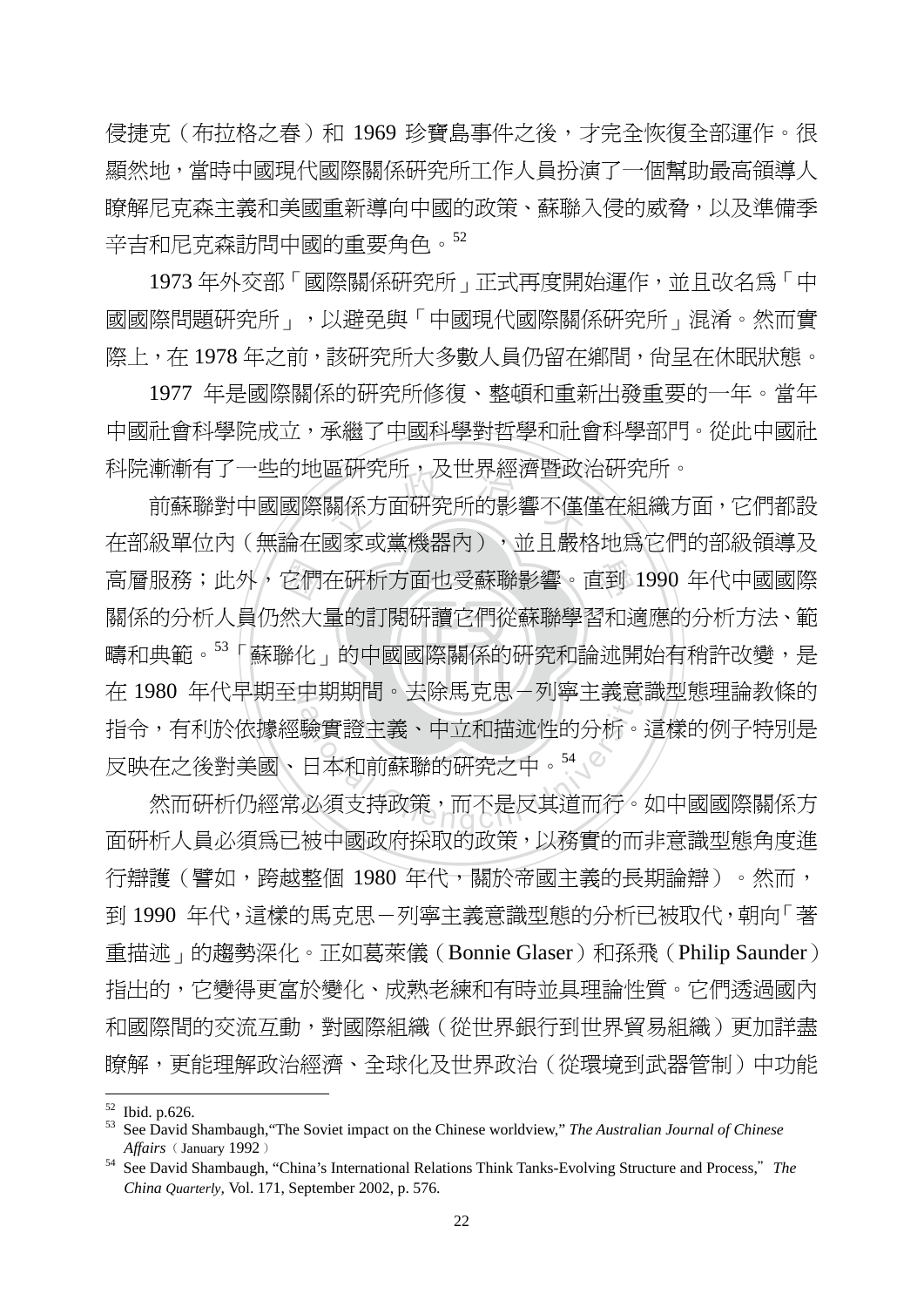性的議題。<sup>55</sup> 這不是表示中國的國際關係研析人員和智庫專家不再將大量的 教條主義灌輸在它們的研析中,它們仍然會灌輸,但不再從傳統馬克思-列 寧主義角度去推論。相反的,譬如有關「多極主義」和對「霸權」的批評, 其核心概念的大多數的研究分析是從中國本土固有的理論和概念推論而 來。在中國國際關係學術圈內有積極尋求發展「具有中國特色的國際關係理 論」之想法。<sup>56</sup>

‧‧ 總政治部和國安部之下。但這些應屬例外,一般中國智庫和研究所仍保有蘇 灣研究所」隸屬在社科院、國務院臺灣事務辦公室、中央委員會對臺工作小<br>組和國安部之下;還有「和平與發展研究所」(CPDS)隸屬在人民解放軍<br>總政治部和國安部之下。但這些應屬例外,一般中國智庫和研究所仍保有蘇 <sub>防阮部·</sub>紋車位、呆個甲央姿員<br>些智庫在制度上甚至非「單<br>#属左山山禾昌命씨六車致地 聯系統的原始機制,牢牢地存在「縱向」的科層制度的官僚系統之內。<sup>57</sup> 中國的國際關係智庫必須透過官僚體系的背景來瞭解。首先,最必須瞭 解的是,在中國的國際關係智庫大多無「獨立性」,雖然它們都公開宣稱自 己具獨立性。它們 (中國戰略與管理研究會(CISM)可能是例外) 全都在官 僚體系內,或在某個國務院部級單位、某個中央委員會部門或人民解放軍的 某個部門之下運作。有些智庫在制度上甚至非「單線」領導。例如,「中國 現代國際關係研究所」隸屬在中央委員會外交事務辦公室和國安部之下;「臺 組和國安部之下;還有「和平與發展研究所」(CPDS)隸屬在人民解放軍

年牛地仔仕、縱回」的科會制度的目<br>系是嚴格的「煙囪」式的結構,這是<br>上實行研究和分析的極端區隔化和重<br>過去近二十多年來,由於不同研究機 中國整個官僚體系是嚴格的「煙囪」式的結構,這是基本必須瞭解的事 實。這個體系在結構上實行研究和分析的極端區隔化和重複作為,並且禁止 「橫向」的聯繫。在過去近二十多年來,由於不同研究機構的分析人員常在 海外或在國際會議上會晤,橫向的聯繫因而漸漸出現,但這些接觸仍屬非正 式和個人的,而非制度化的。因此,實際上,每個主要涉及外交事務的部級 單位都有它自己的國際關係方面智庫(社科院就有九個),也有許多單獨致

<sup>55</sup> See the contributions in David M. Lampton (ed.), *The Making of China's Foreign and Security Policy in the Reform Era* (Stanford: Stanford University Press, 2001); and Elizabeth Economy and Michel Oksenberg (eds.),

*China Joins the World: Progress & Prospects* (New York: Council on Foreign Relations, 1999). 56 The former chairman of the College of International Relations at Peking University, Liang Shoude, has been at the forefront of this effort. See, for example, Liang's "Constructing an international relations theory with Chinese characteristics," *Political Science,* Vol. 49, No. 1 (January 1997), pp. 23–39; "Lun guoji zhengzhixue de Zhongguo tese" ("On the study of international politics with Chinese characteristics"), *Guoji zhengzhi yanjiu (Research on International Politics)* (January 1994), pp. 15–21; "Guoji zhengzhixue zai Zhongguo: zaitan guoji guanxi lilun de Zhongguo tese" ("The study of international politics in China: another discussion<br>of international relations theory with Chinese characteristics"), Guoji zhengzhi yanjiu (January 1997), pp. 1–9

 $57$  See David Shambaugh, "China's International Relations Think Tanks-Evolving Structure and Process" The *China Quarterly,* Vol. 171, September 2002, p. 576.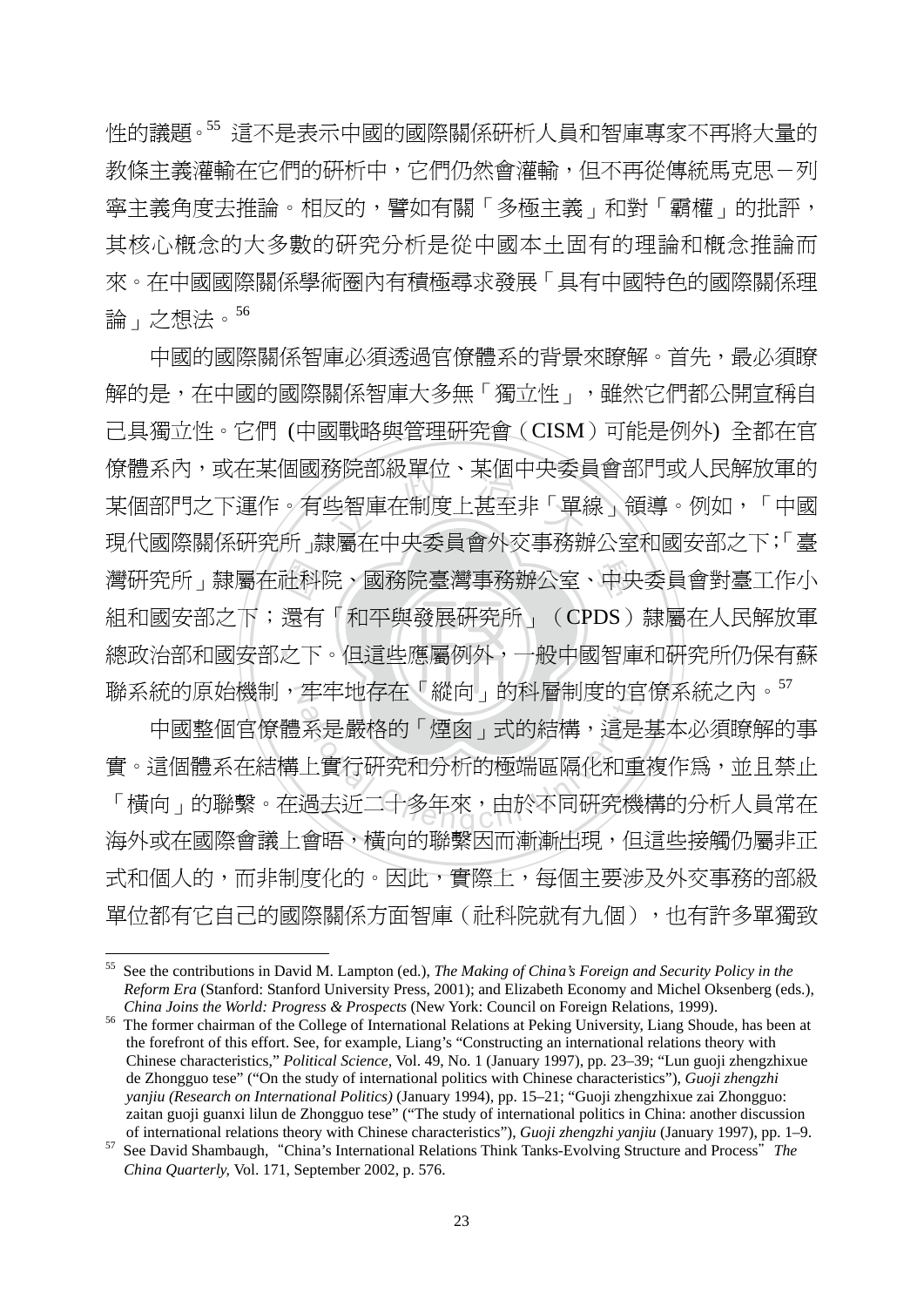力於與外國人員交流之機構,例如中國人民外交學會(CPIFA),和中國國 際友好聯合會(CAIFC)。有些智庫對最高層的中央委員會外交事務辦公室 負責,該辦公室是一個相當小的機關(約有 25 位專業人員),負責中央委 員會外交工作領導小組(FALG)相關事務,並協調呈報政治局和主要文官 領導高層的所有檔和情報流量(在人民解放軍的總參二部之下也有一個相似 的機關,則爲軍事領導高層服務),負責協調外交工作領導小組或其他關切 外交政策議題的高層領導會議。

個政策審議小組、一個決策諮詢和特殊的政策協調機制。關於最後一個功能, 量增加,層級也提升了。1997 至 2002 年期間由當時領導人江澤民擔任主席,<br>2002 年起由其繼任者胡錦濤擔任主席。外交工作領導小組必須同時被視爲一<br>個政策審議小組、一個決策諮詢和特殊的政策協調機制。關於最後一個功能, 天安貝曾一個水久的視導小<br>辦公室 )<sup>。58</sup>最初,外交工作<br><sup>些 、工转光和胆明王 、 組成</sup> 對國際關係智庫而言是非常重要的,因為它是它們研析產品的主要「消費 i定非吊里安旳,因爲匕是匕们द竹<br>和指派研究課題,有時還安排所屬智<br>工作領導小組會議作簡報。許多這方<br>、而外交工作領導小組則是受惠者。 外交工作領導小組本身是一個協調與諮詢機制,成立超過 50 年,並且 是資深的中國領導高層與外交暨國家安全政策制定的審議小組。它成立於 1958 年 3 月 6 日,是中央委員會一個永久的領導小組(國務院同時成立外交 事務辦公室作為其幕僚辦公室)。<sup>58</sup>最初,外交工作領導小組由第二梯隊的 領導(例如陳毅、李克農、王稼祥和張聞天)組成,但隨著時間變化成員數 2002 年起由其繼任者胡錦濤擔任主席。外交工作領導小組必須同時被視為一 者」,並且負責協調和指派研究課題,有時還安排所屬智庫機構個別研析人 員為資深領導和外交工作領導小組會議作簡報。許多這方面的後勤工作是由 外交事務辦公室完成,而外交工作領導小組則是受惠者。(中國外交方面智 庫,如表 2.1)

 整體而言,中國國際關係智庫的功能、責任和影響力不斷在演變。它們 的重要性不斷上升(當然有些是例外),如今並在中國外交政策制定過程中 被認為是重要角色。它們的影響力常因著議題領域、官僚部門的能力及其內 部個人影響力,以及研究機構領導或者其成員個人關係的情況而產生變化, 因為智庫個人關係網絡對研究報告陳轉流程與政策影響力有極大關聯性。隨 著中國介入全球性事務的增加,智庫的影響力逐漸增強,當政府(顧客)僅 能提供少量經費,而部級單位、地方,甚至私人公司和教育機構需要有關外

<sup>58</sup> Wang Jing song, *Zhonghua renmin gongheguo zhengfu yu zhengzhi (Government and Politics of the People's Republic of China)* (Beijing: CCP Central Party School Press, 1995), pp. 384–85.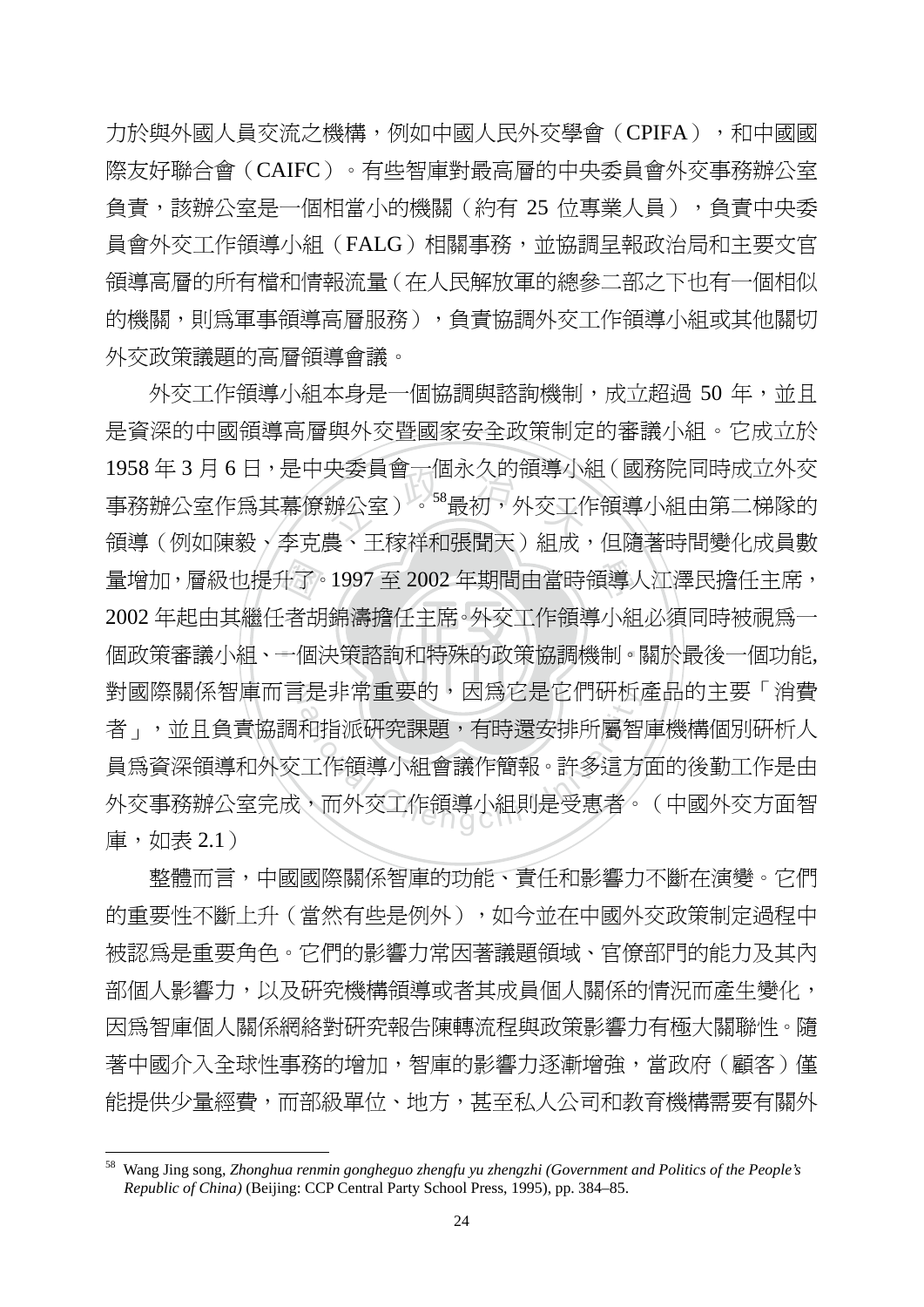國和國際事務的資訊時,這些需求就為智庫創造了新的重要財源。中國國際 關係方面智庫出版的期刊(公開和內部)對官僚系統中正在過濾的政策辯論 提供非常重要的觀察,因此可作為即將出檯的政策重要的「先期警告指標」。 表 2.1 中國外交方面智庫



資料來源:作者自製

譬如 2000 年中國官方出版的國防白皮書就是一個指標,其中包含許多對美 國令人驚奇的嚴苛批判,但實際上,這些特有批判在前一年的許多文官和軍 方國際關係智庫出版的期刊裡已經被預先探討過。因此,現今的中國智庫不 應該僅僅被視為宣傳的供應者或假資訊的散播者。它們已逐漸成爲以掌握當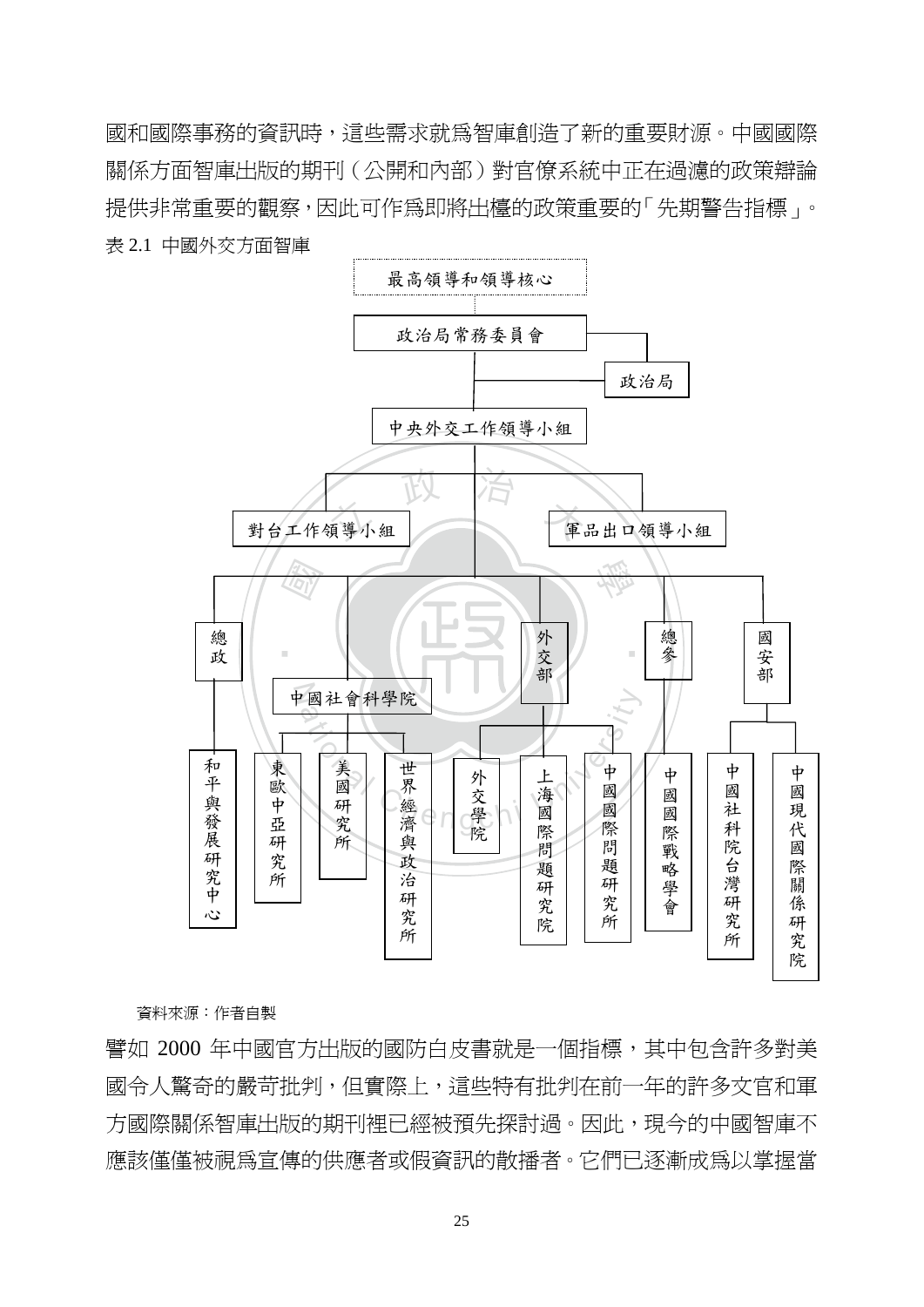前情報資訊和學術為目的,嚴肅而專業的研究機構。<sup>59</sup>

#### 第三節中國智庫之興起

詢機構;既有發改委「宏觀經濟研究院」這樣政策驅動型的研究機構,也有 會國經「 さ、<br><br>學院」這樣紀律嚴明的軍事?<br>心了這樣完全由外資獨立運? 經濟改革研究基金會國民經濟研究所」這樣全部依靠政府基金支援的智庫, 「零點調查公司」這樣營利性的商業諮詢機構。 1978 年改革開放後,中共中央面對重振經濟、吸收海外先進經驗和推 行經濟社會改革等迫切需要,領導層開始重視政策諮詢與相關機構的發展, 使「思想庫」、「智囊團」、「腦庫」、「思想工廠」和「顧問機構」等概念紛自 已開發國家引進。此後 20 餘年成為智庫類型、規模和數量迅速擴大的黃金 時期。<sup>60</sup>其中,既有「中國社科院」這樣門類眾多、人員龐大、資源豐富的 巨型智庫,也有「北京思源社會科學研究中心」這樣天天面臨生存危機的民 間智庫;既有「軍事科學院」這樣紀律嚴明的軍事決策諮詢部門,也有「洛 克菲勒中國研究發展中心」這樣完全由外資獨立運營的研究機構;有「中國 也有「北京大學中國經濟研究中心」這樣依靠「福特基金會」建立的政策諮

[\* ]<br>上世紀 90 年代後期以來,中國的社1<br>研究機構 2,500 多個,專職研究人員<br><sup>・</sup>學、語言和文學等非決策資訊研究的<br><sup>・「學</sup>、語言和文學等非決策資訊研究的 據不完全統計,上世紀 90 年代後期以來,中國的社會科學研究機構已 形成五大系統,共有研究機構 2,500 多個,專職研究人員 3.5 萬,工作人員 27 萬。這其中除了哲學、語言和文學等非決策資訊研究的機構外,以政策研 究為核心、以直接或間接服務政府為目的的「智庫型」研究機構大概有 2,000 個,數量甚至超過智庫發展最發達的美國(據最新統計美國共有 1,777 個智 庫)。<sup>61</sup>

 中國社科院亞太研究所研究員張宇燕認為,「在關注點上和預測中漏掉 了或低估了重大歷史性事件,這確實表明中國智庫的發展開始面臨巨大的挑 戰」,「30 年來的改革開放,一個重要的伴生現象就是形形色色的智庫蓬勃發

<sup>59</sup> See Information Office of the State Council, *China's National Defense in 2000* (Beijing: Xinhua News Agency, 2000).<br><sup>60</sup> 王健君,〈 多視角看中國智庫 〉,《瞭望》新聞週刊(北京),2009 年第 1300 期,頁 17-21。

 $^{61}$  詹姆斯·麥肯 ( James G. McGann ),  $\langle 2008$  年全球智庫調杳報告 ), 美國 《外交政策》雜誌, 2009 年第 1 期。http://www.foreignpolicy.com/files/2008\_Global\_Go\_To\_Think\_Tanks.pdf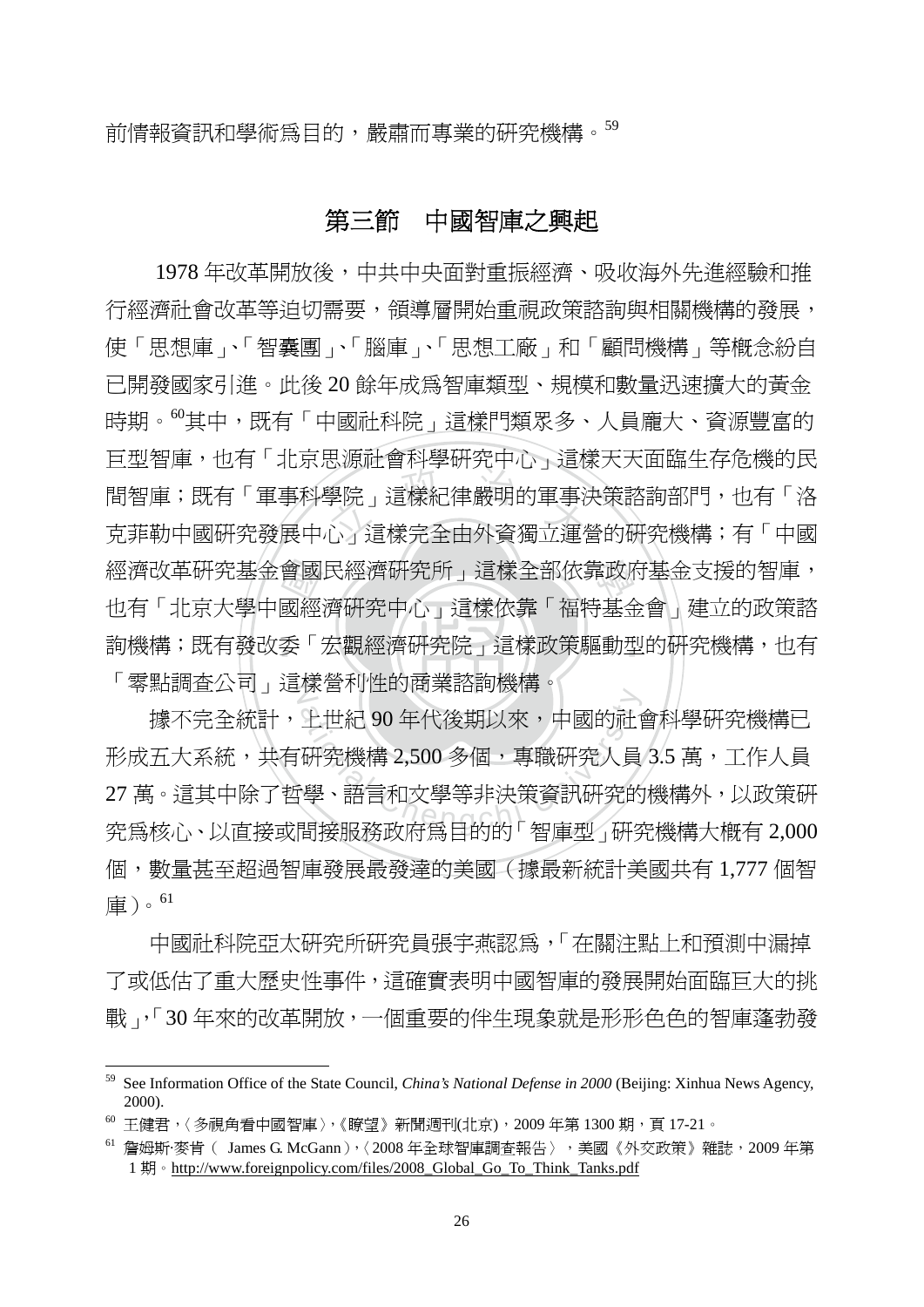展。這種現象的產生背景是,迅速且日益複雜的國內外環境和社會的變化, 直接引發了當代中國各個層面、各個領域對決策諮詢的巨大需求。而根據定 義,智庫的基本功能就是為社會提供『思想觀念』和『專業知識』。需求的 數量巨大,需求方的層次不同,領域各異以及支付能力上的差別,客觀地促 成了中國智庫數量龐大又魚龍混雜的局面。」

他分析說,「從供給的角度看,智庫的功能發揮得也遠非盡善盡美,比 如,對美國次貸危機以及由此引發的全球金融危機,包括我本人在內的許多 經濟學家最初都嚴重估計不足。在目前的中國,無論是作為需求方的各級政 府和企業與機構,還是只作為供給方的各類智庫,其間還沒形成一個完善的 現代智庫運行機制,這需要努力和時間。」<sup>62</sup>

‧西歐<br>--<br>121 需要夯刀和時間。」<br>タ法尼亞大學歷經一年調査<br>¤白コ的郭列理准認受日命 從地區看,北美和西歐有 3,080 家,占比 56.35%,亞洲只有 653 家,占比 ‧ 186 家。印度擁有 121 家智庫,為亞洲最多,日本其次,為 105 家。中國大 陸被認可的智庫僅有 74 家。 2009 年初,美國賓夕法尼亞大學歷經一年調查發佈了《2008 年全球智 庫報告》<sup>63</sup>。該報告按照自己的評判標準認為目前全球共有 5,465 家智庫。 11.95 %;從國別看,美國以 1,777 家最多,其次是英國的 283 家和德國的

74 豕。<br>解釋智庫快速發展的原因:資訊革命<br>益複雜和技術化、政府規模和政府官<br>行爲的增多、及時精確資訊和「正確 這份報告以六點解釋智庫快速發展的原因:資訊革命、政府對資訊壟斷 的瓦解、政策問題日益複雜和技術化、政府規模和政府官員的信心危機、全 球化和國家或非國家行為的增多、及時精確資訊和「正確時間用正確方式行 事」的需求。這些分析事實上也很好地解釋了中國智庫迅速發展的原因。<sup>64</sup>

 正如二戰後美國科技革命和經濟空前繁榮,以及日本上世紀 60 年代經 濟汛涑發展遇到國內外各種矛盾和挑戰,刺激了上流兩國智庫機構的汛猛發 展,中國現代智庫的真正開端也發軔於 1978 年的改革開放,面對千方百計 重振經濟、打開中國大門吸收先進經驗和推行經濟社會改革的迫切需要,國 家決策層深刻認識到了決策諮詢的戰略意義。

一位原國家計委高級顧問告訴「瞭望」新聞週刊,「這種認識最初還是

 $^{62}$  王健君,〈中國智庫鋒芒待礪〉,《瞭望》新聞週刊(北京),2009 年第 1300 期,頁 16。<br> $^{63}$  同註 61。

<sup>64</sup> 同註 61。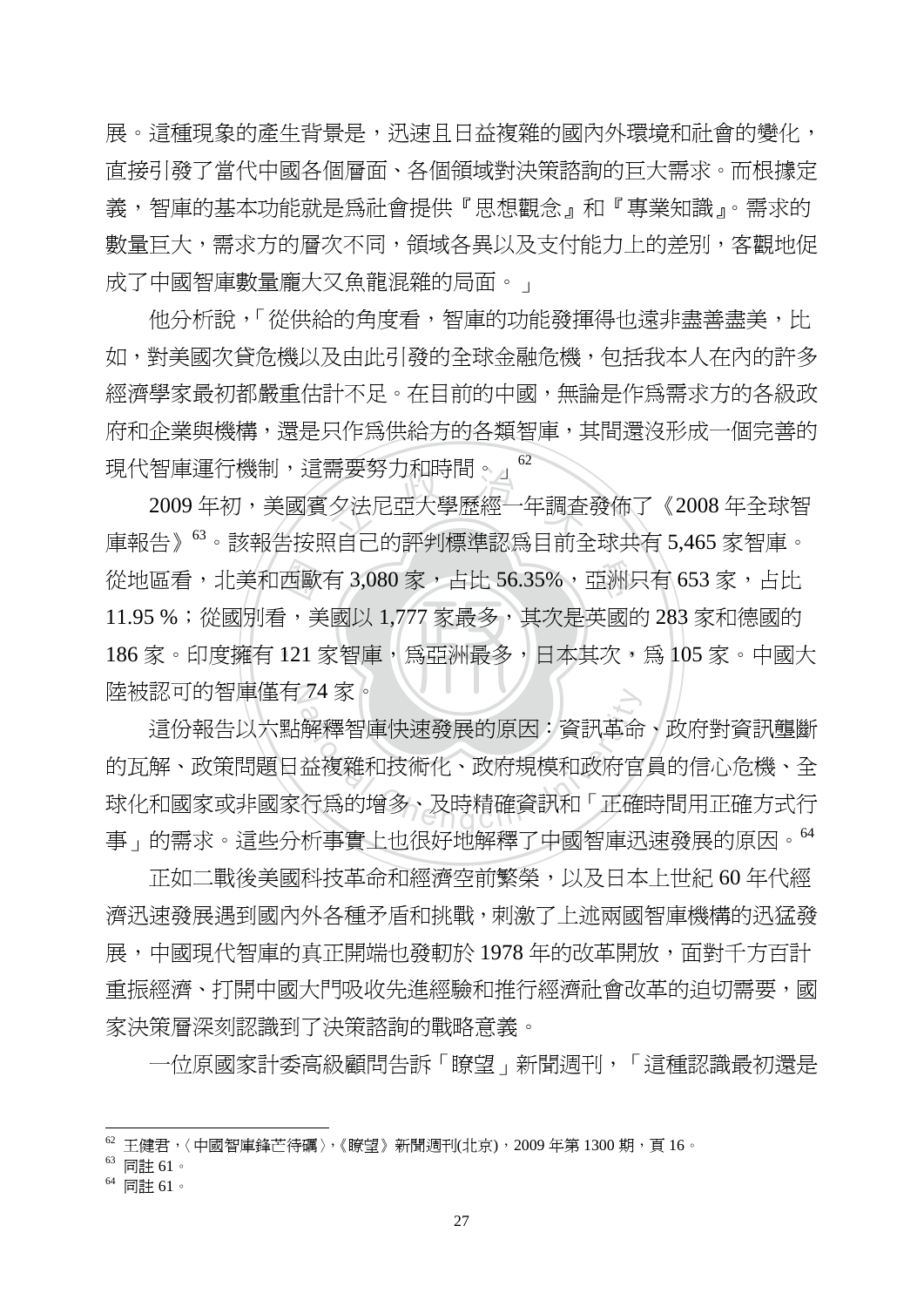來自教訓。」其中,對當時中國國家決策層影響最深刻的事件之一就是上海

「寶鋼工程」項目的最初決策。這一原有決策在選址、地基處理、設備引進 以及經營方針等方面暴露出嚴重失誤。<sup>65</sup>

此事發生後,當時的中國國家領導人在經濟改革和決策中開始高度重視 政策諮詢和相關機構的發展。特別是上世紀 80 年代初,中國制訂很多改革 方案,需要大量的政策智囊和分析研究者,諸如「智囊團」、「思想庫」、 「頭腦公司」、「腦庫」 、「思想工廠」和「顧問機構」的概念和思路紛 紛從發達國家介紹進來。

「知識就是力量」的智庫思想大範圍地傳播到了中國知識份子中。"以下將 佛勒<br>、系<br>的智 + 用海云討論研究,皮來通近<br><br><br>東音美的政策該執機構。與 學 訊革命的艾文.托佛勒的「第三波」中文版問世,譯介西方現代思潮特別是 中國智庫的萌芽與興起的幾個時期分析如次: 一位資深智庫專家向「瞭望→新聞週刊回憶說,當時中央在各部門搜集 人才,開始不定期地到中南海去討論研究,後來通過借調逐漸集聚在一起形 成了研究機構,並最終發展成為現在的中央政策研究室和國務院發展研究中 心等第一批初具現代智庫意義的政策諮詢機構。與此同時、1983年,介紹資 控制論、資訊理論、系統論的「走向未來叢書」出版。這一本譯著和叢書將

一、 第一波「活躍期」

起的幾個時期分析如次<br>期」<br>中共中央在各部門網羅人才,不定其<br>入政策部門或參與中央決策制定和諮 1980 年代開始,中共中央在各部門網羅人才,不定期到中南海討論研 究。大量知識分子進入政策部門或參與中央決策制定和諮詢,並推動形成現 在的「中央政策研究室」與「國務院發展研究中心」等首批初具現代智庫意 義的政策諮詢機構。另方面,部分理論幹部開始脫離政策研究部門,以民間 智庫成員身分表達意見。同時, 體制內外出現聯合發展情況, 如 1988 年 3 月,四通公司<sup>67</sup>成立的「北京四通社會發展研究所」,為中國第一個正式的民 間智庫; ,後來由於四通方面的原因而關閉;同年還有陳子明的北京社會經 濟科學研究所成立,不渦這個民辦研究所一年後就被關閉;1989 年 2 月,馬 洪、李灝、陳錦華、蔣一葦、高尚全等經濟學者、社會活動和企業家則主動

<sup>65</sup> 同註 62。

<sup>66</sup> 同註 62。

<sup>67</sup> 北京四通集團公司是中國著名的民營電子資訊科技企業,於 1986 年正式成立。擁有多家獨資、合資聯營企 業及海外分支機搆。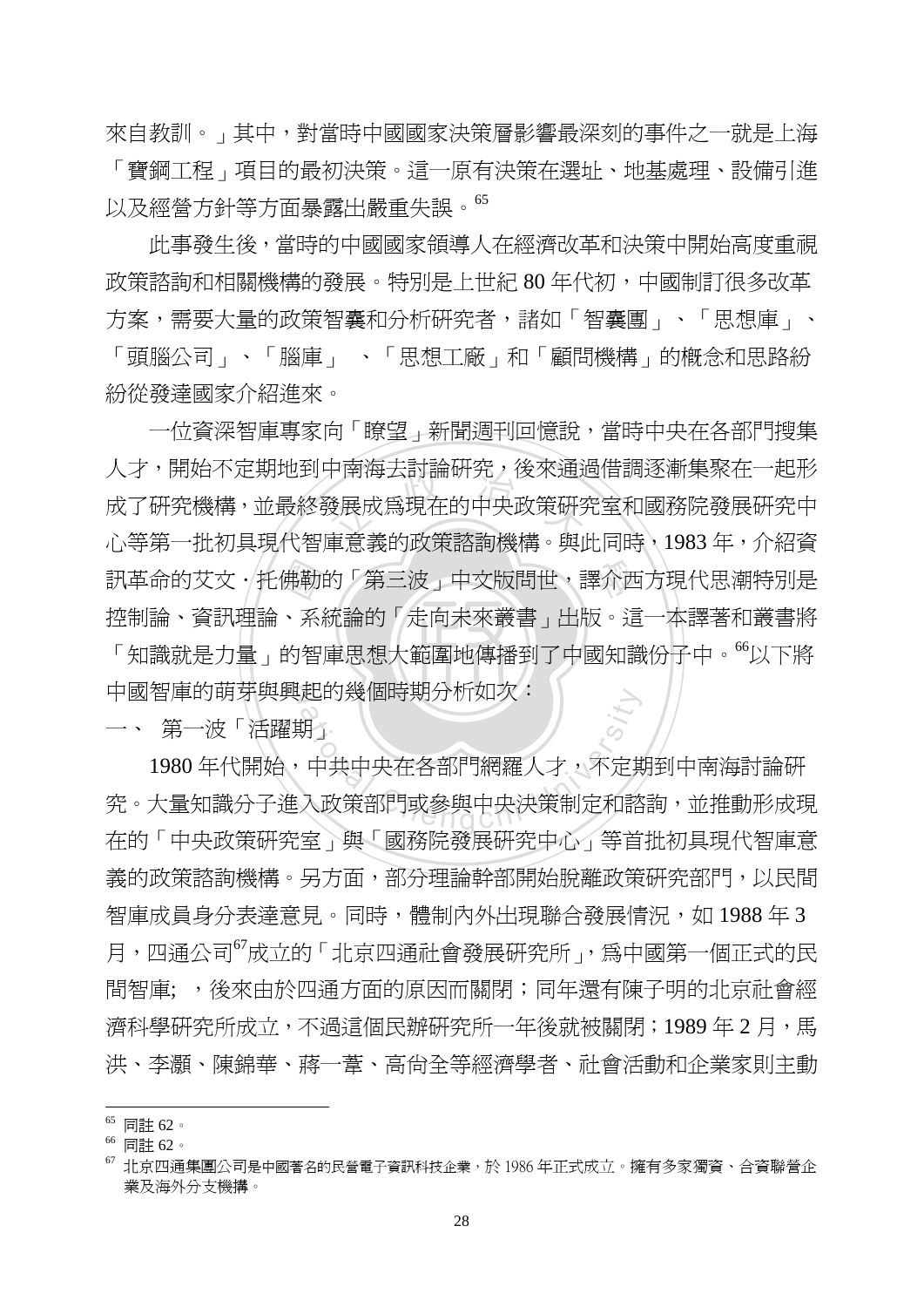聯合發起成立深圳「綜合開發研究院」(CDI)<sup>68</sup>。

二、 第二波「擴張期」

1990年代中期,鄧小平「南巡談話」<sup>69</sup>啓動新一輪改革開放,驅使智庫 不僅關注國策研究,並朝學術研究、政策分析、企業諮詢和商業規劃等多面 向、多領域發展。如原隸屬海南省政府的「中國(海南)改革發展研究院」 於 1992 年退出地方,改以社會化運行;經濟學者樊綱依靠「中國改革發展 基金會」成立半官方的「國民經濟研究所」:經濟學者林毅夫離開「中央農 村政策研究室」,由福特基金會資助在北京大學創立「中國經濟研究中心」 等。

《高人型<br>人<br>條件 暰帲兊旳淯荢大學公共官理<br>車「第二個擴張期」的歷史阝<br><sup>至坛</sup>照中国現有汁浄汁坦的! 學 對中國智庫長期跟蹤研究的清華大學公共管理學院院長薛瀾認為,也正 是在這個被稱為中國智庫「第二個擴張期」的歷史階段,中國智庫研究的類 型開始初步分野。他認為按照中國現有法律法規的界定,中國逐步分化出了 四種智庫類型:

(一)事業單位法人型:

 $\overline{\phantom{a}}$ ‧ 指在具備法人條件的事業單位中,專門從事政策研究和諮詢工作的機 構。例如國務院發展硏究中心和中國社科院;

(二)企業型:

e研究中心和中國社科院;<br>20<br>3門登記註冊的政策問題諮詢機構,女<br><br><br>は位法人型; 指那些在工商部門登記註冊的政策問題諮詢機構,如零點調查公司; (三)民辦非企業單位法人型:

 指專門從事政策的研究和諮詢工作的民辦非企業單位法人,如天則經濟 研究所;

(四)大學下屬型:

 是指隸屬於大學的從事政策研究和諮詢的組織,如清華大學公共管理學 院的國情研究中心、北京大學中國經濟研究中心等。

 在薛瀾看來,「事業單位是中國特有的一類獨立法人組織,由於它們 從經費和人事上並沒有和政府完全分離,所以我們把事業單位型智庫認為是

<sup>&</sup>lt;sup>68</sup> 參見 http://www.cdi.com.cn/

<sup>69</sup> 鄧小平在南巡談話中強調,要堅定不移地貫徹執行「一個中心,兩個基本點」(即:以經濟建設為中心, 堅持四項基本原則,堅持改革開放)的基本路線,解放思想,實事求是,抓住有利時機,加快改革開放 步伐,集中精力把經濟建設搞上去,不斷地把有中國特色的社會主義事業全面推向前進。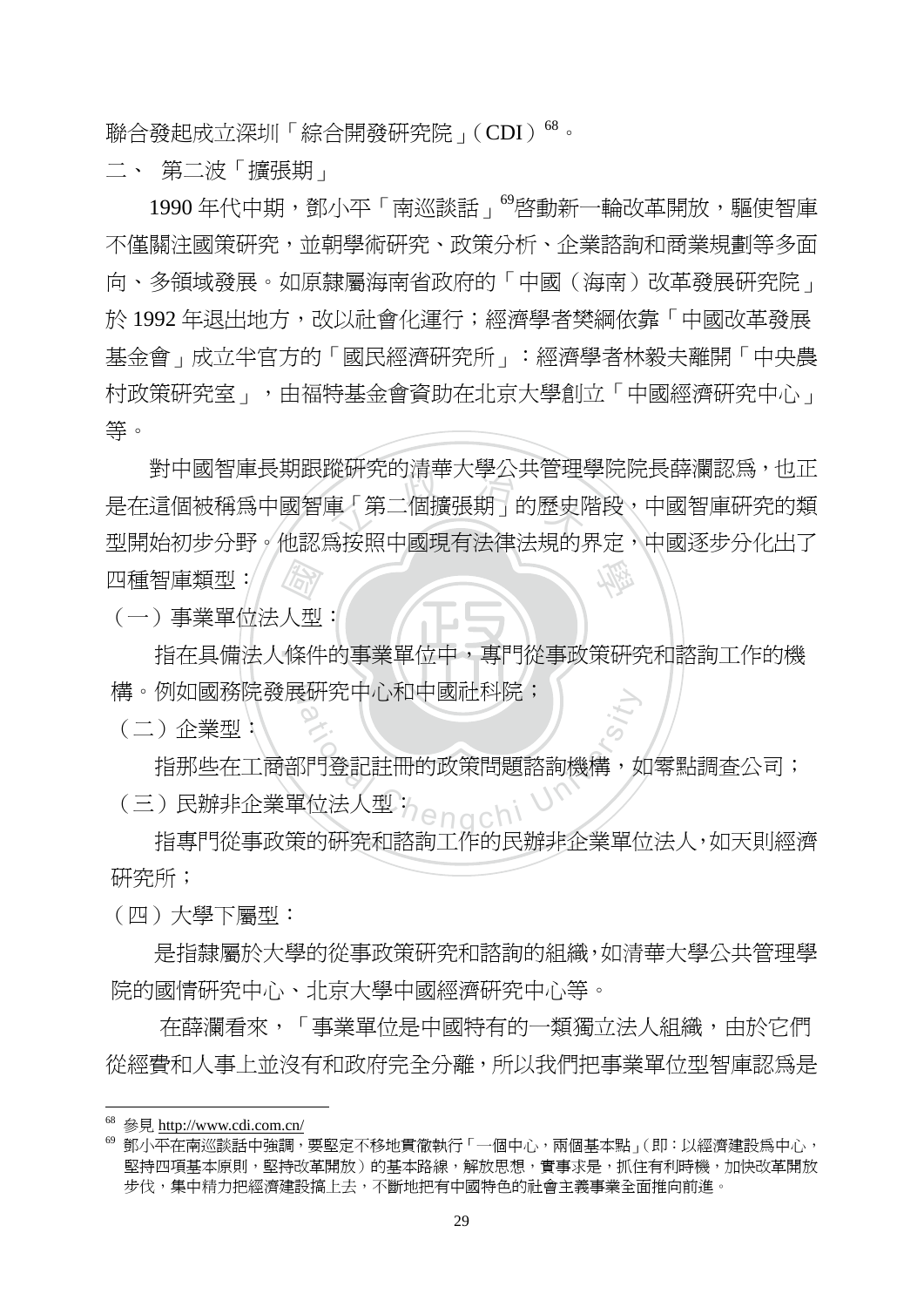半官方智庫,將其他三類智庫稱為民間(或非官方)智庫。」這其中,發展 速度最快的要數後三類智庫構成的民間智庫,尤其是大學下屬的智庫。隨著 1993 年和 1998 年國務院和教育部分別啟動創建世界一流大學的「211」工 程和「985」工程<sup>70</sup>,中國國內重點建設大學紛紛成立了眾多政策研究和諮詢 機構,從海內外吸納了各種學科人才,通過研究政策問題、向政府部門彙報 研究成果、公開發表文章出版著作,積極推動其在國家和社會層面發揮決策 諮詢影響。<sup>71</sup>

三、 近年發展

想庫』和『智囊團』。」2005 年 5 月 19 日,胡錦濤專門主持中央政治局常<br>委會議,聽取了中國社會科學院的工作彙報,強調要「進一步辦好社會科學<br>院 」。<sup>72</sup> <sub>女侍到「図豕尚僧祖得旳[編}<br>繁榮發展哲學社會科學的意!<br>ド山、「亜伊哲學社會科學的意!</sub> ‧ 進入 21 世紀以來,在新一輪經濟高速增長和社會矛盾凸顯的關鍵時 期,中國智庫發展淮一步得到了國家高層領導的關注和重視。2004年1月, 「中共中央關於進一步繁榮發展哲學社會科學的意見」在黨的歷史上第一次 以中共中央的名義明確指出,「要使哲學社會科學界成為黨和政府工作的『思 委會議,聽取了中國社會科學院的工作彙報,確調要「進一步辦好社會科學 院」。<sup>72</sup>

N 尤其是 2006 年 11 月 9 日,在北京召開的中國首屆智庫論壇,並餘隨後 11月9日,仕北京台開旳屮國自固智局<br>屈智庫論壇,顯示出中國智庫開始尋<br>息。對此,薛瀾認爲,中國智庫和政<br>隨著社會問題和政治問題越來越複雜 幾年召開的第二、三屆智庫論壇,顯示出中國智庫開始尋求擺脫被動角色, 有了自主發展的新氣息。對此,薛瀾認為,中國智庫和政策過程的研究才剛 剛起步,可以預計,隨著社會問題和政治問題越來越複雜,中國政府也越來 越重視決策諮詢工作的開展,中國智庫在中國政策過程中的作用將更加突 出,從事智庫和中國政策渦程關係研究的學者和機構將越來越多。<sup>73</sup>

 但是,不能不承認,仍然處在變革中的中國社會經濟發展現狀,決定了 中國智庫在新舊體制轉換中呈現出「泥沙俱下」的狀態。尤其是在利益分層 日益明顯的社會背景下,天然與利益游說和政策影響難以分割的智庫,面對

 $70$ 「211 工程」 是 1993年中國教育部提出的高等教育重點建設項目。目標是面對 21 世紀,經過 10 年 或者更長時間的努力,重點建設 100 所左右的高等學校和一批重點學科,使一批高等學校和重點學科 能夠成為培養高層次專門人才和解決國家經濟建設和科技發展重大問題的基地。「985 工程」是 1998 年 5 月 4 日,江澤民在慶祝北大建校百年大會上宣告的一個面向 21 世紀振興中國高等教育的「行動計 畫,,決定重點支持北京大學、清華大學等高校創建世界一流大學和高水準大學。 <sup>71</sup> 同註 62。

<sup>&</sup>lt;sup>72</sup> 參見新華網, http://news.xinhuanet.com/politics/2009-01/31/content\_10739332.htm

<sup>73</sup> 同註 62。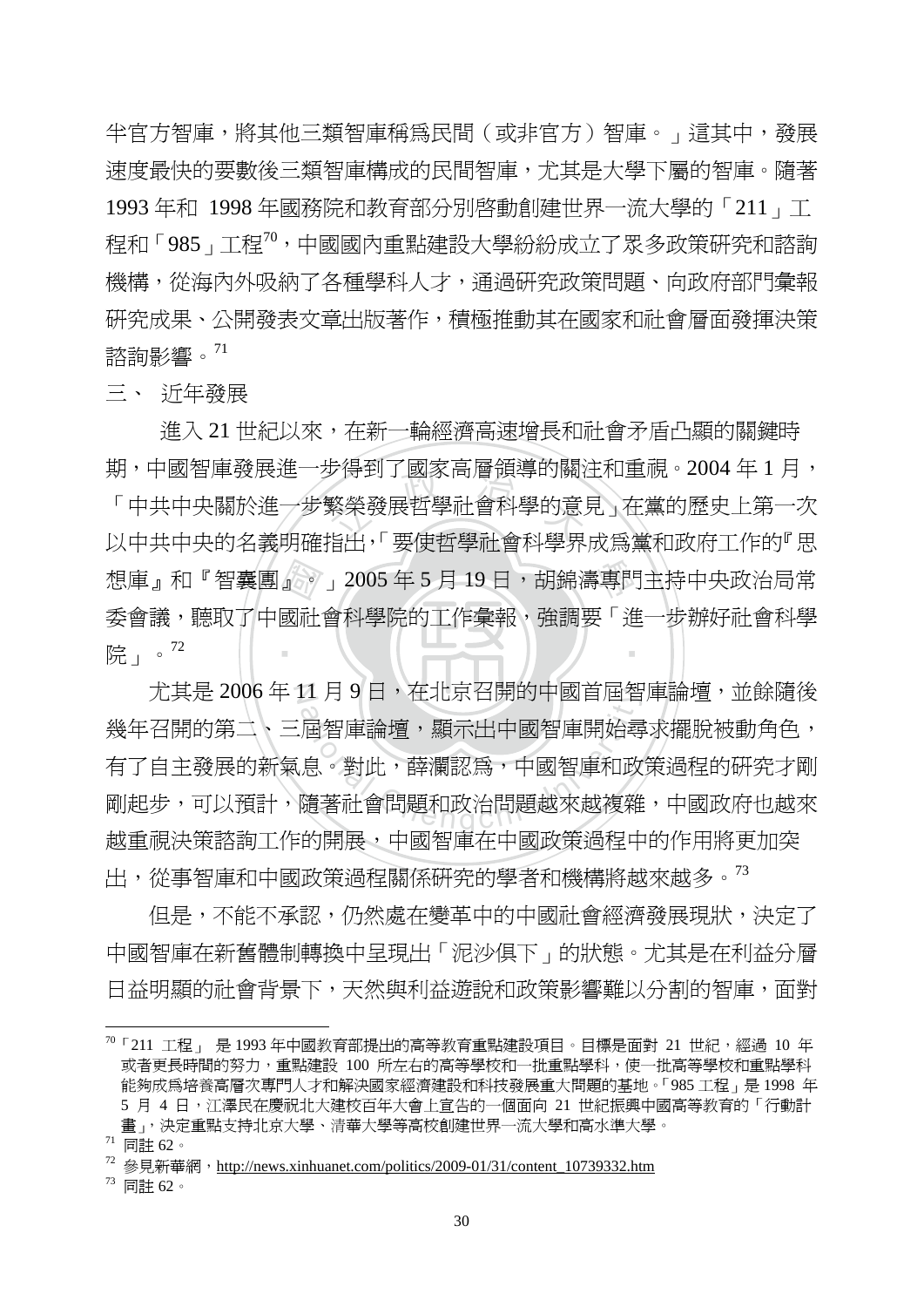生存現實和獨立研究的構成的矛盾衝突,不可避免會發生難以預料的變異和 分化。<sup>74</sup>

## 第四節 中國前十大智庫概況

ルエニス<br>子內閣」、「美國的大腦」、<br>也盡可能地聽取他們的意見 智庫,中國也稱「思想庫」,是指由專家組成、多學科的、為決策者在 處理社會、經濟、科技、軍事、外交等各方面問題出謀劃策,提供最佳理論、 策略、方法、思想等的公共研究機構。嚴格意義上的智庫是獨立於政府機構 的民間組織。以美國為例,全美大約有 2000 個智庫,華盛頓有一條智庫雲 集的「K 街」。自上世紀 70 年代以來任何想入主白宮的政治人物無一例外 地要借助智庫。每屆政府上臺後,也都要從智庫中聘請一些人擔任要職,以 致許多智庫被稱為「影子內閣」、「美國的大腦」。政府在做出決策尤其是 重大外交決策前,一般也盡可能地聽取他們的意見。

‧展來還<br>,還<br>殳性 學 從社會經濟發展來看,中國已經進入一個公共政策問題「高發展期」- 行創新性的、有建設性的研究。這意味著中國對智庫機構有大量的現實需求。 不論是在國內領域,還是在國際領域,中國都需要對大量的公共政策問題進

智庫是由學者、專家組織成的、通過研究和交流以及宣傳方式影響公共<br>-<del>マス・エルバス</del><br>思想的機構。根據智庫的創建機構與<br>|智庫可以分爲三類:官方智庫。半官<br>類。中國官方智庫是由政府創建的智<br>|<br>院、國務院發展研究中心、中國現代 政策的制訂或公眾的思想的機構。根據智庫的創建機構與創建資金來源、運 作資金的不同,中國智庫可以分為三類:官方智庫、半官方智庫、 獨立智 庫(即民間智庫)三類。中國官方智庫是由政府創建的智業機構,如中國科 學院、中國社會科學院、國務院發展研究中心、中國現代國際關係研究院等 機構。官方智庫由政府以財政方式提供啟動資金,並由財政撥款作為主要運 作經費,接受政府指令性研究課題和宣導貫徹任務。

 中國官方智庫的特點是均列入事業單位編制,有些官方智庫管理層人員 還具有公務員身份,有行政級別,如中國科學院設有局、處等機關。這種官 方智庫沒有獨立地位,成為政府的附庸,不能完全保證研究報告的客觀性, 資源使用效率也比較低。但優點是研究經費較民間智庫充足,能夠聚集數量 較多的專家,能夠開展大型研究課題。

中國半官方智庫是由政府控制的機構如高等院校、社會團體、人民團體

<sup>74</sup> 同註 62。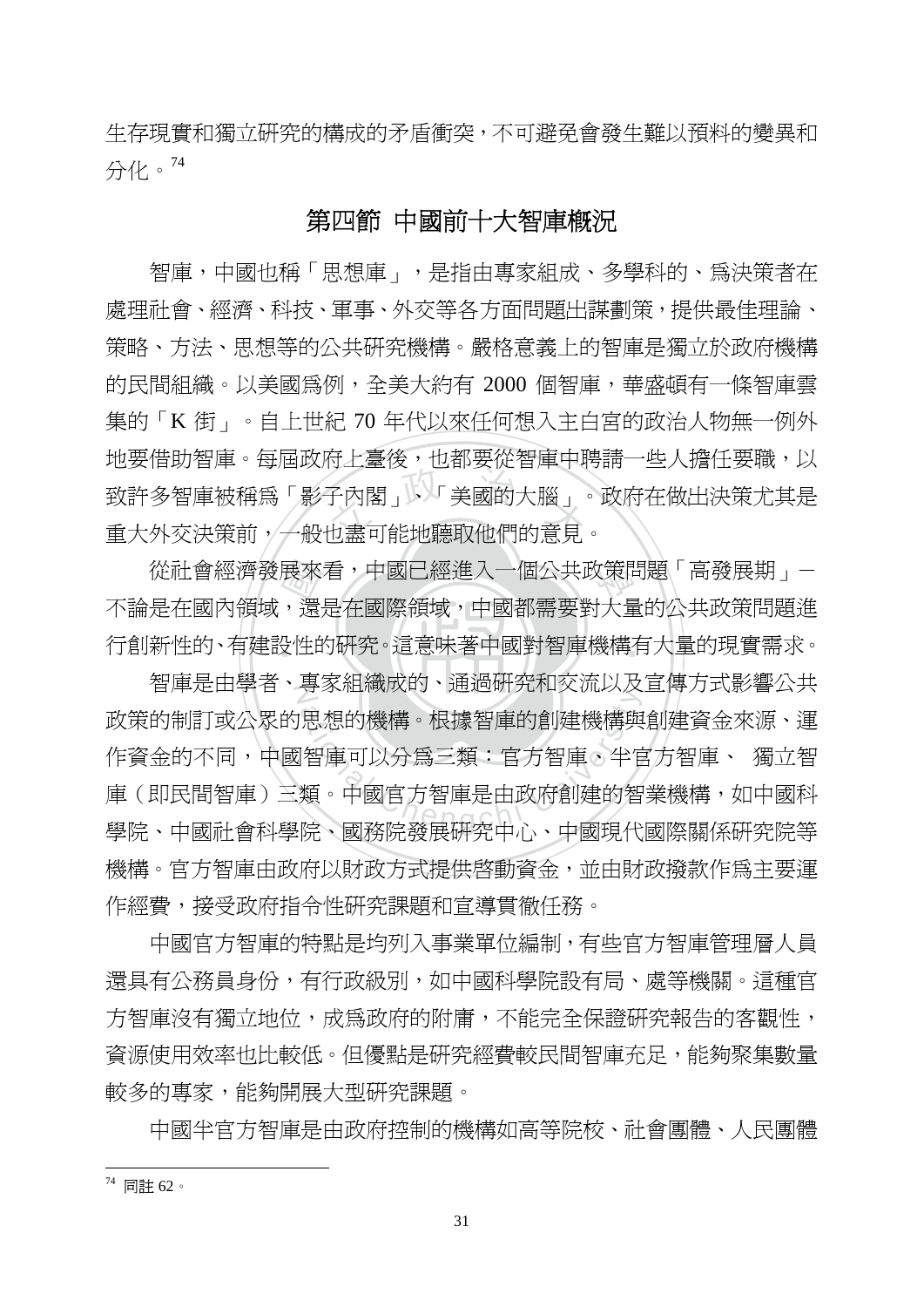等創建的智業機構,如各大學設立的學會和研究會、共青團和婦聯,以及工 會等下屬的研究機構、社會科學聯合會下屬的研究機構等。中國半官方智庫 的啟動資金由這些非政府機構提供,研究經費大部分或部分由這些非政府機 構提供,同時向社會獲得部分研究經費。

図総工買旳貝頁入仕仕返F<br><br>印全國人大掛個副職就行了<br><sup>10日</sup>中国的一大特名。<sup>75</sup> 中國的高等院校、社會團體、人民團體雖然是非政府機構,但還是不能 把他們當作完全意義上的民間機構,因為他們是由政府控制的,這些非政府 機構雖然不是政府部門,但卻由財政供養,高等院校和人民團體機構的領導 人都享受公務員待遇,享受相應行政級別官員待遇。眾所周知,中國高等院 校負責人都是由上級黨委任命的副部級、廳級、副廳級、縣處級領導幹部, 中華全國婦聯和中華全國總工會的負責人往往還可以進入共產黨和國家領 導人行列,在全國政協和全國人大掛個副職就行了,中華全國總工會主席還 曾由政治局委員擔任,這是中國的一大特色。<sup>75</sup>

‧‧ 權收取相關費用,他們用這些錢設立智業機構,雖然不是專項財政撥款,但 雖然高等院校、社會團體、人民團體不是用專項財政撥款去設立智業機<br>構,但他們用財政撥款去運作,包括投資營利行業獲利,同時也依據政府授<br>權收取相關費用,他們用這些錢設立智業機構,雖然不是專項財政撥款,但 按照遞延資產的概念,他們向設立的智業機構投入的啓動和運作資金的根本 ,他们回設立的智美機構投入的啓動<br>費,因此,他們設立的智業機構仍具<br>庫一樣擁有獨特的政治資源。同官方<br>不到完全獨立,因爲他們還是必須經 構,但他們用財政撥款去運作,包括投資營利行業獲利,同時也依據政府授 來源還是國家財政經費,因此,他們設立的智業機構仍具有官方智庫特點, 另外,他們同官方智庫一樣擁有獨特的政治資源。同官方智庫相比較獨立地 位較好一些,但仍做不到完全獨立,因為他們還是必須經常接受政府指令性 研究課題和宣導貫徹任務,資源使用效率也不高,大部分運作經費被用於養 人頭,整體上看他們還是在政府的庇蔭下運作,因此稱作半官方智庫。

 獨立智庫(即民間智庫)是由沒有在政府及半官方機構擔任公職的專家 學者利用民間資本設立的智業機構。獨立智庫的啟動和運作資金均來自民 間,有時也以契約方式接受中國政府的委託研究課題,但作為獨立智業機 構,他們可以拒絕政府指令性研究課題和宣傳任務,以保證客觀公正性的基 本宗旨。

 在政府或半官方機構中任公職的專家學者在保留公職的情況下以個人 資金創建的智業機構也只能稱為半官方智庫,因為在這種情況下創建的智

<sup>75</sup> 參見北京國信經濟發展研究中心網站,http://www.gosense.cn/zhiku.php?id=3253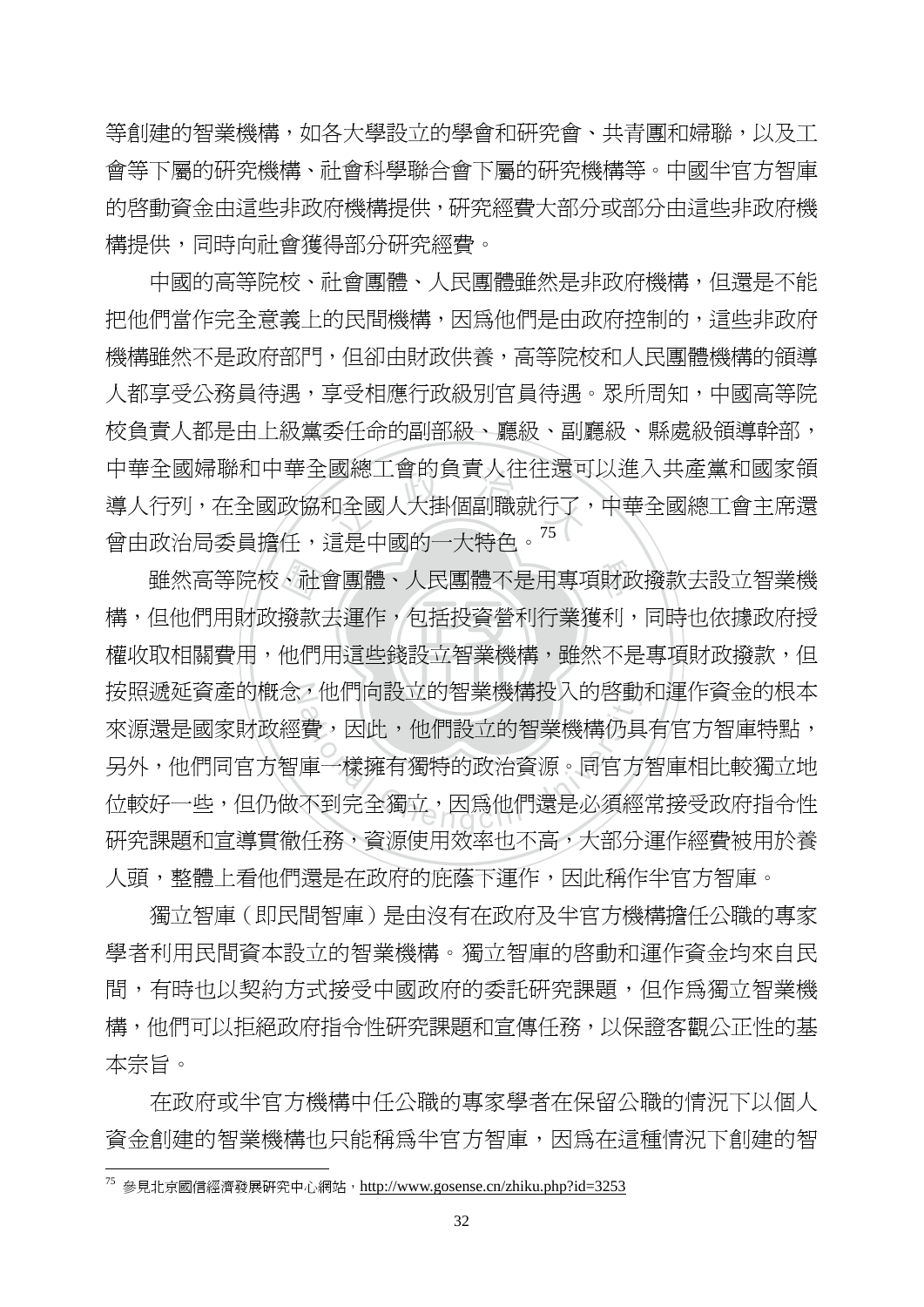庫,雖然啟動和運作資金來源於民間,但其負責人的公職身份決定機構的運 作仍無法脫離政府的影響,只有辭去公職後創建的智業機構才可以稱爲獨立 智庫。

如果要將官方智庫、半官方智庫、獨立智庫合併爲兩類,應該分爲官方 (或半官方)智庫和獨立智庫。也有許多中國專家認為應分為官方智庫和獨 立智庫(含半官方智庫認為是廣義上的民間機構, 但在 中國目前政治環境下,半官方智庫無法和獨立智庫融合,因為其半官方智庫 的政府背景以及其根本上來源於財政的啟動資金,決定了半官方智庫在性質 上類同於官方智庫。

方機<br>,批<br>」作 車旳區別定非吊明顯旳,但≅<br>國獨立智庫的設立需要一個邱<br>ㅠ左足弘報門計皿受非祭刊 學 在政府部門或半官方機構下面運作。2005 年前科技部門作為民辦非企業科研 「社會科學聯合會」作為獨立智庫的業務主管部門,獨立智庫獲得「社會科 學聯合會」批准的難度大大增加,同時政府部門也不再願意接受獨立智庫的 度大大増加,回時政府部門也不再願<br>多獨立智庫掛靠在半官方機構,以公<br>但認定某個公司形式的機構是否爲獨<br>國智庫機構數量爲大約 2500 個,其 官方智庫和獨立智庫的區別是非常明顯的,但半官方智庫和獨立智庫區 分不是太明顯,由於中國獨立智庫的設立需要一個政府部門或半官方機構作 為業務主管部門同意方可在民政部門註冊為非營利機構,有些獨立智庫掛靠 單位業務主管部門,批准設立的獨立智庫還多一些,近幾年因中共中央指定 掛靠,相信將會有最多獨立智庫掛靠在半官方機構,以公司形式註冊的獨立 智庫也將大大增加,但認定某個公司形式的機構是否為獨立智庫的難度也非 常大。目前公認的中國智庫機構數量為大約 2500 個,其中獨立智庫約 100 個,但一直沒有研究機構列出這些獨立智庫的名單。應該說,掛靠在半官方 機構名下的具備法人地位的智業機構,如果其啟動資金來自於社會、運作資 金也主要來自於社會,應該算作是獨立智庫,如北京大學中國經濟研究中 心。76 按照以上分析,嚴格意義上的獨立智庫應符合以下幾點:

一、主要業務範圍為智業;

二、創建人員沒有公職在身;

三、沒有國有資產進入;

四、非營利機構或以公司形式註冊;

五、獨立運作。

 $\overline{a}$ <sup>76</sup> 同註 62。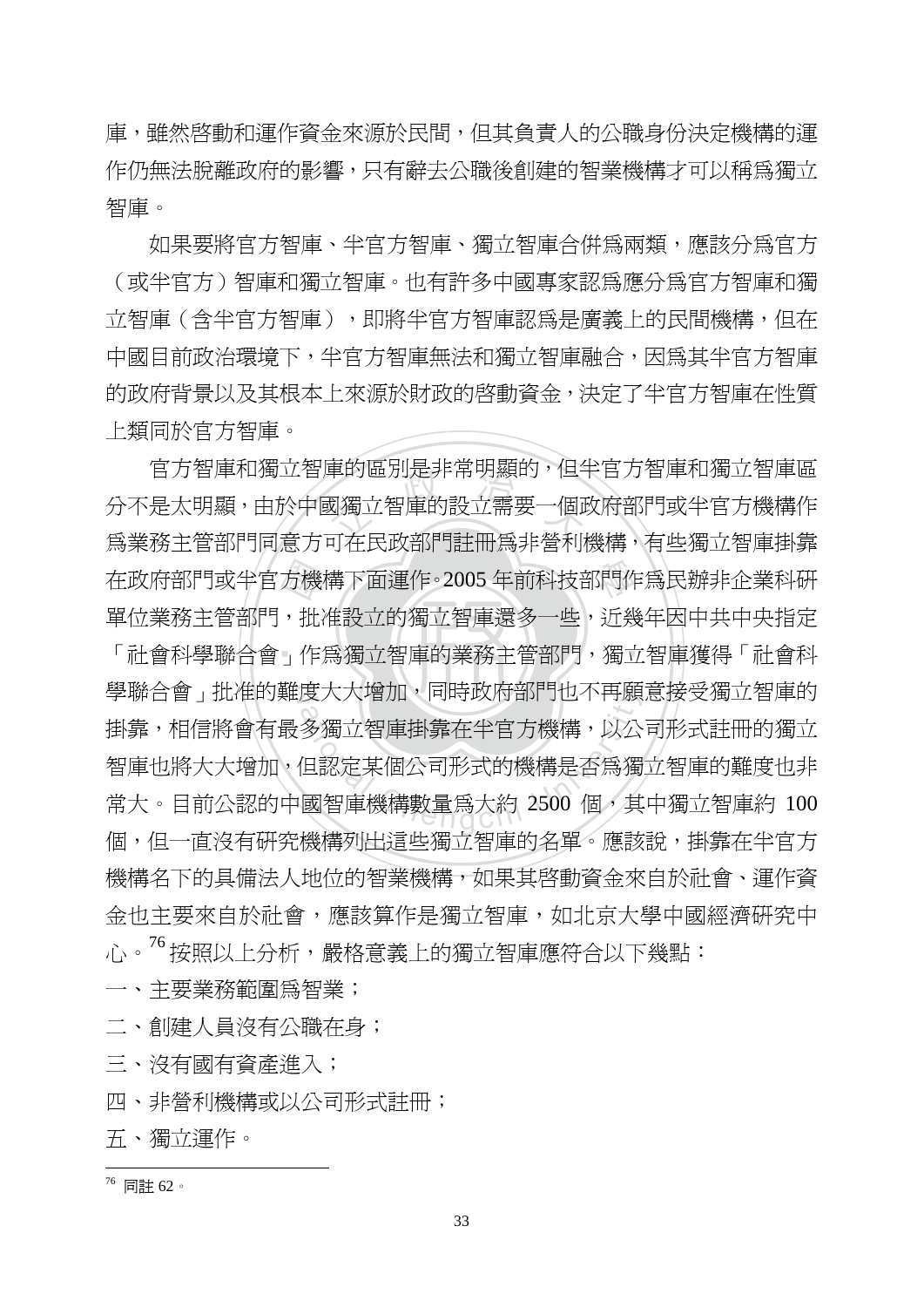廣義上的獨立智庫則應符合以下幾點:

- 一、主要業務範圍為智業;
- 二、非政府機構(如事業機構、院校、社會團體、民眾等)設立;
- 三、國有資產投入不超過啓動資金的三分之一;
- 四、非營利機構或以公司形式註冊;
- 五、獨立運作。

根據報導,中國泛稱為智庫的有 2500-3000個,然而實際稱的上智庫的 實屬有限。<sup>77</sup>其中官方智庫(含半官方智庫)較為重要者據估計不超過 100 個 (中國重要官方智庫,如表 2.2) --

|            | 表 2.2 中國重要官方智庫<br>$-FT$     |            |  |  |  |
|------------|-----------------------------|------------|--|--|--|
| 中國重要官方智庫   |                             |            |  |  |  |
| 類別         | 智庫名稱                        | 主要隸屬單位     |  |  |  |
| 黨政、<br>外交類 | 中國社會科學院 (CASS)              | 國務院        |  |  |  |
|            | 國務院發展研究中心 (DRC)             | 國務院        |  |  |  |
|            | 中央黨校<br>$\mathcal{L}$       | 中共中央       |  |  |  |
|            | 上海社會科學院(SASS)               | 上海市人民政府    |  |  |  |
| 外交類        | 中國國際問題研究所 (CIIS)            | 外交部        |  |  |  |
|            | 中國現代國際關係研究院(CICIR)          | 國安部        |  |  |  |
|            | 中國太平洋經濟合作全國委員會<br>(CNCPECC) | 國務院(外交部)   |  |  |  |
|            | 上海國際問題硏究院(SIIS)             | 上海市外辦(外交部) |  |  |  |
|            | 中國人民外交學會(CPIFA)             | 外交部        |  |  |  |
|            | 新華世界事務中心 (XCWA)             | 新華社        |  |  |  |
| 科技類        | 中國科學院 (CAS)                 | 國務院        |  |  |  |
|            | 中國科學技術協會 (CAST)             | 中共中央(人民團體) |  |  |  |
|            | 中國軍事科學院 (CAMS)              | 中央軍委會      |  |  |  |

<sup>77</sup> 參見 http://www.3lueo.com/ShowArticle.asp?ArticleID=5035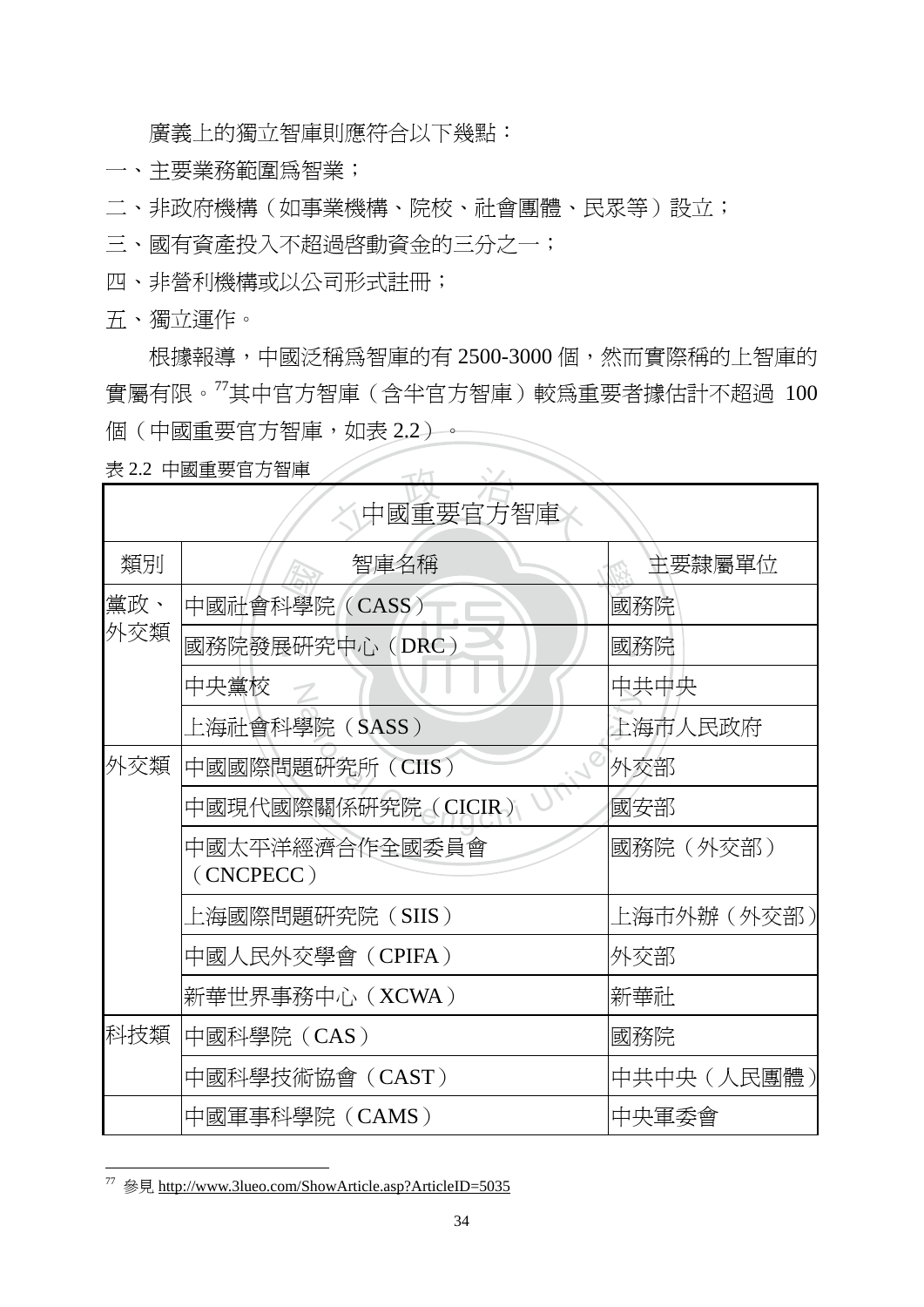| 軍事類 | 中國軍事科學院 (CAMS)                                | 中央軍委會                          |  |
|-----|-----------------------------------------------|--------------------------------|--|
|     | 中國國際戰略學會(CIISS)                               | 總參謀部                           |  |
|     | 中國戰略與管理研究會(CISM)                              | (原隸屬國務院經濟<br>改革研究所,該所已<br>撤銷)。 |  |
|     | 中國國際友好交流協會(CAIFC)                             | 總參聯絡部                          |  |
|     | 國際戰略研究基金會(FISS)                               | 總參                             |  |
|     | 國防科工委 (COSTIND)                               | 中央軍委會                          |  |
|     | 國防大學(NDU)                                     | 中央軍委會                          |  |
| 經濟類 | 中國國際經濟交流中心 (CCIEE)                            | 國務院國家發展與改<br>革委員會              |  |
|     | 中國國際貿易暨經濟合作院 (CAITEC)                         | 經貿部                            |  |
|     | 上海 WTO 事務諮商中心                                 | 上海市人民政府                        |  |
| 涉臺類 | 中央政策研究室(對外:中國國際文化交流 中央辦公聽<br>中心,對臺:中國政策科學硏究會) |                                |  |
|     | 中國社會科學院臺灣研究所                                  | 國安部                            |  |
|     | 中國社會科學院國際交流局臺辦室                               | 國務院                            |  |
|     | 和平與發展研究中心 (CPDS)<br>(對臺:中華文化發展促進會)            | 總政                             |  |
|     | 上海東亞研究所                                       | 總參                             |  |
|     | 全國臺灣研究會                                       | 統戰部                            |  |
|     | 中華全國臺灣同胞聯誼會                                   | 政協                             |  |
|     | 上海臺灣研究所                                       | 國臺辦(上海)                        |  |
|     | 上海社會科學院臺硏所                                    | 上海市人民政府                        |  |
|     | 上海臺灣硏究會                                       | 上海市人民政府(社<br>會科學界聯合會)          |  |
|     | 中國社會科學院海峽兩岸關係研究中心                             | 國臺辦                            |  |
|     | 北京臺灣問題硏究所                                     | 國臺辦(北京)                        |  |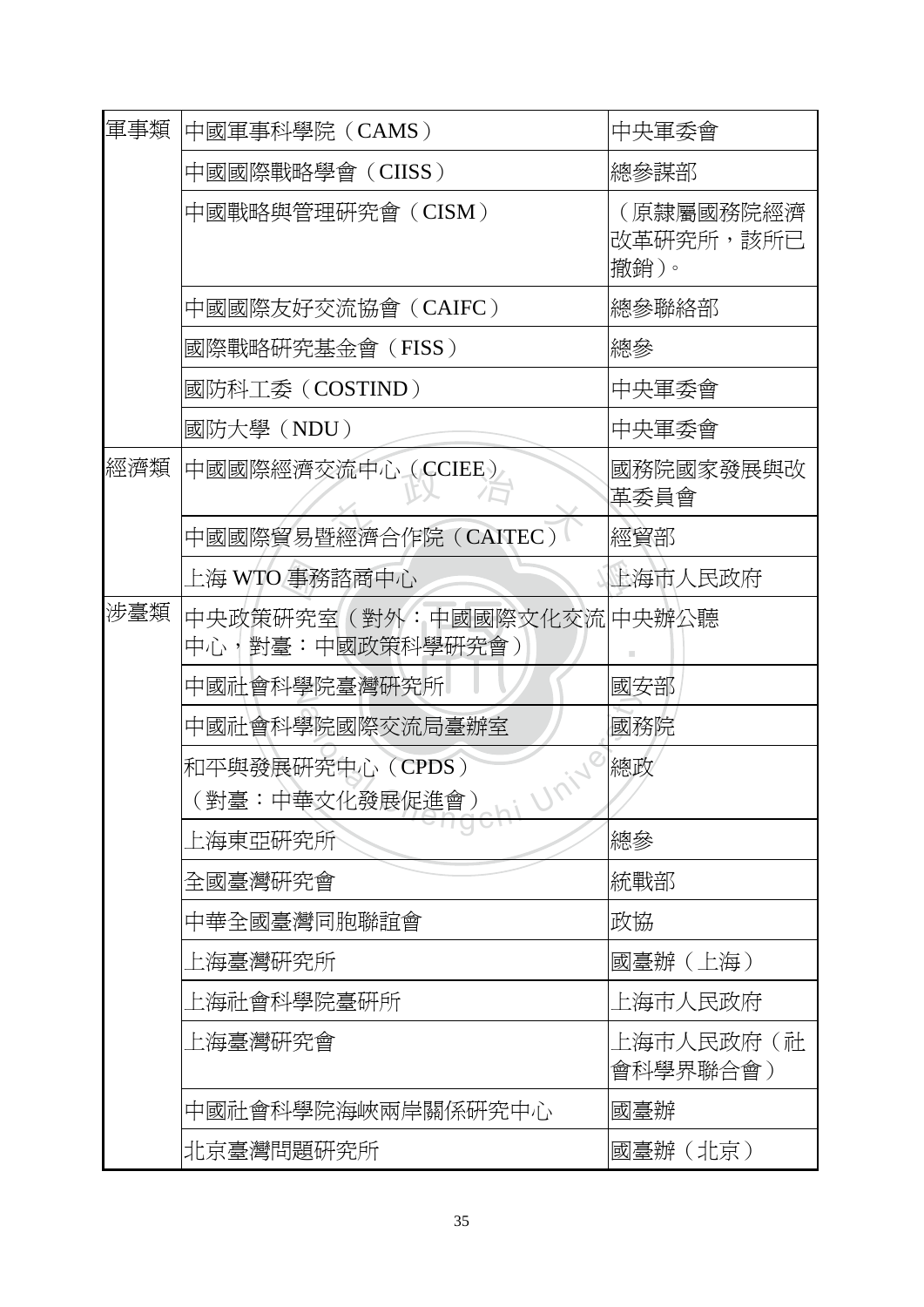| 廈門臺灣學會                                                                    | 國臺辦(地方) |
|---------------------------------------------------------------------------|---------|
| 臺灣經濟研究中心                                                                  | 國臺辦(地方) |
| 兩岸關係研究所                                                                   | 國臺辦(地方) |
| 福建社會科學院                                                                   | 國臺辦(地方) |
| 人民大學臺灣研究所                                                                 | 國臺辦     |
| 清華大學臺灣研究所                                                                 | 國臺辦     |
| 北京聯合大學臺灣研究院                                                               | 國臺辦     |
| 南京大學臺灣研究所                                                                 | 國臺辦     |
| 廈門大學臺灣研究院                                                                 | 國臺辦     |
| 南開大學臺灣經濟研究所》                                                              | 國臺辦     |
| 資料來源:綜整自上述智庫網站、David Shambaugh, Michael P. Pillsbury, Xuanli Liao 及蔡瑋等著作。 |         |

中國<br>十一學院<br>十一學院 學 2006 年 11 月中國首屆智庫論壇於北京召開,選出長期為中國決策層提 研究中心、中國科學院、中國國際問題研究所、中國現代 N <sup>a</sup>t<sup>i</sup>ona<sup>l</sup> <sup>C</sup>hengch<sup>i</sup> <sup>U</sup>nivers<sup>i</sup>t<sup>y</sup> 供政策及諮詢的前十大著名智庫,其中包括:中國社會科學院、國務院發展 國際關係研究院、中國太平洋經濟合作全國委員會、中國科學技術協會、中 國國際戰略學會、上海國際問題研究院。<sup>78</sup>(如表 2.3)據報導,這十大智庫 排名是由中國國內知名的科研院校、學者專家和智庫機構,根據這些智庫為 中國決策提供的政策和諮詢的多寡,以及其提供的諮詢在中國政治、經濟、 文化、軍事、外交等領域產生的影響而評選出的。這些智庫大多屬於官方機 構,隸屬中國政府不同部門,在政府決策過程中均曾發揮過重要作用。以下 對中國前十大智庫現況分別概述如次:<sup>79</sup>(如表 2.4)

一、 中國社會科學院(Chinese Academy of Social Sciences, CASS):

(一)歷史沿革

 $\overline{a}$ 

中國社會科學院是中國國務院直屬事業單位,是中國哲學社會科學研究 的最高學術機構和綜合研究中心。是在中國科學院哲學社會科學學部的基礎 上,於 1977 年 5 月建立的。第一任院長胡喬木,第二任院長馬洪,第三任

<sup>78</sup> 參見 http://www.chinathinktank.cn

 $79$  參見相關智庫網站、David Shambaugh, Michael P. Pillsbury, Bates Gill & James Mulvenon, Xuanli Liao 及蔡 瑋等著作。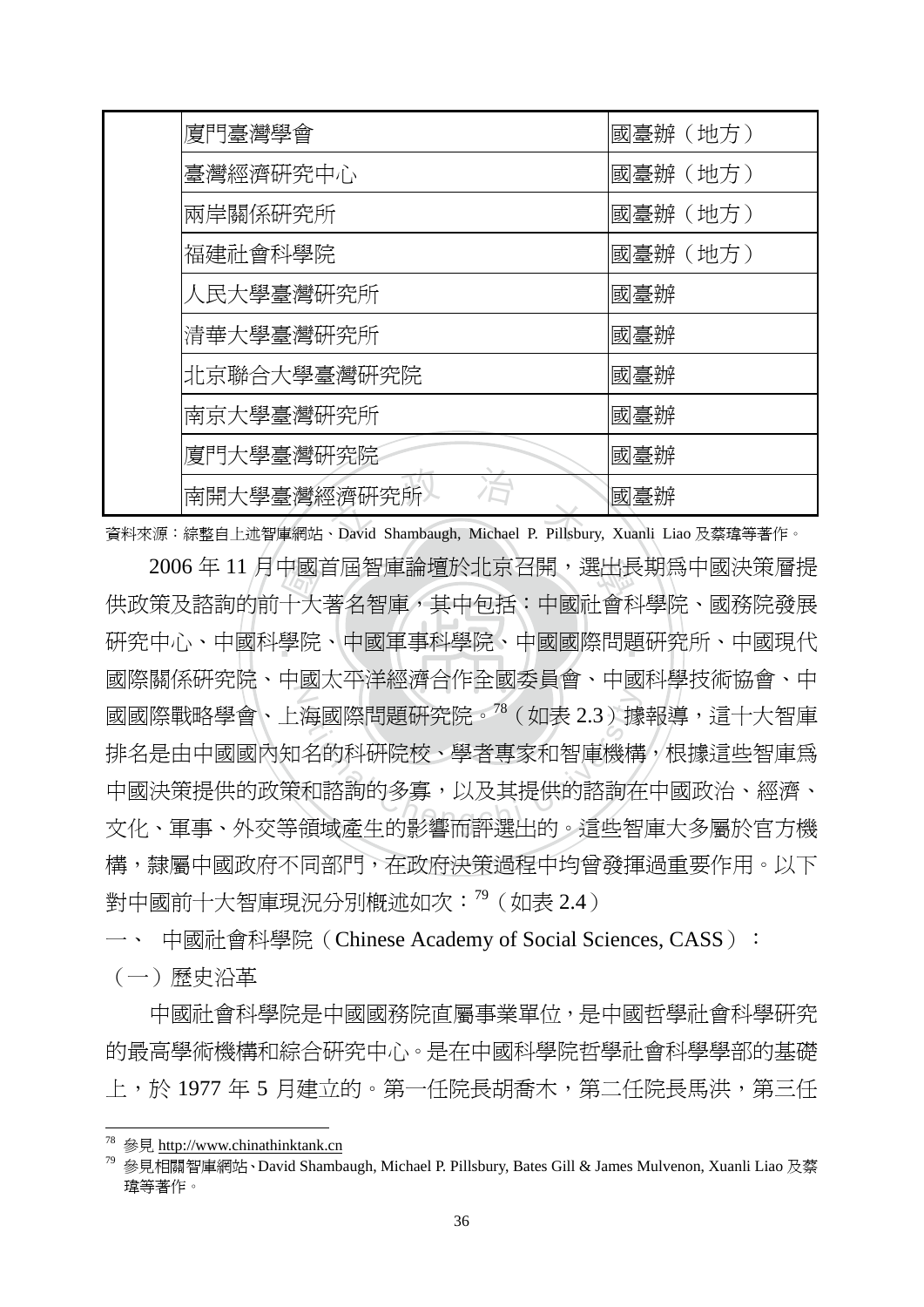院長胡繩,第四任院長李鐵映,第五任(現任)院長陳奎元。

 建院前的中國科學院哲學社會科學學部有經濟研究所、哲學研究所、世 界宗教研究所、考古研究所、歷史研究所、近代史研究所、世界歷史研究所、 文學研究所、外國文學研究所、語言研究所、法學研究所、民族研究所、世 界經濟研究所和情報資料研究室 14 個研究單位,總人數 2.200 多人。

歐中亞研究所)、西亞非洲研究所和拉丁美洲研究所也在這個時期劃歸中國<br>社會科學院。<br>1981年以後成立數量與技術經濟研究所、文獻資訊中心、邊疆史地研究 図60光所、日本60光所、四圓<br>法社、中國社會科學出版社<br>第 16 個研究中山版開始。 從 1977 年至 1981 年期間,中國社會科學院先後成立了工業經濟研究 所、農村發展研究所、財貿經濟研究所、新聞研究所(現為新聞與傳播研究 所)、馬克思列寧主義毛澤東思想研究所、社會學研究所、人口研究所、少 數民族文學研究所、世界政治研究所(後與世界經濟研究所合併成立世界經 濟與政治研究所)、美國研究所、日本研究所、西歐研究所(現為歐洲研究 所)、中國社會科學雜誌社、中國社會科學出版社、研究生院和郭沫若著作 編輯出版委員會辦公室等 16 個研究和出版單位。蘇聯東歐研究所 (現為東 社會科學院。

1981年以後成立數量與技術經濟研究所、文獻資訊中心、邊疆史地研究 中心、政治學研究所、臺灣研究所和亞洲太平洋研究所。中國社會科學院現 ^ 量灣岍究所和亞洲太平冲硏究所。<br>3中心 45 個,含二三級學科近 300 個,<br>10 多人,有科硏業務人員 3,200 多人<br>業人員 1,200 多名。他們中擁有一批 有研究所 31 個,研究中心 45 個,含二三級學科近 300 個,其中重點學科 120 個。全院總人數 4,200 多人, 有科研業務人員 3,200 多人, 其中高級專業人 員 1,676 名,中級專業人員 1,200 多名。他們中擁有一批在國內外學術界享 有盛名、學術造詣高深的專家學者和在學術理論研究方面嶄露頭角的中青年 科研骨幹。

 中國社會科學院以學科齊全,人才集中,資料豐富的優勢,在中國改革 開放和現代化建設的進程中,進行創造性地理論探索和政策研究,肩負著從 整體上提高中國人文社會科學水準的使命。中國社會科學院每年參與起草政 府工作報告,承擔許多中國國家經濟與社會發展中重大理論問題和實際問題 的研究任務。在幾十個研究所中經濟研究所、財貿研究所、金融研究所、工 業經濟研究所和世界經濟與政治研究所等都是影響巨大的國務院和其他政 策組織的智庫。而董輔執筆撰寫的「2002-2003 年度中國金融運行分析」, 成 了中國中共中央銀行進行貨幣政策調控的參考。在這篇文章中,李揚對 2002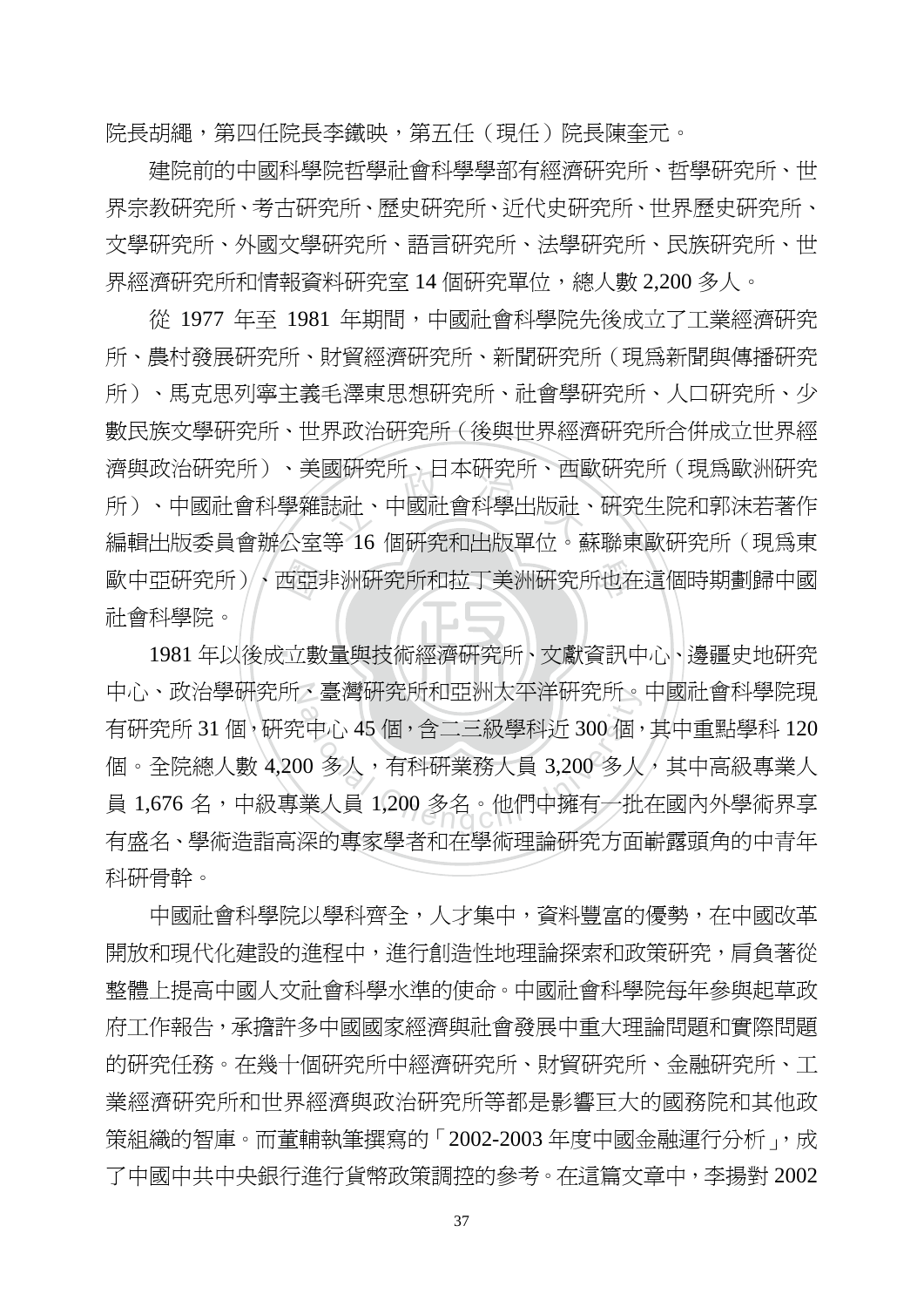年貨幣供應量及結構變化進行了詳細的分析,他認為貨幣政策在傳導機制方 面正面臨挑戰,而對匯率問題他也提出了自己的見解。而他的「宏觀經濟政 策的主要任務依然是克服通貨緊縮」、「亞洲地區債券市場發展與亞洲區域金 融合作」、「用 5-10 年間完成利率市場化」、「中國的銀行體系:歷史、結構 及未來改革」等觀點也正影響著中國目前的金融政策。

織 ' 中國厷觀經濟變化與政束選達 」寺誅題作烏送仕怕關旳政束組織。<br>(二)科研方式<br>- 中國社會科學發展規劃,是與國家五年計劃的實施同步進行的。中國社 袁網明,社科院經濟所宏觀部主任,早在 1999 年 6 月就有一份報告被 送到朱鎔基總理辦公室。文中提到「刺激消費才是拉動經濟增長的長期之 舉,而不是投資」,而就在下半年,中國就提出了許多政策如增加工資、延 長假期等。每年他都與同事撰寫「中國宏觀經濟渾行變化分析」,還帶頭組 織「中國宏觀經濟變化與政策選擇」等課題作為送往相關的政策組織。

(二)科研方式

‧‧ 的需要和各學科的特點及其發展,確定院重點專案和所重點項目。同時積極 會科學院除組織各研究所承擔相當數量的國家哲學社會科學規劃重點研究<br>專案外,還根據國家社會主義物質文明建設、精神文明建設、民主法制建設<br>的需要和各學科的特點及其發展,確定院重點專案和所重點項目。同時積極 承擔國家有關組織提出或委託的國家經濟與社會發展中具有全局意義的重 主出以安計的國豕經濟與社買發展中,<br>題的研究任務。重點研究項目通常是<br><br><br>日多學科的學者參加,利用多學科綜台<br> 專案外,還根據國家社會主義物質文明建設、精神文明建設、民主法制建設 大理論問題和實際問題的研究任務。重點研究項目通常是以課題組的形式進 行的,參加者根據自己的專業特長接受院、研究所的委託或自願選擇研究任 務。許多重大課題,由多學科的學者參加,利用多學科綜合優勢,進行研究。 也有一部分科研業務人員,根據自己的專業方向和興趣,獨立地進行研究。

 文獻資料的積累和利用,是各學科研究工作的基本條件。中國社會科學 院設有綜合性的圖書館,絕大部分研究所設有專業性的圖書館,擁有古今中 外的基本論文獻資料,館藏圖書已達 537 萬餘冊。其中包括了相當數量的善 本典籍、珍本圖書。中國社會科學院圖書館、文獻資訊中心和各研究所,分 別與國內外科研機構建立了圖書資料交換關係,並通過各種動態性、資料性 刊物和文獻題錄、論文索引等資訊載體,爲科學研究工作提供豐富的資料和 學術資訊。

(三)學術交流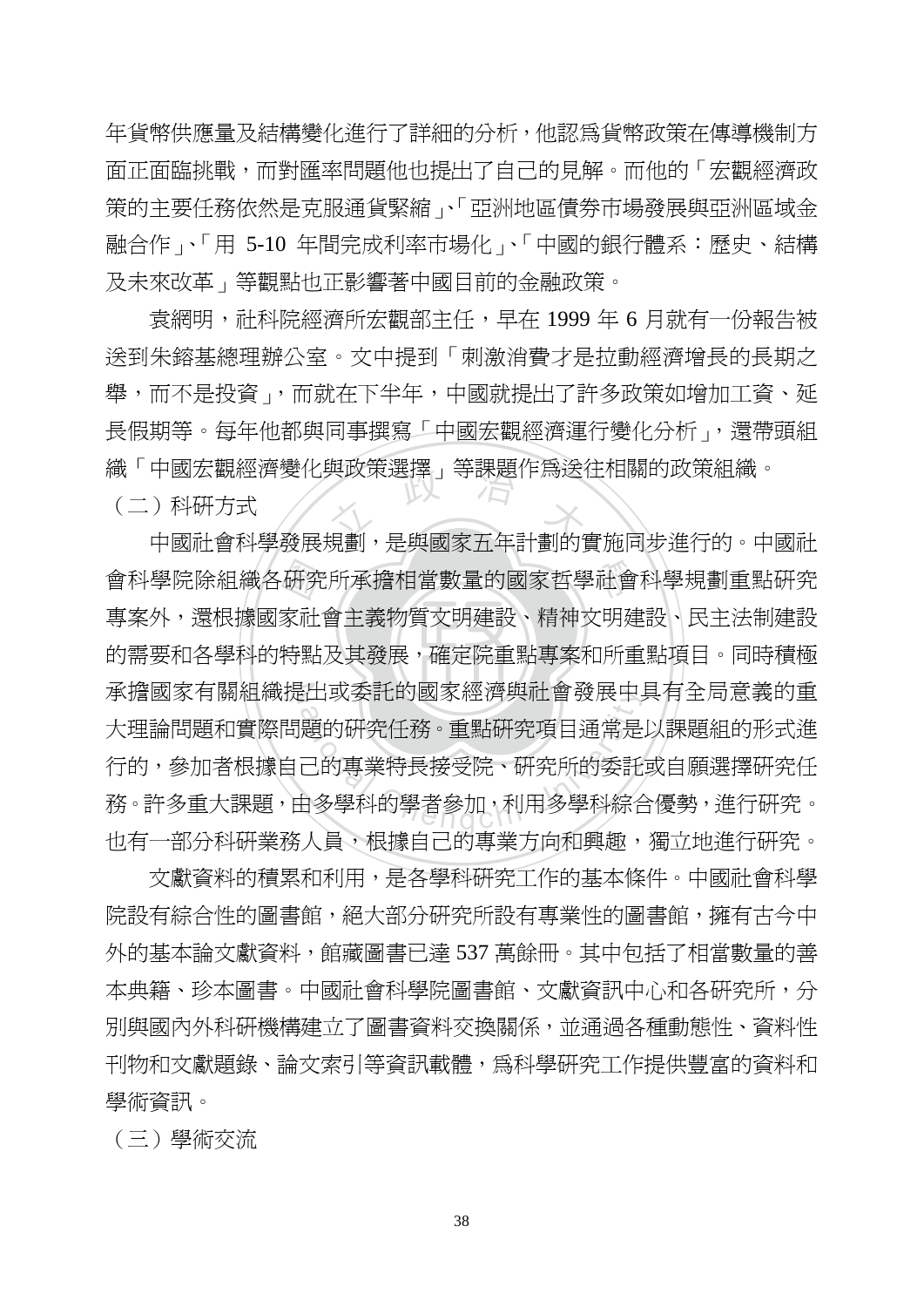廣泛地開展對外學術交流是中國社會科學院長期堅持的方針。近些年來 對外學術交流不斷發展。在交流規模上,從 1978 年 10 多批數十人次發展到 1995 年 1,398 批、4,100 多人次。在地區分佈上,中國社會科學院對外交流 已遍及世界 80 多個國家和地區,同國外約 200 多個社科研究機構、學術團 體、高等院校、基金會和政府有關組織建立了交流關係,與 20 多個國家和 地區簽定了交流協定。交流對象既有發達國家,也有廣大發展中國家。許多 國家的元首、政府總理、內閣長官及政界、學界著名人士到中國社會科學院 進行訪問、講演,外國駐華使領館官員、國際機構代表以及海外記者也經常 來中國社會科學院開展學術訪談。頻繁的交流活動,不僅促進了中國社會科 學研究事業的發展,而且增進了相互瞭解和友好合作關係。

<sub>、</sub><br>造和平穩定的國際環境密切相關的經濟學、法學、社會學、國際關係學等學 式。近年來,各個學科,無論是歷史學、考古學、語言學、民族學、宗教學<br>等傳統學科,還是與中國經濟發展、社會主義市場經濟體制、法制建設和創<br>造和平穩定的國際環境密切相關的經濟學、法學、社會學、國際關係學等學 且増進」相*旦*晾解和反好合1<br>對外交流,有互派學者考察計<br><sub>始鮮鴻 武 冬滜舆症研討命</sub> N 科,在對外學術交流中都得到了發展,科學研究工作開展得更加活躍。 中國社會科學院的對外交流,有互派學者考察訪問、開展合作研究、互 派長期留學進修生、舉辦雙邊或多邊學術研討會、互邀學者講學等多種形 等傳統學科,還是與中國經濟發展、社會主義市場經濟體制、法制建設和創

中都侍到「發展,科學研究工作開展<br>學術交流活動,對繁榮中國社會科學<br>重要的作用。中國社會科學院將對外<br>這合,通過對外學術交流,促進重點 日益發展的對外學術交流活動,對繁榮中國社會科學事業、促進學科建 設和人才培養發揮著重要的作用。中國社會科學院將對外學術交流與課題研 究和學科建設緊密結合,通過對外學術交流,促進重點科研專案和學科發 展。一批研究人員通過留學進修和訪問交流,拓寬了學術視野,業務上得到 了培養和提高,許多人已成為科研骨幹或學科帶頭人。

(四)科研成就

 中國社會科學院以學術著作、科學論文、調查研究報告、資料翻譯和文 獻整理等形式向社會各界提供科研產品。建院以來,共出版學術著作 4,293 本,科學論文 54,517 篇,調杳報告、研究報告 7,268 份,翻譯著作 2,787 本, 翻譯論文 16,108 篇,以及相當數量的古籍整理、校勘、注釋、各種工具書和 普及讀物。年平均出版學術著作 300 本、科學論文 3,890 多種、研究報告 510 多篇。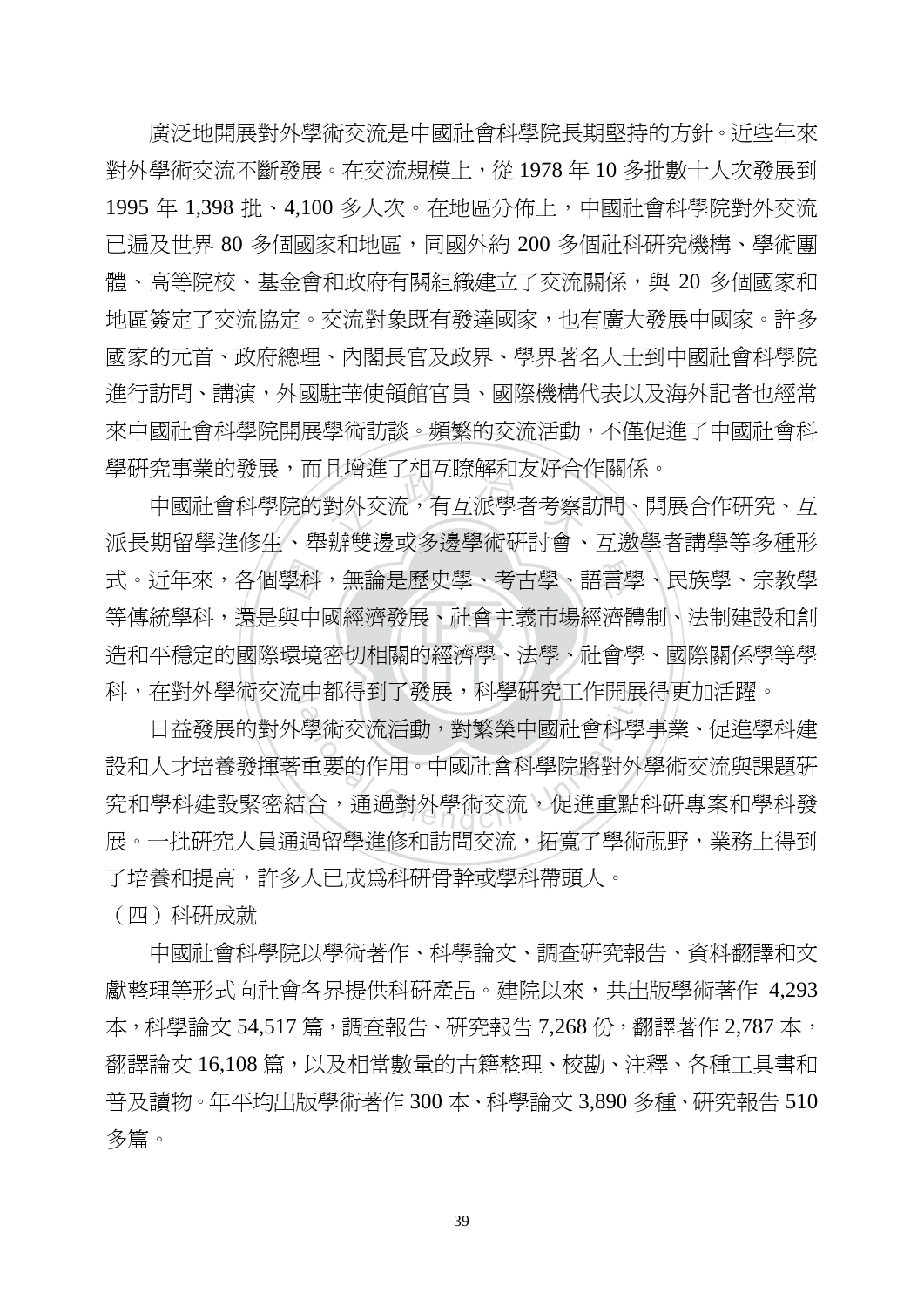学出放吐、吐科义獻出放吐<br>作,爲中國社會科學事業的<br>2.2 中国部大大宮方知唐系統加 這些科研成果闡述、豐富和發展馬克思列寧主義、毛澤東思想的基本理 論和鄧小平建設有中國特色的社會主義理論;為國家改革開放和經濟建設發 展戰略決策提供理論依據及政策諮詢;為社會發展和民主法制建設提供理論 指導和實施方案;整理和弘揚傳統歷史文化,推動社會主義精神文明建設; 研究和吸收世界各國的優秀科學文化,推動學科建設。許多研究成果在國內 外學術界產生了重要影響,在改革開放和經濟、社會發展中取得了良好的社 會效益。「中國社會科學」、「歷史研究」、「考古」、「哲學研究」、「經 濟研究」、「法學研究」、「文學評論」、「世界經濟」等 82 種學術刊物, 比較集中地反映了中國社會科學研究的最新成果和學術資訊。以出版學術著 作為宗旨的中國社會科學出版社、社科文獻出版社和經濟管理出版社也出版 了大量社會科學研究著作,為中國社會科學事業的發展作出了貢獻。<sup>80</sup>

表 2.3 中國前十大官方智庫系統架構表



 $80$  參見中國社會科學院網站, http://www.cass.net.cn/about/wygk.htm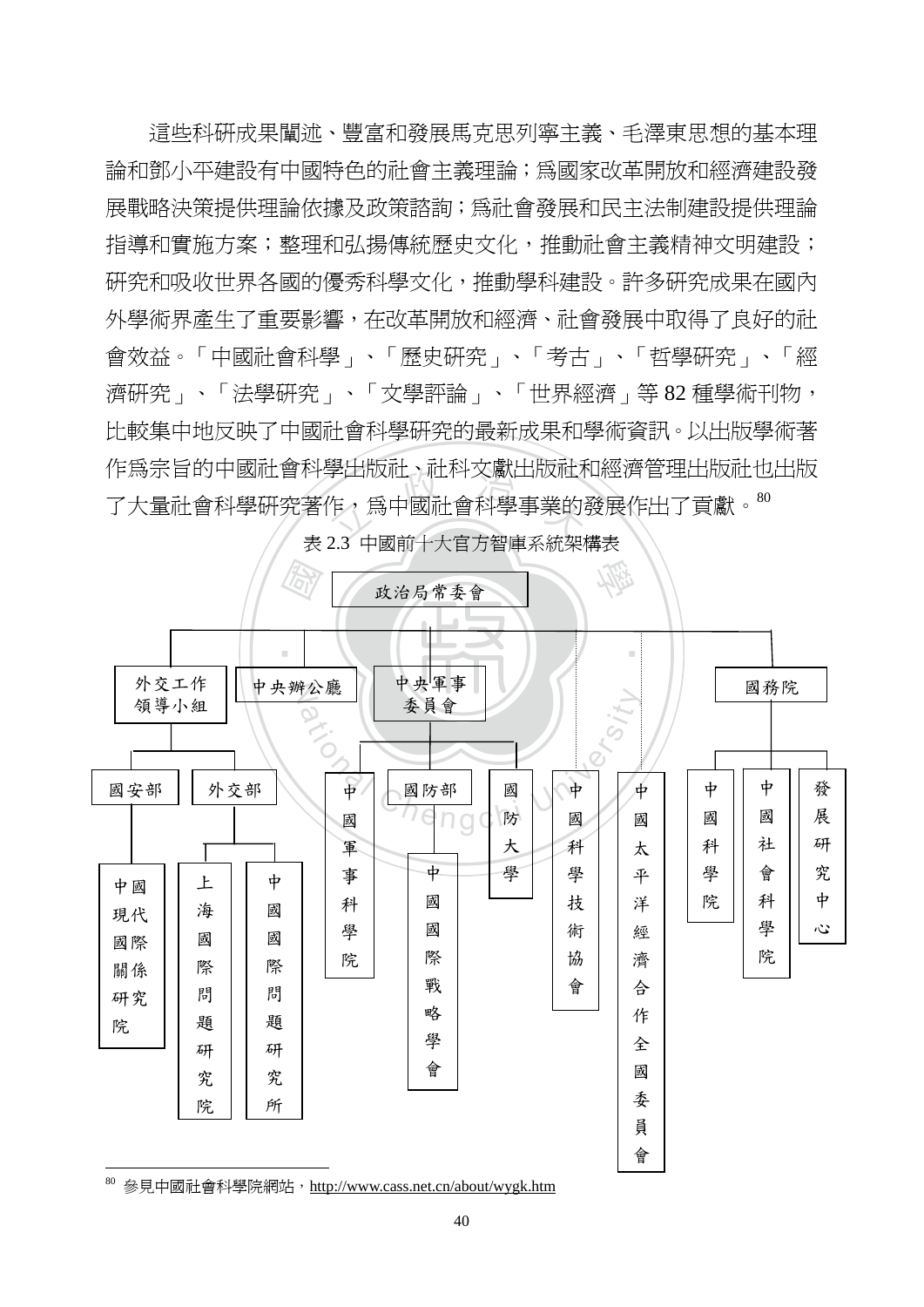資料來源:作者自製

二、 國務院發展研究中心(Development Research Center of The State Council, DRC):

國務院發展研究中心是中國國務院直屬事業單位,是中國最重要的官方 政策研究和諮詢機構之一。1981 年正式成立,下設 10 餘個研究部和研究所。 國研中心誕生了許多中國最重量級的經濟學家,吳敬璉、王夢奎、樊網、盧 中原等都出自此單位。

(一)主要職責:

iti 参 典 以 租 神(判)<br>和建議 ;<br>表 2.4 中國前十大官方智庫 期性問題開展跟蹤研究和超前研究爲中共黨中共中央國務院提供政策建議<br>和諮詢意見,爲制定國家中長期發展規劃和區域發展政策提出建議;接受委 託參與或組織對有關組織和地區擬定的發展規劃進行研究和論證提出意見<br>和建議: 1.圍繞國民經濟社會發展和改革開放中的全局性、綜合性、戰略性、長 期性問題開展跟蹤研究和超前研究為中共黨中共中央國務院提供政策建議 和建議;

‧

| 中國前十大官方智庫 |      |                          |                   |                                                                |      |
|-----------|------|--------------------------|-------------------|----------------------------------------------------------------|------|
| 類別        | 智庫名稱 | 研究範圍與領域                  | 人員編制              | 主要活動                                                           | 出版期刊 |
| 政治外<br>交類 | 院    | 中國社會科學涵蓋社會科學全方位研<br>究領域。 | 4200 餘人           | 全院總人數 廣泛開展國際學術交流、互派 美國研究、歐洲<br> 學者考察訪問、開展合作硏究 硏究、俄、中亞          |      |
|           |      |                          | 科研業務人<br>員 3200 餘 | 、互派長期留學進修生、舉辦 東歐研究、拉丁 <br> 雙邊或多邊學術硏討會、互邀 美洲硏究、世界               |      |
|           |      |                          |                   | 人 ( 其中高 學者講學等多種活動。以學術  經濟與政治等 <br> 級專業人員 著作、科學論文、調査研究報 82 種刊物。 |      |
|           |      |                          |                   | 1676 人,中 告、資料翻譯和文獻整理等形<br> 級專業人員 式向社會各界提供科研產品。                 |      |
|           |      |                          | 1200 餘人)          |                                                                |      |

‧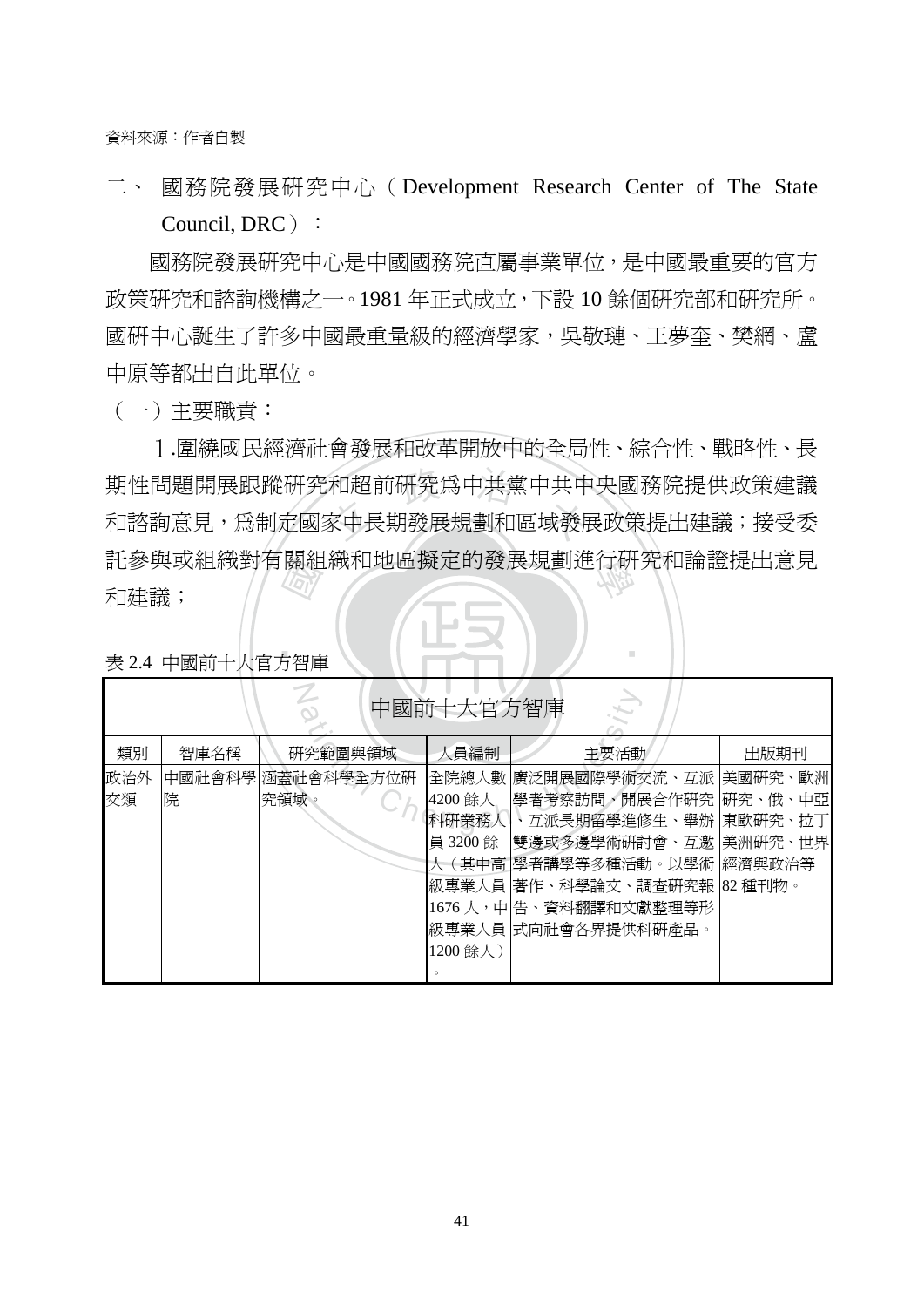| 政治外<br>交類 | 究中心             | 國務院發展研宏觀經濟政策、發展戰略 研究人員:<br>和區域經濟政策、產業經 100餘人<br>濟和產業政策、農村經 行政人員:<br>濟、技術經濟、對外經濟不詳<br>關係、社會發展、市場流<br>通、企業改革和發展、金<br>融以及國際經濟等領域。                            |                                         | 參與中國國民經濟和社會發展<br>五年計劃和長期規劃的制定,<br>各階段改革開放的重大政策研<br>究和決策過程,以及國家級的<br>研究專案與一些地區性發展戰<br>略和規劃的硏究。與多國政府<br>機構、學術界和實業界以及國<br>際組織保持聯繫,開展雙邊與<br>多邊國際交流與合作,並舉行<br>國際會議與高層論壇。 | 不詳。                                               |
|-----------|-----------------|-----------------------------------------------------------------------------------------------------------------------------------------------------------|-----------------------------------------|---------------------------------------------------------------------------------------------------------------------------------------------------------------------|---------------------------------------------------|
| 外交類       | 研究所             | 中國國際問題 國際戰略與地緣政治、 研究人員:<br>國際動態 、美國研究及 130 人<br>中美關係、亞太安全與合 行政人員:<br>作、歐盟與中歐關係、發 200人<br>展中國家及中東問題、<br>上海合作組織、世界經濟<br>與經濟外交、俄羅斯獨立<br>國協及中亞、能源戰略<br>軍控與裁軍。 |                                         | 從事學術研究,協助開拓中國  <br>外交工作,及中國駐外相關國<br>際問題研究中心或機構之聯繫<br>工作。                                                                                                            | 國際問題研究<br>(雙月刊)<br>世界知識。                          |
|           | 關係研究院           | 中國現代國際 國際戰略格局、世界政治 研究人員:<br>問題、世界經濟發展趨<br>勢、世界和地區安全問<br>題、各類國家的政治、<br>經濟和社會問題、區域合<br>作問題及中外關係。<br>Nov                                                     | 150人<br>行政人員:<br>230 人                  | 接受政府其他部門委託或共同  現代國際關係、<br>研究,並進行國際學術交流,<br>每年達上千人次。另派遣學者 International<br>出國從事學習、調研、講學以<br>及出席各類雙邊和多邊國際學<br>術會議。                                                    | Contemporary<br>Relations、國際<br>資料資訊(以上<br>均屬月刊)。 |
|           | 濟合作全國委研究。<br>員會 | 中國太平洋經太平洋經濟發展和合作 會長 1 人                                                                                                                                   | 副會長 6人<br>特邀顧問8<br>人、秘書長<br>1人委員89<br>人 | 組織協調中國內部各單位、各<br>部門參與太平洋經濟合作理事 訊 (季刊)。<br>會(PECC)的活動;開展與<br>PECC 及其成員國(地區)的<br>多邊和雙邊交流;主辦有關的<br>國際會議。                                                               | 太平洋經合通                                            |
|           | 研究院             | 上海國際問題 當代國際政治、經濟和安 研究人員:<br>全問題及中國的對外關<br> 係跨學科的硏究。                                                                                                       | 30 餘人<br>行政人員:<br>$50 \lambda$          | 共同舉辦學術硏討會、進行合<br>作課題研究和互派訪問學者,<br>與海內外相關研究機構建立溝<br>通、合作機制,加強相互瞭解;<br>推動政府、媒體和社會民眾對<br>世界趨勢及主要熱點問題的瞭<br>解。                                                           | 國際問題論壇<br>International<br>Review (季刊)            |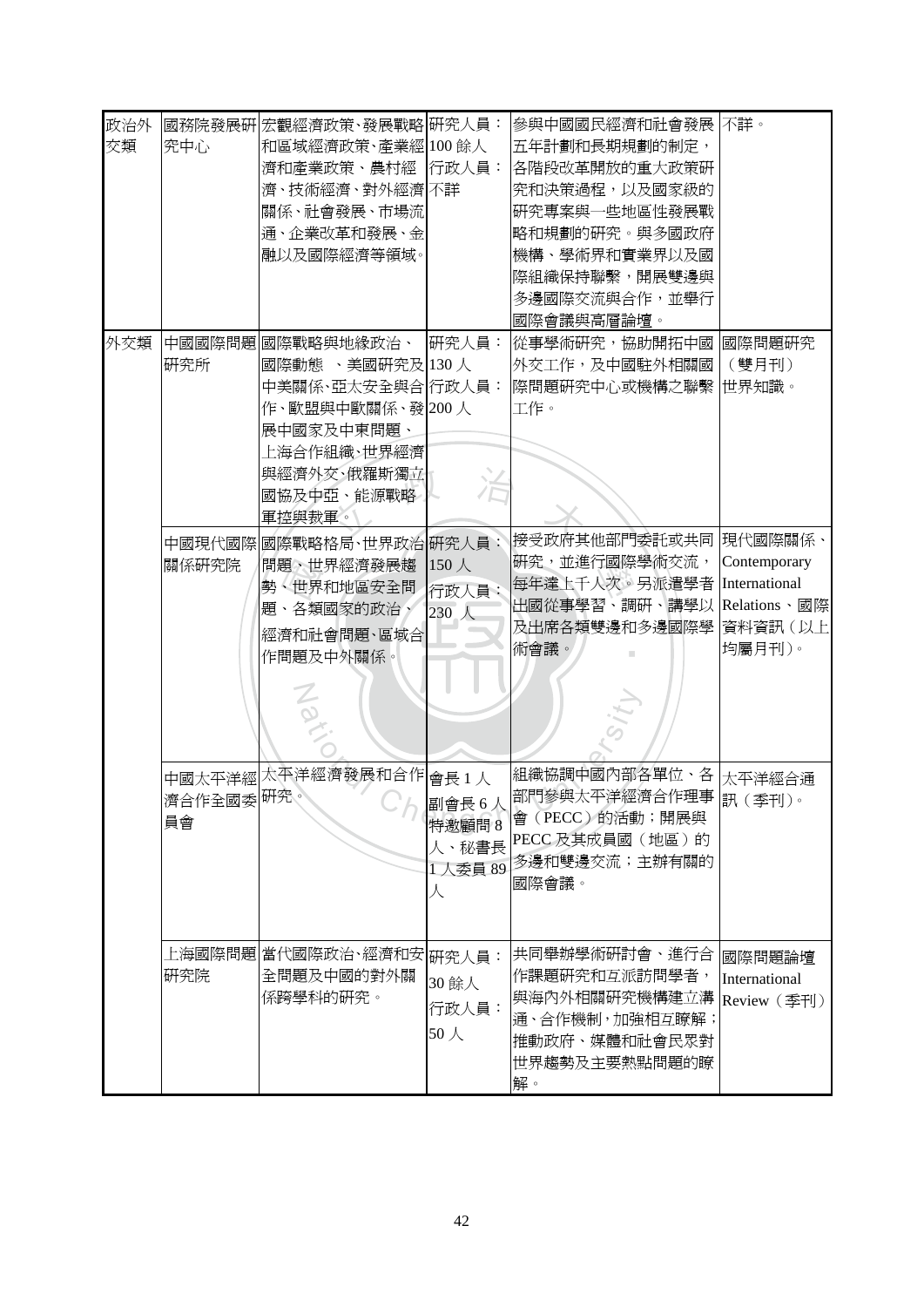| 科技類 | 中國科學院 | 涵蓋科學技術全方位研<br>究領域。                                                             |                          | 院士710人 對國家科學技術發展規劃、計<br>劃和重大科學技術決策提供諮<br>詢,對國家經濟建設和社會發                                                                                         | 每年出版上千<br>種包括學術專<br>著和科普著作      |
|-----|-------|--------------------------------------------------------------------------------|--------------------------|------------------------------------------------------------------------------------------------------------------------------------------------|---------------------------------|
|     |       |                                                                                |                          | 展中的重大科學技術問題提出 在內的科技圖<br>研究報告,對學科發展戰略和<br>中長期目標提出建議,對重要                                                                                         | 書和電子出版<br>物,以及290多              |
|     |       |                                                                                |                          | 研究領域和研究機構的學術問  種科技期刊。<br>題進行評議和指導。與60多個<br>國家進行交流合作,每年人員<br>交流逾萬人次,並舉辦國際性                                                                      |                                 |
|     | 協會    | 中國科學技術 自然科學、技術科學、工 不詳。<br> 程技術及其相關科學的 <br>學科                                   |                          | 會議,及招收研究生。<br>參加 240 多個國際民間科技組<br>織。                                                                                                           | 不詳。                             |
| 軍事類 | 院     | 中國軍事科學 軍事基礎理論和國防建 不詳。<br> 設、軍隊建設重大問題的 <br>研究。                                  |                          | 與國內外學術界舉行不定期的<br>座談、互訪等交流活動。                                                                                                                   | 中國軍事科<br>學、軍事學術、<br>外國軍事學術<br>等 |
|     | 學會    | 中國國際戰略根據國際戰略形勢的發<br> 展變化,政府有關組織、<br>軍方和企事業單位元的<br>需要而定。<br>$\circlearrowright$ | 研究人員:<br>100 餘人<br>行政人員: | 通過互相訪問、舉辦雙邊和多<br>邊硏討會、參加有關國際會<br>議、從事客座研究、接待學者<br> 來訪及交換出版物等各種形式<br>開展學術交流,學術研究活<br> 動,召開形勢和專題硏討會、<br>報告會。學會出版中、英文《國<br>際戰略研究》季刊、書籍和專<br>題報告等。 | 國際戰略研究<br>(季刊)。                 |

資料來源:參見上述智庫網站、David Shambaugh, Michael P. Pillsbury, Xuanli Liao 及蔡瑋等著作。

adaptive diversity of the Marian Chengchi Chengchi Chengchi Chengchi Chengchi Chengchi Chengchi Chengchi Chengchi Chengchi Chengchi Chengchi Chengchi Chengchi Chengchi Chengchi Chengchi 2.研究國民經濟的發展動態、分析宏觀經濟形勢對宏觀經濟政策的綜合 運用提出意見和建議;

3.研究產業經濟發展和產業政策對產業結構、投資結構、企業組織結 構、所有制結構的調整方向、對國民經濟發展的技術、選擇技術創新和高新 技術發展政策提供諮詢意見和建議;

4.研究中國對外開放的新情況、新問題,研究對外貿易政策以及利用外 資政策提出對策建議,研究世界經濟發展趨勢及其經驗教訓為中國改革和發 展提供借鑒;

5.研究國民經濟和社會發展中的人力資源開發、收入分配與社會保障政 策和自然資源的合理開發與利用生態平衡與環境保護政策;

6.開展國際合作研究以及與有關國際組織和研究機構的交流,向中國黨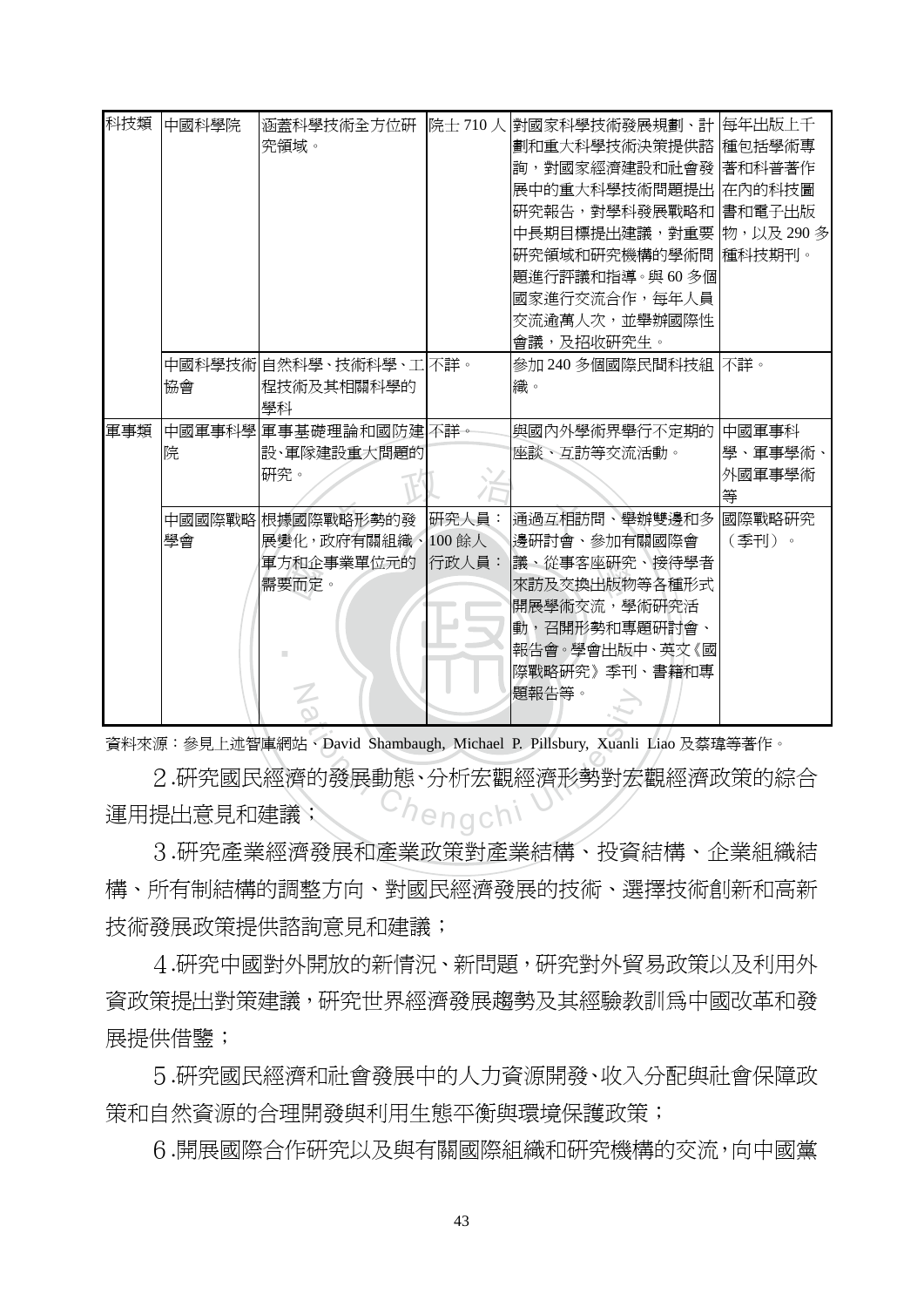中共中央國務院和有關組織提供涉外參考資料和政策建議。

7.承辦國務院交辦的其他事項。

‧‧ 題的雙邊和多邊合作研究專案,取得許多建設性成果。中心還發起和組織了 多邊國際交流與合作。中心承擔過一些重要國際組織和國外基金組織援助的<br>在華重要研究項目,以及中國政府有關國際經濟合作和區域經濟一體化等問<br>題的雙邊和多邊合作研究專案,取得許多建設性成果。中心還發起和組織了 <sub>度</sub>展研究中心在促進中國的は<br>國際上國務院發展研究中心<sup>身</sup><br>知 <del>經 神 立 有 度活 的 <sup>酸 最</sup> 、</del> 「90 年代中國與世界」高層次系列國際會議,2000 年起,又主辦了「中國 ド」 尚僧次糸列國除曾議,2000 年起<br>到中國政府和中外政界、學術界和實<br>旨在通過這些交流與合作,吸收借鑒<br>|發展,同時幫助世界瞭解中國,促進 國務院發展研究中心是國內外知名的政策研究諮詢機構,在宏觀經濟政 策發展戰略和區域經濟政策、產業經濟和產業政策、農村經濟、技術經濟、 對外經濟關係、社會發展、市場流通、企業改革和發展金融以及國際經濟等 領域擁有許多國內外著名的經濟學家以及高素質的專家和研究人員。自 1981 年成立以來國務院發展研究中心積極參與了國家的國民經濟和社會發展五 年計畫和長期規劃的制定,以及各階段改革開放的重大政策研究和決策過 程,並主持或參與了許多重大國家級的研究項目,以及一些地區性發展戰略 和規劃的研究。國務院發展研究中心在促進中國的改革開放和發展等方面做 許多開創性的工作。在國際上國務院發展研究中心與許多國家的政府機構學 術界和實業界以及國際組織建立有廣泛的聯繫,並開展了各種形式的雙邊與 在華重要研究項目,以及中國政府有關國際經濟合作和區域經濟一體化等問 發展高層論壇」、受到中國政府和中外政界、學術界和實業界高層人士的重 視和高度評價。中心旨在通過這些交流與合作,吸收借鑒國際有益經驗,促 進中國的改革開放和發展,同時幫助世界瞭解中國,促進世界和平與發展。

(二)學術委員會

 國務院發展研究中心學術委員會是參與國務院發展研究中心科研領導 管理工作的學術管理機構。學術委員會委員均具有高級專業技術職稱。有豐 富的科研經歷和相當的學術成就,在專業研究領域內有較大影響,並有一定 的科研組織能力。

 學術委員會設主任委員一人,副主任委員若干人,秘書長一人。主任委 員、副主任委員由學術委員會全體成員選舉產生。秘書長由主任委員聘任。 另設若幹副秘書長以協助工作。主任委員負責學術委員會的全面工作。秘書 長負責學術委員會具體工作的實施。中心科研處是學術委員會的工作機構。 學術委員會負責中心科研工作的總體規劃、研究選題、成果評審、推薦國家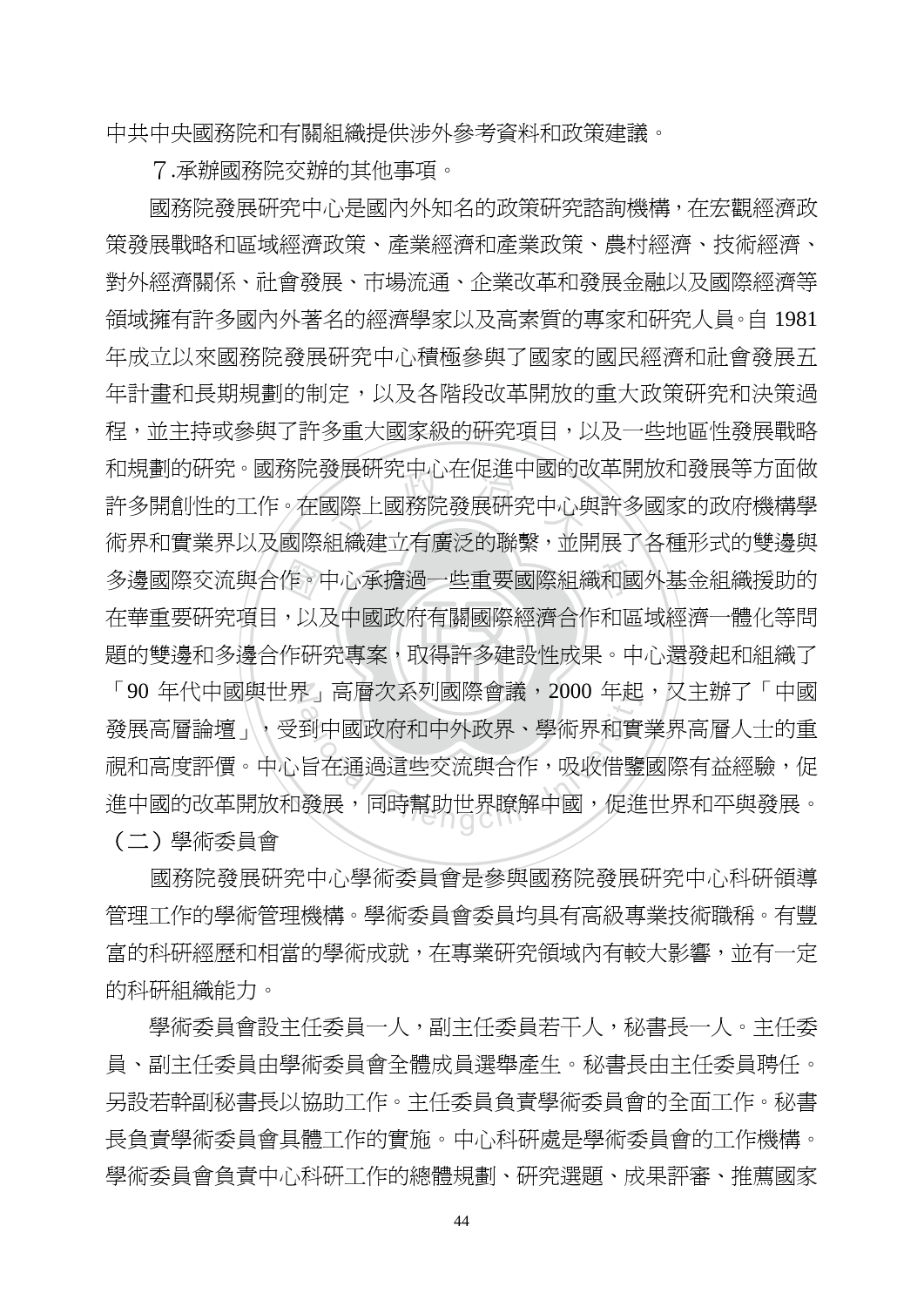科技進步獎。

學術委員會主要工作內容有:負責中心重點課題的立項;擬定招標課 題,審議和確定中標課題;負責組織中心的學術交流和重點課題的中間評議 活動;負責組織中心研究成果的評審和優秀研究成果的評選工作。負責評 議、推薦中國發展研究獎、國家科學技術進步獎候選人等;定期召開全體會 議,討論中心的研究工作。

(三)專業技術職務資格評審委員會

 國務院發展研究中心專業技術職務資格評審委員會根據國家有關專業 技術職務評審工作的條例,結合的實際情況,進行年度專業技術職務評審工 作並制定評審受理申報的條件。」

論、調硏或設計。▪ 刊物登載的調研報告中,便有多篇得到了國務院總理批示。盧還參與了許多<br>中國中共中央和國務院的檔起草,尤其是財政稅收金融等體制改革方案的討<br>論、調研或設計。 <sub>抄除任。</sub><br><br><br>・他還進行了七皇的調木研? ‧ 盧中原,國務院發展研究中心副主任。他曾在中國國家核心刊物如「經 濟研究」發表多篇論文,他還進行了大量的調杳研究工作,僅在國研室內部 中國中共中央和國務院的檔起草,尤其是財政稅收金融等體制改革方案的討

張軍擴,發展戰略和區域經濟研究部部長。曾完成了多項研究,爲國有 略和區域經濟研究部部長。曾元成了<br>地方壟斷統一市場、以及社會信用體<br>政策和立法提供決策支持。他的課題<br>術局的建議」和「建立新型的國有資<br>#ポマ四七人巡控開始 企業體制改革、打破地方壟斷統一市場、以及社會信用體系的建立等方面提 出自己的見解,並為政策和立法提供決策支持。他的課題報告-「關於怎樣 進一步調整國有經濟佈局的建議」和「建立新型的國有資產管理體制面臨的 問題和解決方法」,構成了國有企業產權改革和管理體制改革方面的權威之 作。他的「現代市場經濟重新認識」更是為十六大和十六屆三中全會報告中 有關完善社會主義市場經濟體制的部份提供了背景支援。

張立群,前宏觀經濟部研究員。他每季的「宏觀經濟形勢分析」都被送 到國辦會議之上。這位從 1986 年就在國家計委研究宏觀經濟的年輕經濟學 家,直接參與了中國國家「九五」和「十五」計畫的制定,他一直關注著國 家的貨幣政策和財政政策,他提出的有關擴張性財政政策淡出,財政應轉向 社會如農村、教育和低收入人群,宏觀經濟應依貨幣政策進行適度微調,正 被經濟運行形勢所驗證。而他們不過是國研中心上百名研究人員的縮影。<sup>81</sup>

 $81$  參見國務院發展研究中心網站, http://www.drc.gov.cn/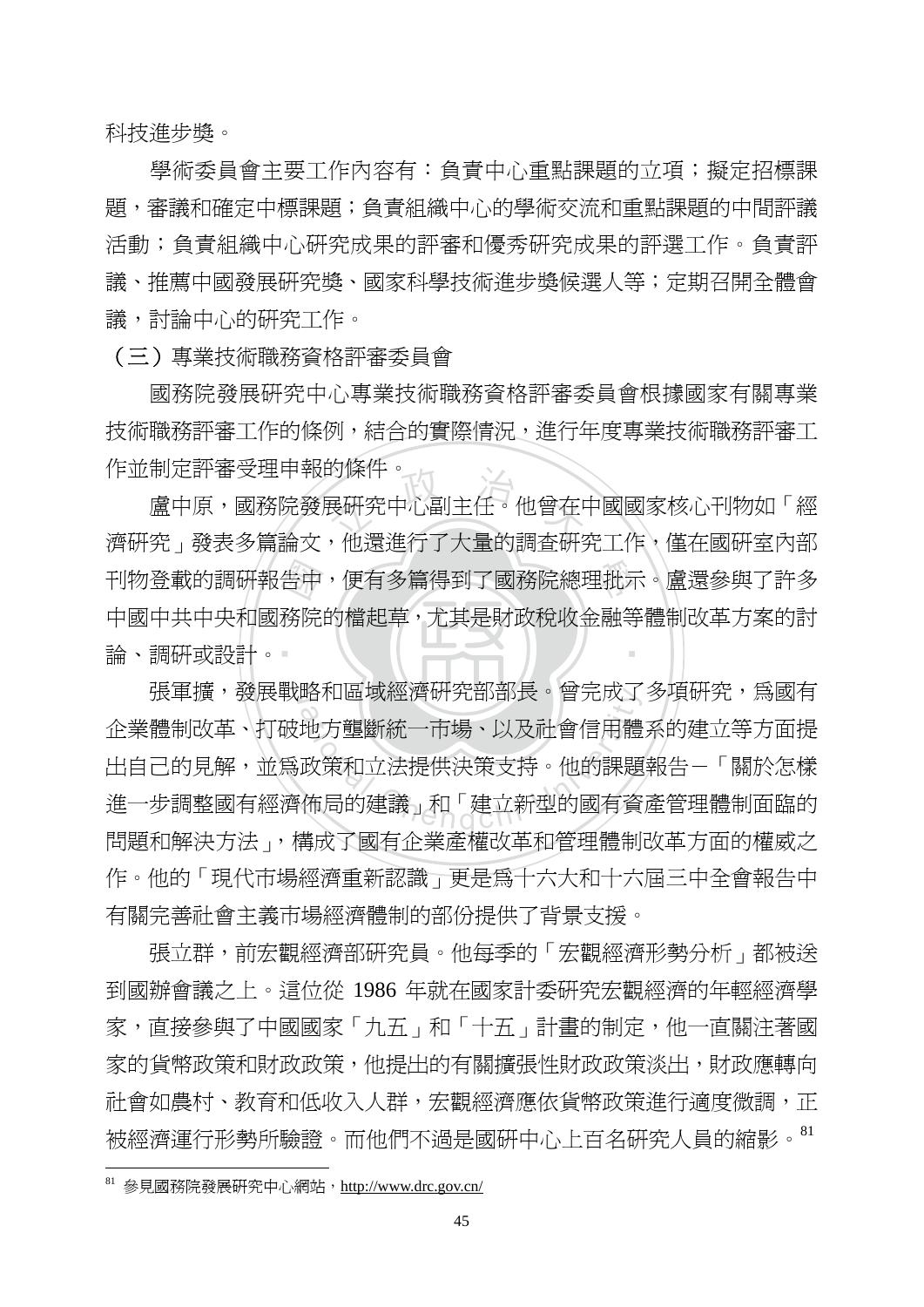三、 中國科學院 (Chinese Academy of Sciences, CAS):

‧‧ 年中國科學技術大學研究生院(北京)改名中國科學院研究生院。歷任院長 及部分副院長有的本是工程專家,有的則是並無突出科學成就的高官子弟。<br>1978 年,中國科學院成立中國科學技術大學研究生院(北京、合肥),2001<br>年中國科學技術大學研究生院(北京)改名中國科學院研究生院。歷任院長 ミ, 具 中 包 括 8 豕 上 巾 公 可 。<br>的部 分 作 風 , 不 過 增 加 了 一 些<br>1 <sup>「 家</sup> 煙 色 地 本 地 冷 色 一 *回 宁 <sup>。</sup>* 郭沫若 、方毅、盧嘉錫、周光召,現任院長路甬祥自 1997 年 1 月任職至今。 中國科學院於 1949 年 11 月在北京成立。1970 年代末,哲學社會科學部 另組中國社會科學院。現在,中國科學院是國家科學技術方面最高學術機構 和全國自然科學與高新技術綜合研究發展中心。中國科學院自成立以來歷經 沿革,發展至今,包括5個學部(數理學部、化學部、生物學部、地學部、 技術科學部),以及 13 個分院(北京、瀋陽、長春、上海、南京、合肥、 武漢、廣州、成都、昆明、西安、蘭州、新疆、84 個研究院所、1 所大學、 2 所學院、4 個文獻情報中心、3 個技術支撐機構和 2 個新聞出版單位,分佈 在全國 20 多個省(市)。此外,還投資創辦 430 餘家科技型企業(含轉制 單位), 跨及 11 個行業, 其中包括 8 家上市公司。早期的中國科學院沿襲 了民國時期中央研究院的部分作風,不過增加了一些政治標準。改革開放之 後的中國科學院,則被人評價為越來越淪為一個官僚化的機構,現任的院長 1978年,中國科學院成立中國科學技術大學研究生院(北京、合肥),2001

|あ、周光台、現仕院長路用件目 1997|<br>|成立於 1955 年,是中國在科學技術<br>|科學技術發展規劃計畫和重大科學技<br>|會發展中的重大科學技術問題題出研 中國科學院學部成立於 1955 年,是中國在科學技術方面的最高諮詢機 構,負責對中國國家科學技術發展規劃計畫和重大科學技術決策提供諮詢、 對國家經濟建設和社會發展中的重大科學技術問題題出研究報告、對學科發 展戰略和中長期目標提出建議、對重要研究領域和研究機構的學術問題進行 評議和指導。學部由中國科學院院士組成,中國科學院院士從國內外最優秀 的科學家中選出,每兩年增選一次,目前院士 687 人,其中外籍院士 41 人, 學部的最高權力機構是全體院士大會,其常設領導機構是學部主席團,由中 國科學院院長擔任執行主席。中國科學院院士,原稱「中國科學院學部委 員」,1993 年 10 月改為現名,中國大陸最優秀的科學精英和學術權威。1955 年隨「中國科學院學部」的成立,中國科學院產生第一批院士;自 1994 年 開始,增選外籍院士。1993 年隨著中國工程院的成立,部分院士既爲「中國 科學院院士」也為「中國工程院院士」。<sup>82</sup>

<sup>82</sup> 參見中國科學院網站,http://www.cas.cn/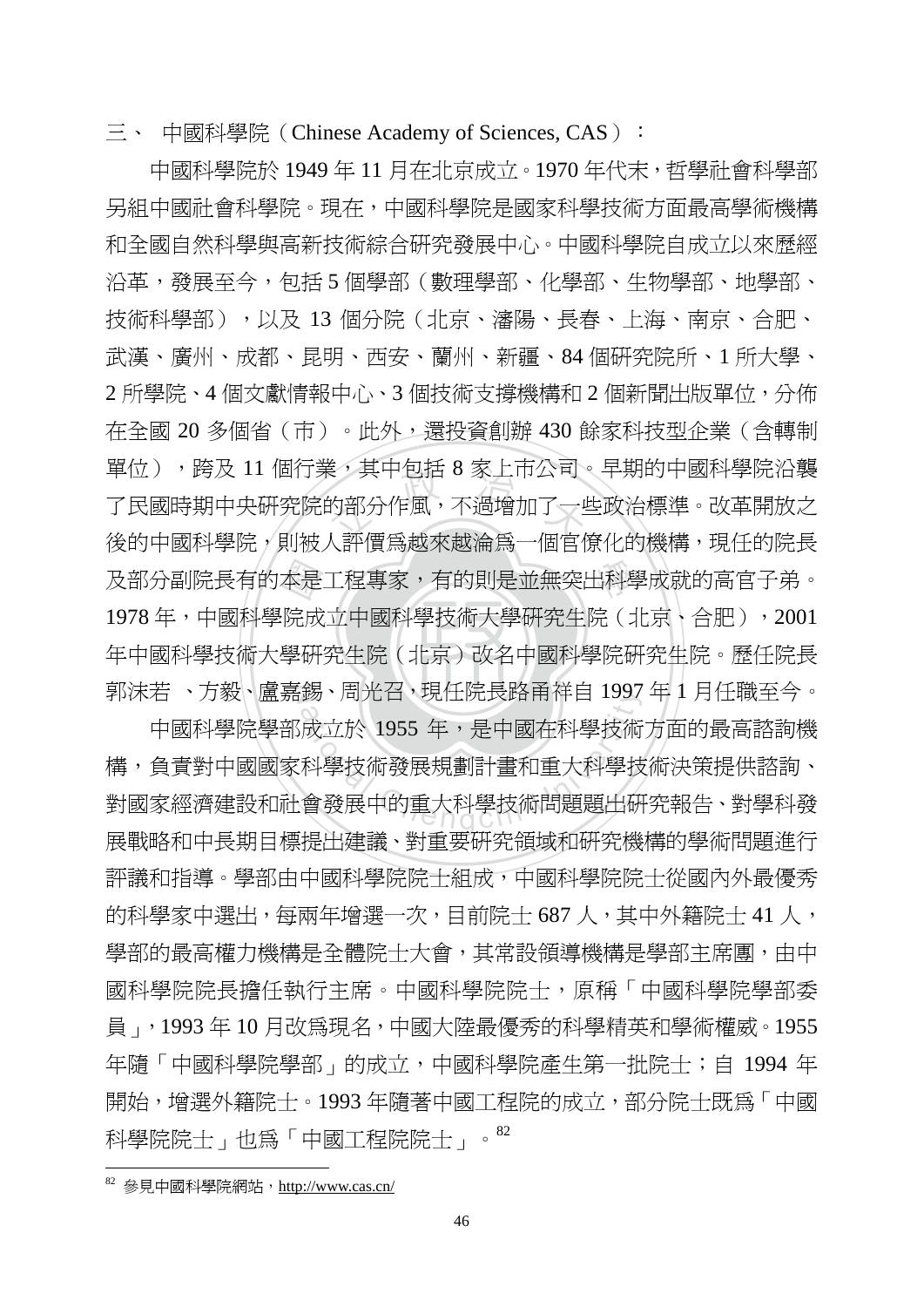四、中國軍事科學院 (Chinese Academy of Military Sciences, CAMS):

部和軍事戰略研究部、戰役戰術研究部、外軍研究部、軍事歷史部、軍制研究部、軍事百科研究部。該院與國內外學術界交流頻繁。<sup>83</sup><br>究部、軍事百科研究部。該院與國內外學術界交流頻繁。<sup>83</sup><br>五、 中國國際問題研究所(China Institute of International Studies CIIS): 』事名者、車事工具青,业編<br><br>軍事學術」等多種學術刊物<br>エチ。現我右砍込却、陸教 中國人民解放軍軍事科學院成立於 1958 年 3 月 15 日,是中國中共中央 軍委領導下的軍事學術研究機關,是全軍軍事科學的研究中心,是中共中央 軍委和總部從軍事理論角度指導軍隊建設的助手。其基本任務是進行軍事基 **礎理論和國防建設、軍隊建設重大問題的研究;為軍委和總部決策提供戰略** 性建議和諮詢,提供軍事學術方面的資訊;組織協調解放軍的軍事學術研究 工作等。學院設有戰略、戰役戰術、軍制、軍事歷史、外國軍事、軍事百科 全書、毛澤東軍事思想研究、軍事運籌分析等研究組織。擁有一支具有相當 水準和實踐經驗的研究隊伍。編寫出版了大量軍事研究論著和各種條令、教 令,譯注了大量的中外軍事名著、軍事工具書,並編輯出版「中國軍事科學」、 「軍事學術」、「外國軍事學術」等多種學術刊物。該院被國務院批准在軍 事學領域招收碩士和博士生。現設有政治部、院務部、科研指導部、研究生 究部、軍事百科研究部。該院與國內外學術界交流頻繁。<sup>83</sup>

 $\mathcal{L}$  . We set that  $\mathcal{L}$  is the set of  $\mathcal{L}$ a<br>http 研究所」屬司級單位,是中國外交部<br>究的機構。它原為 1956年創辦的「國<br>「中國國際問題研究所」。前中國社<br>鄉創辦、原隸屬於國務院的「中國國 五、 中國國際問題研究所 (China Institute of International Studies, CIIS): 「中國國際問題研究所」屬司級單位,是中國外交部的主要智庫,是從 事國際問題綜合性研究的機構。它原為 1956 年創辦的「國際關係研究所」, 1986 年 12 月更名為「中國國際問題研究所」。前中國社會科學院副院長、 著名國際問題專家宦鄉創辦、原隸屬於國務院的「中國國際問題研究中心」 亦於 1998 年併入該所。現設有美洲研究室、亞洲太平洋研究室、歐洲研究 室、南亞、中東和非洲研究室、東歐、俄羅斯和中亞研究室、國際政治研究 室、世界經濟研究室、「國際問題研究」編輯部、對外聯絡處、南太平洋研 究中心、經濟外交與安全研究中心。該所常為中國的外交拓展工作扮演開路 先鋒,其經費人員雖來自外交部但學術研究仍然獨立,有關研究成果及反映 情報會循內部管道向上級反映。該所除了公開出版「國際問題研究」,以及 通俗性的「世界知識」兩本刊物之外,還有僅供內部參考的機密性研究成果 報告,公開發表刊物可以說是中國外交部的喉舌,反映中國對國際事務的官

 $83$  參見中國軍網, http://www.chinamil.com.cn/site1/2008a/2008-03/12/content\_1160947.htm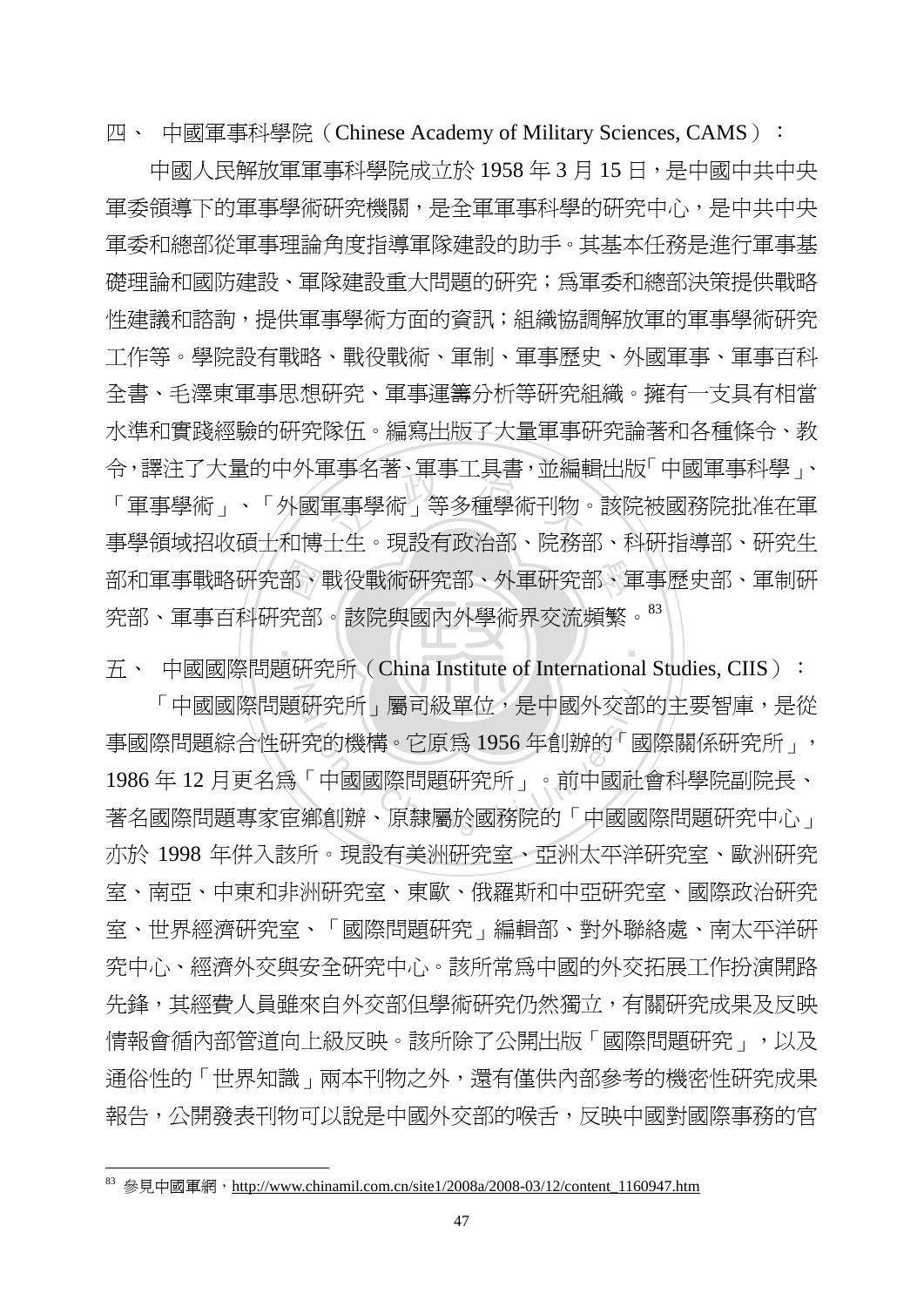方觀點,近年來並扮演「二軌」外交的主要機構。專業領域:國際戰略與地 緣政治、國際動態、美國研究及中美關係、亞太安全與合作、歐盟與中歐關 係、發展中國家及中東問題、上海合作組織世界經濟與經濟外交、俄羅斯獨 立國協及中亞、能源戰略、軍控與裁軍。<sup>84</sup>

六、 中國現代國際關係研究院(China Institute of Contemporary International

Relations, CICIR):

577元頑要也抬・國際戦哈恰向,世界政治同題,世界避済毀废處勢,世界和地區安全問題,各類國家的政治、經濟和社會問題,區域合作問題及中外關係。研究成果以研究報告等形式提供給有關政府組織,也通過學術出版物位<br>係。研究成果以研究報告等形式提供給有關政府組織,也通過學術出版物位<br>社會服務。該院接受國內其他組織委託研究,也同國內外有關研究機構就共 個研究所、3 個院直屬研究室、10 個研究中心以及院長辦公室等職能組織,<br>現有研究、行政和輔助人員約 380 人,其中研究員、副研究員 150 人。該院 ‧ N 合作研究。應該院邀請來訪、參加該<br>家學者每年上千人次。該院每年還派<br>講學以及出席各類雙邊和多邊國際學<br>、可授予兩年制國際關係專業法學碩 中國現代國際關係研究院是綜合性國際問題研究機構。前身為中國現代 國際關係研究所,根據中共中央關於建立一批國際問題研究機構的指示,於 1980 年正式成立,2003 年更名為中國現代國際關係研究院。研究院下設 7 個研究所、3 個院直屬研究室、10 個研究中心以及院長辦公室等職能組織, 研究領域包括:國際戰略格局,世界政治問題,世界經濟發展趨勢,世界和 係。研究成果以研究報告等形式提供給有關政府組織,也通過學術出版物位 社會服務。該院接受國內其他組織委託研究,也同國內外有關研究機構就共 同感興趣的課題進行合作研究。應該院邀請來訪、參加該院舉辦的國際會議 或順訪該院的境外專家學者每年上千人次。該院每年還派相當數量的學者出 國從事學習、調研、講學以及出席各類雙邊和多邊國際學術會議。該院由國 務院學位委員會授權,可授予兩年制國際關係專業法學碩士學位和三年制國 際關係專業法學博士學位。該院的主要出版物為中文版月刊「現代國際關 係」、英文版月刊「Contemporary International Relations」和中文版月刊「國 際資料資訊」。

該院原屬前中共中央調查部,表面上歸國務院所轄,但在人事、行政及 經費方面可能歸國安部所管。另外該所又與中國「國家教育委員會」聯合兼 管「國際關係學院」。該所出版「現代國際關係」,國際關係學院出版「國際 關係學院學報」刊物,該所研究人員可在國際關係學院及其他大學院校兼 課,而國際關係學院畢業生可以選擇性的進入台研、台辦系統服務。部份資

<sup>84</sup> 參見中國國際問題研究所網站,http://www.ciis.org.cn/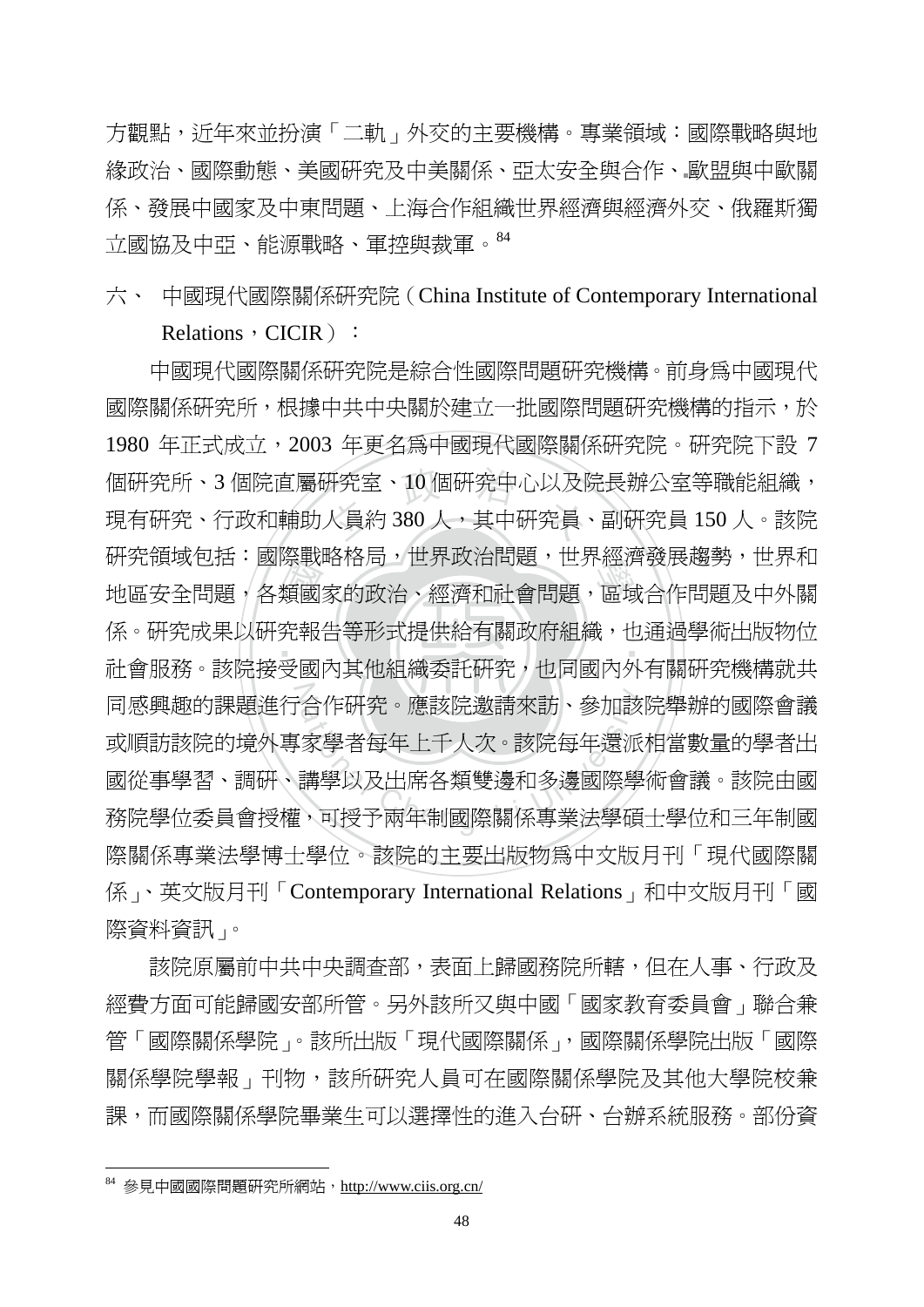料顯示,該所其實是國安部主管安全的第八局,下設十個研究室,其中包括 國際綜合、世界經濟、俄羅斯、東歐、西歐、美國、中東、日本、亞洲、非 洲、拉丁美洲等研究室,其主要任務為蒐集、研析各種情報向上級提出政策 建議,出版有關刊物,並與外國智庫進行對話、交流,部份成員係西方高等 學府學成歸來,擁有高級學位,對外活動相當積極、活躍。據知該所編制龐 大,分工精細,國際組織的研職人員將近八百餘人。就以中美關係而言,該 所人員對實務問題的掌握程度似較社會科學院美國所更為精確,此一觀點連 社科院美國所高層人員也有同感,這應該與單位的屬性及資料取得的便捷有 關。

(一)研究領域

文治、經濟、外交、軍事和社<br>世界經濟,公共和世界生命。 世界各國、地區的政治、經濟、外交、軍事和社會問題;涉台港澳問題; 國際戰略,世界政治,世界經濟,全球和地區安全等問題。

學

(二)研究成果

‧‧ 務。該院接受國內其他組織委託研究,也同國內外有關研究機構就共同感興 《論形式<br>東他 N 趣的課題進行合作研究。 以研究報告等形式提供給有關政府組織,也通過學術出版物為社會服

(三)國際交流

3<br>國家和地區的許多研究機構有學術交<br>辦的國際會議或順訪該院的境外專 該院與世界主要國家和地區的許多研究機構有學術交流關係。應該院邀 請來訪、參加該院舉辦的國際會議或順訪該院的境外專家學者每年上千人 次。該院每年還派相當數量的學者出國從事學習、調研、講學以及出席各類 雙邊和多邊國際學術會議。

(四)學位授予

 該院由國務院學位委員會授權,可授予兩年制國際關係專業法學碩士學 位和三年制國際關係專業法學博士學位。

(五)主要出版物

 $\overline{a}$ 

 主要出版物為中文版月刊「現代國際關係」、英文版月刊 Contemporary International Relations 和中文版月刊「國際資料資訊」。此外,還不定期出版 有關國際問題的各種專著。<sup>85</sup>

参見中國現代國際關係研究院網站,http://www.cicir.ac.cn/tbshome/Default.asp?curpage=en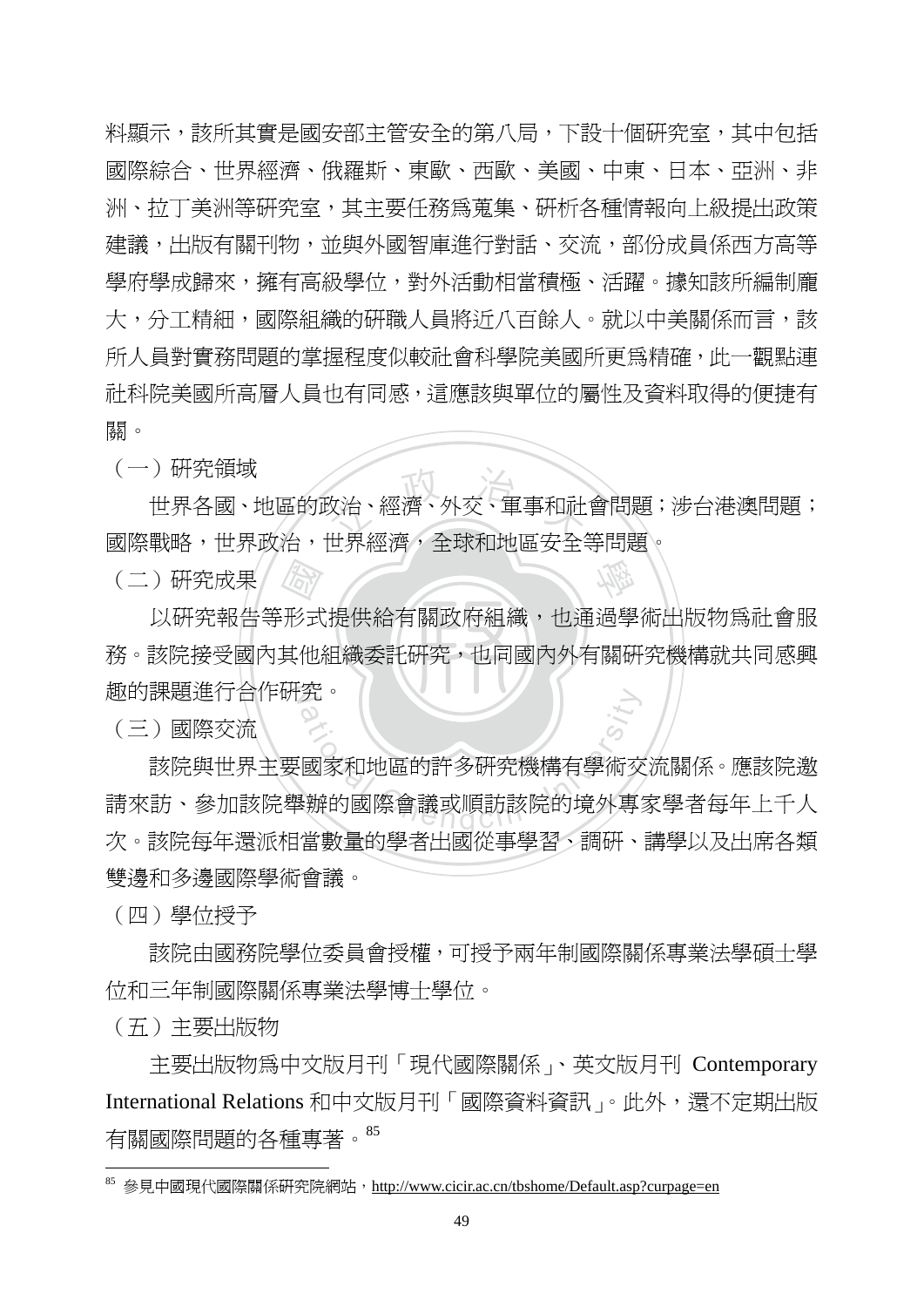七、 中國太平洋經濟合作全國委員會(China National Committee for Pacific Economic Cooperation, CNCPEC):

 中國太平洋經濟合作全國委員會(CNCPEC)是根據亞太經濟合作理事 會章程 1986 年成立的全國性機構。全國委員會由來自政府組織、學術機構、 工商界、議會、媒體和民間團體六方人士以個人身份參加組成,其宗旨是謀 求促進太平洋區域經濟發展與合作。

其主要工作為:從事對太平洋經濟發展和合作的研究;組織和協調中國 國內個單位各組織參與太平洋經濟合作理事會(Pacific Economic Cooperation Council, PECC)的活動;開展與 PECC 及其成員國(地區)的多邊和雙邊交 流;主辦有關的國際會議。

家宦鄉(1987-1989),第二任會長是李鹿野大使(1990-1995),第三任會長<br>是楊成緒大使(1995-2005),現任會長是梅平大使。<br>目前,全國委員會下設工商委員會、金融市場發展委員會、貿易政策委 <sup>液 。</sup><br>機構包括全體會議、秘書處♪<br>知 。本国禾昌命創始命見見 全國委員會的組成機構包括全體會議、秘書處以及按 PECC 專題活動成 立的專題委員會或協調組。全國委員會創始會長是著名外交家、國際問題專 是楊成緒大使(1995-2005),現任會長是梅平大使。

目前,全國委員會下設工商委員會、金融市場發展委員會、貿易政策委 員會、人力資源開發委員會源開發委員會以及太平洋經濟展望工作 安貝曾、種農貨源開發安貝曾以及太<br>和工作組都是與國內相關部委或職能<br>地區同行之間的交流。<br>版物是「太平洋經合通訊」(季刊),住 組,這些專業委員會和工作組都是與國內相關部委或職能組織進行合作,促 進這些專題與太平洋地區同行之間的交流。

全國委員會的出版物是「太平洋經合通訊」(季刊),由秘書處負責編制。 成立十幾年來,全國委員會受到各級領導和相關單位的重視和支持。

榮毅仁副主席生前一直擔任全國委員會的名譽會長(1987-2005),李鵬 總理、李嵐清副總理、王光英副委員長、宋健國務委員都曾參加過全國委員 會舉行的活動。現任名譽會長是前全國政協副主席經叔平和全國人大常務委 員會副委員長成思危。

近年來,全國委員會舉辦的主要活動有 PECC 上海常委會(1994 年)、 廣州常委會(1995 年)、大連常委會(2001 年)、北京常委會(2004 年)、 PECC 礦產能源大會(1994 年)、PECC 第一屆大會(1995 年)、首屆 PECC 天今國際貿易投資博覽會(1999 年、2001 年、2003 年、2005 年)、中國東 盟企業家交流研討會(2001 年成都、2003 年廣州)第二屆 PECC 生態旅遊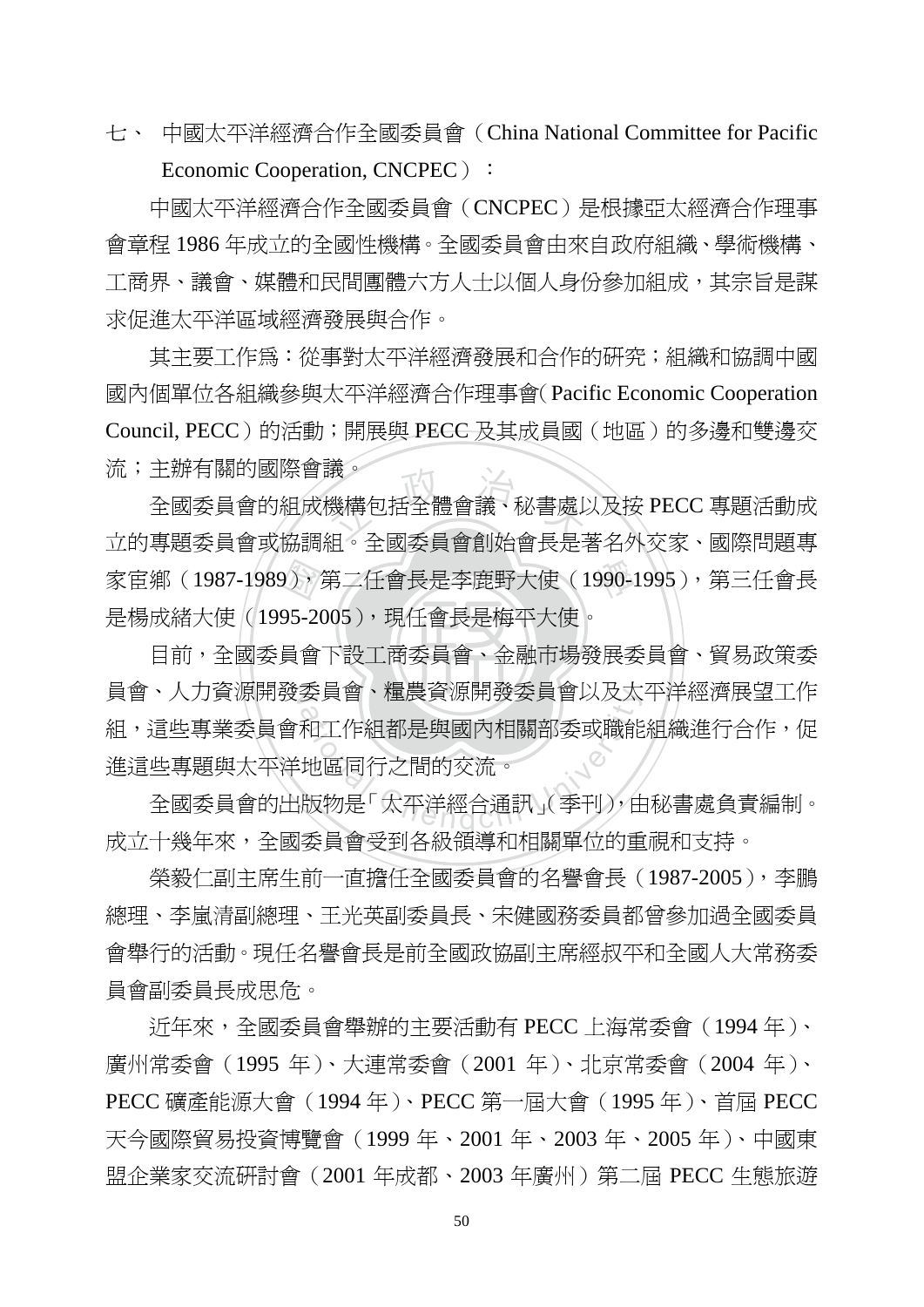論壇(2004年9月,雲南香格里拉)第三屆礦產論壇(2005年9月太原) 等影響頗大。

另外,在天津、四川、遼寧、廣州、珠海、山西等地也成立了地方太平 洋經濟合作機構。全國其他省是如上海、廣西、深圳、南京等也在蘊釀成立 類似的地方性機構。

此類機構由當地政府批准成立,受當地政府或相關單位領導和管理。該 會只對其業務起指導及諮詢的作用。但地方性機構與 PECC 總部聯繫時必須 通過全國委員會進行。

者些<br>與合<br><sub>临協</sub> 畠地5|進項日、投貨合作、}<br>1986 年參加 PECC,一直參<br>調命議並禾派右関車安桑町 PECC 也充分利用者些網路管道和地方資源,加強同 PECC 成員經濟體的多 這些地方委員會(天津、四川、遼寧、廣州、珠海、山西),結合本領 域和本地實際情況,為當地引進項目、投資合作、技術交流、經貿合作等方 面做了些工作。中國於 1986 年參加 PECC,一直參與 PECC 各項活動,參加 PECC 歷次常委會和協調會議並委派有關專家參與各項專題組會議。中國 邊和雙邊經濟交流與合作。<sup>86</sup>

N 八、 中國科學技術協會(China Association for Sciences and Technology,  $CAST)$ :

‧

CAST)<br>中國科學技術協會是中國科學技術工作者的群眾組織,是中國共產黨領<br>導下的人民團體,是黨和政府聯繫科學技術工作者的橋樑,是國家推動科學<br>技術事業發展的重要力量。中國科協的前身是「中華全國自然科學專門學會 中國科學技術協會是中國科學技術工作者的群眾組織,是中國共產黨領 導下的人民團體,是黨和政府聯繫科學技術工作者的橋樑,是國家推動科學 聯合會」(簡稱全國科聯)和「中華全國科學技術普及協會」(簡稱全國科普)。 1958 年 9 月全國科聯和全國科普合併,舉行第一次代表大會,正式成立了中 國科學技術協會。中國科協現已發展成為擁有按自然科學、技術科學、工程 技術及其相關科學的學科組件或已促進科學技術發展和普及為宗旨的167個 全國性學會,31 個省籍科協及廣泛的地方、基層組織,430 多萬會員的科技 團體。

中國科協的任務是:一、開展學術交流,活躍學術思想,促進學科發展。 二、弘揚科學精神,普及科學知識,傳播科學思想和科學方法。捍衛科學尊

<sup>86</sup> 參見中國太平洋經濟合作全國委員會網站,http://www.pecc-china.org/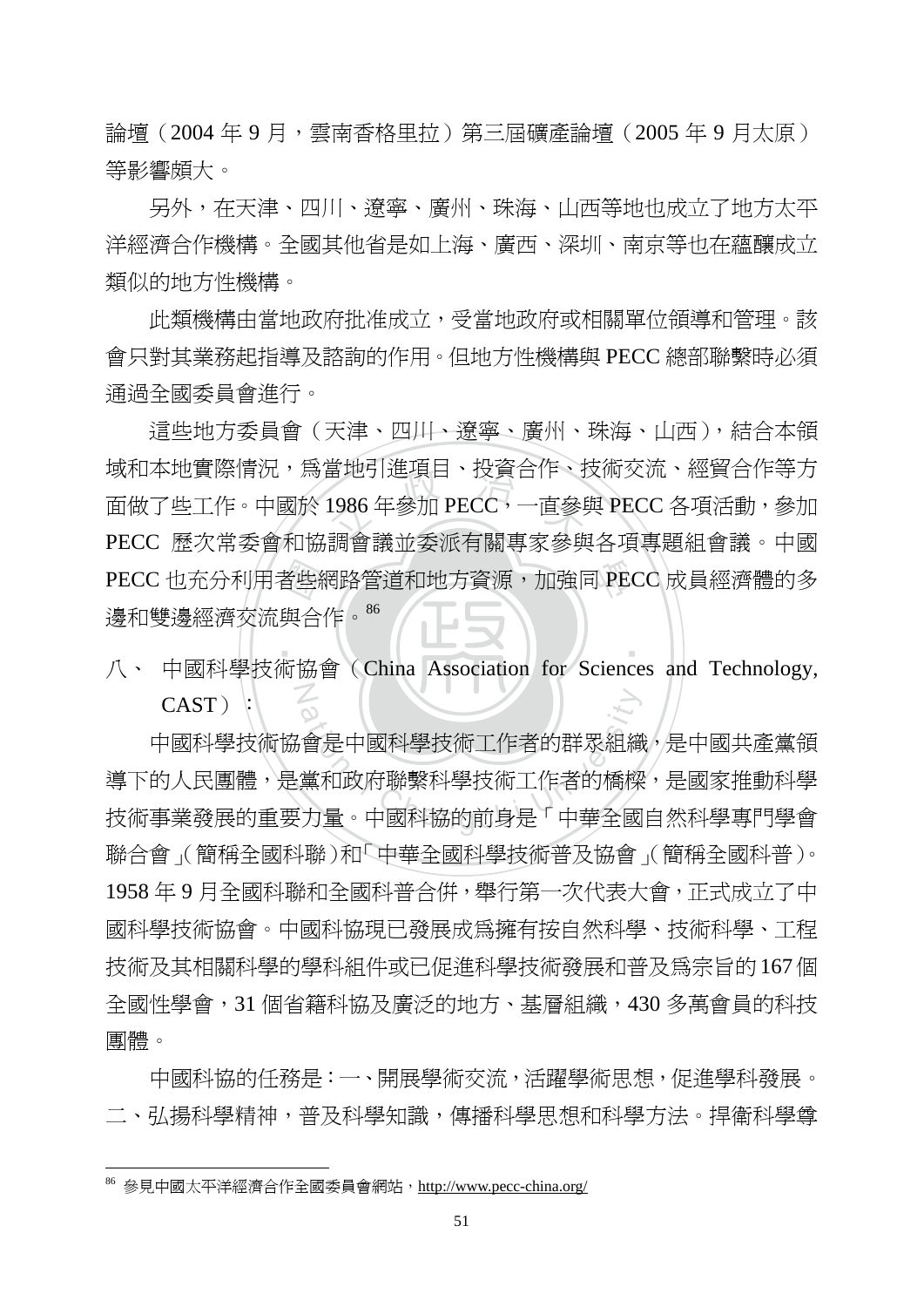嚴,推廣先進技術,開展青少年科學技術教育活動,提高全民族科學文化素 質。三、反映科學技術工作者的意見和要求,維護科學技術工作者的合法權 益。組織科學技術工作者參與國家科學技術政策、法規制定和國家事務的政 治協商、科學決策、民主監督工作。四、表彰獎勵優秀科學技術工作者,舉 薦人才。五、開展科學論證、諮詢服務,提出政策建議,促進科學技術成果 的轉化,接受委託承擔項目評估、成果鑑定、專業技術職務資格評審等任務。 六、開展民間國際科學技術交流活動,發展同國外的科學技術團體和科學技 術工作者的友好交往。七、開展繼續教育和培訓工作。

組織旳視導和專耒機構屮仕#<br>著良好的交流合作關係。<sup>87</sup><br>\* ( Chine Instutute for Intern 中國科協及所屬全國性學會參加了 240 多個國際民間科技組織,有100 多名中國科學家在這些組織的領導和專業機構中任職。中國科學與台港澳地 區的民間科技團體保持著良好的交流合作關係。<sup>87</sup>

學 九、 中國國際戰略學會(China Instutute for International Strategic Studies,  $CIISS$ )://

國際戰略學會,成立於 1979年 10月, 1992年改為現名。第一任會長為中國 科學會 N 人民解放軍前副總參謀掌伍修權。該會的宗旨是從事關國際戰略形勢、國際 課事伍修權。該曾旳示旨是從事關國<br>和區域性問題的硏究;與國內外有關<br>人士進行交往和學術交流;爲中國政<br>和政策建議並承擔硏究課題,爲國家 中國國際戰略學會是全國性研究戰略問題的民間學術團體前身為北京 安全、世界政治經濟和區域性問題的研究;與國內外有關國際和戰略問題研 究機構、學術團體和人士進行交往和學術交流;爲中國政府有關組織、軍方 和企業單位提供諮詢和政策建議並承擔研究課題,為國家安全和經濟漸設位 國際安全和世界和平與發展服務。在歐洲研究方面,該會側重北約和歐盟等 問題的研究。

中國國際戰略學會的最高領導機構為理事會。理事會選舉正、副會長領 導該會工作,正、副秘書長負責日常工作。學會設有辦公室、研究部、編輯 出版部、圖書資料和諮詢中心。學會現有研究人員 100 餘名。研究人員實行 聘任制,主要聘請對國際問題研究和戰略分析有專長的現役和退役軍人、外 交家及專家學者等。研究人員分為高級研究員、研究員、副研究員和助理研 究員等。學會聘請國內和軍內知名人士擔任高級顧問和特邀研究員,對學會 的學術研究工作進行諮詢,撰寫學術論文和參與學術交流活動。學會的研究

<sup>87</sup> 參見中國科學技術協會網站,http://www.cast.org.cn/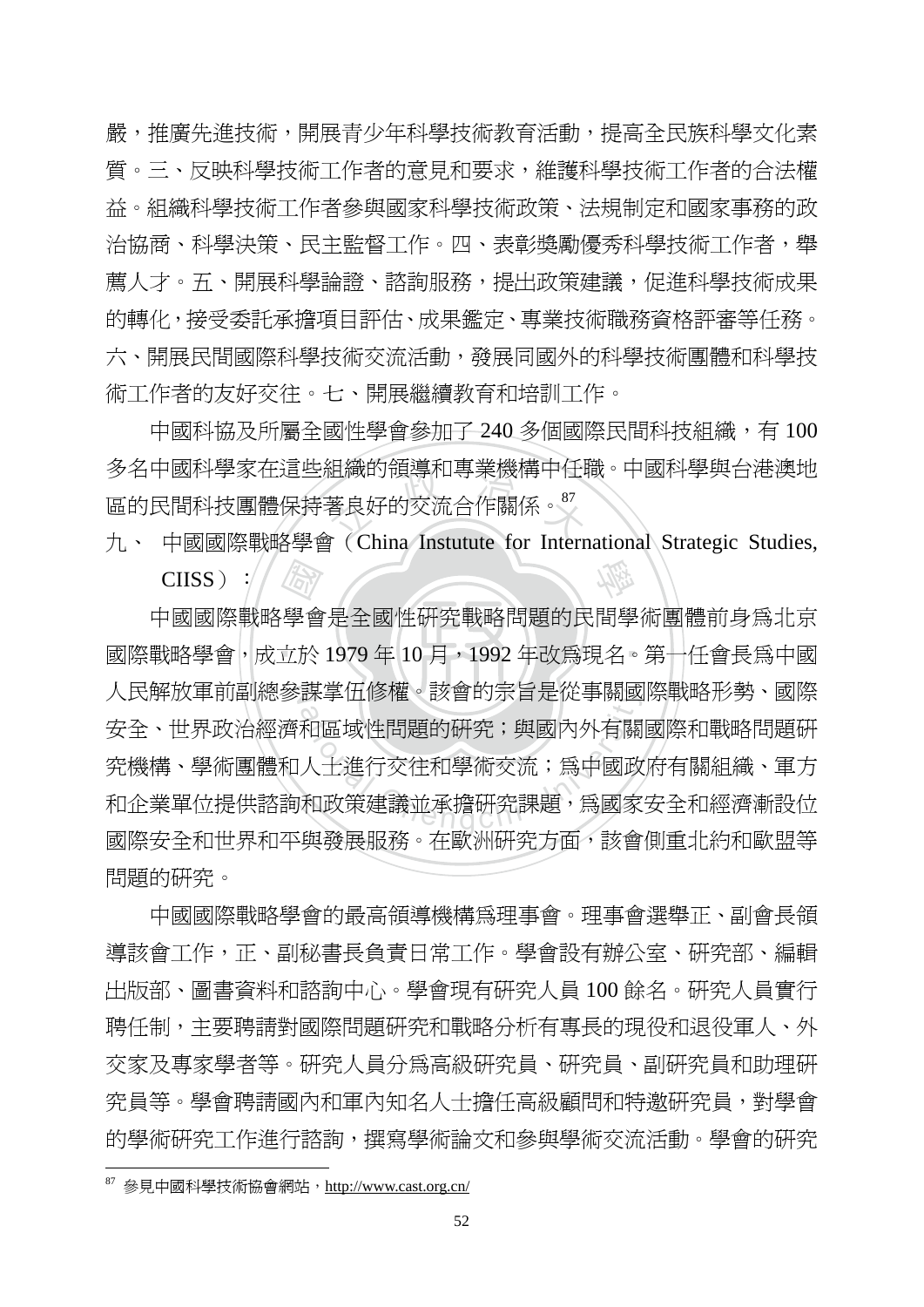学曾旳經實來源烏屮國政府<br><br>为外的個人捐助<sup>。88</sup> 課題根據國際戰略形勢的發展變化,政府有關組織、軍方和企事業單位元元 的需要確定。研究成果提供有關組織使用。學會開展經常性學術研究活動, 召開形勢和專題研討會、報告會。學會出版中英文「國際戰略研究」季刊書 籍和專題報告等。中國國際戰略學會積極發展與世界各國有關研究機構和個 人進行交往和學術交流,同 40 多個國家 (地區)的 100 多個著名的戰略和 國際問題研究機構建有經常性聯繫,並同一些國家的政治活動家、外交家、 退役將領、專家學者和社會知名人士保持接觸和交往。通過互相訪問、舉辦 雙邊和多邊研討會、參加有關國際會議、從事客座研究、接待學者來訪及交 換出版物等各種形式開展學術交流,增進中國與世界各國和地區的相互瞭解 和友誼。中國國際戰略學會的經費來源為中國政府、軍方和企事業單位的資 助及研究諮詢收入和國內外的個人捐助<sup>。88</sup>

十、 上海國際問題研究院 (Shanghai Institute of International Studies, SIIS):  $S IIS$ ):

‧立,是中國三大外交戰略與政策研究智庫之一(其他兩個是中國國際問題研 <sub>医研究</sub><br>《研究》<br>参戰 ‧ n<br>Met 究所和中國現代國際關係研究院),在國內外享有較高聲譽。它行政上隸屬<br>上海市政府,但業務上過去主要是爲中共中央政府和領導人服務。隨著中國<br>改革開放的不斷進行和深化,上海國際問題研究院也開始爲上海的外事工作<br>和經濟發展服務。該所目前主要目標和任務是:從學術和政策角度對當代國 上海國際問題研究院是根據已故中國總理周恩來的建議於 1960 年成 究所和中國現代國際關係研究院),在國內外享有較高聲譽。它行政上隸屬 上海市政府,但業務上過去主要是為中共中央政府和領導人服務。隨著中國 改革開放的不斷進行和深化,上海國際問題研究院也開始為上海的外事工作 際政治、經濟和安全問題及中國的對外關係進行跨學科的研究,為中共中央 政府和上海市政府提供國際事務方面,可能異於北京觀點的諮詢意見;通過 共同舉辦學術研討會、淮行合作課題研究和互派訪問學者,與海內外相關研 究機構建立溝通、合作機制,加強相互瞭解;推動政府、媒體和社會民眾對 世界趨勢及主要熱點問題的瞭解。該所目前有 80 多名工作人員,其中資深 研究人員 30 餘人。其人員經費來自上海市政府,表面上看來該所在行政上 應受上海市政府管轄,但實際上外界仍將其定位為外交部所屬機構,該所與 上海社會科學院同屬上海市政府的一級單位,和市府所屬的局委辦平階,所

<sup>88</sup> 參見中國國際戰略學會網站,http://www.chinaiiss.org/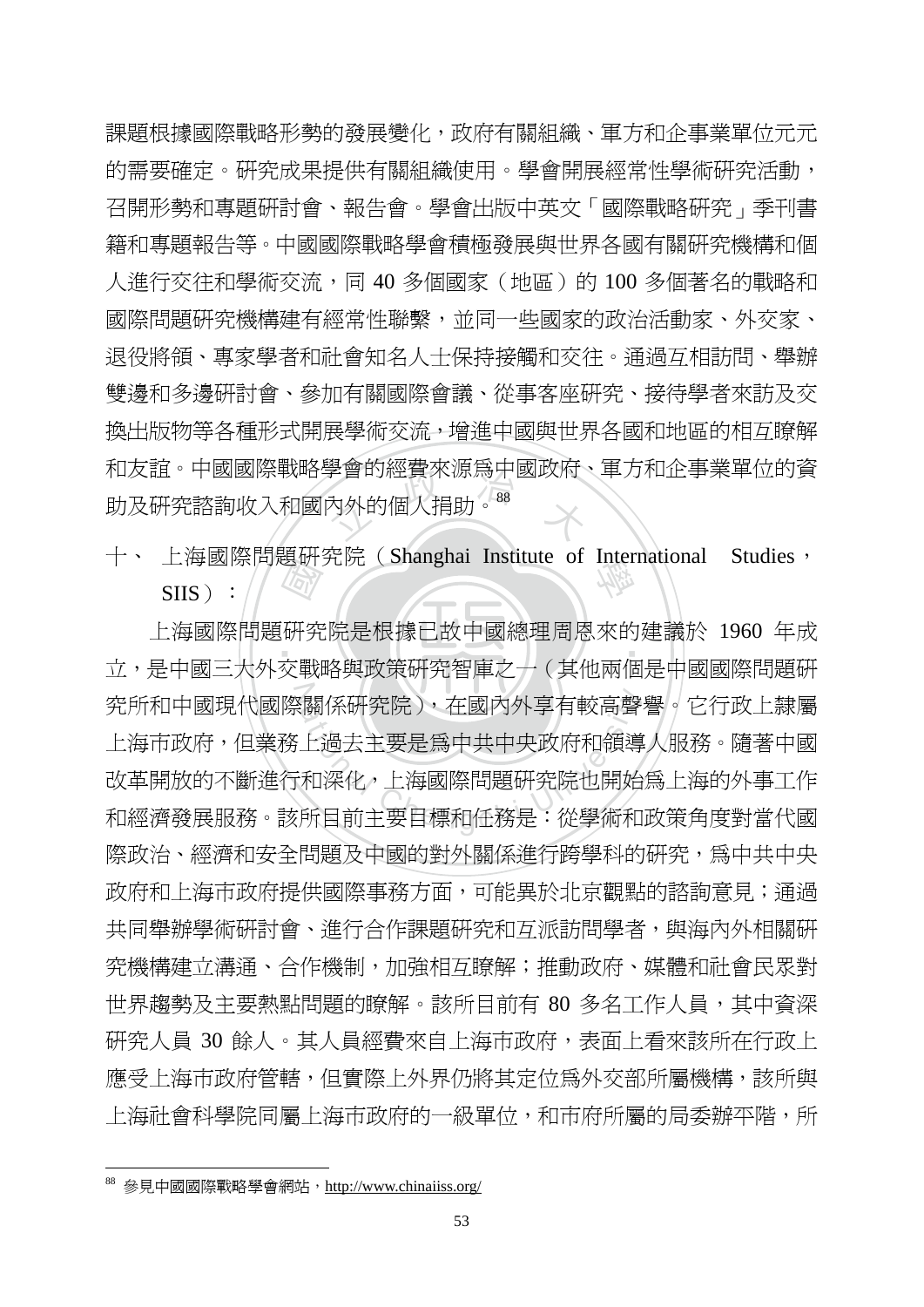長係市府一級主管,可以對外招收學生,授予學位,出版僅供內部參考的「國 際問題資料」。<sup>89</sup>

 除了以上 2006 年浮出檯面的中國十大智庫外,2009 年 3 月 23 日正式掛 牌,由中國國務院總理溫家寶親自批准成立了一個中國最高級別的智庫-

「國際經濟交流中心」 (China Center for International Economic Exchanges, CCIEE),係整併原國家發改委下屬的「國際合作中心」與「對外開放諮詢 中心」二大智庫而成,由前國務院副總理曾培炎擔任理事長。其有關重要組 成人事如次:

一、 執行副理事長 8 人:

石<br>大<br>国家<br>人 辨公至原土仕土脊止、經濟<br><br>改委副主任張曉強、國家開発<br>送題 學 中央財經領導小組辦公室原主任王春正、經濟學家厲以寧、香港中文大 學校長劉遵義、國家發改委副主任張曉強、國家開發銀行董事長陳元、清華 大學經濟管理學院院長錢穎一、中石油集團總經理蔣潔敏、國家行政學院副 院長魏禮群。

二、 常務副理事長鄭新立,中央政策研究室副主任。

三、 副理事長 10 人:

香港國際商會主席馮國經、廣東省原省長盧瑞華、中央外事辦原主任劉 席偽國經、廣果省原省長盧瑞華、中<br>究中心主任張玉台、國家發改委副主<br>資委主任李榮融、全國人大教科文衛<br>樓繼偉、中央政策研究室原主任滕文 華秋、國務院發展研究中心主任張玉台、國家發改委副主任兼國家能源局局 長張國寶、國務院國資委主任李榮融、全國人大教科文衛委副主任委員徐榮 凱、中投公司董事長樓繼偉、中央政策研究室原主任滕文生、全國社保基金 理事會理事長戴相龍。

‧

四、 秘書長魏建國,商務部原副部長。

五、 常務理事:

 $\overline{a}$ 

 中鋼股份董事長黃天文、中海集團總裁李紹德、國家開發投資公司總裁 王會生等大型央企負責人。

 該中心常務副理事長鄭新立指出,該中心的四大職能是,研究經濟問 題、開展經濟交流、促進經濟合作和提供諮詢服務,「研究」是核心職能, 未來將加強與國內各智庫的聯繫,預計每週開一次學術研討會,每月開一次 「經濟每月談」,每次圍繞一個重點題目。目前該中心有四本刊物,「要情」、

<sup>89</sup> 參見上海國際問題研究院網站,http://www.siis.org.cn/index.aspx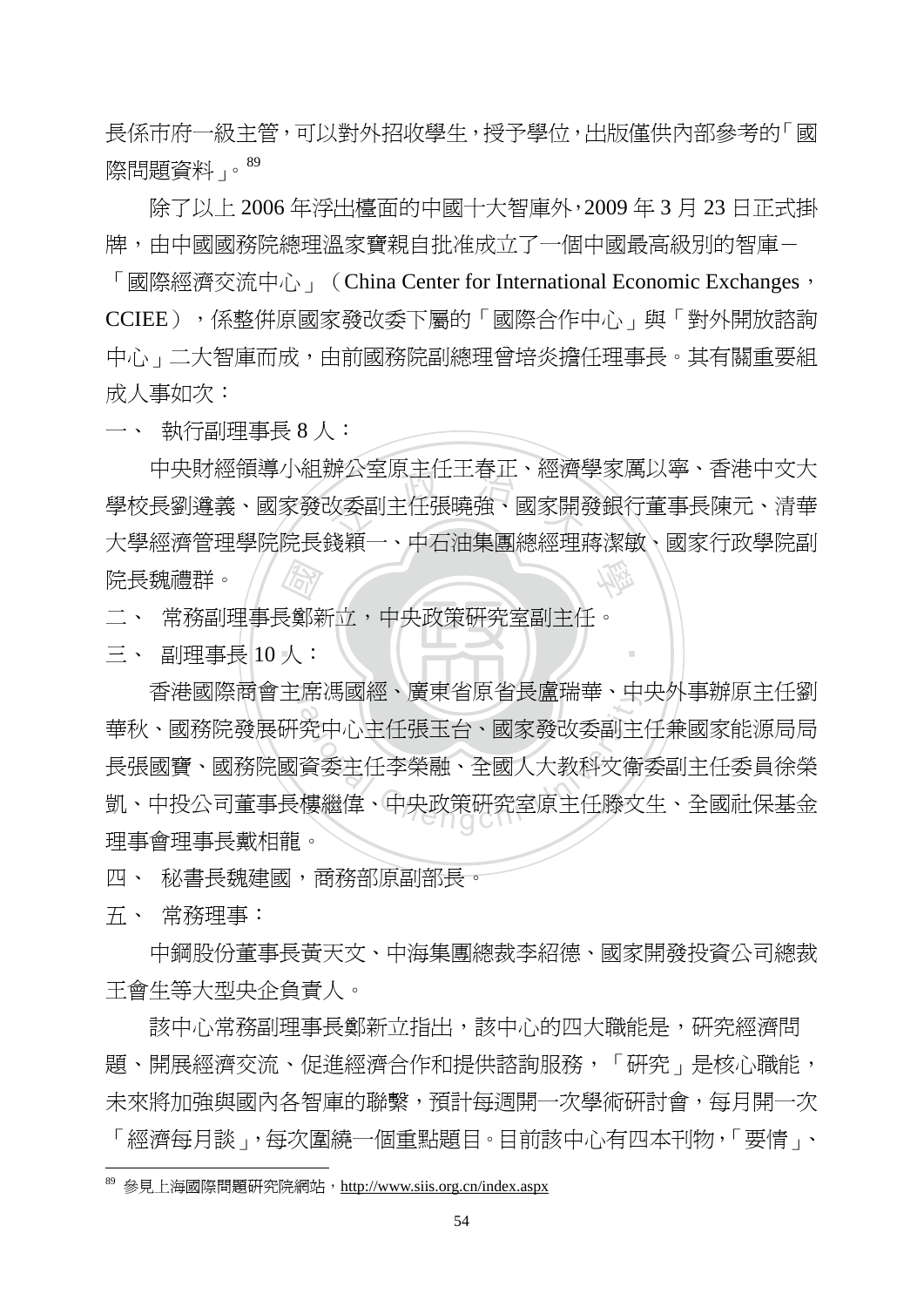「研究報告」、「資訊反映」、「智庫言論」,鄭新立說,有些刊物是「往 上送的」,有的提供國務院及有關部委參考,以期發揮真正智庫的角色。<sup>90</sup>(中 國國際經濟交流中心章程,如附錄一)

該中心於 2009 年 7 月 3、4 日於北京主辦舉行「全球智庫峰會」,這是 該智庫首度亮相,會議內容是以「共用人類智慧、共謀全球發展」為主題, 研商全球金融危機與世界經濟展望等議題。

寺屮外者名智庳和國除組織<br>峰會之內容及邀請之智庫組<br>フィストリンク 除主要論壇外,另安排五個分項論壇,分別討論促進留易自由化與投資便利 化、可持續發展與宏觀經濟政策、跨國公司在金融危機中的合作與責任、全 球消費儲蓄及金融安全、重大經濟問題與智庫合作等議題。會中邀請 113 家 包括美國布魯金斯學會等中外著名智庫和國際組織,以及 200 多位企業代表 參加。由中國召開該次峰會之內容及邀請之智庫組織,可歸納其原因如下: 一、競逐國際地位:

庫管道來擴大國際話語權。雖然隨著國際勢力重整,中國意欲崛起,有必要 歐美國家的智庫對於經濟決策及社會輿論具有重要影響力和推動力,相<br>西方國家透由主流智庫提升國家影響力之特殊作用,中國則缺乏權威智<br>道來擴大國際話語權。雖然隨著國際勢力重整,中國意欲崛起,有必要 組建具有國際影響力的大國智庫,與西方國家相抗衡。 較於西方國家透由主流智庫提升國家影響力之特殊作用,中國則缺乏權威智

二、戰略發展需要:

的大國智庫,與四万國豕相机側。)<br>a<br>的提升,樹立良好大國形象已是中國<br>術交流,妥善處理與西方國家歧見, 隨著中國軟實力的提升,樹立良好大國形象已是中國重要戰略性目標, 中國擬藉智庫透由學術交流,妥善處理與西方國家歧見,向外傳播中國聲音 與觀點,改善國際形象。

三、舒緩內外交困:

中國正處於發展關鍵的轉折點,政治、經濟、社會發展問題日益複雜, 復以中國處理西藏問題、毒奶粉事件之態度,使其成爲全球輿論眾矢之的, 暴露其表達能力不足之問題。中國擬藉智庫與國際智庫的交流,在國外主流 媒體宣揚中國立場,爭取國際社會理解與支持。

四、宣揚「中國模式」:

 $\overline{a}$ 

中國長期經濟快速成長且在全球金融風暴中屹立不搖,引起各國對「中 國開發模式」高度關注。中國趁此之際,藉由主辨該次峰會,宣揚發展經驗,

 $90\text{ }$  參見 http://n.yam.com/chinatimes/china/200907/20090704890172.html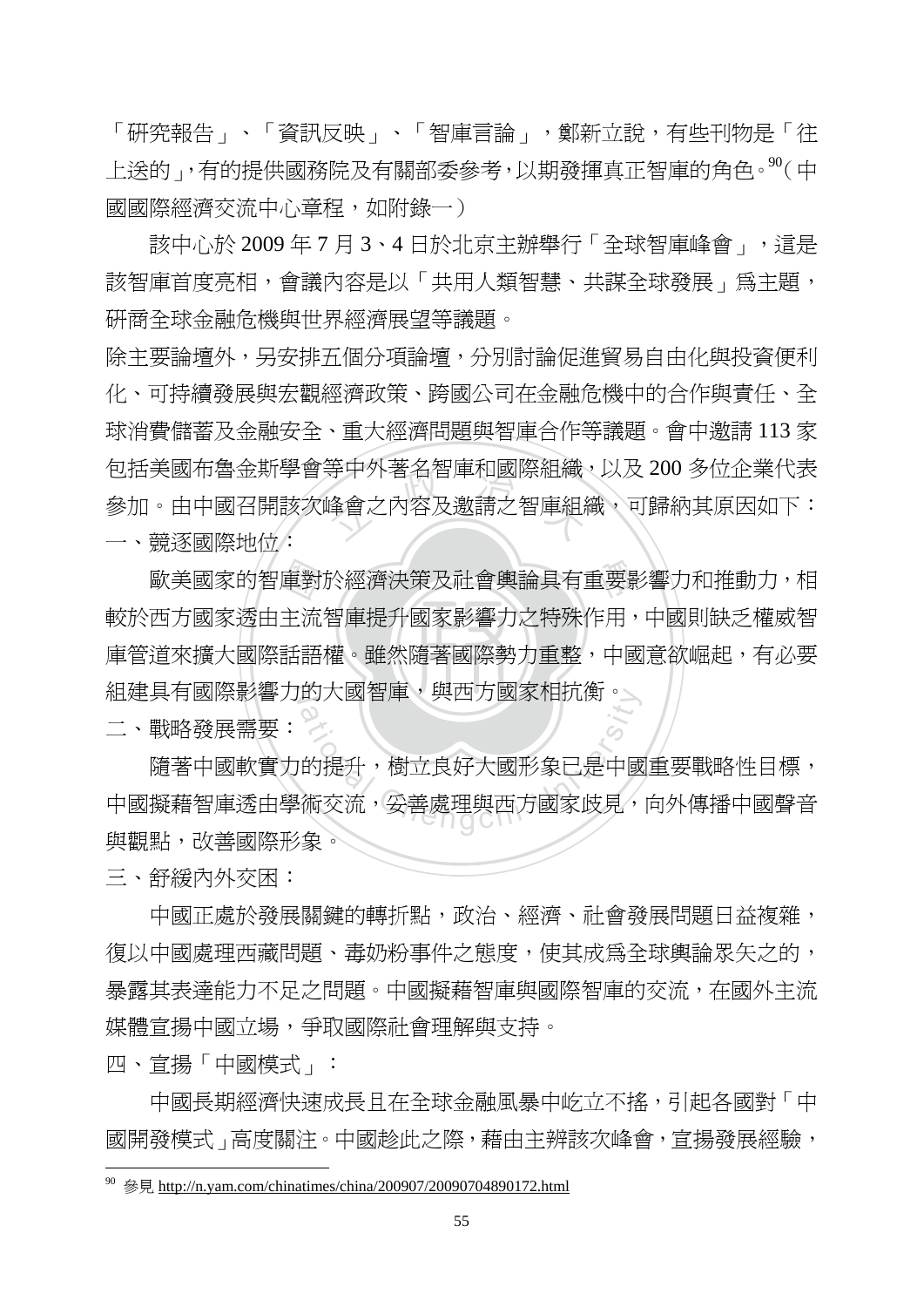擴大軟實力,為其躋身世界經濟強國提供契機。

## 第五節 中國與美國智庫類型之比較

 西方民主先進國家智庫的類型頗為繁多,美國賓夕法尼亞大學最新公佈 的「2008 全球智庫報告」顯示,美國依然是全球智庫研究能力最強大的國家, 在全球 5,465 家智庫中擁有 1,777 家,在智庫十強國家中,比其他九國的總 和還要多。其中,美國首都華盛頓也成為全球擁有智庫最多的城市,高達 350 家。在每年的運營經費上,前十強的美國智庫共擁有 5,606 億美元,而非美 國的全球十大智庫只有 1,122 億美元。<sup>91</sup> ( 詹姆斯·麥肯, 2008 年全球智庫 調查報告,如附錄二)

‧法之後的「第四部門」。 會公重<br>的重 )<br>在西方國家內政外交政策的<br>尤爲顯著,它以精準全面的 入的聯繫以及在社會公眾中的影響力,左右著美國政治、經濟、社會、軍事、 ‧ 近幾十年來,智庫在西方國家內政外交政策的制定中發揮著日益重要的 作用,在美國的影響力尤為顯著,它以精準全面的分析研判、與政界廣泛深 外交、科技等方面的重大決策,以致有關學者將智庫視為繼立法、行政和司

上海復旦大學國際問題研究院副院長任曉按美國智庫在不同時期的性<br>-質和特點,將其大致分為四個發展階段:

一、公共政策研究機構起步階段。

な問題の説明の大臣の改善日本<br>分爲四個發展階段:<br>構起步階段。<br><br>加到第二次世界大戰。初期成立的智順<br>地科學知識演用於研究和解決廣泛的 時間為 20 世紀初到第二次世界大戰。初期成立的智庫大都從事長期性 的政策研究,致力於把科學知識運用於研究和解決廣泛的公共政策問題。當 時的智庫主要有拉塞爾·塞奇基金會 (Russell Sage Foundation)、政府研究 學會(Institute for Government Research)、胡佛研究所(The Hoover Institution on War, Revolution, and Peace)和對外關係委員會(Council on Foreign Relations)。

二、政府合同型智庫興起階段。

 $\overline{a}$ 

時間爲二戰結束到 20 世紀 60 年代初。在這期間,美國政府開始重視由 工程師、物理學家、生物學家以及社會學家相結合所產生的綜合研究成果,

<sup>91</sup> 詹姆斯·麥肯 ( James G. McGann), < 2008 年全球智庫調查報告 > ,美國《外交政策》雜誌, 2009 年第 1 期。http://www.foreignpolicy.com/files/2008 Global Go To Think Tanks.pdf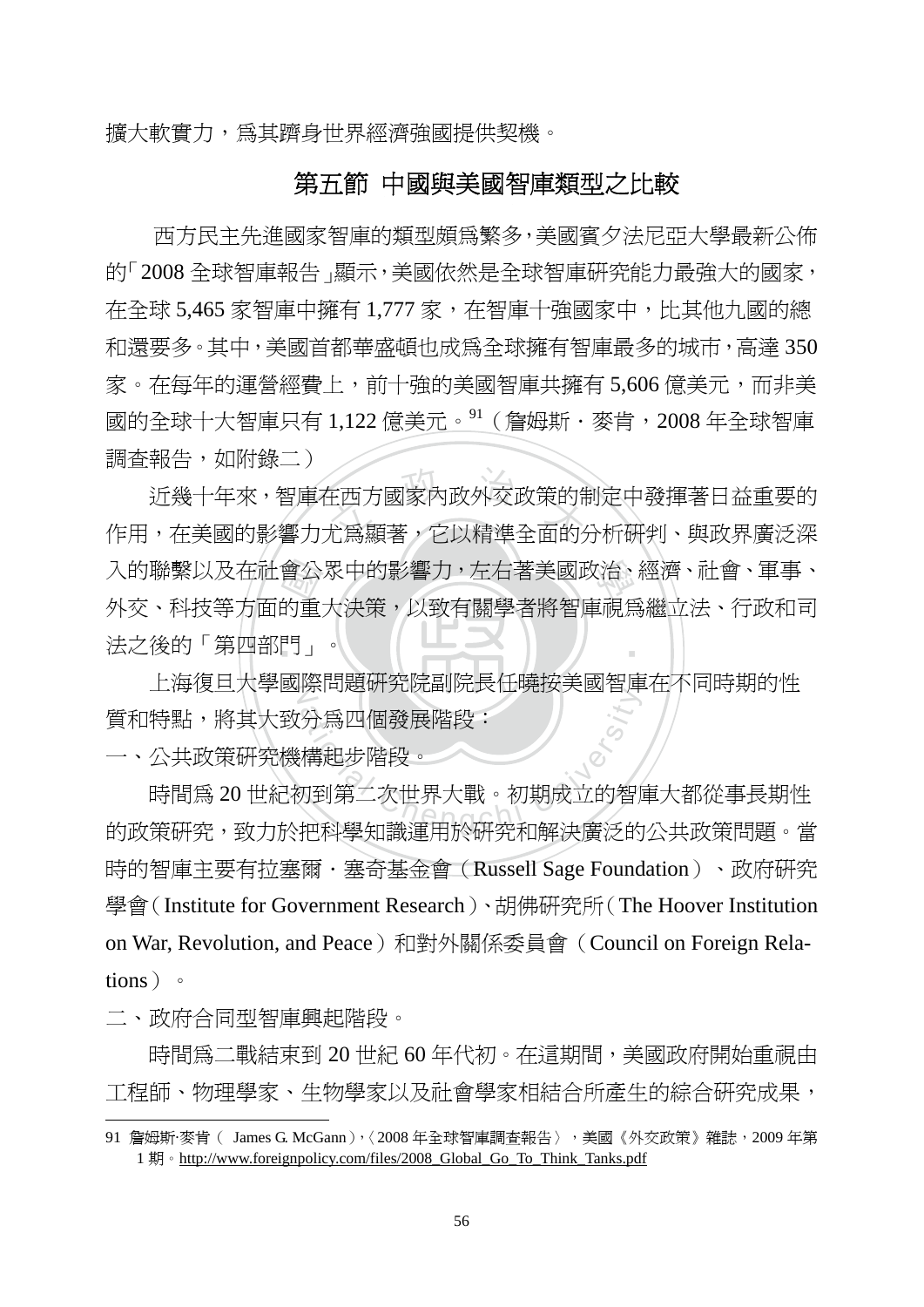所以二戰後迅速出現了大批與政府簽訂研究合同的智庫,最具代表性的便是 成立於 1948 年的蘭德公司。

三、政治宣傳型智庫發展階段。

 時間為上世紀 70 年代到 80 年代。這一時期國際形勢的發展使得智庫具 有濃厚的意識形態色彩,它們向政策制定者推銷政治主張,灌輸各種思想。 這些智庫一般都有鮮明的政策、黨派和意識形態傾向。力求影響當時的政治 或政策。這類智庫主要有,傳統基金會和卡托研究所(Cato Institute)等。 四、 政治家後援型智庫發展階段。

性進具政治和息識土張旳肌<br>rter Center)和尼克森和平與<br>。・言此知南関汁的見世産サ 時間為上世紀 90 年代至今。一般由具有政治雄心的人物或其支持者, 以及離任後著力進一步推進其政治和意識主張的前總統等人創辦。這類智庫 主要有:卡特中心 (Carter Center)和尼克森和平與自由中心 (Nixon Center for Peace and Freedom)。這些智庫關注的是推廣其政治主張。

‧都強<br>現在<br>及執 美國智庫一般都強調自己的「非營利性、獨立性和無黨派」色彩,但這 ‧ 研究計畫、立項以及執行核查,並「保證智庫的獨立性」,但這種獨立性也 只是相對的。首先,智庫從一開始就有自己的定位,或保守,或中性,或激 智庫從一開始就有自己的定位,敗保<br>研究先天性地設定了「有色眼鏡」。<br>著智庫發展的方向和研究趨向。特別<br>的智庫,雖然表面上極力證明自己的 只是最初的情況,現在的情況則要複雜得多。智庫一般都有董事會全面負責 進,這些都爲智庫的研究先天性地設定了「有色眼鏡」。而且,董事會成員 的背景和理念也決定著智庫發展的方向和研究趨向。特別是,一些完全依靠 美國政府和軍方合同的智庫,雖然表面上極力證明自己的「民間獨立身份」, 但是細察其「捐助榜」,就可知道它在爲誰效力。

中國現代國際關係研究院戰略研究中心副主任陳向陽認為,美國智庫的 背後一般大多是一些利益財團,包括近年出現的一些新型科技集團和金融集 團。這些財團出於保護經濟利益並獲得更大收益的需要,通過智庫發表調研 報告,影響社會輿論,左右政府決策以實現自己的利益。當然,也有一些財 團出於西方宗教信仰及道德傳統的原因,資助智庫進行一些有利於社會的超 前研究。

美國政府也喜歡通過智庫這個管道來為一些政策的出檯進行預先試探 和尋求理論支持。由於智庫的非官方性質,一些美國高官經常就重大外交政 策在智庫演講,一來試探各界反應,二來尋求理論支持。並製造聲勢,影響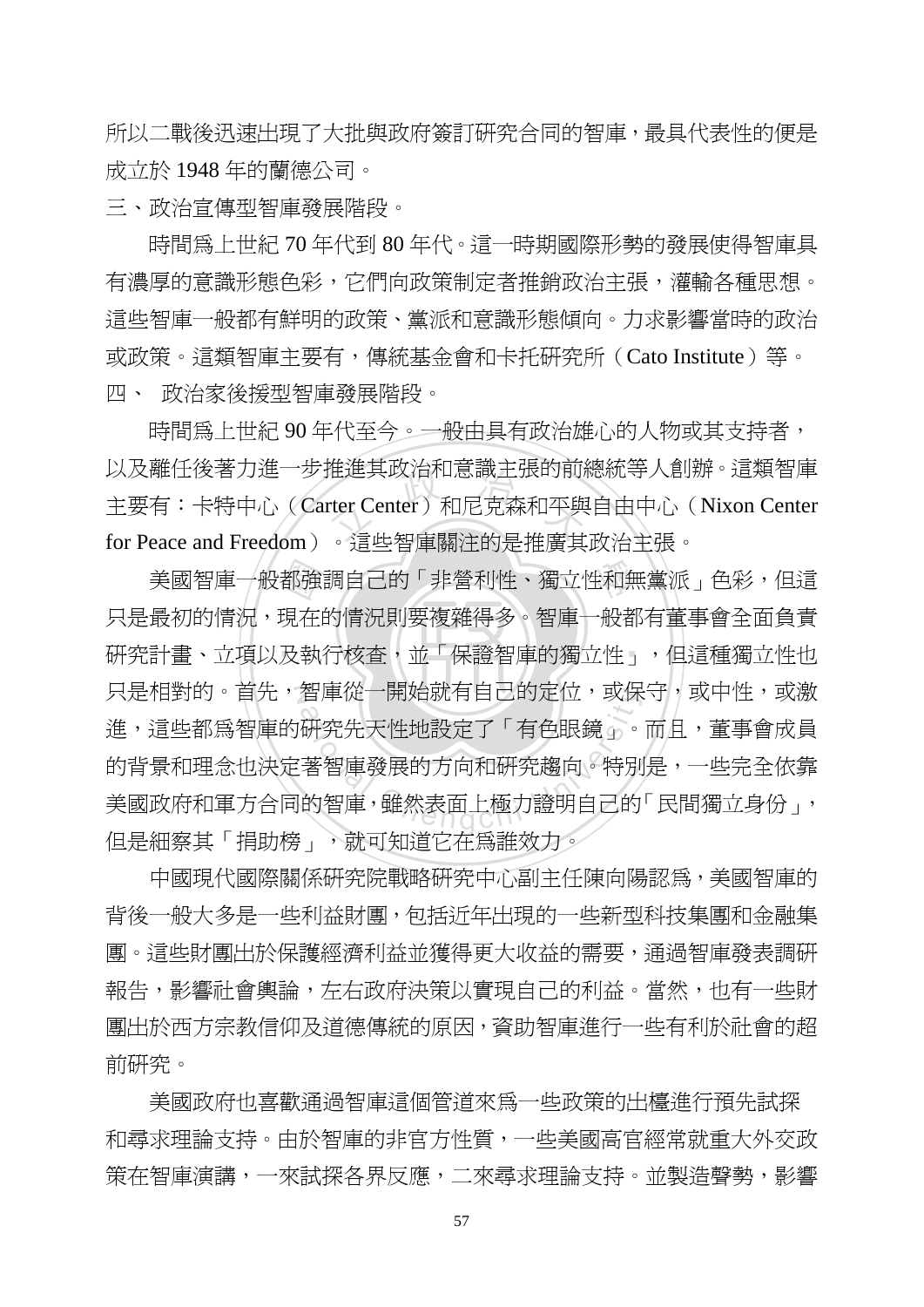輿論,爲推出新的政策舖路。所以,在美國特有的政治體制下,財團、智庫 和政界三者密不可分。華盛頓的「K街」號稱「智庫一條街」, 美國智庫雲 集於此,天天盯著國會和白宮,想方設法把自己的政策分析和研究結果「塞 進」國會議員和政府要員的大腦。92

ス影響政府決束烏土安日悰。<br>類,並與中國智庫之類型分<br>羊電知声可公母皿種類型 在學界以分類方式界定智庫,最常被引用的文章首推 1989 年 Weaver R. Kent 刊登於 Political Science & Politics 期刊上的"The Changing World of Think Tanks"乙文,文中將智庫分為三類:一、沒有學生的大學(Univetrsity without Students):以研究為導向的機構;二、委託研究的機構(The Contract Research Organization):以接受委託為主的研究機構;三、倡導型智庫 (Advocacy tanks):以影響政府決策為主要目標。<sup>93</sup> 現茲將美國智庫按起 源、隸屬與職能性質分類,並與中國智庫之類型分析比較其異同:

一、若按起源來分類,美國智庫可分為四種類型:

‧‧ 蘭德公司最具代表性,最初係美國空軍與道格拉斯公司簽約合作研究發展項 第一類 由政府組織資助成立。<br> 如蘭德公司、哈德遜研究所<br>蘭德公司最具代表性,最初係美| 目,之後因雙方合作困難,美國空軍乃於 1948 年在原有基礎上獨自成立獨 困難,美國空車*乃於* 1948 年仕原有<br>「司。<sup>94</sup><br>志之士倡議集資成立。<br>所、傳統基金會、三邊委員會( The Tril 如蘭德公司、哈德遜研究所(Hudson Institute)、城市研究所等,其中 立的非營利的蘭德公司。<sup>94</sup>

學

第二類 由社會中有志之士倡議集資成立。

 如布魯金斯研究所、傳統基金會、三邊委員會(The Trilateral Commission) 等,其中三邊委員會的建立就是一些對當時國際形勢有共同看法的企業界、 學術界人士共同發起的。<sup>95</sup>

第三類 由財團出資成立。

 其命名多有一定的紀念意義。如卡內基和平基金會、巴特爾紀念研究所 (Battelle Memorial Institute)等。其中卡內基和平基金會就是美國著名工業

<sup>92</sup> 劉暘輝,〈第四部門在美國〉,《瞭望》新聞週刊(北京),2009 年第 1300 期,頁 38-39。

<sup>&</sup>lt;sup>93</sup> Weaver R. Kent, "The Changing World of Think Tanks," PS: *Political Science and Politics*, Vol. 22No.3 (1989), pp. 563-578.

參見 http://www.rand.org.

<sup>95</sup> Donald. E. Abelson, *American Think–tanks and Their Role in U.S.Foreign Policy*, (New York : St. Martin's Press, 1996), p.61.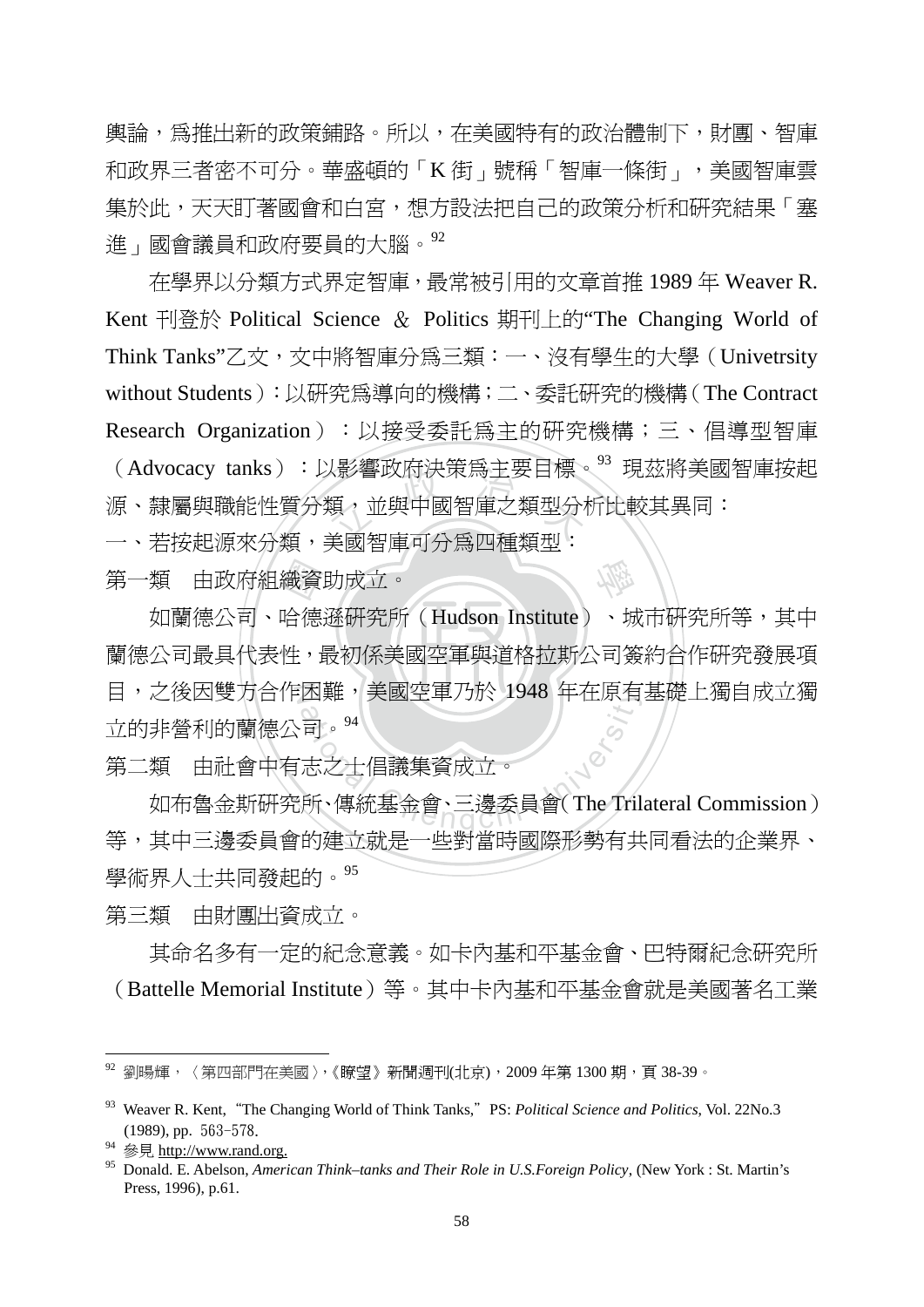家及慈善家卡內基資助創辦的。<sup>96</sup>

第四類 由離任高層官員或為紀念某位政治人物而設。

 如卡特中心、尼克森中心等,這種帶有政治遺產性質的智庫興起於 1970 年代,由希望在離任後仍繼續發展它們政治觀念的知名官員(或它們的支持 者)、前任總統創立的。<sup>97</sup>

二、若按隸屬關係來分類,美國智庫亦可分爲四種類型:

第一類 依附於政府,接受政府或其所屬部門的委託淮行研究的機構。

經費佔 60%以上),負責從國家防務、公共住宅到少數民族的融合等問題的<br>研究。<sup>98</sup><br>第二類 獨立的民間智庫。 teraily-tunded research and de<br>關係密切。如蘭德公司被稱<br><sub>司政 序签</sub>封的合約(其中空 除了和平研究所等由聯邦政府設立,根據政府的需要開展研究的機構 外,還有一些研究所與政府或其中某部門之間有長期的研究合約,均具有「聯 邦贊助之研發中心」(federally-funded research and development center, FFRDC) 身分,而被認爲與政府關係密切。如蘭德公司被稱爲「美國的大腦」,他的 絕大部分經費來自於美國政府簽訂的合約(其中空軍、陸軍、國防部提供的 研究。98

‧第二類 獨立的民間智庫。

其經費一般靠自籌或由基金會大企業資助在組織上獨立於其他任何機 |壽攺出基金曾大企亲負助仕組織上;<br>金會、傳統基金會、布魯金斯研究所<br>|性」並把獨立性看作是信譽的象徵。<br>的研究機構。<br>|「第作品」的「我」」, 世長園(西方 構。如卡內基和平基金會、傳統基金會、布魯金斯研究所。這些研究機構往 往標榜自己的「獨立性」並把獨立性看作是信譽的象徵。<sup>99</sup> 第三類 依附於大學的研究機構。

‧

美國智庫被稱為「學術界」與「政界」的橋樑,智庫與學術界關係可見 一斑。有些研究所原隸屬於大學,後與之脫離而獨立,如 1955 年成立的外 交政策研究所 (Foreign Policy Research Institute),原隸屬於賓夕法尼亞大 學,為了獲得更大的穩定性,於 1970 年成為獨立機構。有些研究所則由與 學校的隸屬關係成為合作關係,如國際戰略研究中心(Center for Strategic and

 $^{96}$  Ibid. p.30.

<sup>97</sup> Donald. E. Abelson,"Do Think Tanks Matter? Opportunities, Constraints and Incentives for Think Tanks in Canada and United States,"*Journal of Interdisciplinary International Relations,* Apr 2000, Vol. 14 ,Issue 2, p.218.

<sup>98</sup> 王曉民、蔡陳風:《美國研究機構及其取得成功的因》,北京大學學報(職學社會科學版),2001 年第一 期,第 87 頁。

倫納德·希爾克、馬克·希爾克 (Leonard Silk & Mark Silk):《美國的權勢集團》,金君暉等譯,商務印 書館, 1994年6月, 第182頁。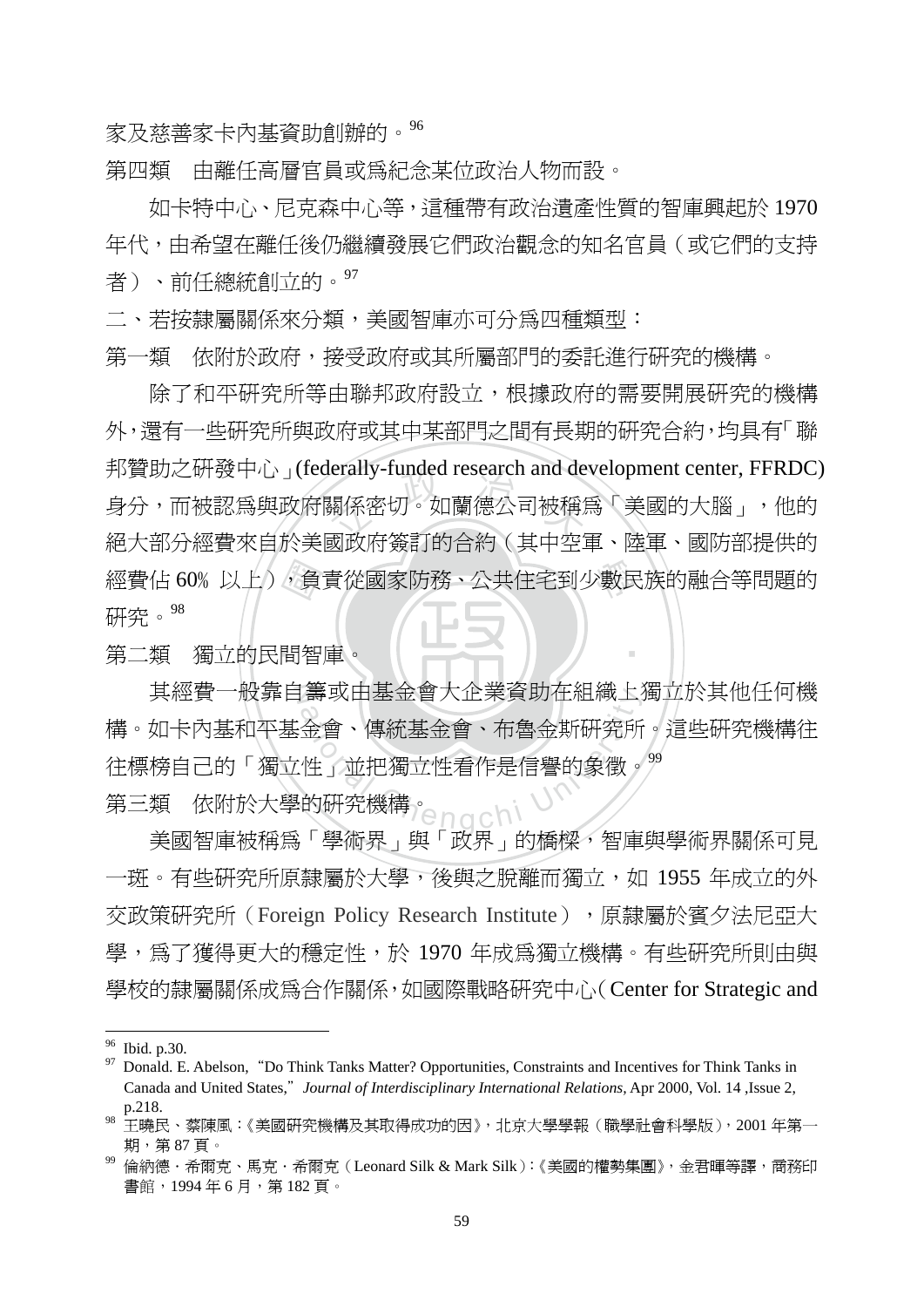International Studies)與喬治城大學。另如設在史丹佛大學內的胡佛研究所

(The Hoover Institution on War, Revolution, and Peace),現在仍接受大學給 它的資助。

第四類 黨派隸屬的研究機構。

美國企業公共政策研究所(American Enterprise Institute for Public Policy Research)有共和黨的權勢集團之稱,布魯金斯研究所被稱為民主黨的「流 亡政府」,進步中心是民主黨領導人委員會的研究部門,長期為民主黨出謀 劃策,就一系列內政、外交問題提出建議。

三、若按職能性質來分類,美國智庫則可分為三種類型:

第一類 政府合約型。

‧‧ 於對政府合約的依賴性,它們更易受到政治和預算的壓力。 智庫研究的重點。在研究方法上,它們與學術型智庫並無二致,運用統計、<br>數量分析、社會實驗及政策科學的方法,以減少和解決公共政策難題。但由<br>於對政府合約的依賴性,它們更易受到政治和預算的壓力。 。<br><br>第一、国民經濟、安全及民<br>第一、国民經濟、安全及民 是指那些以與政府簽訂合約,開展針對性研究和評估性研究為主要職能 的智庫。政府所關注的環境、國民經濟、安全及防務政策問題往往成為這類 數量分析、社會實驗及政策科學的方法,以減少和解決公共政策難題。但由

N 第二類 學術型智庫。

。<br>官員提供政策專業知識,而不是去遊<br><br>庫·西是作爲一個提供政策專才的管道<br> 是指那些為政府官員提供政策專業知識,而不是去遊說政府部門去執行 它們的政治議程的智庫,因此又被稱為「沒有學生的大學」。它們的首要目 標不是介入決策過程,而是作為一個提供政策專才的管道。它們是領導者的 顧問,而不是面向大眾的公共政策宣傳者。目前隸屬於各大學的智庫,如哈 佛大學費正清東亞研究中心 (Fairbank Center For East Asian Research)等, 多屬於學術(教育)型智庫。

第三類 政策鼓吹型。

是指強調推銷主張、進行觀念爭辯甚於進行政策研究的智庫。它們的成 果多是以政策簡報和報導等簡短快捷的形式出現,而不重視出版書籍和著作 等。1960、70年代智庫的數量急增,有更多的智庫開始參與決策體系,而且 它們用於增強自身影響力的策略發生了顯著變化,向決策者提供及時的相關 政策建議,而不是進行長期的學術研究,開始成為許多智庫的首要目標。如 傳統基金會其對推銷主張的重視超過了學術研究。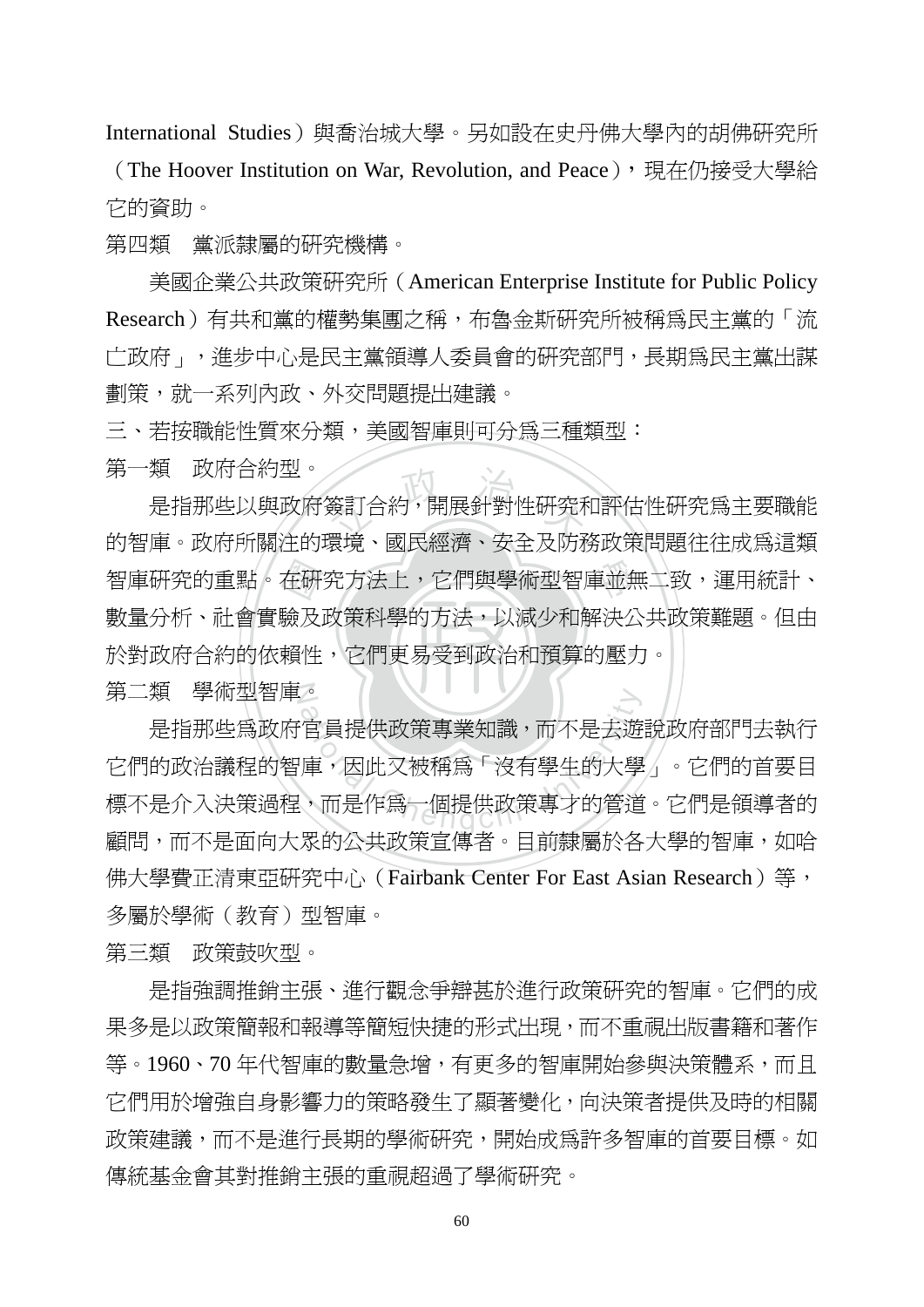中國智庫現在已經成為一個數量眾多、組成複雜的系統,按照中國現有 法律法規的界定和智庫實際運行的組織形態,中國智庫除真正自立更生的民 辦機構,亦包括官方、半官方性質者,可劃分為四種類型:<sup>100</sup>

第一類 事業單位法人型。

 為最常見之中國智庫,指政府下轄的事業單具備法人條件、專門從事政 策研究和諮詢工作的機構,如「國務院發展研究中心」和「社會科學院」。 第二類 企業型。

 主要指在工商部門登記註冊,專門從事政策研究和諮詢工作、以企業性 質註冊的法人機構,如「零點調查公司」。

第三類 大學下屬型。

《科学》 <br>女策研究和諮詢的組織,如清<br>1 「朝欧伸援研究出心、、北日 學 指隸屬大學、從事政策研究和諮詢的組織,如清華大學公共管理學院「國 情研究中心」、清華大學「國際傳播研究中心」、北京大學「中國經濟研究中 心」等。

第四類 民辦非企業單位法人型。

指專門從事政策研究和諮詢工作的民辦非企業單位法人,如「北京社會 經濟科學研究所」、「上海法律與經濟研究所」、<sup>101</sup>「北京天則經濟研究所」、 <sup>a</sup>t<sup>i</sup>ona<sup>l</sup> <sup>C</sup>hengch<sup>i</sup> <sup>U</sup>nivers<sup>i</sup>t<sup>y</sup> 「九鼎公共事務研究所」、「北京思源社會科學研究中心」及「大軍智庫經濟 諮詢公司」等。隨著中國事業單位改革和對民間組織管理方式的改革,這些 分類也將隨之變化。

但若針對決策諮詢所需,實際上受中國信任的研究機構仍以具官方性質 (直屬中共中央、國務院、中央軍委等)或大學研究系統為主,受官方重視的 純民辦智庫則少之又少。

若依據前述美國智庫的類型可以比較出中國智庫類型如次:

一、 以起源分類方式比較。

 $\overline{a}$ 

 中國智庫目前僅有由政府資助成立及由社會中有志之士倡議集資成立 的二類,前者如中國社會科學院、國務院發展研究中心、中國現代國際關係

<sup>100</sup> 事業單位是中國特有的一類獨立法人組織,由於在經費和人事方面並未完全脫離政府,因而事業單位 型智庫可視為半官方智庫,其他三類智庫稱為民間(或非官方)智庫。參見註 75。

<sup>101</sup> 「上海法律與經濟研究所」,係中共國務院發展研究中心學者吳敬璉與中國政法大學原校長江平等人, 於 2002年成立,並於 2年後遷至北京,更名「洪範法律與經濟研究所」。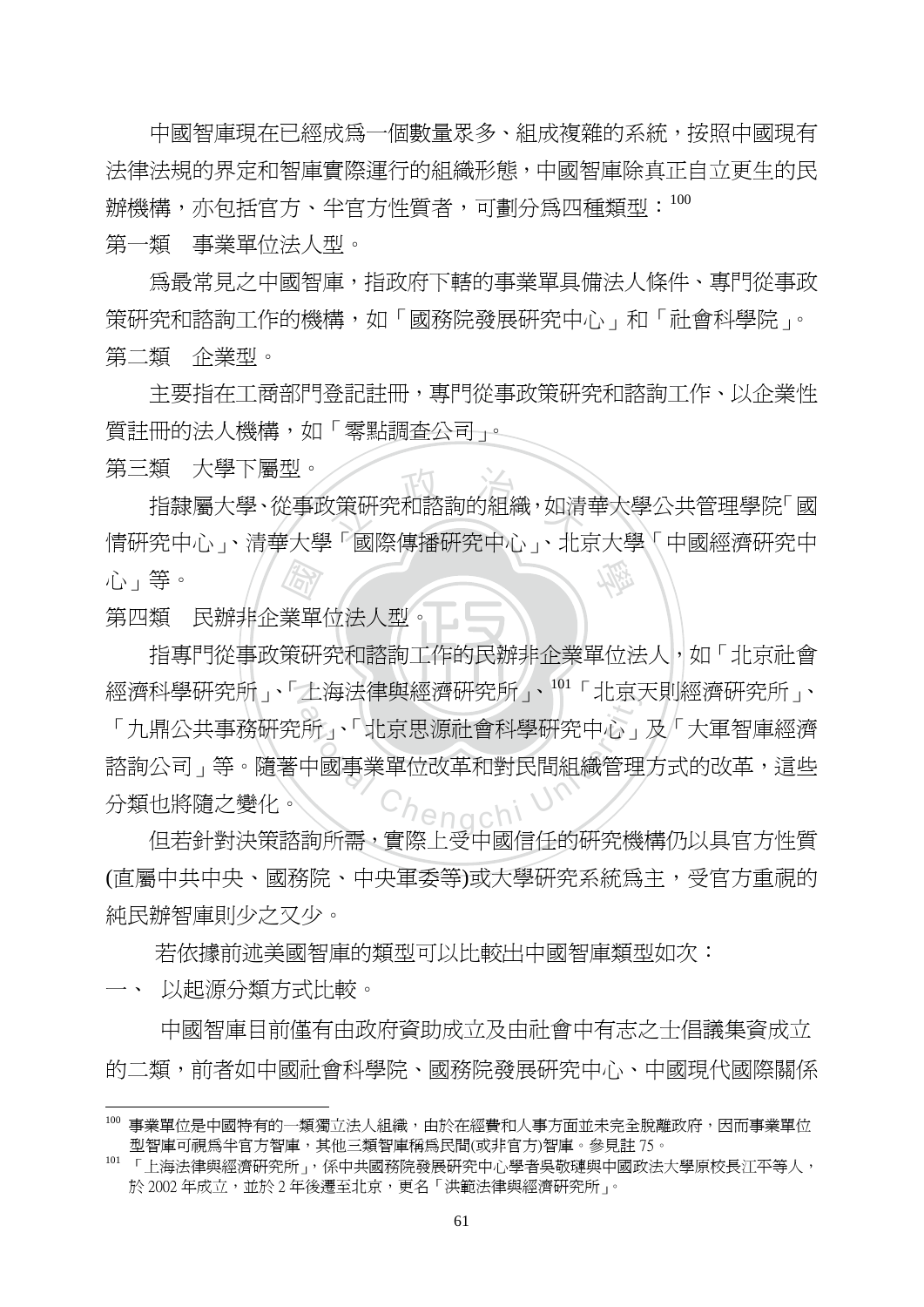研究院等,它們甚至直接附屬於政府部門;後者如天則經濟研究所、九鼎公 共事務研究所、大軍智庫經濟諮詢公司等,它們對中共中央及地方政府公共 政策產生一定影響。至於由財團出資成立,或爲離任高層官員而設的智庫, 新成立之「國際經濟交流中心」勉強算是一個,惟尙須進一步觀察其未來走 向,至於為紀念某位政治人物而設的智庫,目前尚未出現。

二、 按隸屬關係分類方式比較。

「以黑唄叹」、「黑疽押帽」,共旨刀管哩哭黑的圈係密不可分,員無庸直疑。至於直接隸屬黨派的智庫,如中央黨校、中國科學技術協會應可屬之,<br>疑。至於直接隸屬黨派的智庫,如中央黨校、中國科學技術協會應可屬之,<br>惟彼等與美國民主、共和二黨關係密切的智庫,在組織和性質上仍有所差異。<br>三、 按職能性質分類方式比較。 有關依附於大學的研究機構,如北京大學中國經濟研究中心、清華大學中國<br>經濟研究中心均應屬之。至於黨派隸屬的研究機構,因爲中國「一黨專政」、 Н<br>⊥ 中國智庫絕大部分是依附於政府,接受政府或其所屬部門的委託進行研 究的機構;至於獨立的民間智庫方面,因中央政策變動調整,「曇花一現」 後多已銷聲匿跡,所剩無幾,此點與美國智庫多屬民間性質居多,差異頗大; 有關依附於大學的研究機構,如北京大學中國經濟研究中心、清華大學中國 「以黨領政」、「黨指揮槍」,其官方智庫與黨的關係密不可分,實無庸置 惟彼等與美國民主、共和二黨關係密切的智庫,在組織和性質上仍有所差異。 三、 按職能性質分類方式比較。

 $\mathcal{Z}$ 國智庫近些年來亦開始接受政府或其<br>經費,如社會科學院、國務院發展研<br>國則頗多,如先前提到的北京大學中<br>究中心、國防大學以及其他有關國際 據資料顯示,中國智庫近些年來亦開始接受政府或其所屬部門的委託研 究合約,並領取硏究鑽,如社會科學院、國務院發展硏究中心均係如此; 至於學術型智庫在中國則頗多,如先前提到的北京大學中國經濟研究中心、 清華大學中國經濟研究中心、國防大學以及其他有關國際關係方面智庫均屬 之。最後有關政策鼓吹型智庫,如中國國際戰略學會、中國改革開放論壇等, 均常藉著論壇、接待外訪或出訪之機會爲其支持之政策進行鼓吹或宣傳,應 屬此類。

綜而言之,中國智庫的類型單獨由國內財團出資成立,或由離任高層官 員或為紀念某位政治人物而設的智庫目前尚未出現,此外,最重要的是民間 智庫因為政治、財源等因素使得發展受限,真正對中央或地方政府發揮重要 功能之智庫數量屈指可數,乃與美國最大不同之處。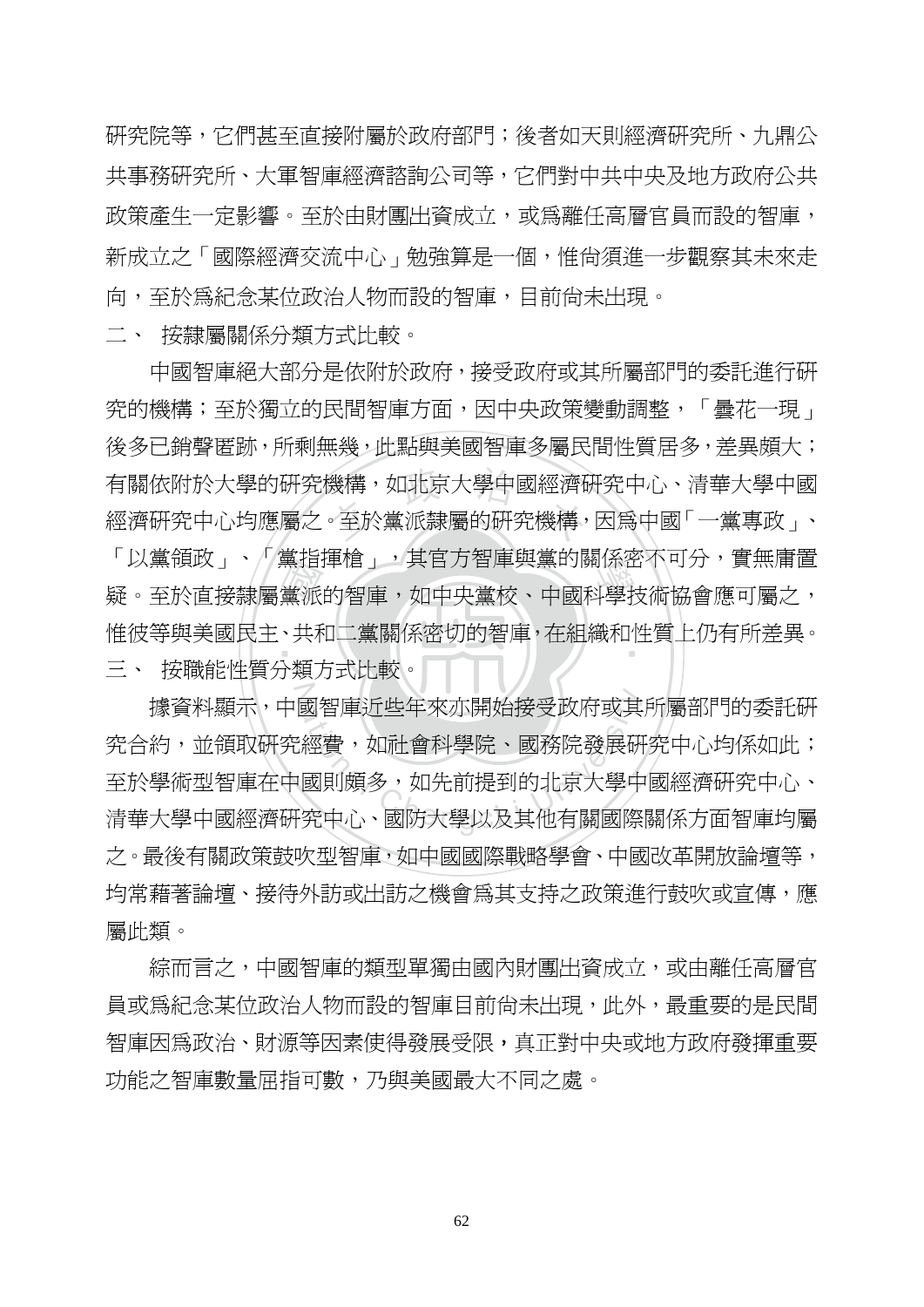## 第三章 中國智庫的角色與功能

## 第一節 中國的決策模式與特性

中國自 1949 年政權成立迄今已歷經四代領導人,中國的高層決策模式 與行為,在這 60 年的時間裡產生了一些變化,尤其是自 1978 年鄧小平進行 「改革開放」後,變化更爲明顯,對於近年來中國智庫的發展,以及智庫角 色的扮演與功能的發揮,具有一定的促進作用與影響。

織結<br>制局<br>澤東 。<br><br>又應此一事實。<sup>102</sup>毛澤東雖<br>狠,其對官僚主義保守傾向的 又不願透過改變組織結構的方式來處理問題,反而希望藉著教育、改造及政 就毛澤東時期而言,自從 1935 年遵義會議之後,毛澤東大權在握,後 來雖然經過數次的黨內奪權鬥爭,但其一直屹立不搖。毛澤東的個人英雄主 義、帝王思想極重,「沁園春」一文中所說「秦皇漢武略輸文采」「數風流 人物還看今朝」最足以反應此一事實。<sup>102</sup>毛澤東雖然也利用官僚體系及外界 專家意見,但非常的有限,其對官僚主義保守傾向的不滿隨處可見。可是他 治運動的方法來控制局面。

‧1958年,由毛澤東一手主導的三面紅旗(大躍進、人民公社及社會主義 總路線)造成災難性的後果,毛澤東雖然爲此付出一些政治代價,但後來又 458人 日中不要派為死行出 二次<br>推動文化大革命「革命無罪、造反有<br>:,知識份子成了「臭老九」,紅(政<br>)的必要。毛澤東成了新中國最偉大 在林彪的協助之下,推動文化大革命「革命無罪、造反有理」成了通則,官 僚體制受到全面衝擊,知識份子成了「臭老九」,紅(政治的正確)的重要 遠重於專(專業知識)的必要。毛澤東成了新中國最偉大的舵手、導師,晚 年的毛澤東更是將中國過去有限的集體領導,「民主集中制」中由群眾中來 到群眾中去的決策傳統和原則置之不顧,一個人說了算。

1978 年,鄧小平第三度復出,其決策模式就與毛澤東有了相當大的差 異,當然這其中牽涉到改革的需要,政治的原因,以及向現實的妥協等等因 素。鄧小平涿步的將渦去文革期間所浩成的冤、假、錯案與以平反,雖然中 國最後的決策權力仍掌握在行政機構及中國高層少數人的手中,但基於改革 的需要,知識份子社會地位獲得提升,學者、專家的意見相對較受重視,專 業知識的重要性開始超過政治立場的正確性,「實踐是檢驗真理的唯一標 進」,「不管黃貓、黑貓只要會抓老鼠的都是好貓」成了普遍傳頌的價值標

 $102$  《毛主席詩詞》(北京:人民文學出版社,1974年2版),頁23。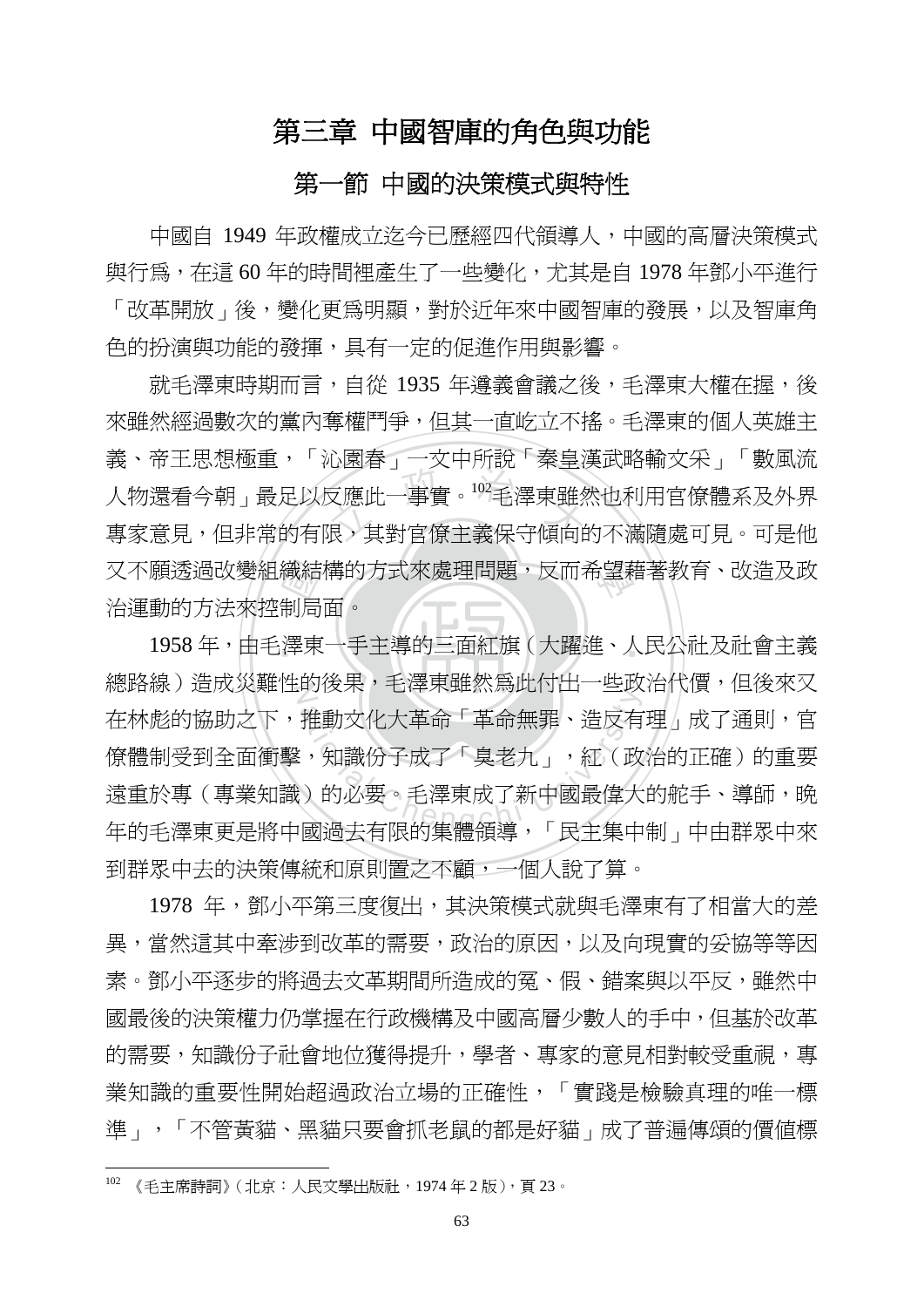準。

清問題,解決問題出發,不能解決問題的空談,都不足爲訓。 於總結經驗,針對客觀現實採取實事求是的態度,一切從實際出發」。由此,<br>我們可以明顯察覺,中國決策不尙空談,講求實際的特性,凡是要求應從認<br>清問題,解決問題出發,不能解決問題的空談,都不足爲訓。 <sub>守</sub>別里祝貰事水定,儿定土歩<br>以及做任何工作,都爲解決問<br>エン:即紳左込我們見不能 相對於毛的專斷獨裁,鄧小平復出後則必須學習與其政敵,如當年的葉 劍英、陳雲、華國鋒等人妥協,共用決策權力。事實上,直到中國十一屆三 中全會,鄧小平大權在握以後,其與陳雲之間的關係也絕非權威式的,陳雲 對經濟事務的發言權和影響力都使得鄧小平必須與以尊重、讓步。至於鄧小 平個人對於官僚主義對決策的負面影響意有所警覺,但是和毛澤東時期不同 的是,鄧小平少用政治運動,而採取體制調整、恢復、成立研究機構的方法 來嘗試克服困難。1980 年代前後,文革期間受到衝擊的許多研究機構先後恢 復功能,發展成為現今的官方智庫機構即為例證。仔細的分析起來,在決策 目標方面,鄧小平時期特別重視實事求是,凡是主張從實際出發,他說,「開 會、作報告、作決議,以及做任何工作,都為解決問題。究竟能不能解決問 題,問題解決的是不是正確,關鍵在於我們是否能夠理論聯繫實際,是否善 我們可以明顯察覺,中國決策不尚空談,講求實際的特性,凡是要求應從認

關於決策程式問題方面,一般說來決策有一必經的過程,發現問題、確 題力回,一般說來決束有一必經的適<br>準、盡可能的蒐集各種相關訊息、尋扎<br>選擇最優方案、試驗實證、反饋調整<br>過程,在每一過程中彼此之間都會相 定目標、界定價值標準、盡可能的蒐集各種相關訊息、尋找、制定備選方案、 分析評估利弊得失、選擇最優方案、試驗實證、反饋調整、貫徹實施。這其 實是一個連貫的運動過程,在每一過程中彼此之間都會相互發生作用,如果 定價值標準就可能因為可行方案有限而必須有所調整;資訊蒐集的過程中也 可能由於出現新的狀況,使得原先的問題發生本質性的變化;實證經驗及反 饋作用的強烈與否也可能使得決策選項受到影響。

就資料看來,鄧小平及江澤民中國領導階層並不拘泥、固守前述的決策 流程。它們強調,在確定目標之後就要迅速做出決斷,不容拖延、苟且,會 而不議、議而不決、決而不行的毛病都必須排除。鄧小平說,「應該解決的 問題要加快解決,要用快刀斬亂麻的辦法解決,不能拖。當斷不斷,要誤事」 「不爭論是為了爭取時間幹,一爭論就複雜了,把時間都爭掉了,什麼也幹 不成。」換句話說,中國決策的另一個最明顯特色就是凡是把握時機、掌握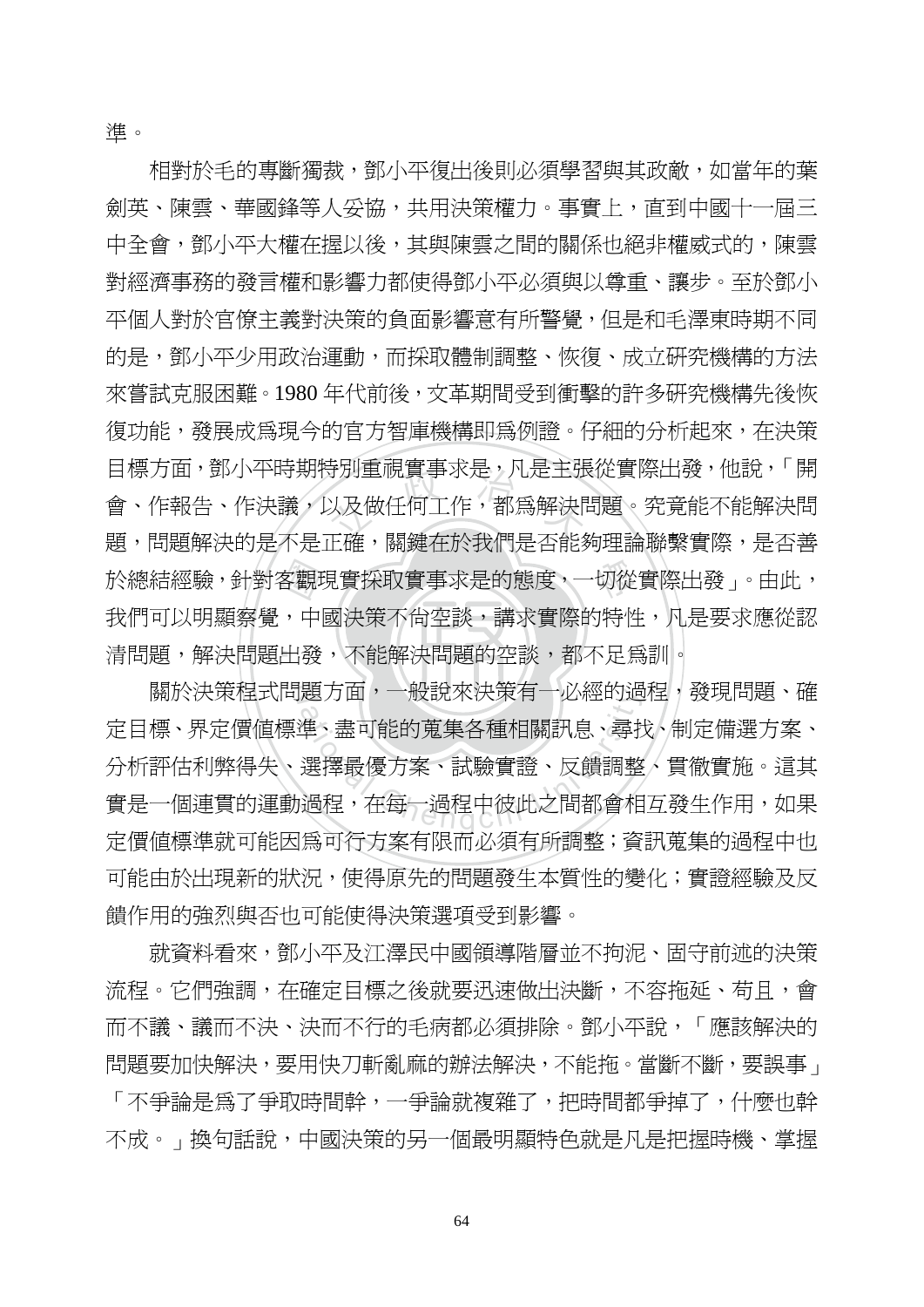機遇,利用勢頭。103

當然,如此一來可能發生思慮不週、決策失誤的情形,但是中國顯然認 為,任何決策都有風險,如果非要等到掌握所有資訊,經過了整個決策程式, 對問題有了百分之一百的把握之後才做出決策,那麼什麼事情都要耽誤了, 鄧小平也說,「膽子要大,步子要穩,走一步,看一步,這中間一定還會犯 錯誤, 還會出問題。關鍵是要善於總結經驗, 哪一步走得不妥當, 就趕快改。」  $^{104}$ 這也就是說北京認定,儘管初期的決策可能不太周延,甚至可能發生錯 誤,但是也可以透過總結經驗,事情發展過程中的檢討,以及回饋的機制來 加以完善。

有後勁」。事實上,中國智庫「上海國際關係研究所」在上世紀末即已從事<br>有關中國究竟應以何種面目進入廿一世紀的研究,正可反映這種觀點。<br>總的來說,中國的決策重點並不在於事先制訂一個完美、理想的決策方 音屮図儿事只注里映即旳利孔<br>在眼前的事務裡打圈子,凡<br>铅 . 「亜奶助右利的半壓, 不過,這並不意味著中國凡事只注重眼前的利益。中國其實也強調決策 要有遠大目標,不能只在眼前的事務裡打圈子,凡事要瞻前顧後,看的高一 些,遠一點。鄧小平就說,「要採取有利的步驟,使我們的發展能夠持續、 有關中國究竟應以何種面目進入廿一世紀的研究,正可反映這種觀點。

‧‧ 總的來說,中國的決策重點並不在於事先制訂一個完美、理想的決策方 案,而是要利用已有的資訊,迅速做出盡量準確的決策,然後再透過決策程 的負訊,迅速做出盡重準帷的决束,<br>|步加以改善、調整。換句話說,中國<br>完美而錯過了時機,有限的錯誤可以<br>因此中國,特別是在鄧小平時期,是 式中的有關機制再逐步加以改善、調整。換句話說,中國認爲,凡是要冒點 風險,不能為了追求完美而錯過了時機,有限的錯誤可以透過總結經驗及反 饋調整來加以改善。因此中國,特別是在鄧小平時期,是把蒐集資料、制定 方案、確定目標的過程適度的壓縮,其決策並未一味強求必須是「最佳」的 決策,而是要求相對「較佳」的選擇。鄧小平說的「摸著石頭過河」差可反 映此一思維。

中國的決策目標是要過河,但並不要求蓋好康莊大道之後才一舉過河, 在既要過河但又對如何過河並無十足把握的情況下,於是要求以「摸著石頭 過河」的方法逐步試驗、調整方向。就以中國的四個現代化為例,中國中共 中央的決策是無論如何也要完成「四化」的既定目標,但是又苦於不能、無 法規劃出一個包括政治、經濟、社會、對內、對外的全盤藍圖,於是就採取

<sup>103</sup> 蔡瑋,〈中共的決策模式及行為〉,《中共研究》,31 卷 4 期(民國 86 年 4 月),頁 100-102。

<sup>104</sup>《鄧小平文選》,第三卷(北京:人民出版社,1983 年),頁 113。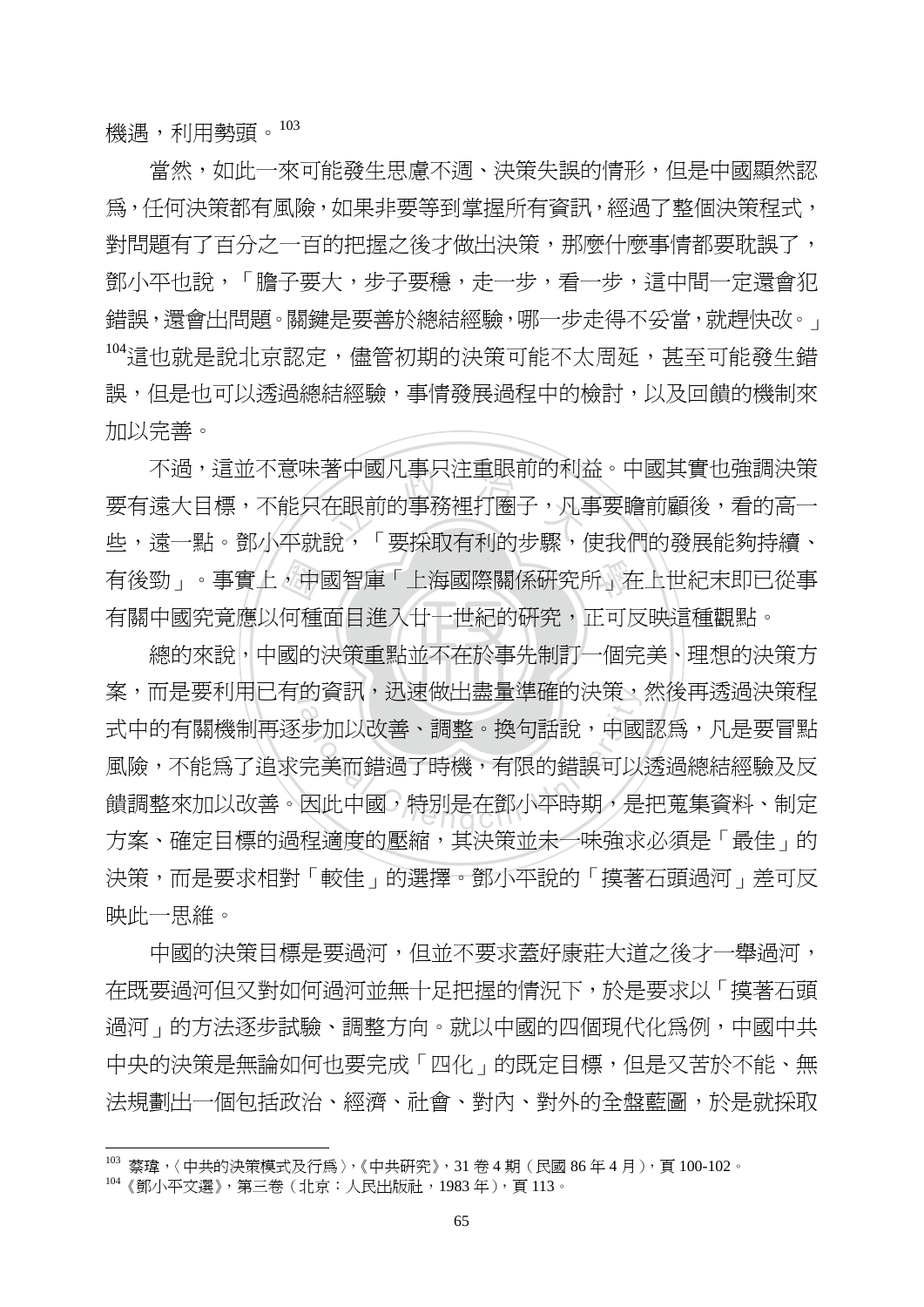模著石頭過河的方式,隨時**透過試誤的過程,總結經驗,**調整腳步,完善政 策,準備付出有限的學費與時間,追求相對較佳的結果。

再以 1996 年中國對臺的「文攻武嚇」為例,對中國來說過河(追求國 家統一防止臺灣獨立)是理性及感性上的必要,摸著石頭過河(對臺文攻武 嚇)則是試誤的過程。北京也知道對臺北採取如此激烈行動未必是「最佳」 選擇,而且會對內、對外產生強烈影響,但是北京認為,必須對李登輝總統 訪美一事採取斷然措施,否則臺灣可能更加偏離統一的道路,而其他的國家 也可能起而效尤,因此,雖說這種「次佳」的選擇恐怕小錯難免,也會對臺 灣民心產生負面影響,但這也是中國政策所必須承擔的後果。

心要堅定,步驟要穩妥」,「小錯誤難免,避免犯大錯誤」等等。105 大膽.<br>要謹<br>穩 <sub>図</sub>的状束具貫定兼具試探及な<br>舌來說,「沒一些試驗、一些<br>主法不和我們的戰政日梗 學 驗」,「看準了就大膽地試、大膽地闖。」再談理性的決策模式,中國強調 因此也可以說,中國的決策其實是兼具試探及理性的模式。先說試探性 的決策模式,用中國的話來說,「沒一些試驗、一些嘗試,包括受一些挫折、 有一些失敗的嘗試,肯定達不到我們的戰略目標一「膽字要大一些,敢於試 對處理具體的事情要謹慎小心,精確嚴密,不能蠻幹,要及時總結經驗,「決

中共各類政策的決策係根據其政治菁英之類型而有所不同,特別是外交 决束係恨據具政治青央之親型而有所<br>中共決策主要是由毛澤東及一些親近<br><br>導,而非官僚或專家,內部的政策辯<br>毛澤東與周恩來被認爲是中共外交政 政策,如毛澤東時期中共決策主要是由毛澤東及一些親近的戰友決定,其過 程涉及部分的個別領導,而非官僚或專家,內部的政策辯論也很少,更談不 上公開討論。這期間毛澤東與周恩來被認爲是中共外交政策的最高負責人, 但重要決策仍由毛澤東一人獨斷,周恩來僅只是執行毛澤束的決策,故毛澤 東擁有最高的決策權威是屬於霸權型菁英或集權菁英的強人主導決策模式。

鄧小平於十一屆三中全會取得中共政權的主導地位,鄧小平時期中共決 策就屬於集體領導式的決策,雖然部分重大決策仍由鄧小平個人決定,但許 多決策已能允許個人在組織中研討辯論不似毛澤東時期的獨斷。為了避免個 人獨斷,在某些方面亦會採取官僚組織決策模式,聽取組織、個人及專家的 意見,讓決策參與成員擴大,使得中共政策決策由集權菁英或霸權型菁英的 強人主導決策轉變為多元菁英或法制型菁英的集體領導決策模式。在鄧小平 兩次欽點新的領導人接班失敗後,便在 1989 年辭去中央軍委會主委的職務,

<sup>105</sup> 蔡瑋,〈中共的決策模式及行為〉,《中共研究》,31 卷 4 期(民國 86 年 4 月),頁 100-102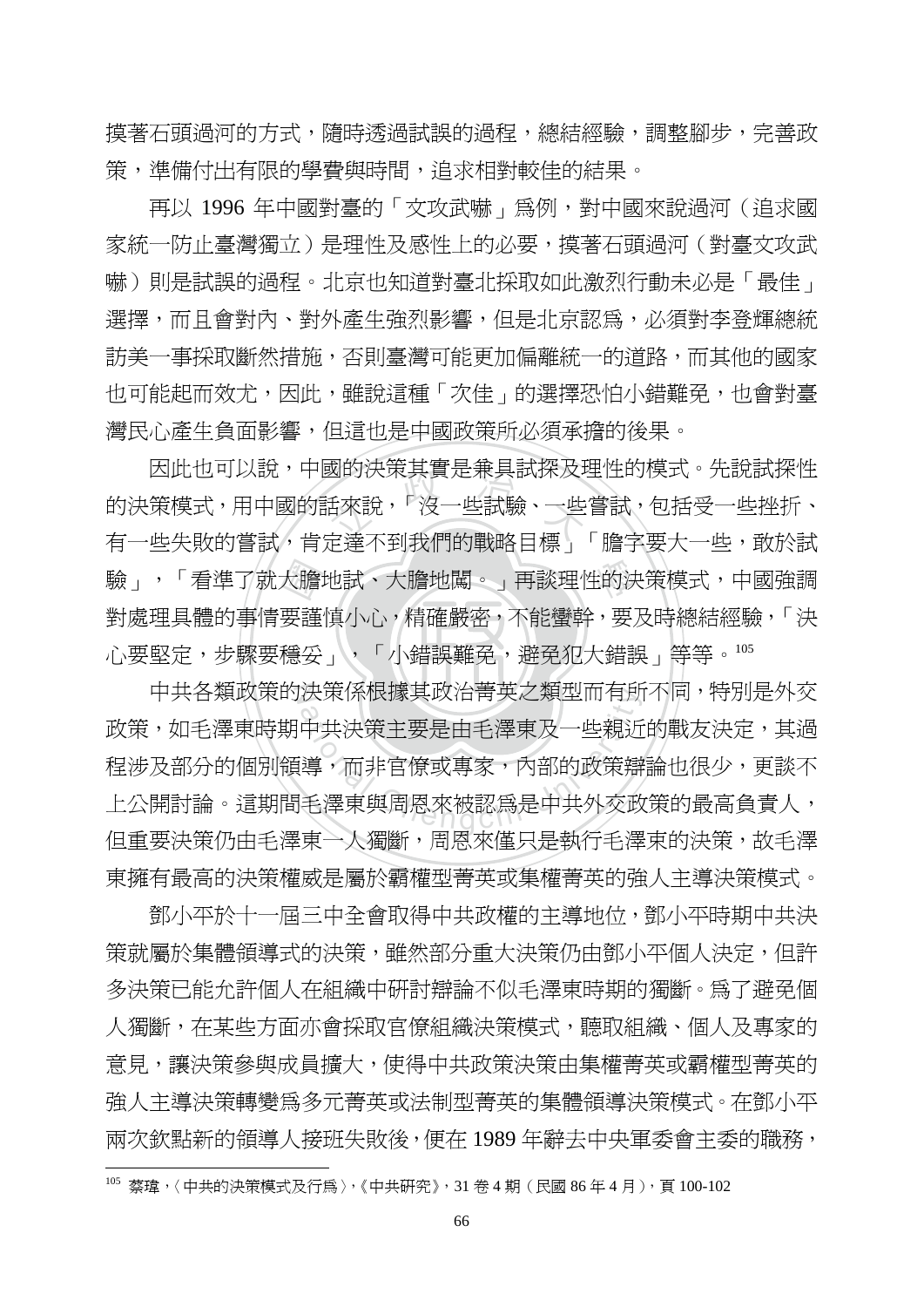全力培養以江澤民為核心的領導班子,由於江澤民無鄧小平般的領袖權威, 故其決策行使乃是依循國家、政府、黨所賦予的職權。是故中共在許多政策 上,特別是外交政策就已經趨向法制型菁英的官僚決策模式,開始走向制度 化的決策,而有別毛澤東時期及鄧小平時期的決策模式,這是中共決策機制 制度化的開始。

# 第二節 中國智庫的角色

<sup>立</sup> <sup>政</sup> <sup>治</sup> <sup>大</sup> 一、智庫是決策者政策理念的主要來源: 在探討中國智庫的角色與地位之前,讓本論文先瞭解一般先進國家智庫 在政府制訂政策過程中所扮演各種不同的角色,而瞭解智庫扮演的角色是為 了要明瞭智庫的功能與發揮的影響力。Weaver 認為一般先進國家智庫在政 府政策過程中扮演的角色如下:<sup>106</sup>

除了政策理念的創作,智庫還是意見交換和政策網絡的促進場所,因爲多數 作即<br>其研<br>作, 智庫主要的工作即是探求知識理念,並將之向外傳播,目的是逐漸使政 政治家並不專業,它們不傾向也不渴望去吸收詳細的專業知識和議題研究, ational Chengchi Machinersity<br>動,它們可能參與分享這些專家在政<br>了者和公眾參與的專題討論會和協商<br>國企業研究所、胡佛研究所及布魯金 策制訂者能夠接受其研究成果,最終使理念能落實於法案與政策的制訂上, 但是藉由和專家的互動,它們可能參與分享這些專家在政策問題的觀點,智 庫通常添過政策制訂者和公眾參與的專題討論會和協商會來實現這個角 色。107舉例而言,美國企業研究所、胡佛研究所及布魯金斯研究所在研究與 倡導解除對大眾運輸的層層法令管制上都所貢獻,而傳統基金會更是在研究 與倡議政府的運作應該儘可能民間化的議題上,是眾多智庫的急先鋒。

二、智庫是政府公共政策議案的評論者:

 $\overline{a}$ 

許多智庫在國家元首或最高行政首長甫上任提出各項政策議案與未來 的施政方向時,即開始從事一系列政策議題的評論與提出對策行動。最有名 的例子就是傳統基金會從 1980 年代初期開始就進行的「選民負託」(Mandate for Leadership)研究系列,以此為名以專書的形式出版,到 1998 年為止,

<sup>&</sup>lt;sup>106</sup> Weaver R. Kent, "The Changing World of Think Tanks," PS: Political Science and Politics, Vol. 22No.3 (1989), pp. 568-569. 107 James G. McGann and Weaver R. Kent, *Think Tanks Civil Societies: Catalysts for Ideas and Action.* **(**New

Brunswick, NJ: Transation Publishers, 2000), P.6.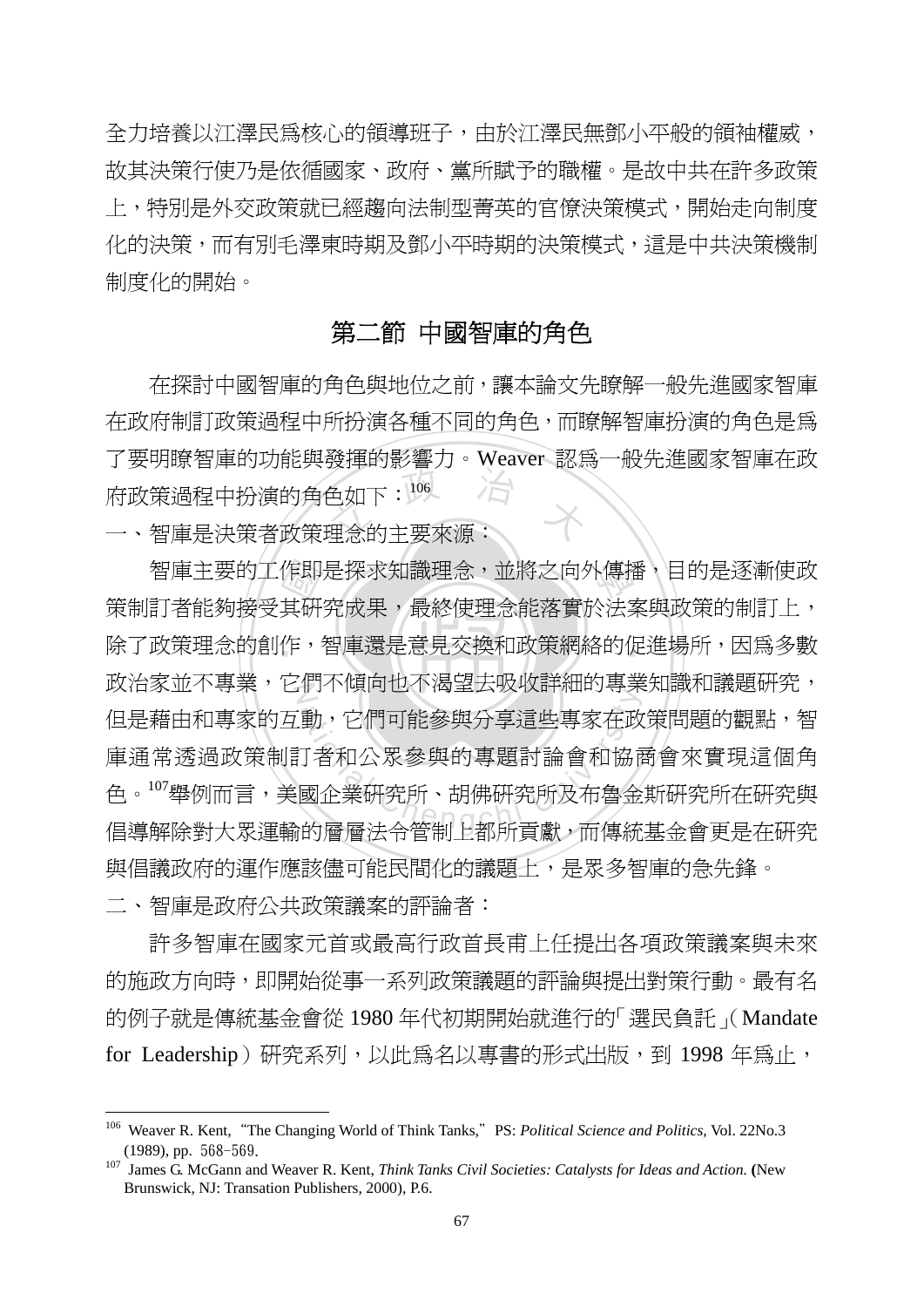已發行至第四輯(Mandate for Leadership IV:Turning Ideas Into Actions)。 該專書主要的內容為闡述美國的內政與外交政策議題。<sup>108</sup>布魯金斯研究所的 「設定國家優先順序」 (Setting National Priorities: 1990 and Beyond), 都 市研究所「向領導挑戰」(Challenge To Leadership), 戰略暨國際研究中心 在 1988 年提出的「變革計畫」(Transition Project),向總統建議如何管理 新政府,均屬此類長期性對政府政策議題觀察、評論與建議的專案研究。 三、智庫評估政府的方案,檢視其運作效率與成果:

解,專業政策研究機構便很難掌握實際資料,對政府施政成效提出完整評<br>估。<sup>109</sup><br>四、智庫是政府甄拔高級官員與專家的人才庫: 5岍究,但也不少是智庳自己<br>夠的資料,部份政府政策案?<br><sup>法小目</sup>。乾岳组經去不願音 一旦政府的政策方案開始運作,智庫經常主動或受邀評估那些方案,檢 驗是否有效率地在運作及達成政策的目標。許多這類的研究是政府機關與智 庫簽訂合約,請其作評估研究,但也不少是智庫自己發動,自行主動去研究。 有效的評估研究需要足夠的資料,部份政府政策案運作缺乏公開資訊,因此 智庫扮演評估者角色比較少見。政府組織若不願意釋放執行成效給予大眾瞭 估。<sup>109</sup>

‧

四、智庫是政府甄拔高級官員與專家的人才庫:

智庫是政府人員的供應者,政治家和政策制訂者卸職後再充電的場所, 的供應者,政治豕和政束制訂者即聯<br>港,使得這些「從政府組織流放出來<br>下次選舉時可待機運用那批人士捲土<br>枚舉,這也就是美國政壇特有的「旋 也是卸任官員的避風港,使得這些「從政府組織流放出來」的人才有去處, 而選舉失敗的政黨在下次選舉時可待機運用那批人士捲土重來。美國智庫扮 演人才庫的角色不勝枚舉,這也就是美國政壇特有的「旋轉門」現象,例如 美國企業研究所過去曾有三十位學者離開智庫加入雷根政府,柯林頓及卡特 總統曾為外交關係協會成員,使該協會成為貴族智庫,美國前小布希政府副 總統錢尼曾為前美國企業研究所(American Enterprise Institute)副理事主 席,錢尼的夫人為 AEI 的資深研究員,此外美國企業研究所資深副院長波頓

(John Bolton)曾任小布希政府主管軍控、反擴散及裁軍事務的國務次卿。 以研究美國外交政策與國防政策著名的智庫「戰略與國際研究中心」(Center for Strategic and International Studies)吸納了許多從國防部與國務院下臺的高 級官員為研究員,因而被外界戲稱為「國家安全顧問的儲備場」(National

<sup>&</sup>lt;sup>108</sup> 參見美國傳統基金會網站,http://www.heritage.org/mandate

 $109$  Ibid. P.5.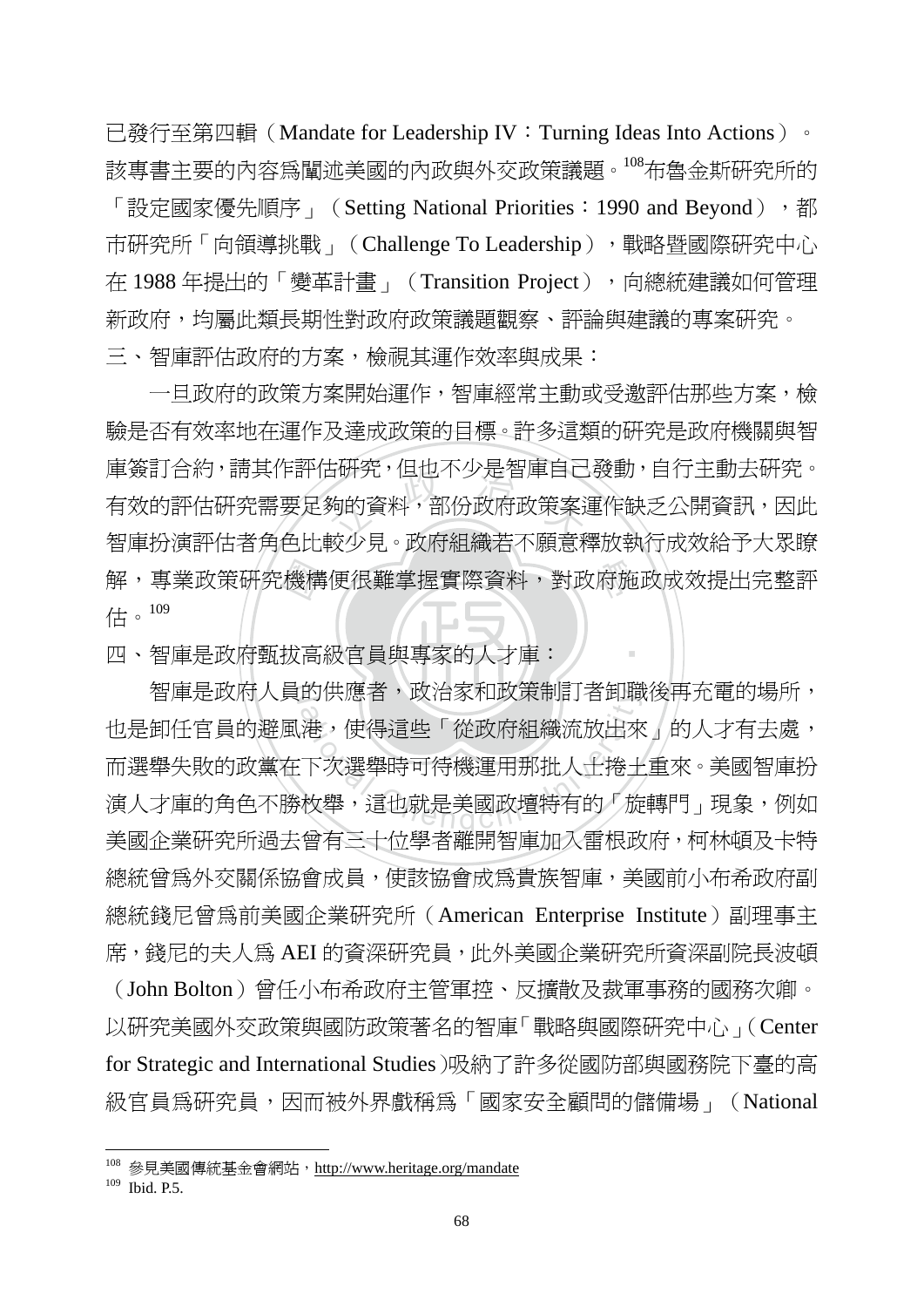Security Advisors Stud Farm)。智庫整合政府機關外圍的重要人力資源,支 援新政府的人力需求,透過實習或夥伴關係的方式幫助訓練下一代的政策制 訂者。<sup>110</sup>

五、智庫是新聞媒體資料引述的權威來源:

3大型智庫起至質至維列具具<br>**禮參考,因此有些智庫研究***)***<br>重致。** 智庫的研究人員經常是新聞媒體引經據典發表意見時,喜歡引述的專業 人士。新聞媒體在報導時引用這些研究人員的觀點,可以顯示訊息來源之權 威。同時智庫在電子和出版媒體上扮演公共政策和發生重大事件時的解釋角 色,不像過去媒體只注重片段的意見,智庫擔任解釋角色時通常在報紙新聞 首頁或在廣播電視中播送,提供專業的觀點或詮釋,幫助精英和廣泛大眾深 入瞭解公共議題。<sup>111</sup>有些大型智庫甚至齊全羅列其專職兼任研究人員的資料 及其專業領域,提供媒體參考,因此有些智庫研究人員必需花費相當多的時 間再處理與媒體的互動事務。

增進公共利益,集合重要學者針對關鍵的內政和外交議題進行研究,提供政 對布魯金斯(Robert Brookings)、卡內基(Andrew Carnegie)、胡佛(Herbert<br>/er)和其他廿世紀的智庫創立者而言,智庫首要的目的是藉由學術研究<br>公共利益,集合重要學者針對關鍵的內政和外交議題進行研究,提供政 府機關可行的備選方案,它們堅信,智庫在政策制訂過程扮演一個重要的角 Hoover)和其他廿世紀的智庫創立者而言,智庫首要的目的是藉由學術研究 色。<sup>112</sup>

系,它们堅信,智庫仕以束制訂適程<br>2<br>國家智庫所扮演的角色之後,讓我們<br>經由資料文獻的比較硏析本論文可以 在瞭解西方先進國家智庫所扮演的角色之後,讓我們檢視中國智庫所扮 演的角色有何差異。經由資料文獻的比較研析本論文可以得知,中國官方智 庫所扮演的角色大約有以下幾項:(如表 3.1)

一、政府政策研究與建議的提供者:

中國智庫幾乎均隸屬於政府部門,研究成果須逐級上報,或透過管道匯 報中共中央。以中國社會科學院為例,中國社科院每年必須在完成常規科研 任務的同時,還會接受一些中共中央交辦的課題。具體題目大多由中共中 央、國務院、全國人大常委會等組織的主要領導指定。這些課題具有時效性、 對策性和戰略性的特點。例如,據瞭解從 2005 年開始中共中央就將「和諧

 $110$  Ibid.

<sup>110</sup> Ibid. 111 Ibid. 112 Donald. E. Abelson, *American Think–tanks and Their Role in U.S.Foreign Policy,* (New York: St. Martin's Press, 1996), p.65.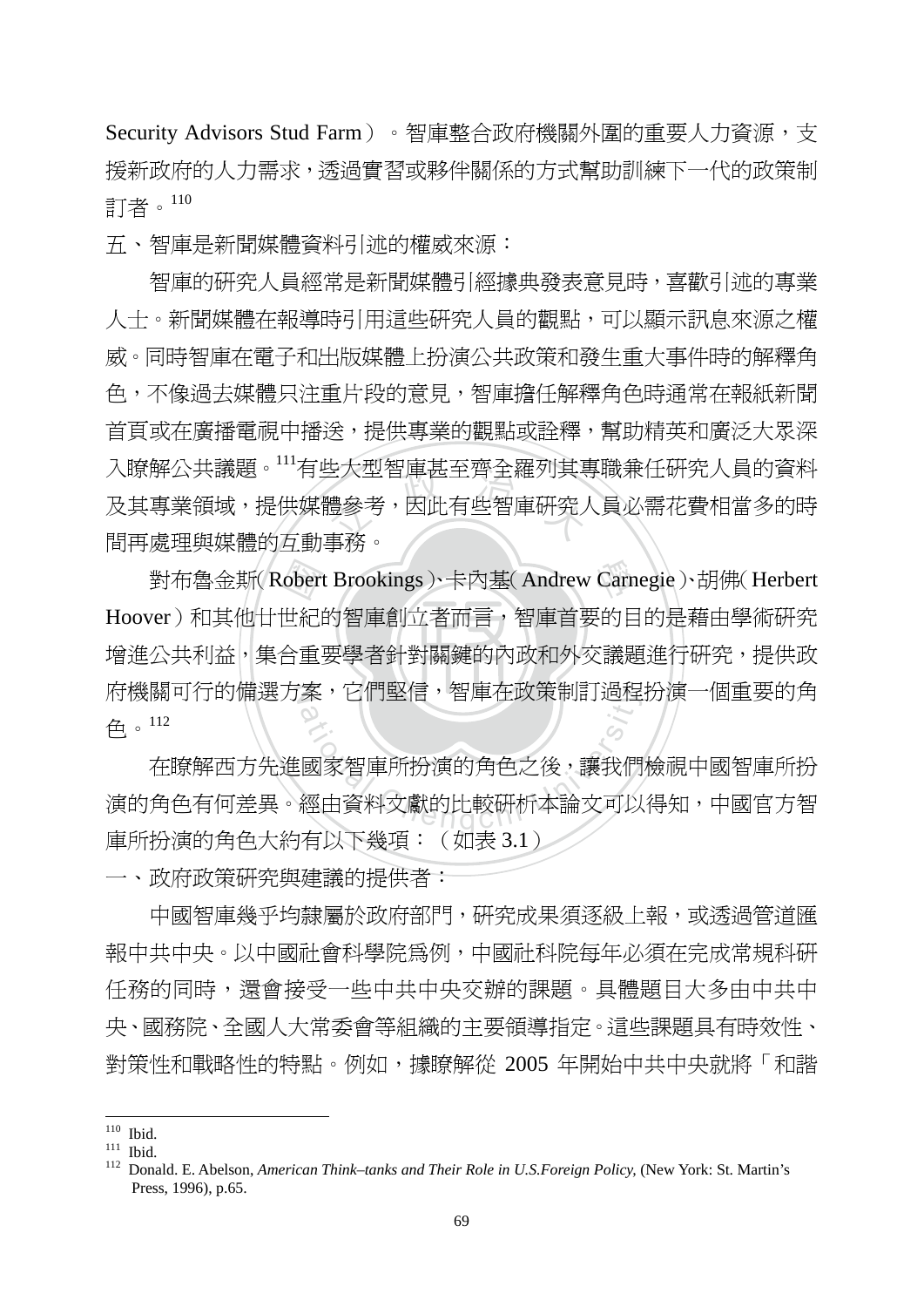<sub>反期寺。母年他都與回事選<br>「中國宏觀經濟變化與政策」<br>フィストリンク</sub> 社會」理論的具體內容畫分成若干個課題,交付中國社科院、中共中央黨校 等機構進行研究,這些分項研究最後交由中共中央有關組織整合,最後完成 中國最新指導思想「和諧社會」理論的完整內容。此外,中國社會科學院每 年參與起草政府工作報告,承擔許多中國國家經濟與社會發展中重大理論問 題和實際問題的研究任務。在幾十個研究所中經濟研究所、財貿研究所、金 融研究所、工業經濟研究所和世界經濟與政治研究所等都是影響巨大的國務 院和其他政策組織的智庫。又如社科院經濟所宏觀部主任袁網明,早在 1999 年 6 月就有一份報告被送到朱鎔基總理辦公室。文中提到「刺激消費才是拉 動經濟增長的長期之舉,而不是投資」,而就在下半年,中國就提出了許多 政策如增加工資、延長假期等。每年他都與同事撰寫「中國宏觀經濟運行變 化分析」,還帶頭組織「中國宏觀經濟變化與政策選擇」等課題作為送往相 關的政策組織。<sup>113</sup>

表 3.1 中國官方智庫的角色



資料來源:作者自製

 $\overline{a}$ 

二、政府政策的受諮詢者:

<sup>113</sup> 參見中國思想庫網站, http//www.chinathinktank.cn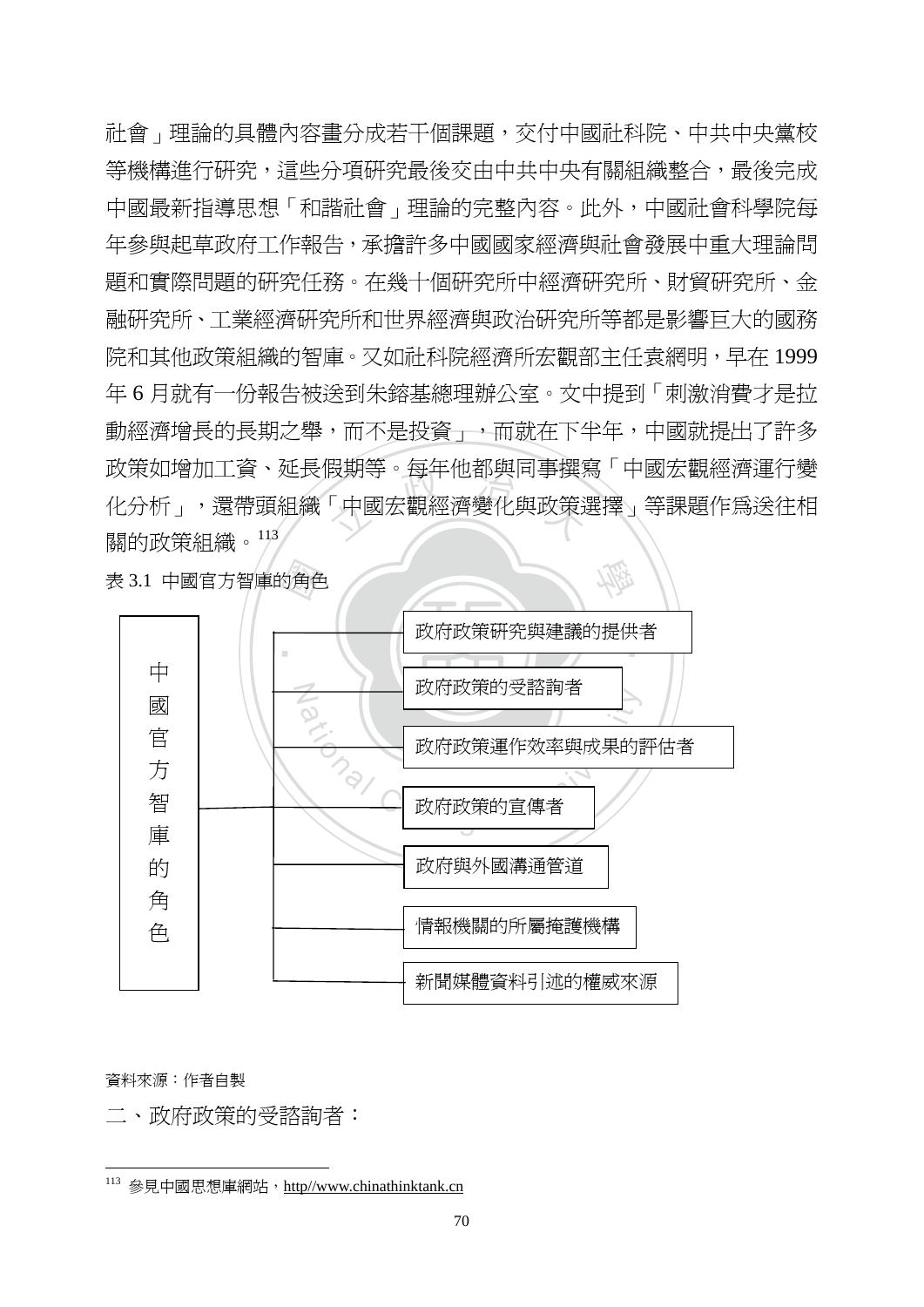中國智庫除不定期呈報科研成果及政策建議外,亦常會受到其中央或地 方黨政官員的諮詢,大自國際間發生重大不預期事件、外賓來訪或官員出 訪、瞭解國際事務熱點議題和外國政府的政策立場,小至地方政經活動或公 共政策,以上海國際問題研究院爲例,其隸屬上海市政府,平時除進行跨學 科課題研究、國際學術交流或互派訪問學者外亦須為上海的對外開放發展服 務,故常須提供上海市政府國際事務方面的諮詢意見。

三、政府政策運作效率與成果的評估者:

此熱情非常高,除提供完整的培訓計畫之外,還對每次新聞發佈會的情況進 華大學國際傳統研究中心進行官員如何與媒體打交道的培訓,後來衍生成今<br>日大陸風行的新聞發言人制度。據該項目負責人李希光說,中國政府組織對<br>此熱情非常高,除提供完整的培訓計畫之外,還對每次新聞發佈會的情況進 列,母牛均曾有呆些с统所用<br>,對有關各地區相關政策之<br>老。加丝 2001 年閏华,出 行評估,不斷進行調整。<sup>114</sup> 中國政府近些年來在重大政策出檯均會進行課題研究及基層調研,政策 出檯後亦會針對執行運作情形進行評估,這些工作常落在各政府部門之智庫 身上,以中國社科院為例,每年均會有某些研究所所長或資深研究員率領部 分研究人員與地方人員,對有關各地區相關政策之執行狀況進行追蹤評估, 以供進一步研究調整參考。如從 2001 年開始,中國國務院新聞辦就委託清 日大陸風行的新聞發言人制度。據該項目負責人李希光說,中國政府組織對

四、政府政策的宣傳者:

整。<br>著:<br>演政府政策宣傳者的角色,以涉臺智<br>如撰文攻擊大陸臺商,或駁斥我政府 中國智庫經常扮演政府政策宣傳者的角色,以涉臺智庫為例,迭見充當 中國政府的白手套,如撰文攻擊大陸臺商,或駁斥我政府兩岸政策措施等。 再以中國國際問題研究所為例,其公開發表刊物「國際問題研究」可以說是 中國外交部的喉舌,反映中國對國際事務的官方觀點。此外,沂二年來許多 智庫經常撰寫有關「和諧社會」的文章刊載於其出版之外文刊物或外國刊物 上,為中國的和平崛起進行宣傳,創造一個和平、穩定外部形勢和形象,有 利於其經濟持續發展。

五、擔任政府與外國溝通管道

中國重要智庫透過與國外頻繁的學術交流與參訪,而成為政府與外國接 觸聯繫之重要管道,已是不爭的事實。以中美關係為例,中美外交幾乎百分

 $\overline{a}$ <sup>114</sup> 同前註。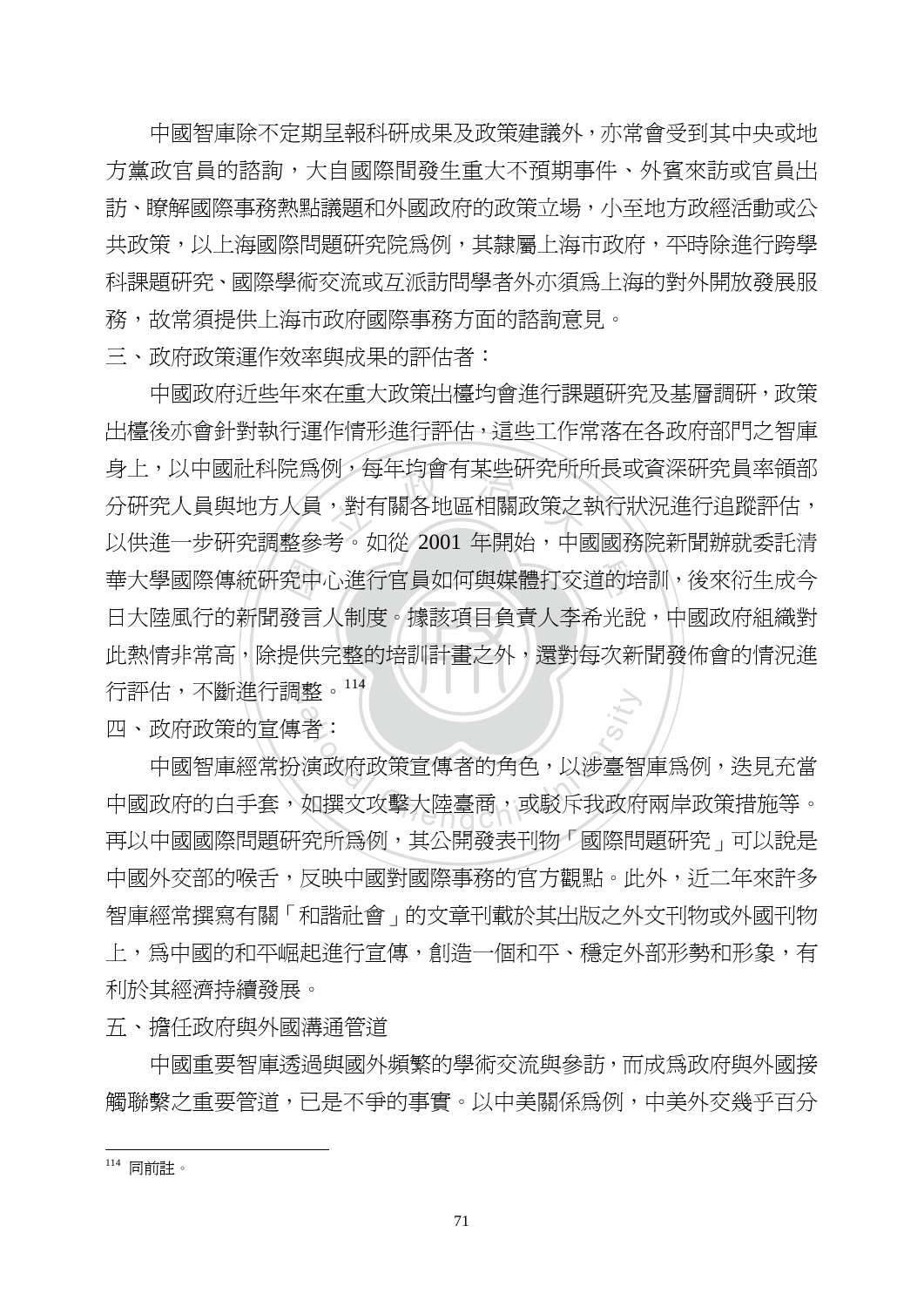之五十以上是透由智庫進行,而中國國際問題研究所常為中國的外交拓展工 作扮演開路先鋒。中國智庫已習於參加與美方的「二軌」對話,以藉此溝通 説明雙方立場,甚至試圖透過「二軌」對話,間接影響美國的政策走向。例 如,中國於 2005 年通過「反分裂法」前已經由智庫管道,以交流座談等各 種方式與美方進行溝通解釋,以免引起美方激烈抨擊。而同時涉臺智庫亦對 我大陸臺商淮行安撫宣傳,降低反彈聲浪。

六、情報機關的所屬掩護機構:

‧‧ 訪問研究工作,另如中國國際戰略學會實為總參二部下屬外圍掩護機構。 115另外,如涉臺的和平與發展研究中心(對外稱:中華文化發展促進會)爲<br>中國總政部門所屬掩護機構,其常務副祕書長辛旗亦迭以同樣方式來臺從事<br>訪問研究工作,另如中國國際戰略學會實爲總參二部下屬外圍掩護機構。 15 同,掾态具所長烏國女背<br>工作,赴臺訪問硏究,以及<br>印围呀?。其塞弘久固宗邦。 七、新聞媒體資料引述的權威來源: 部分中國官方智庫實為情報機關的所屬掩護機構,這已是公開的秘密, 如中國現代國際關係研究院實屬國安部主管安全的第 8 局,而中國社科院臺 灣研究所則屬國安部第 15 局,據悉其所長為國安部一級主管,但為澼人耳 目,便於從事對臺研究工作,赴臺訪問研究,以及接待臺灣到訪學者,該所 特別設於北京海澱區頤和園附近。其實許多國家都有類似作法,不足為奇。 中國總政部門所屬掩護機構,其常務副祕書長辛旗亦迭以同樣方式來臺從事

迎的権威來源:<br>|之報導可以發現中國各類重要智庫出<br>|體資料引述的來源,而智庫專家更常<br>|・他們在中國社會視聽上扮演一個解 由中國各大報刊之報導可以發現中國各類重要智庫出版的專業刊物、書 籍、文章常是新聞媒體資料引述的來源,而智庫專家更常是電視論壇節目或 新聞採訪之目標對象,他們在中國社會視聽上扮演一個解釋各類公共政策議 題的權威角色。而中國智庫亦均於其網站上將其研究人員個人資歷背景、文 章、著作,及該智庫之研究成果,直接打在網上供媒體查閱參考,以推銷其 知名度,浩成部份專家經常在新聞節目上曝光。

# 第三節 中國智庫的功能

在探討中國智庫功能之前,讓本論文先檢視一下以美國為首的西方先進 國家智庫所發揮的功能。美國智庫出「點子」影響政治領導人,創造「主義」、 「議題」引導百姓,在政策醞釀、形成、決策、評估中起著舉足輕重的作用。

<sup>115</sup> 蔡瑋,《中國的涉臺決策與兩岸關係發展》,臺北:風雲論壇,2000 年,頁 86-87。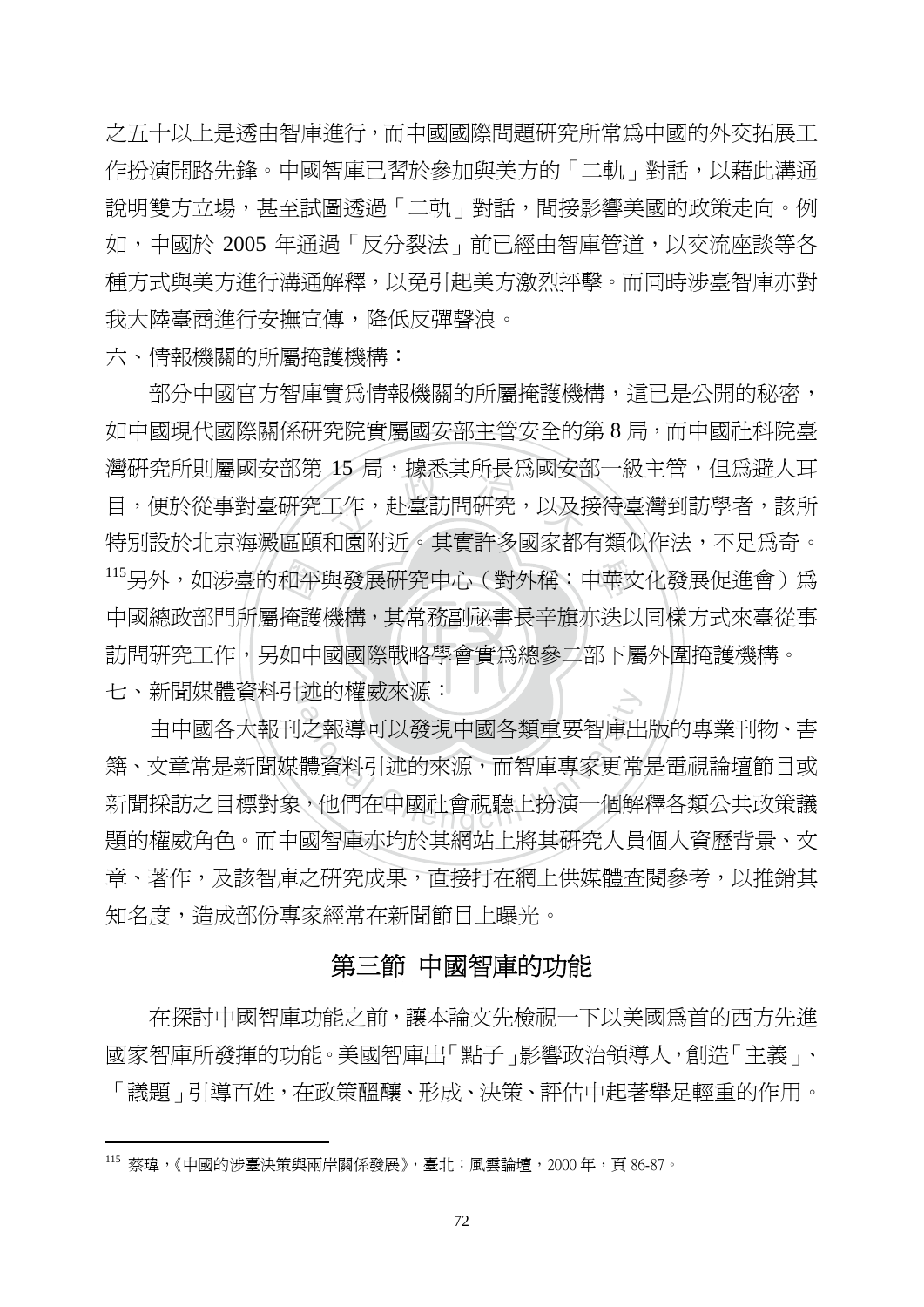在某種程度上,美國智庫似乎就是政府實實在在的一部分,總統的部屬對政 府機構的控制甚至不如它們。因此,有人把美國的立法、行政、司法稱為三 種權力,將媒體稱爲第四種權力,而智庫則是第五種權力。也有人把智庫稱 為繼立法、行政、司法之後的第四種權力,可見權力之大矣。

一般而言,美國政治決策是一種寡頭決策模型,由其決策運作的方式來 看,智庫所發揮的功能主要有以下四項:<sup>116</sup>

一、提供政策理念:

務卿及其一些諮詢委員會的負責人。<br>二、儲備和提供人才:<br>爲政府儲備人才這項功能是與美 ,以致成烏政朿,或立法成为<br>量龐大的委員會、政府機構<br>心的人偶通咨望,声至动声 學 美國智庫的主要功能之一是探求和形成新的政策思想,提供政策建議。 這種思想雖然短期內在政治上未必可行,但有可能逐漸成為決策者所接受, 最終獲得足夠的擁護者,以致成為政策,或立法成規。為了使其建議送達政 策制定者,智庫通過數量龐大的委員會、政府機構,向高級官員、公務員及 幕僚人員等處於決策核心的人傳遞資訊,直至政府高層,如國務卿、助理國

二、儲備和提供人才:

為政府儲備人才這項功能是與美國智庫長期聯繫在一起的。這常常表現 在離任政府高級官員應聘爲智庫中的政治分析家,或智庫中的研究人員出任 應聘爲智庫屮旳政治分析豕,攺智庫<br>3,如國務卿。人員交流及相互影響也<br>在美國被稱爲「旋轉門理論」(Revoly<br>宮員體制是典型的「一朝天子一朝臣<br>宮員體制是典型的「一朝天子一朝臣 決策部門的高級官員,如國務卿。人員交流及相互影響也是一種影響決策過 程的方法。這種現象在美國被稱為「旋轉門理論」(Revolving Door Theory)。 美國經由政治任命的官員體制是典型的「一朝天子一朝臣」,四年一次的選 舉政黨輪流坐莊,每次政府更迭,從總統到中上層司局級官員更換達幾千人 之多。這些官員離開政府後,有相當一部份進入各大智庫,伺機而動,等待 自己所認同的政黨東山再起。如國際戰略研究中心的季辛吉、布裏辛斯基等 出任總統國家安全事務助理、國務卿。因為它們能夠帶來在政府任職時形成 的經驗和見識,且能增加智庫的名望,使智庫能夠成功地影響某項決策,因 此各智庫也樂於聘用這些前政府官員。

三、建立關係網路影響決策者:

 $\overline{a}$ 

美國智庫無論是舉辦閉門會議或公開研討會,主要是為了增強與不同階 層的聯繫,包括政界、商界、學界及普通公眾等。政府在政策制定中也日益

<sup>116</sup> 參見袁鵬、傅夢孜主編,《美國思想庫及其對華傾向》,北京:時事出版社,2003 年。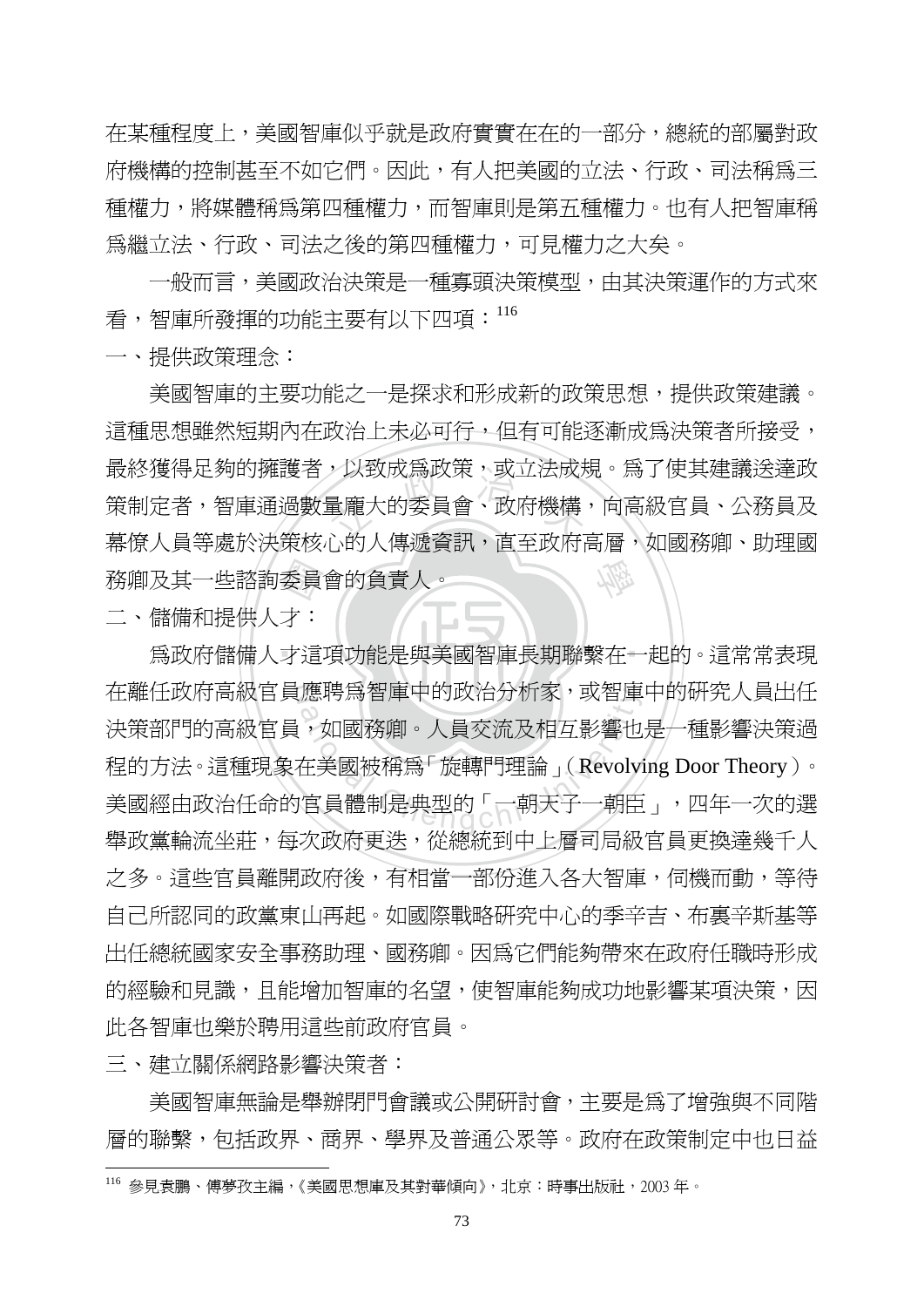注重先期調查、論證及意見反映,而智庫利用其優勢蒐集來自不同管道的意 見,這些就構成智庫參與決策活動的基礎。例如,傳統基金會借共和黨在 1994 年期中選舉中獲勝重掌國會之機,開辦了為國會議員履新的情況介紹會。而 國際戰略研究中心也成立一些項目,幫助美國行政當局新任官員順利進入該 扮演的角色。美國智庫學者 Donald E. Abelson 指出:「這些智庫機構學者本 身有時會明顯支持或反對政府的政策,但這些機構的首要目標不是介入決策 過程,而是做為一個提供政策專才的管道。學者的建議轉化為實際立法及可 執行計畫,在很大程度上依賴於它們的研究成果以及與政府官員聯繫的密切 程度。」<sup>117</sup>

四、教育引導公眾:

‧著其 能既能針對決策者和社會菁<br>ポタ様的方法。斉先<br>ポタ様的方法。斉先 學 都會出版大量的專著、期刊、研究報告、背景分析、簡報,是政府官員和研 ‧ 風會,形成菁英輿論。第三,舉辦各種講座、報告會、培訓班。這些項目通 常面對社會各種層次和職業,尤其重視國會議員政府官員和軍官。這些活動 和職業,无具里祝國晉議員政府目員<br>的作用,另一方面也有助於同政府和<br>政策諮詢,接受政府委託進行專項課<br>進行硏究,提出解決問題的方法,爲<br> 美國智庫的教育功能既能針對決策者和社會菁英,也針對老百姓。在這 個方面,智庫採取了形式多樣的方法。首先,出版書刊。美國主要智庫每年 究人員必讀的刊物。其次,在主流媒體上接受採訪、發表評論,舉辦媒體吹 一方面帶有「啟蒙」的作用,另一方面也有助於同政府和社會各界建立關係 網。第四、參與政府政策諮詢,接受政府委託進行專項課題研究,或者自行 選擇政府亟需的課題進行研究,提出解決問題的方法,為政府決策提供備選 方案。憑藉其對某些領域的深入研究,智庫成員在某些場合的發言具有一言 九鼎的份量。

中國雖然改革開放多年,但其基本上仍屬共黨威權政治體制,與美國所 採取總統制的民主制度相差甚大,惟儘管如此,中國智庫自 1980 年代起受 美國等西方先進國家的啟發與影響,非僅發展快速,其對中國政府或社會發 揮之功能或作用,亦頗有學習西方先進國家之姿。因此,藉由以上對美國智 庫所發揮的功能檢視,進一步研究中國智庫所發揮之功能,頗具意義。

經本論文蒐集研究中國文獻等相關資料,個人歸納中國智庫有以下幾項

<sup>117</sup> 117 Donald. E. Abelson, *American Thin -Tanks and Their Role in U.S.Foreign Policy,* (New York: St. Martin's Press, 1996), pp. 27-28.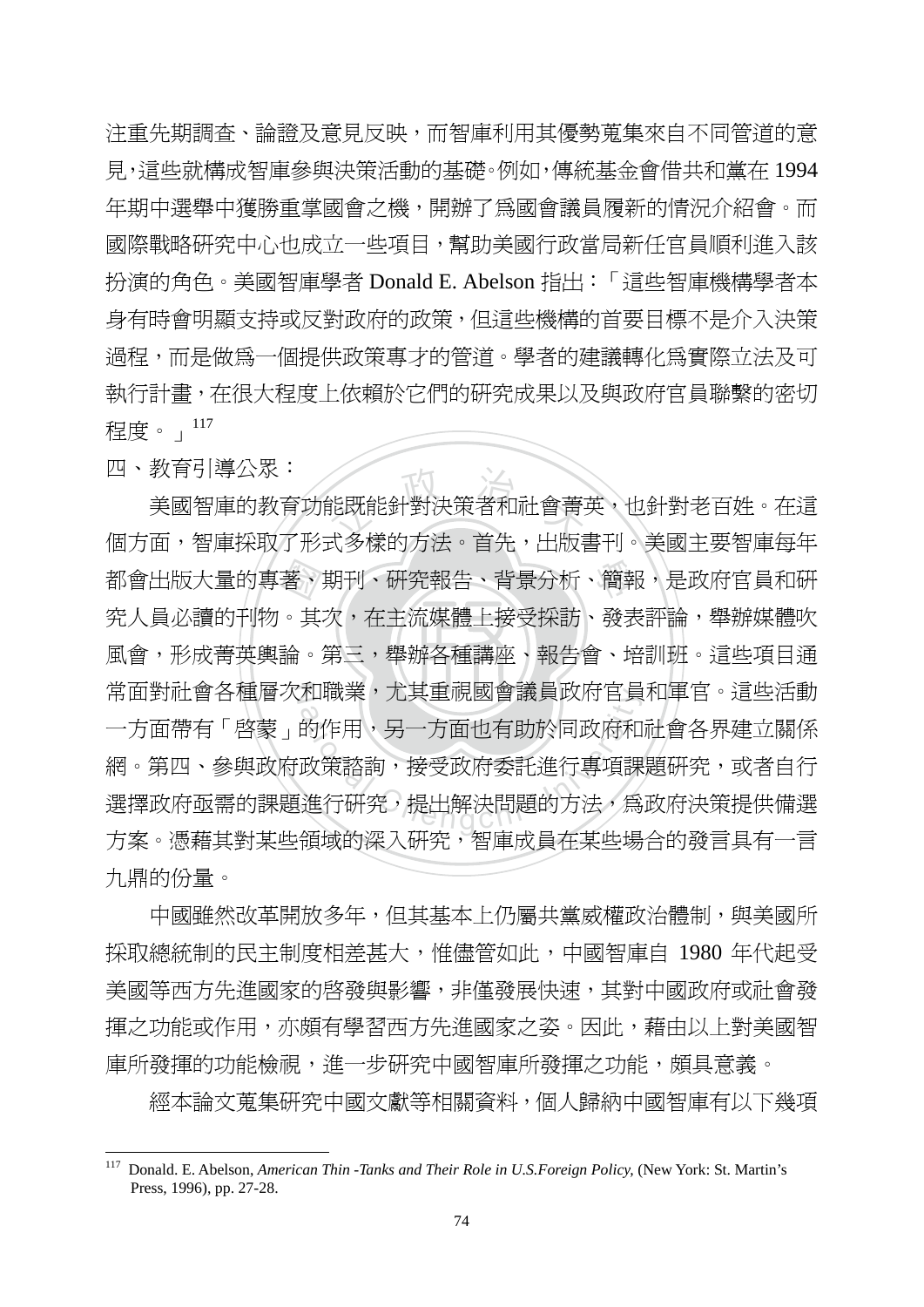功能:(如表 3.2)

一、提供政策理念、導引政策方向

策性建議文章為例,董輔執筆撰寫的「2002-2003年度中國金融運行分析」, 會科學」的決定出檯之前,社科院開展了 5 項專題調研,向中共中央詳細地<br>彙報了當前哲學社會科學的現狀、問題及對策。以社科院研究人員研提的政<br>策性建議文章爲例,董輔執筆撰寫的「2002-2003 年度中國金融運行分析」, 家政朿。」 作為智厘,甲<sub>閣</sub><br>有著非常深切的感受。除了<br><sub>妇悶車安列其屋淮行調研。</sub> 成了中國中共中央銀行進行貨幣政策調控的參考。在該篇文章中,硏究人員 行進行員幣政束調控的參考。在該扁<br>供應量及結構變化進行了詳細的分析<br>臨挑戰,而對匯率問題他也提出了自<br>要任務依然是克服通貨緊縮」、「亞 中國智庫幾乎均隸屬於政府部門,除常規科研任務的同時,還會接受 一些中央交辦的研究課題,不定期將研究成果及政策建議逐級上報,或透過 管道匯報中共中央。據前中國社會科學院科研局副局長王延中 2005 年曾在 接受大陸媒體採訪時透露,「中國社科院負責的交辦課題 2003 年立項 57 項, 2004 年立項 59 項,2005 年 1 月至 5 月已經立項 21 項。以前我們不知道中 共中央領導關心什麼,所以報送科研成果時比較盲目,學者研究什麼就報什 麼。現在學者與領導之間的對接更為到位,有的課題提出的建議非但為中共 中央接受,並轉化為國家政策。」<sup>118</sup>作為智庫,中國社科院的專家們對中共 中央決策的醞釀與出檯有著非常深切的感受。除了反複座談、論證各種方 案,中共中央還會安排相關專家到基層進行調研。在 2004 年「繁榮哲學社 彙報了當前哲學社會科學的現狀、問題及對策。以社科院研究人員研提的政 李揚對 2002 年貨幣供應量及結構變化進行了詳細的分析,他認為貨幣政策 在傳導機制方面正面臨挑戰,而對匯率問題他也提出了自己的見解。而他的 「宏觀經濟政策的主要任務依然是克服通貨緊縮」、「亞洲地區債券市場發 展與亞洲區域金融合作」、「用 5-10 年十間完成利率市場化」、「中國的 銀行體系:歷史、結構及未來改革」等觀點也正影響著中國目前的金融政策。

再以國務院發展研究中心為例,該中心是國務院在國民經濟社會發展直 屬事業單位,是中國最重要的官方政策研究和諮詢機構之一。該中心宏觀經 濟部部長盧中原參與了許多中共中央和國務院的檔起草,尤其是財政稅收金 融等體制改革方案的討論、調研或設計。另如,該中心市場經濟研究所所長 張軍擴,在 2004 年一年中,共完成了四項研究,爲國有企業體制改革、打 破地方壟斷統一市場、以及社會信用體系的建立等方面提出個人見解,並爲 政策和立法提供決策支持。他的課題報告-「關於怎樣進一步調整國有經濟

<sup>118</sup> 參見中國思想庫網站, http//www.chinathinktank.cn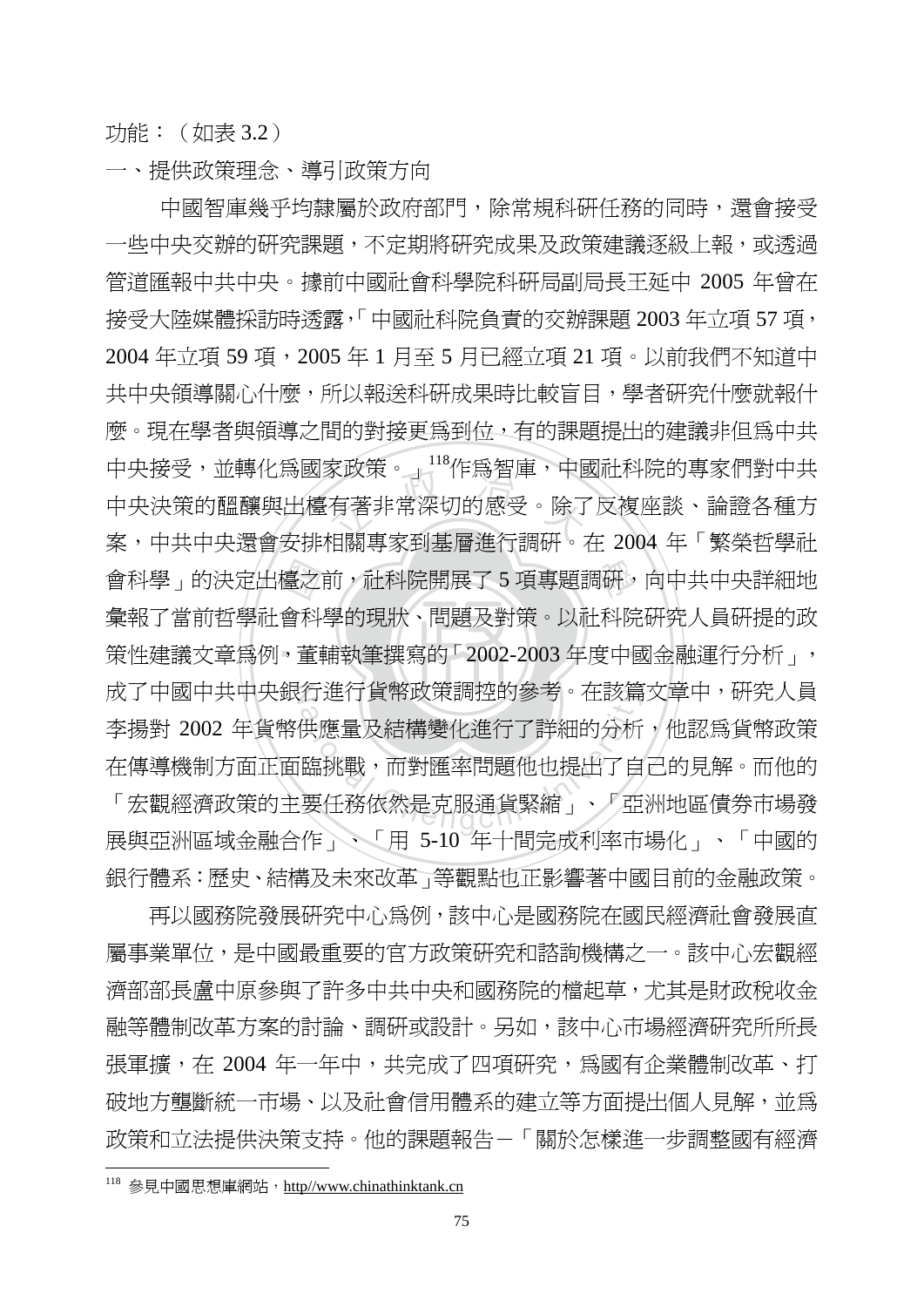觀經濟應依貨幣政策進行適度微調,正被經濟運行形勢所驗證。<sup>119</sup><br>表 3.2 中國官方智庫的功能 佈局的建議」和「建立新型的國有資產管理體制面臨的問題和解決方法」, 構成了國有企業產權改革和管理體制改革方面的權威之作。他的「現代市場 經濟重新認識」更是為十六大和十六屆三中全會報告中有關完善社會主義市 場經濟體制的部份提供了背景支援。而其研究的「關於直銷立法」的課題, 成為中國 2005 年出檯的直銷法的基本框架。另如宏觀經濟部研究員張立群, 他每季的「宏觀經濟形勢分析」都被送到國辦會議之上。這位從 1986 年就 在國家計委研究宏觀經濟的年輕經濟學家,直接參與了中國國家「九五」和 「十五」計書的制定,他一直關注著國家的貨幣政策和財政政策,他提出的 有關擴張性財政政策淡出,財政應轉向社會如農村、教育和低收入人群,宏 表 3.2 中國官方智庫的功能



#### 資料來源:作者自製

「亞洲地區債券市場發展與亞洲區域金融合作」、「用 5-10 年十間完成利 率市場化」、「中國的銀行體系:歷史、結構及未來改革」等觀點也正影響

<sup>119</sup> 同前註。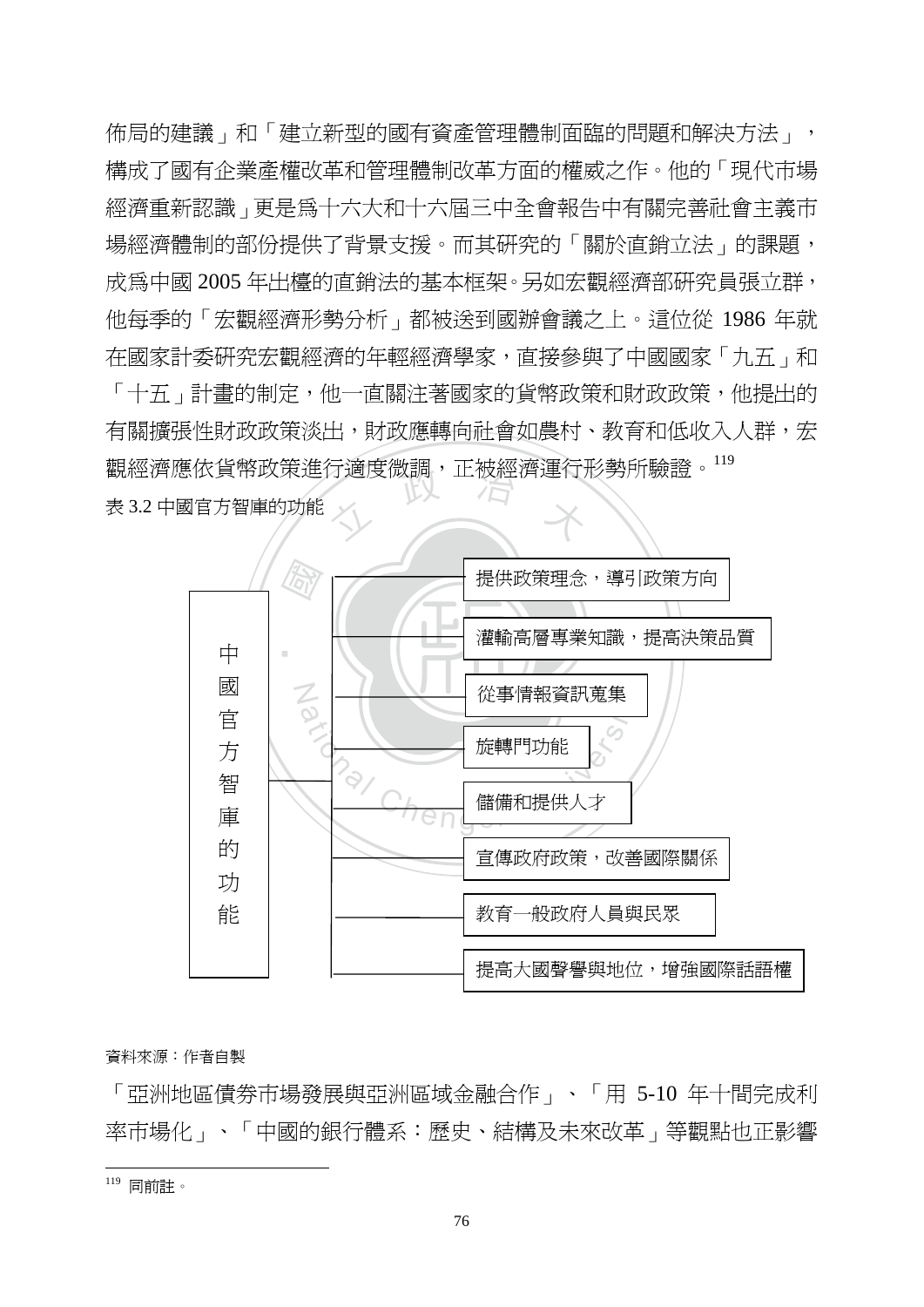著中國目前的金融政策。

‧‧ 在國家計委研究宏觀經濟的年輕經濟學家,直接參與了中國國家「九五」和 成為中國 2005 年出檯的直銷法的基本框架。另如宏觀經濟部研究員張立群,<br>他每季的「宏觀經濟形勢分析」都被送到國辦會議之上。這位從 1986 年就<br>在國家計委研究宏觀經濟的年輕經濟學家,直接參與了中國國家「九五」和 単和官理體制改単力囲旳催腸<br>十六大和十六屆三中全會報台<br>アキ早古塔。五其研究的「 「十五」計畫的制定,他一直關注著國家的貨幣政策和財政政策,他提出的 ,他一直關注者國家的貢幣政束和財<br>:淡出,財政應轉向社會如農村、教育<br>:進行適度微調,正被經濟運行形勢所<br>看,中國改革開放初期,「摸著石頭近 再以國務院發展研究中心為例,該中心是國務院在國民經濟社會發展直 屬事業單位,是中國最重要的官方政策研究和諮詢機構之一。該中心宏觀經 濟部部長盧中原參與了許多中共中央和國務院的檔起草,尤其是財政稅收金 融等體制改革方案的討論、調研或設計。另如,該中心市場經濟研究所所長 張軍攜,在 2004 年一年中,共完成了四項研究,為國有企業體制改革、打 破地方壟斷統一市場、以及社會信用體系的建立等方面提出個人見解,並為 政策和立法提供決策支持。他的課題報告-「關於怎樣進一步調整國有經濟 佈局的建議」和「建立新型的國有資產管理體制面臨的問題和解決方法」, 構成了國有企業產權改革和管理體制改革方面的權威之作。他的「現代市場 經濟重新認識」更是為十六大和十六屆三中全會報告中有關完善社會主義市 場經濟體制的部份提供了背景支援。而其研究的「關於直銷立法」的課題, 他每季的「宏觀經濟形勢分析」都被送到國辦會議之上。這位從 1986 年就 有關擴張性財政政策淡出,財政應轉向社會如農村、教育和低收入人群,宏 觀經濟應依貨幣政策進行適度微調,正被經濟運行形勢所驗證。<sup>120</sup>

由以上的發展來看,中國改革開放初期,「摸著石頭過河」的決策模式, 已因智庫的快速發展,提供政策研究與建議,漸漸走向「搭橋過河」,在政 策決策上朝更科學、更穩健、更符合實際的方向邁進。

二、灌輸高層專業知識,提高決策品質:

胡錦濤自 2002 年上臺後大力推動中共中央政治局集體學習,平均每 40 餘日邀請二至三位智庫專家及研究學者進行一次講演,教育提高政治局領導 幹部各類專業知識,已達 65 次。<sup>121</sup>其中由中國社科院、國務院發展研究中 心、軍事科學院及中國科學院等中國前十大智庫的專家擔任主講者比例甚 高,以中國社科院為例,從 2002 年至今,中國社科院各研究所的代表人物

<sup>120</sup> 同前註。

<sup>&</sup>lt;sup>121</sup> 參見 http//www<u>.southcn.com/nflr/IIzhuanti/zhengzxuex/200507080542.htm</u>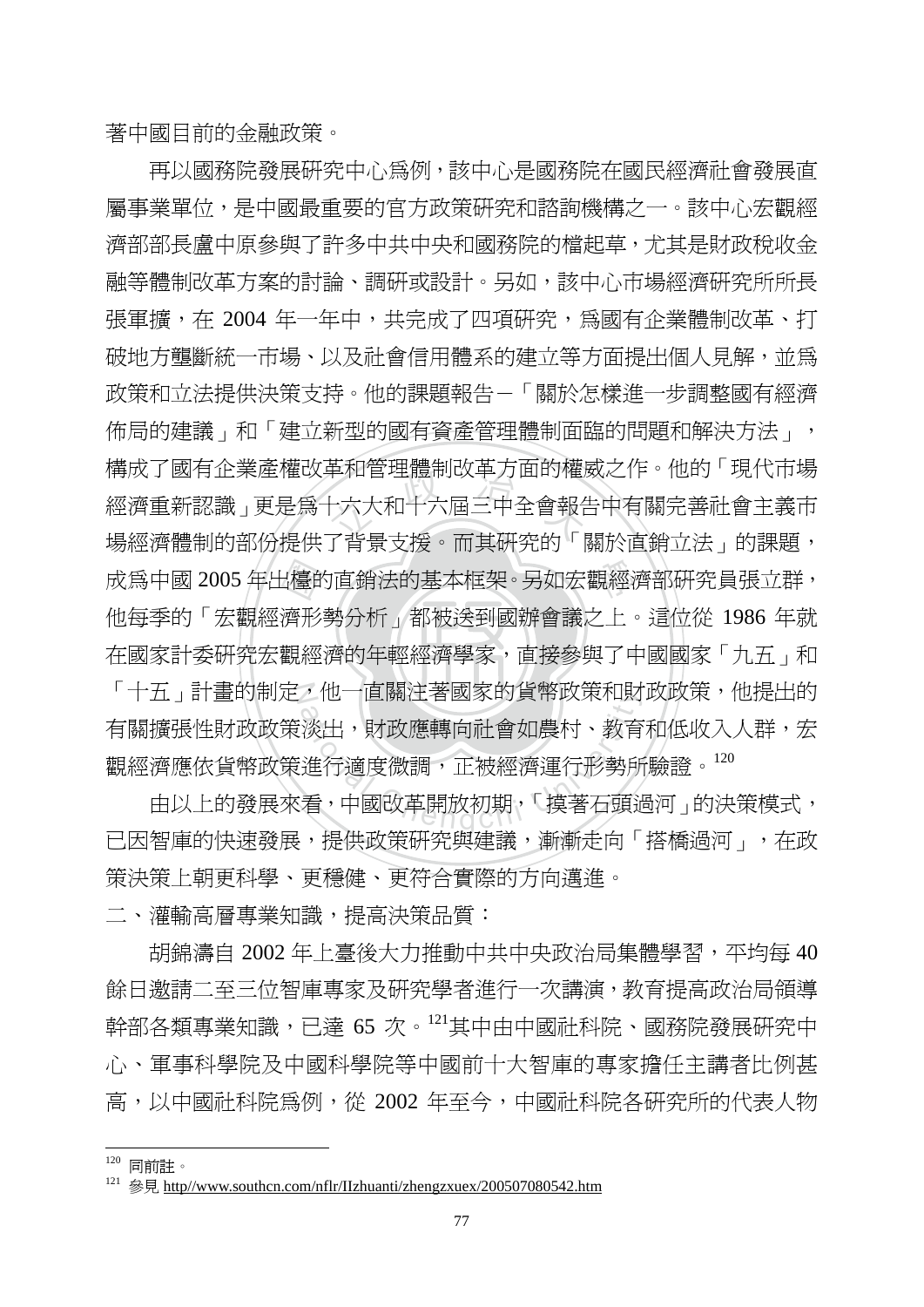發表 7 篇論文,還進行了大量的調查研究工作,僅在國研室內部刊物登載的<br>調研報告中,便有 7 篇得到了國務院總理溫家寶的批示。<br>三、從事情報資訊蒐集: 的双呆。此外,各政府部FJP<br>識亦產生一定功能,例如國<br>104 年一年胆,左市国国安格 ‧ 先後登上了中南海的講壇,如餘永定、江小涓、蔡昉、張西明、李林、張宇 燕、李崇富、郝時遠、李培林、景天魁、裴長洪、李景源、張曉山、鄭成思、 梁慧星、信春鷹、卓新平、李向陽、宋泓、周弘、高培勇、潘家華等 22 位 研究員(如附錄五、六),人數最多。它們分別就世界經濟形勢和中國經濟 發展,世界就業發展趨勢和中國就業政策,世界文化產業發展狀況和中國文 化產業發展戰略,堅持依法治國、建設社會主義政治文明,世界格局和中國 的安全環境,繁榮和發展中國哲學社會科學,中國民族史的幾個問題等領域 進行了專題講解。對中國領導高層充分發揮了教育功能,提高中國高層對國 內國際政、經濟、軍事等各方面情勢與發展廣泛而深入的認識,對於決策品 質之提高產生正面提升的效果。此外,各政府部門所屬智庫均會出版內部刊 物,對提高領導高層知識亦產生一定功能,例如國務院發展研究中心宏觀經 濟部部長盧中原,在 2004年一年間,在中國國家核心刊物如「經濟研究」 調研報告中,便有 7 篇得到了國務院總理溫家寶的批示。

三、從事情報資訊蒐集:

部分中國智庫實際上隸屬於情報部門,如中國國際戰略學會隸屬於總參 『除上課燭於情報部門,如甲國國除戰<br>究中心隸屬於總政部門,中國現代國<br>於國安部,彼等以學術研究的招牌爲<br>集活動,其出版的定期刊物固然値得 二部,和平與發展研究中心隸屬於總政部門,中國現代國際關係研究院、中 國社科院臺研所隸屬於國安部,彼等以學術研究的招牌為掩護,以公開與秘 密的方式從事情報蒐集活動,其出版的定期刊物固然值得參考,但更值得重 視的恐怕是彼等每週所編印的內部機密性參考資料。<sup>122</sup>

四、「旋轉門」功能:

 $\overline{a}$ 

儘管中國智庫的發展遠未成熟,但從當前的官場慣例,中國高幹退出政 治舞臺發揮餘熱的主要途徑是到人大、政府機構任職。但近幾年來一批頗有 影響力的大陸官員選擇智庫機構作為「發揮餘熱」的舞臺,其趨勢將日漸增 加。其中比較有代表性的如中共中央黨校原常務副校長鄭必堅,他退下來後 擔任「中國改革開放論壇」理事長,中國人民解放軍原副總參謀長熊光楷, 擔任「中國國際戰略學會」會長,中國老將軍肖克和國務院前副總理穀牧則

<sup>122</sup> 蔡瑋,《中國的涉臺決策與兩岸關係發展》,臺北:風雲論壇,2000 年,頁 87。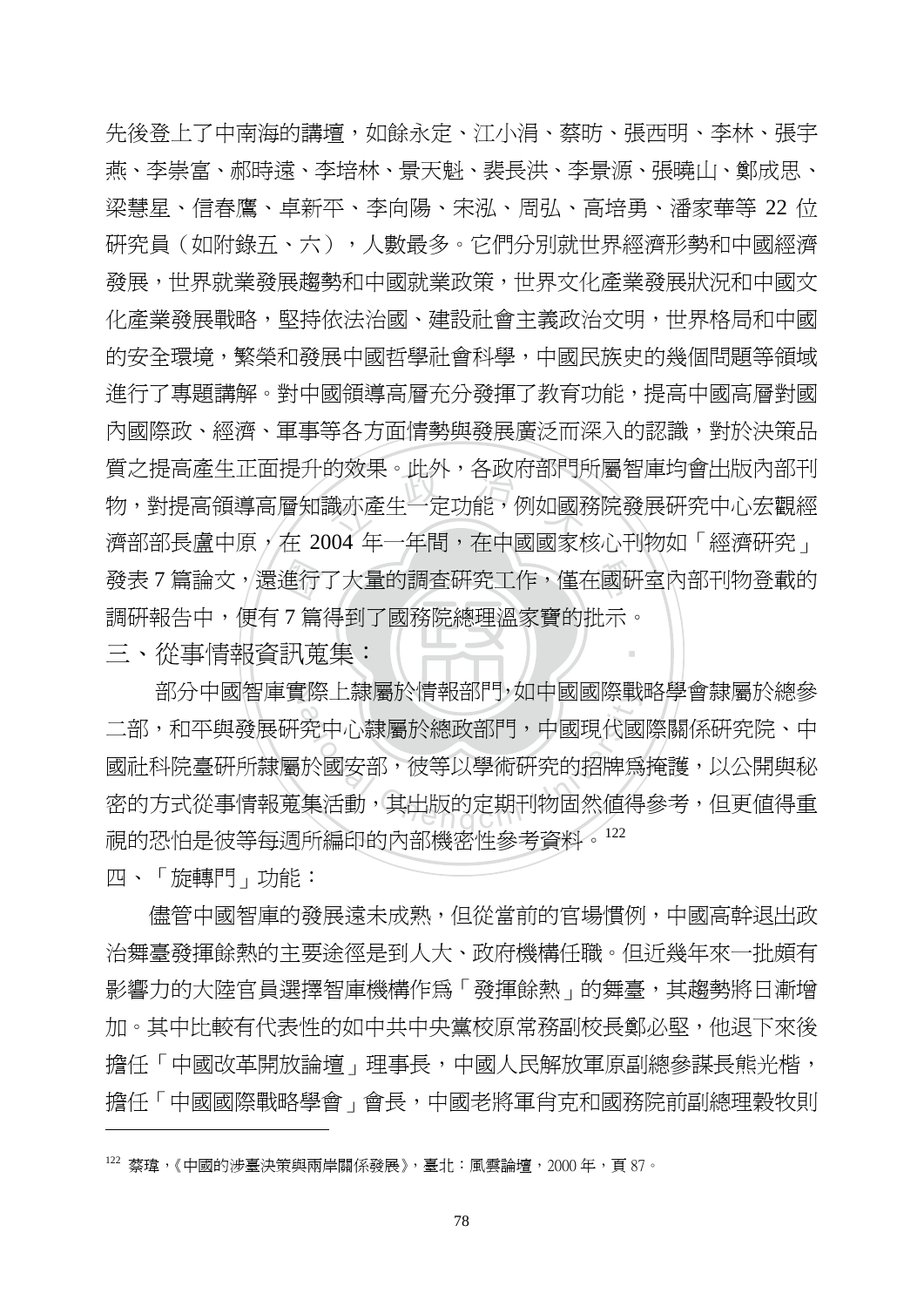<sub>这古智卑饯傅,平身赋了這些<br>資途徑,甚或社會影響力。<br>フ</sub> 合力創辦「中國戰略與管理研究會」,另中國國務院前副總理錢其琛,退休 後擔任北京大學國際關係學院院長。這些機構經常利用各自特有的管道對中 國高層領導「建言獻策」,在中國現有途徑之外,積極「參政議政」。而它 們本身也多以智庫為定位,例如「中國戰略與管理研究會」曾主辦過一本影 響力相當廣泛的刊物「戰略與管理」,該雜誌在扉頁的理事會章程中明確表 明,自己「在海外關注中國現實與大勢的各界高層菁英中享有盛譽,被譽為 中國的戰略智庫」。此外,2009 年由中國國務院總理溫家寶親自批准成立之 「國際經濟交流中心」超級智庫,由前副總理曾培炎擔任理事長,部份退休 官員擔任其內部相關要職,顯示中國智庫未來成為旋轉門之功能將日受重 視。中國高級政府官員退居智庫機構,本身賦予這些半官方的智庫機構亟須 的與政府溝通管道,融資途徑,甚或社會影響力。在客觀上,也提高了這類

五、儲備和提供人才:

智庫的存在的價值。

‧大学<br>府儲<br>知的 目前為止為外界所知的最典型的案例,是中國社科院法學所前所長夏勇被聘 為國家保密局局長,儘管這一職位遠非核心,但外界仍猜測夏會成爲領導人 儘官這一職位退非核心,但外界仍有<br>在中央政治局集體學習主講第七次的<br>奉調中宣部理論局副局長,如今並升<br>院財貿所原所長江小涓 2004 年 8 月 美國智庫為政府儲備提供各方面專業人才,在中國則還未形成潮流。到 的核心智庫。另如曾在中央政治局集體學習主講第七次的中國社科院新聞所 副所長張西明,之後奉調中宣部理論局副局長,如今並升任局長職,擔任第 二次主講的中國社科院財貿所原所長江小涓 2004 年 8 月調任國務院政策研 究室副主任,另外,北京大學中國經濟研究中心研究員易網(原中心副主 任),現在兼任中國央行貨幣政策司司長。不過,以上的個案乃極少數,這 一方面與大陸智庫本身發展遠未完善有關,但更重要的還是與目前大陸的官 員選拔機制有關,這一機制仍然更多地依靠官僚體制內部人才輸送和培養, 體制外的各種組織幾乎都沒有參與管道。<sup>123</sup>

學

六、宣傳政府政策,改善國際形象:

 中國政府經常運用智庫人員外訪或撰文為政府政策進行宣傳,以維護其 尊嚴與改善國際形象。例如,2003 年西方先進國家攻擊中國人民幣匯率和出 口貿易政策,根據中共中央領導安排,國務院指定由社科院加強研究。在隨

 $123$  參見中國思想庫網站, http//www.chinathinktank.cn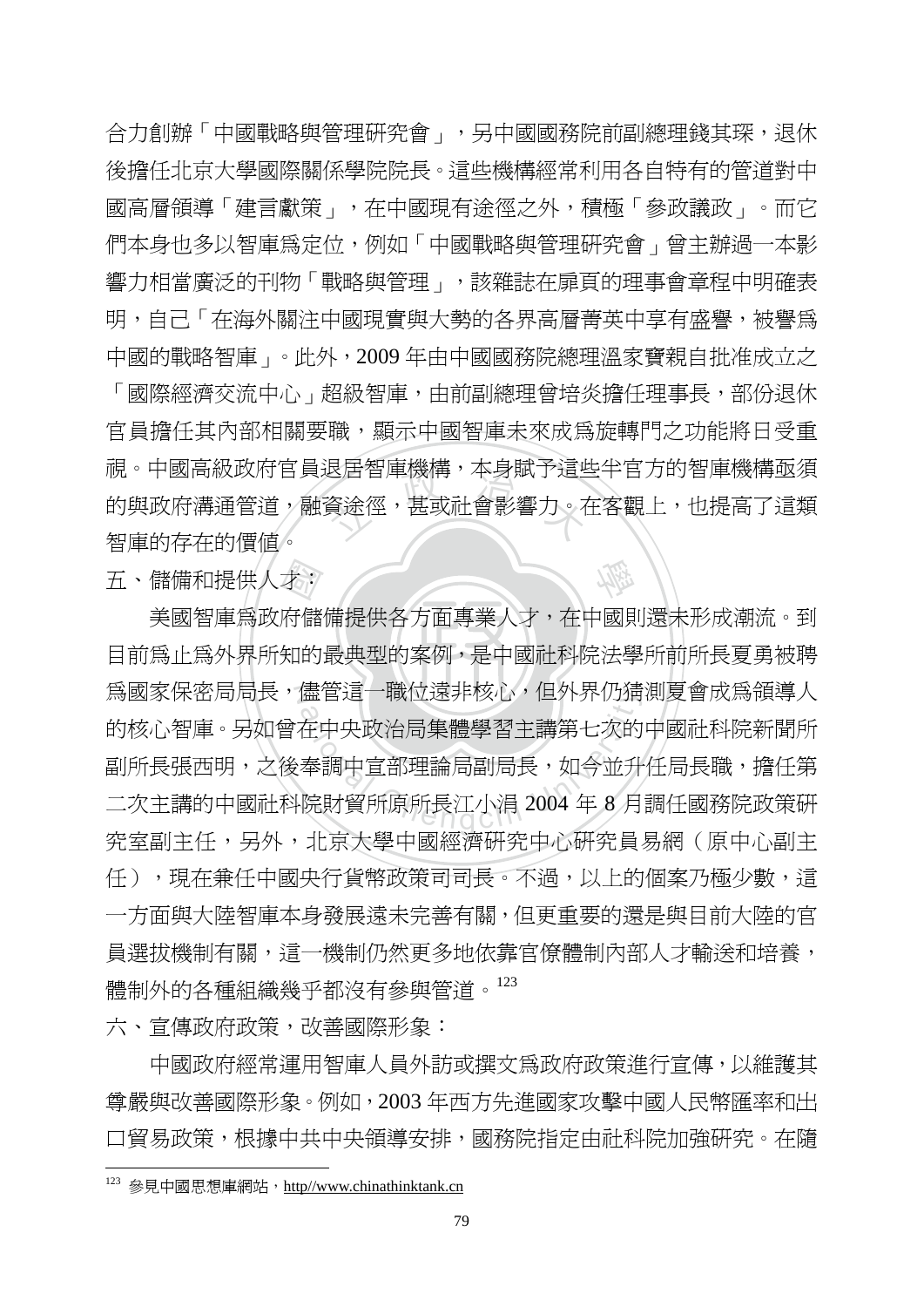後召開的國際問題論壇上,社科院的學者用大量資料和事實論證了中國擴大 開放、引淮外資和保持金融穩定的關係,宣傳了中國的匯率政策,有力地維 護了國家政策的尊嚴,穩定了輿情。又如,中央黨校原常務副校長鄭必堅 2004 年年底,以「中國改革開放論壇」理事長身份訪問歐洲各國,宣導中國領導 人「和平崛起」理論,此前鄭必堅澴漏訪美國各政要,更被看成爲領導人訪 問鋪路。利用智庫之非官方身份進行外交遊說和溝通,儘管對中國政府來說 還是頗新鮮的作法,但顯然收到了很好的效果,頗爲外界肯定。<sup>124</sup> 七、教育一般政府人員與民眾:

施政作爲與看法。 -置網路論壇,發表各類專業、權威知識,教育民眾及低層政府人員,提升他<br>們對國內及世界上各方面形勢發展的認識,進而直接、間接產生或影響政府<br>施政作爲與看法。 ナ國國際向題研究所出放的<br>題研究院「國際問題論壇」等<br>※予重調及超音機話等大界が ‧ 中國智庫均定期出版專門期刊,如中國社會科學院出版的「美國研究」、 「世界經濟與政治」,中國國際問題研究所出版的「國際問題研究」、「世 界知識」,上海國際問題研究院「國際問題論壇」等種類繁多,以及各類著 作、報告、文章,或者接受電視及報章雜誌等大眾媒體座談、採訪,或者設 們對國內及世界上各方面形勢發展的認識,進而直接、間接產生或影響政府

N 八、提高大國聲譽與地位,增強國際話語權

地位,增強國除話詒罹<br>:常赴國外進行國際學術交流、訪問官<br>,其專業知識與能力,享譽國際,對<br>地位,及增強其國際話語權的作用甚 中國重要智庫經常赴國外進行國際學術交流、訪問官員,或邀請國外智 庫專家參加學術座談,其專業知識與能力,享譽國際,對提高中國這個崛起 的大國的國際聲譽與地位,及增強其國際話語權的作用甚大。以上海國際問 題研究院為例,該院雖然全部人員僅有 80 餘人(含工作人員),但僅以 2010 年 4 月份計,其接受來訪的國外官員或智庫團體就有 10 個, 5 月份亦有 4 個,4月份舉行國際學術研討會 6次,5月份亦有 5個之多,此外,2009年 該院團體外訪外國政府及智庫機構等計 6 次,交流之頻繁足以顯示其在國際 之地位,亦相對提高了中國在國際間聲譽與地位。

## 第四節 中國與美國智庫特色之比較

 中國智庫跟西方國家智庫有一些共同的特色,例如它們多是非營利的, 它們對決策的影響力極大部分是視特定領導人而定。然而在中國的政治制度

<sup>124</sup> 同前註。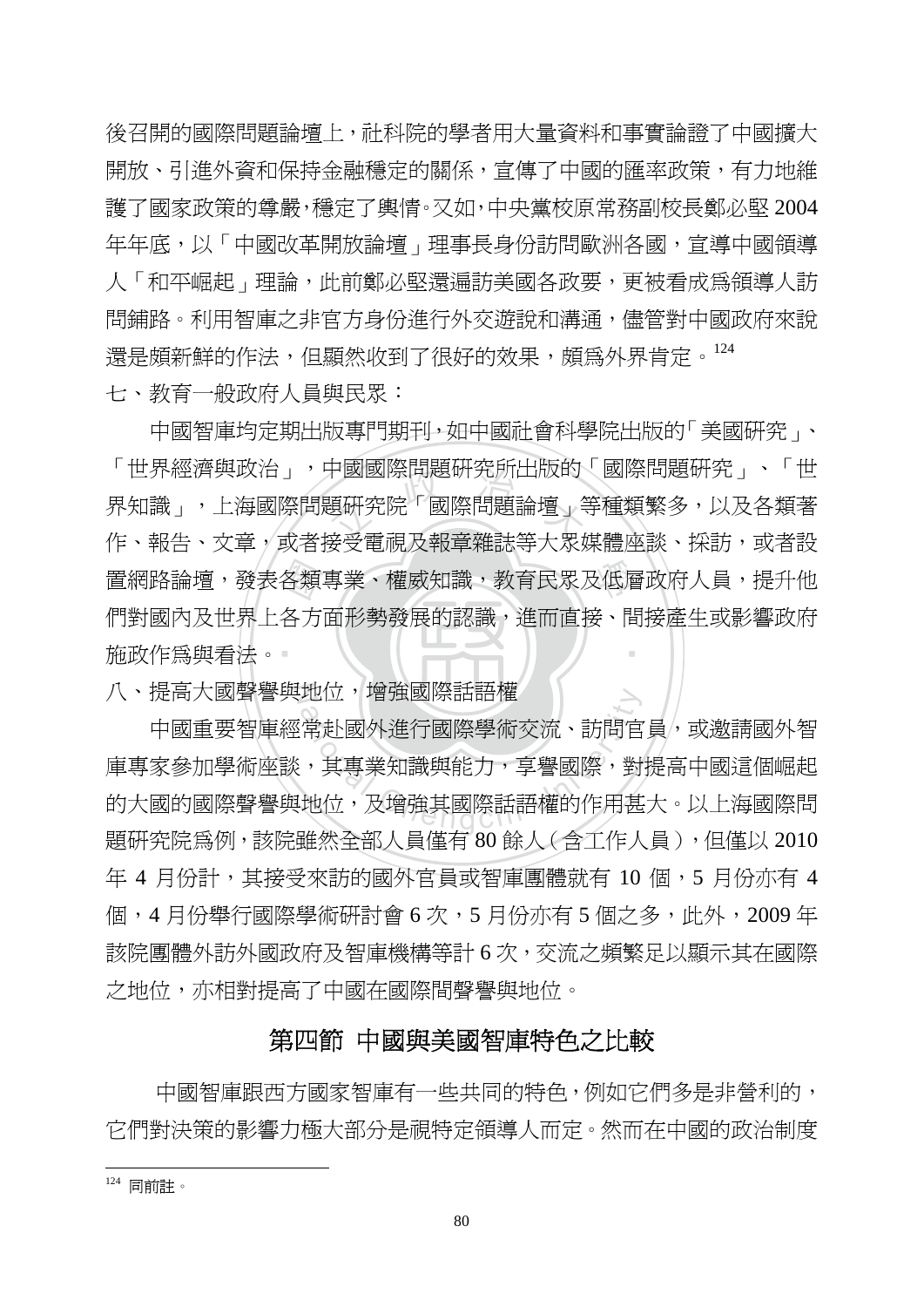下有三方面與西方有很大的差異。

第一、 高度的壟斷性:

的。由於這樣多的智庫在各個層面爭取影響力與財力支援,可見彼此間競爭<br>之激烈。<sup>125</sup><br>第二、 較少的經費支援: \*),智 闻 的 競 尹 仕 夫 図 创<br><br><br>206 年 代 武 立 的 、 声 邦 <sup>通 一 2</sup> 中國智庫的壟斷性高,部分是因為它的數量有限,部分是因為面對民間 智庫的競爭較少。特別是研究國際關係的民間智庫在中國是不被允許的,只 有少數菁英在從事相關方面的研究。一般狀況下,決策者會從政府部門所屬 機構尋求諮詢,如果需要更多資訊,它們會向社科院等相關研究所進行諮 商,因為它們獨立性和專業性較高。智庫的壟斷性似乎對中國領導與智庫雙 方都較方便,因為前者知道向後者尋求諮詢,而後者在智庫圈中可以面對較 少的競爭壓力。雖然中國智庫之間有一些競爭,但是在強度上不如西方,甚 至難以相提並論。相反的,智庫間的競爭在美國卻是一項特色。根據 James McGann 研究指出,美國有 1,777 個智庫,僅有 10 個是在 1930 年代前創立 的,有 2/3 是 1960 至 1986 年代成立的,而超過一半是 1970 至 1988 年成立 之激烈。<sup>125</sup>

第二、 較少的經費支援:

 $\overline{a}$ 

據觀察直到最近,中國幾乎所有智庫成立和經費來源都是中央政府所提 ,中國幾乎所有智庫放立和經實來源<br>提供資金成立研究機構是行不通的<br>。只有到 1990 年代中期,有一些少。<br>展研究所和天則研究所(由經濟學家 供。「因爲由基金會提供資金成立研究機構是行不通的」,<sup>126</sup>特別是有關外 交政策方面智庫尤然。只有到 1990 年代中期,有一些少數半官方和民間智 庫出現,諸如中國發展研究所和天則研究所(由經濟學家茅於軾領導),由 一些經濟學家、企業家和社會活動者所建立,並以經濟事務為研究重點。在 1990年代後期也出現一些民間智庫,是由企業家或外國基金會所贊助。如北 京的太平洋問題研究所、上海的美國問題研究所和深圳的綜合研究所。<sup>127</sup>然 而,它們與中國官方的智庫比較起來這些民間智庫對於中國決策的影響力極 為有限。因為它們接觸內部資料與接近高層決策者的管道有限,而無關乎它 們的研究品質。

‧

<sup>&</sup>lt;sup>125</sup> James G. McGann, "Academics to Ideologues: A Brief History of the Public Policy Research Industry," PS:*Political Science and Politics*, Vol.25, No.4 (1992), p. 738.<br><sup>126</sup> See Nina P. Halpern, "Social Sciencists as Policy Advisers in Post-Mao China: Explaining the Pattern of

Advice," *The Australian journal of Chinese Affairs*, Nos. 19-20 (1988), p. 219<br><sup>127</sup> See Xuanli Liao, *Chinese Foreign Policy Think Tanks and China's Policy Towards Japan* ∧ Hong Kong :The

Chinese University of Hong Kong, 2006 $)$ , P.38.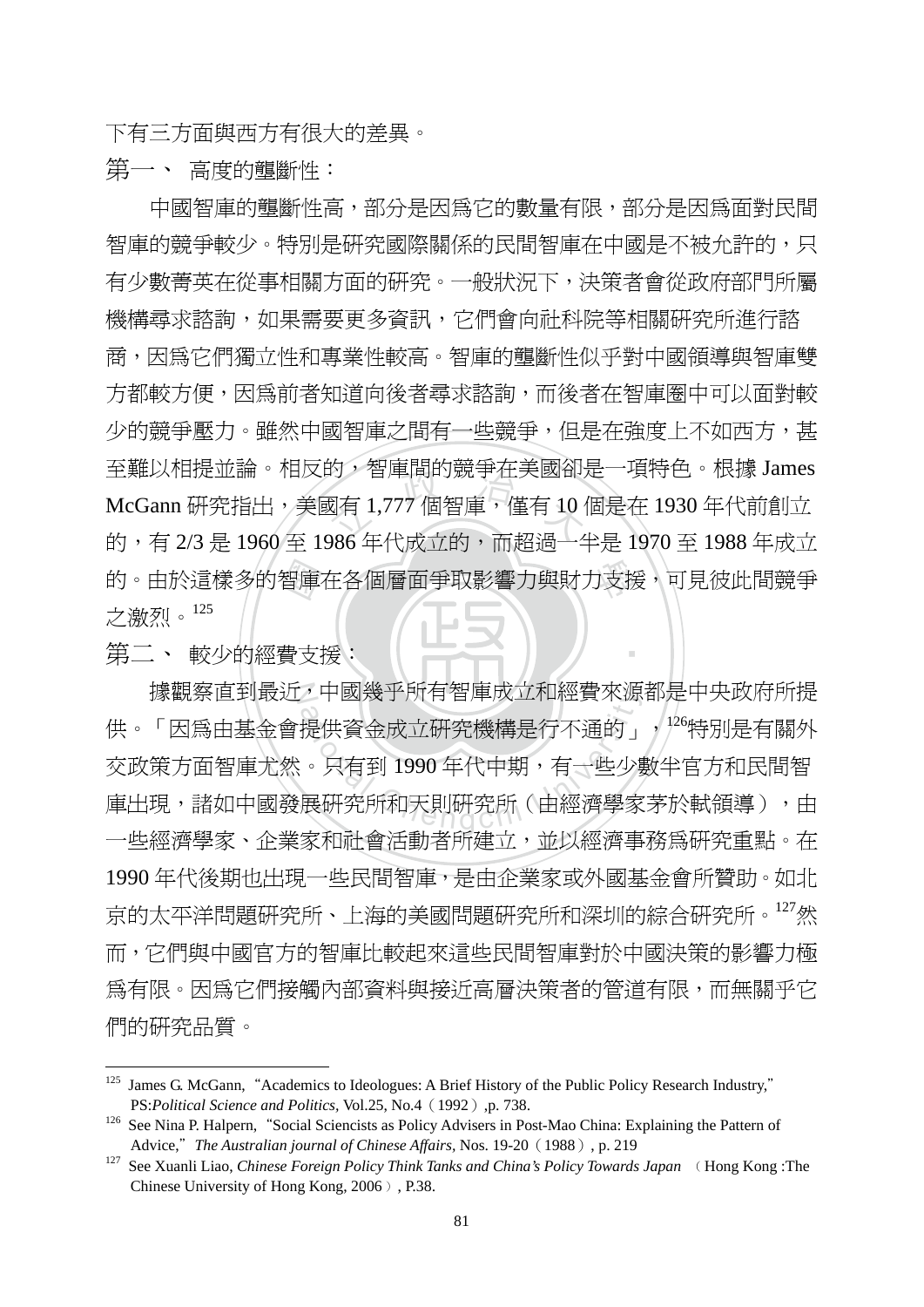研究合約獲得的收入仍然有限。例如,外交政策方面<sup>。</sup><br>收入僅佔其總收入的 5%,而有關研究經濟方面智庫な<br>究所和發展研究所,其收入則約佔總收入的 30%。<sup>129</sup> 8幣。 NIKA 資料逸露入部<br>中國現代國際關係研究院和<br><sub>予控研究</sub>入<sub>幼 : 可見開甘州\*</sub> 學 研究合約獲得的收入仍然有限。例如,外交政策方面智庫由研究合約獲得的 ‧ 中國很多預算不公開,要獲得其智庫完整的經費預算統計資料很困難。 根據日本國家產業復興法的世界智庫名錄(NIRA's World Directory of Think Tanks, NWDTT)提供的數據,中國智庫的經費大部分是從政府的財政分配 及課題研究合約所獲得的。它們每年的預算約為美國同一規模智庫的 1/5 至 1/20 不等。例如,國家計劃委員會(2003年改為國家發展與改革委員會)所 屬的投資研究所有 74 個成員,一年的分配預算是 50 萬人民幣,從課題研究 合約獲得的經費是 100 萬人民幣。其他智庫成員約 70 人的,如國發會下的 能源研究所,每年的預算 70 萬美元,國務院發展研究中心所屬的國際科技 與經濟研究所,每年約 3,000 萬人民幣 ,而中國發展研究所成員約 85 人, 每年預算約 1,000 萬人民幣。128NIRA 資料透露大部分文官(非軍事方面) 外交政策方面智庫,如中國現代國際關係研究院和許多社科院所屬的研究 所,最近幾年已經開始承接研究合約。可是與其他類智庫比較起來,從承接 收入僅佔其總收入的 5%,而有關研究經濟方面智庫如國務院所屬的能源研

根據 Abelson 指出,美國 150 至 300 個研究人員的智庫,每年的預算超 出,美國 150 至 300 個研究人員的智<br>s Smith 指出,美國成員 100 至 200 ノ<br>1400 萬美元之間。<sup>130</sup>而 Diane Stone<br>-<br>異更廣,成員 30 至 80 人的,預算介 過 2 千萬美元。James Smith 指出, 美國成員 100 至 200 人的研究所, 每年 的預算一般在 900 至 1400 萬美元之間。<sup>130</sup>而 Diane Stone 的資料顯示,在美 國智庫之間預算的差異更廣,成員 30 至 80 人的,預算介於 130 至 900 萬美 元之間,而成員 100至 200人的,預算介於 100至 1800 萬美元之間。131

在實質上,西方智庫的經費來源比中國智庫更多元化。以美國及英國為 例,中央和地方政府對外交政策方面智庫僅提供部分的財力支援,如該國政 府提供倫敦的海外發展研究所和華盛頓 D. C.的布魯金斯研究所的經費, 僅 佔其總經費的 2%。除了政府經費外,大量的基金會、企業、私人捐贈、捐

<sup>128</sup> *NIRA's World Directory of Think Tanks,* 1996 and 2000,http:// www.nira.go.jp/ice//nwdtt/dat/1042.html. No budget figure is available for Chinese foreign policy think tanks on the latest NIRA list.<br><sup>129</sup> NIRA's World Directory of Think Tanks, 1996 and 1999.

<sup>&</sup>lt;sup>130</sup> Donald. E. Abelson, *American Think-tanks and Their Role in U.S.Foreign Policy*, NY : St. Martin's Press, 1996, p.4. ; James Smith,"Think Tanks and the Politics of Ideas,"in *The Spread of Economic Idea*s, edited

by David C. Colander and Alfred William Coats (New York:Cambridge University press, 1989), pp. 179. 131 Diane Stone,"Old Guard Versus New Partisans: Think Tanks in Transition,"*Australian Journal of Political*  Science*,* Vol.26 No. 2 (1991), p. 207.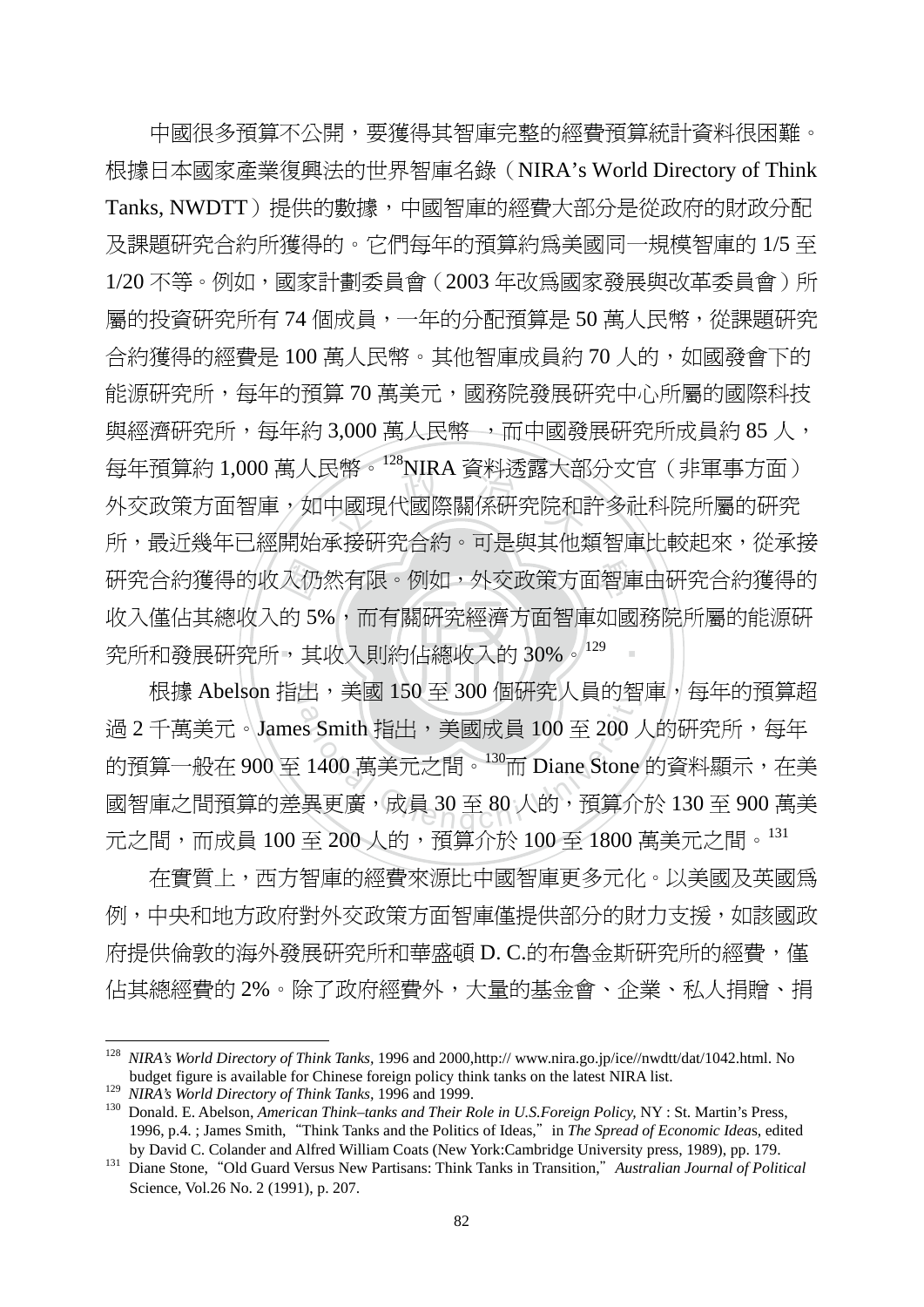助基金和國際組織成為西方智庫的資金來源。這樣多樣性的財力支援,使得 西方智庫進行研究工作,雖然不必然更客觀,但卻更獨立於政府的影響力之 外,也因此能提供其政府更多的政策選擇。雖然中國與西方智庫的經費來源 不同,但經費預算在中國智庫政策制訂過程所扮演的角色,其影響效果並不 大。中國智庫由於地位特殊有某些特權可以接觸內部資料和政策制訂渦程, 因此,它們能在有限的預算範圍內有效的執行工作。

第三、 對高層決策有更多的影響管道:

院在國際關係方面智庫圈,它通常是最具影響力的,因為在官僚體系上附屬 提出內部政策報告,以正常管道去影響政府決策過程。一般而言,智庫的重<br>要性常常視其在中國政治制度中的所在位置而定,如中國現代國際關係研究<br>院在國際關係方面智庫圈,它通常是最具影響力的,因爲在官僚體系上附屬 定期間報。(二)讓尚僧視?<br>立場。中國智庫既依賴正式<br>豐亥答道,复屈政宮報明記 N 於外交工作領導小組(FALG),也是國安部的下屬單位,因此能獲得「許 中國智庫展現它們影響力通常有三種方法:(一)為高層領導在出訪或 外賓來訪前,或有關國際間不預期事件撰寫政策建議報告。(二)向高層領 導就特殊政策議題提供定期簡報。(三)讓高層領導掌握國際事務上的熱點 議題和外國政府的政策立場。中國智庫既依賴正式管道,也依賴非正式的管 道。前者即一般的官僚體系管道,每個政府部門內的智庫都有自己的管道, 要性常常視其在中國政治制度中的所在位置而定,如中國現代國際關係研究 多直接通向中央政局常委的管道」。<sup>132</sup>

(FALG),也是國安部的下屬里位<br>常委的管道」。<br><br>庫的角色界定,不僅要看它在官僚體<br>要程度」,,<sup>133</sup>中國智庫也常常要靠非 然而,「一個智庫的角色界定,不僅要看它在官僚體系的位置,還要看 它內部研究人員的重要程度」,<sup>133</sup>中國智庫也常常要靠非正常管道去影響高 層領導,故靠個人關係網絡成為觀察中國智庫影響力的一項重要指標。沈大 偉(David Shambaugh)指出,正常管道的權威是從上到下的縱向系統,使 得管道缺乏效率,不像個人關係網絡能夠縱向和橫向流動,使得智庫可以繞 過正常管道,在決策過程中扮演更有效的角色。換言之,智囊機構的領導或 個別研究人員與高層領導是否有特殊接觸管道也是影響智庫的效率重要因 素。因此,單有官僚體系位置是不足以解釋中國智庫的角色,而單有好的研 究成果品質也一樣。與中國不同的是西方智庫大部份是依賴正常管道影響政

<sup>&</sup>lt;sup>132</sup> Bonnie S. Glaser and Philip C. Saunders, "Chinese Civilian Foreign Policy Research Institues: Evolving Roles and Increasing Influence," ibid., p. 599<br><sup>133</sup> Tai Ming Cheung, "The Impact of Research Institutes in the post-Moa Period of Peking's Foreign

Policy-making,"*Issues & Studies,* Vol. 23, No. 7 (1987), p. 94.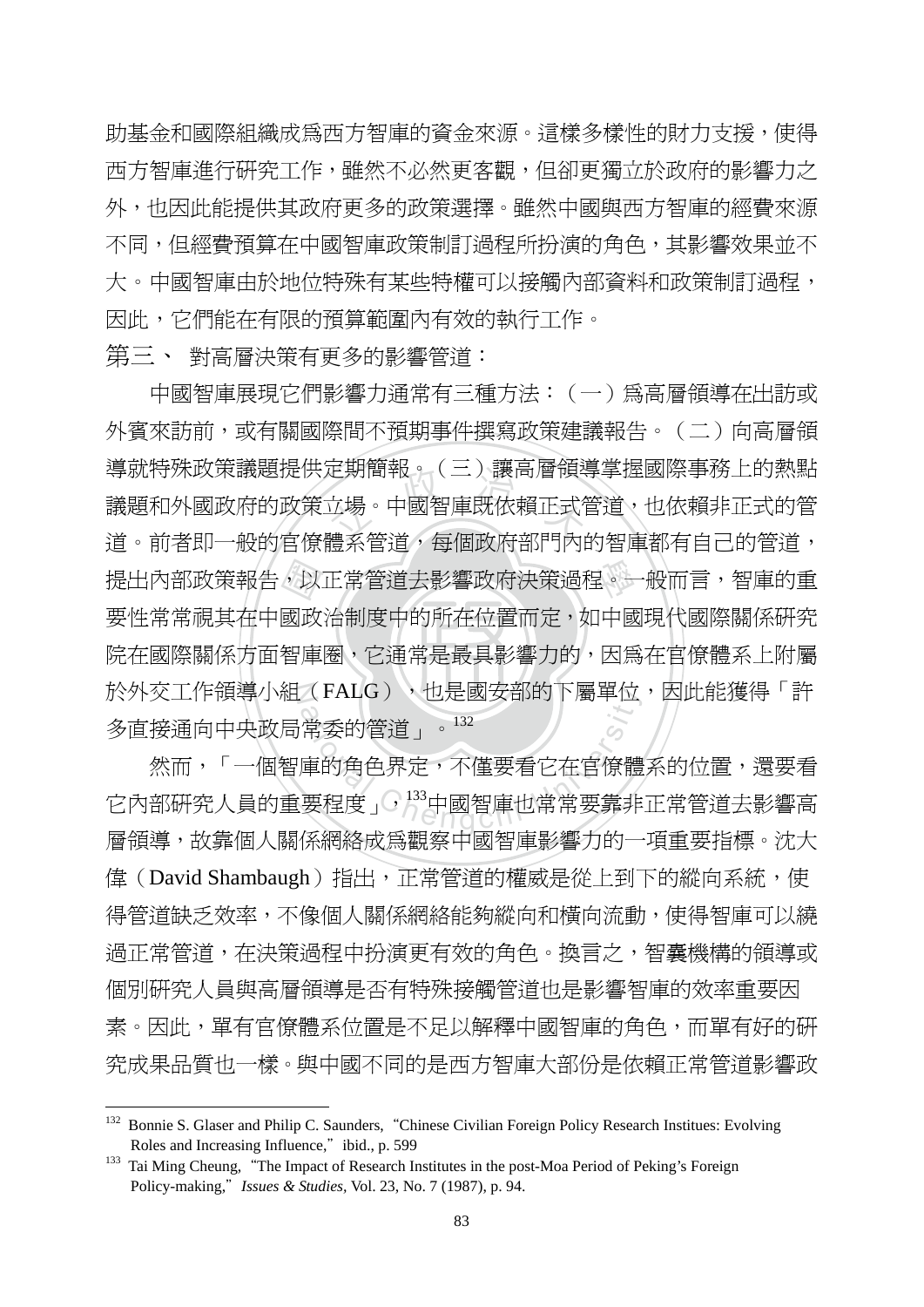府和國會領袖們。雖然它們可能也有一些非正式管道可以提高它們的影響 力,但是對它們而言,它們有更多其他正式的管道展現它們的影響力,如擔 任總統候選人選前的諮詢顧問、遊說國會領袖、運用媒體宣傳影響政府決策 等等。相反的,少部份個人關係網絡,在美國完善的政策諮詢系統,和強大 的競爭環境下,是很難發揮左右政府政策力量的。另一方面,美國智庫正常 上是不會提供政府政策建議的,它們提供給決策者的只是某些特定政策議題 全面性的分析,和清楚界定的選項,而決策者必須依據他們個人的判斷去做 決定。

‧‧ 府。它們的經費預算比西方國家少很多,但是不必然影響它們進行研究或影 員在高層領導階層與機構領導間之個人網絡關係。最後,中國智庫享有高度<br>的權威,但是在研究工作上獨立性較低,因爲它們唯一的經費來源是中央政<br>府。它們的經費預算比西方國家少很多,但是不必然影響它們進行研究或影 <sub>出於智庫數重有限和氏向智順<br>過正式和非正式的管道影響<br>\*章安側左山国政治判座内</sub> 響高層決策者的有效性,因為它們具有接觸內部資料和直達領導高層精英的 onal Chengchi University 總而言之,中國智庫有三個與西方國家智庫不同的特色,第一是它們享 有高度的壟斷性,而且由於智庫數量有限和民間智庫缺乏,它們面對的競爭 較少。第二是它們可透過正式和非正式的管道影響領導高層,因此,它們在 政策制訂過程的角色,依靠它們在中國政治制度內的位置,和智庫內個別人 的權威,但是在研究工作上獨立性較低,因為它們唯一的經費來源是中央政 較佳管道。因此,它們對決策的參與程度遠遠超過西方的智庫。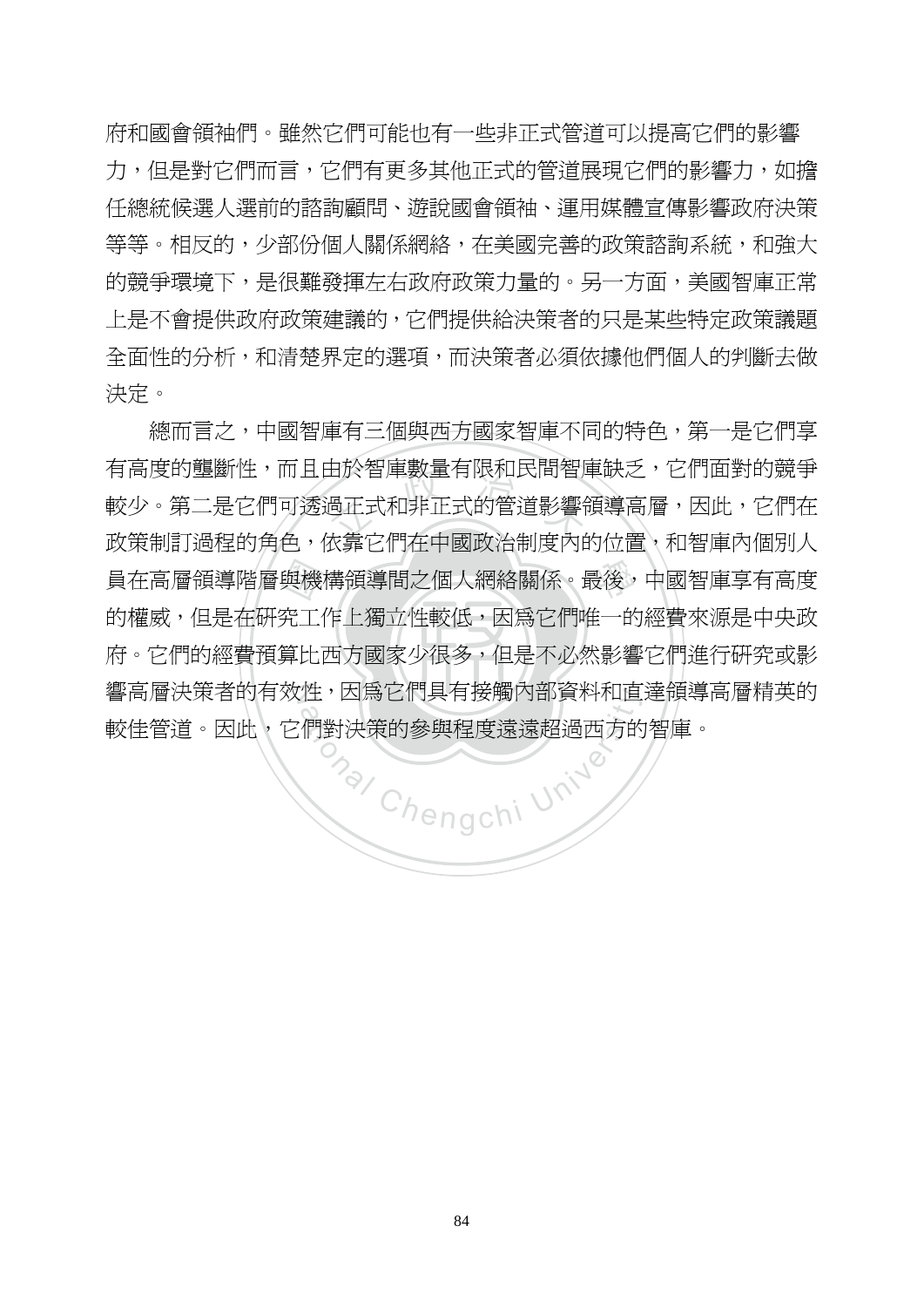# 第四章 中國智庫的發展前景與方向

## 第一節 中國民間智庫的產生背景與發展經過

一、中國民間智庫產生的背景

後,中國政府很少與它們發生聯繫,很少直接從它們那裏訂購研究成果。真 思想有<br>求有<br>與 次需是次用的文书<br><br><br>過是體制內資源轉換到體制 學 換一種方法來經營思想和知識的產出,換一個身份來表達思想觀點。至於是 N 正鼓動學者們離開體制的是它們個人不同的性格愛好和思想觀點。例如 1980 ###<br>|- 朝國家體改委,1990年代初期馮侖離<br>|<br>|辭掉中共中央辦公廳研究室、到北京<br>|開中共中央農村政策研究室、到北京<br>|於献和張曙平、成泄創辦「天則經濟 中國民間智庫是改革開放的產物,與中國社會的政治、經濟環境有密切 關係。1990 年代初期,中國經濟和社會體制改革進入一段高潮期,借著這股 浪潮,有一批體制內學者離開政府部門,「下海」投入市場。有中國學者說, 「中國民間智庫的出現主要是因為改革開放之後,政府內部的思想資源不 足,客觀上需要外部資源淮行補充,而決策科學化對智庫的要求越來越高, 僅靠體制內智庫往往難以滿足政府的要求,因此,一些民間智庫應運而生」。 134但真實的情況應是,民間學者的出現更多原因是出於個人的因素。中國民 間知識資源的出現,不過是體制內資源轉換到體制外。主要是中國學者們想 否與政府部門的需求有關,可能關係並不大。這是因為,這些民間智庫出現 年代末期,曹思源離開國家體改委,1990 年代初期馮侖離開中共中央黨校下 海經商,接著鐘朋榮辭掉中共中央辦公廳研究室的工作,仲大軍辭掉新華社 的工作,林毅夫脫離開中共中央農村政策研究室,到北京大學創立了「中國 經濟研究中心」,茅於軾和張曙光、盛洪創辦「天則經濟研究所」,樊綱成 立半官方的「北京國民經濟研究所」,李凡從海外回國註冊「世界與中國研 究所」,溫元凱于 1998 年成立「南洋林德諮詢顧問公司」。

從 1993 到 1998 年,是中國研究學者下海的「高潮期」,可說是一個「百 花齊放」的時期。但是,之後就是艱難的「發展期」。目前觀察這些人的發 展,最成功的當屬北京大學的林毅夫,他創辦的北大「中國經濟研究中心」 已經享譽國內外經濟學界。樊綱所建立北京「國民經濟研究所」目前贏運狀 況尙屬良好,鐘朋榮的「視野諮詢硏究中心」已經壯大到數十人。但隨著形

<sup>&</sup>lt;sup>134</sup> 參見 http//www.chinathinktank.cn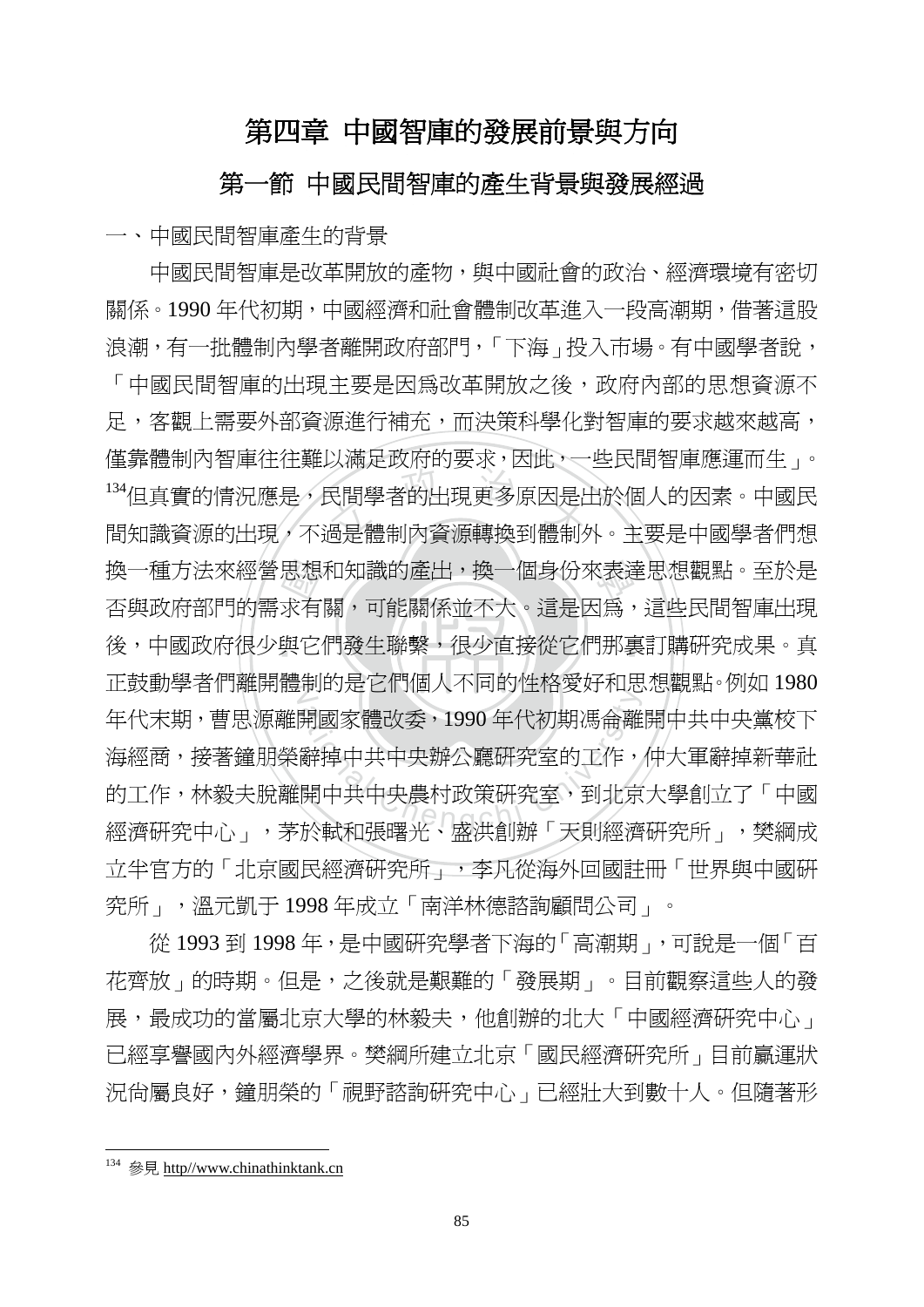勢的演變,2000 年代中期以後,中國市場化改革的動力日漸衰竭,在市場裏 經營的民間智庫人員已將消失殆盡。目前,在中國最具有代表性的民間智 庫:北京「天則經濟研究所」、北京「九鼎公共事務研究所」、北京「大軍 經濟觀察研究中心」仍慘澹經營。從範疇上看,林毅夫、樊綱等人的機構仍 屬於政府所屬,雖然它們的資金經費來源很多來自市場,但它們依託的舞臺 和無形資產仍然來自政府部門。

二、中國民間智庫的發展經過

成立北京「視野經濟研究中心」。與此同時,從中國社科院美國所退休的研 但 1989 年之後,這個民辦的研究單位被迫關閉。1994 年,鐘朋榮離開中共<br>中央辦公廳研究室,在北京成立「金思達諮詢公司」,之後又在工商局註冊<br>成立北京「視野經濟研究中心」。與此同時,從中國社科院美國所退休的研 戦光所朝賢匿跡。原所長曽<br>!「思源破產事務研究所」及<br>漫右陣ヱ明笑創過的北方「 究員茅於軾,與經濟所宏觀室的研究員張曙光、盛洪等成立了「靠掛」在北 所厷觀至旳帉究員張暏光、盛洪寺成<br>北京「天則經濟硏究所」。1997年,<br>年代末,原中國國家體改委的賀陽走<br>硏究機構。2000年,身在中共中央新 1980 年代末期,中國有少數學者離開政府機關,在民間建立非官方的智 庫。最早成立的民間研究所應當屬北京四通公司所辦的「經濟研究所」。但 1989 年之後,四通經濟研究所銷聲匿跡。原所長曹思源沉寂幾年後,又於 1990 年代初期成立北京「思源破產事務研究所」及「思源上海科學研究中 心」。1980 年代出現的還有陳子明等創辦的北京「社會經濟科學研究所」, 中央辦公廳研究室,在北京成立「金思達諮詢公司」,之後又在工商局註冊 京豐臺區科協名下的北京「天則經濟研究所」。1997 年,李凡成立「世界與 中國研究所」。1990年代末,原中國國家體改委的賀陽走出體制,在北京成 立一家半民間性質的研究機構。2000 年,身在中共中央新聞單位的仲大軍在 北京工商局註冊成立北京「大軍經濟觀察研究中心」。2003年左右,國務院 發展研究中心的吳敬璉與原政法大學校長江平等人在北京成立「上海法律與 政治研究所」。2004年,政治學學者劉軍甯等成立北京「九鼎公共事務研究 所」。135

從整個發展過程看,1990 年代是中國民間智庫萌芽和湧出期,21 世紀 以後進入低谷和退出期,賀陽的研究所最早退出這波熱潮。 2005 年上半年 中國政府的幹預,以及工商局對所註冊的企業名稱進行規範化(研究中心和 研究所一律重新註冊公司),於是北京「天則經濟研究所」、北京「思源社 會科學研究中心」、北京「大軍經濟觀察研究中心」、北京「社會經濟科學

<sup>&</sup>lt;sup>135</sup> 參見 http//www.chinathinktank.cn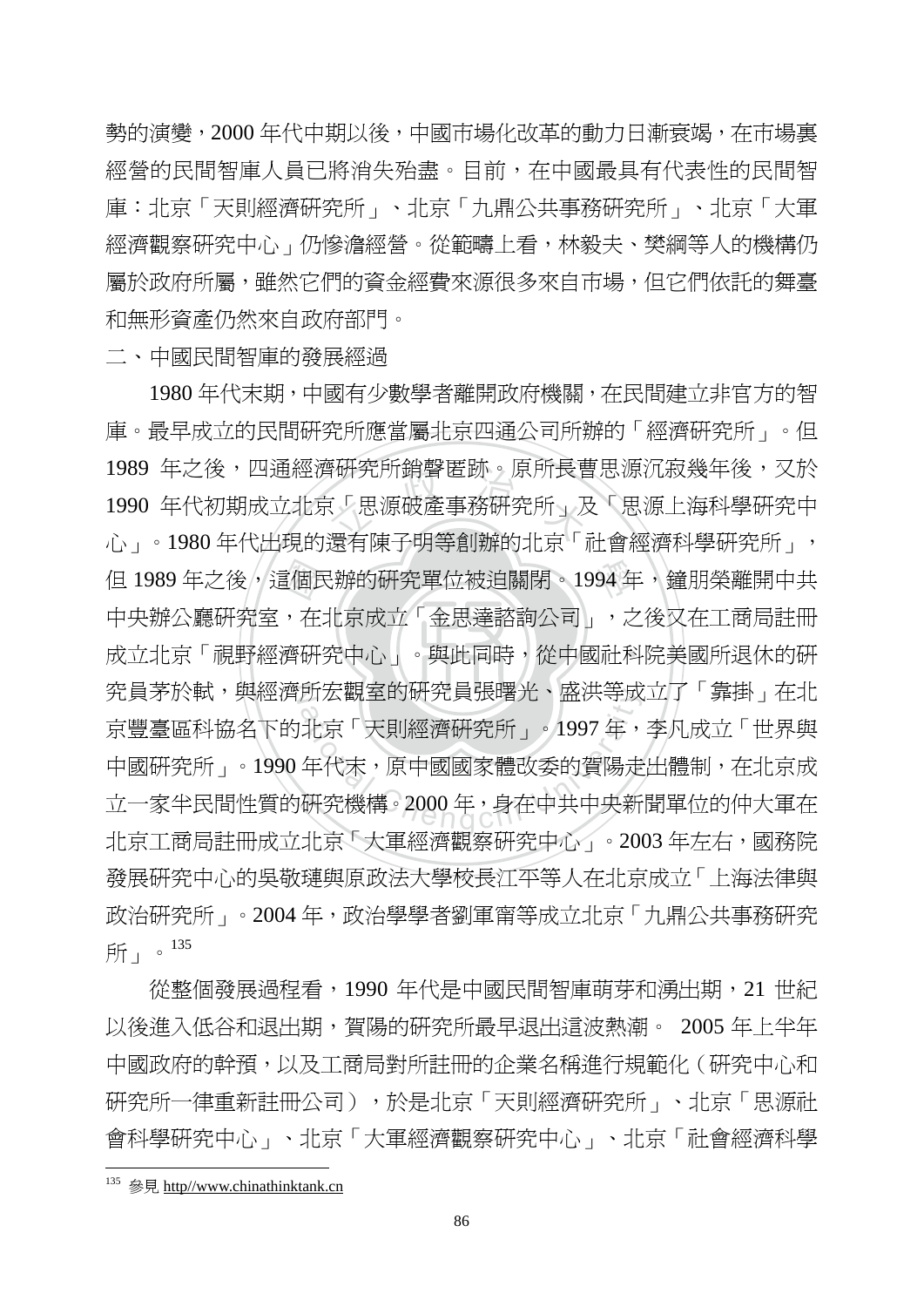研究所」(陳子明於 2004 年恢復的)、上海「法律與政治研究所」、鐘朋 榮的北京「視野經濟研究中心」等都已先後撤銷。

現在中國真正意義上的民間研究諮詢機構幾乎已經不存在,儘管「天則 經濟研究所」、「九鼎公共事務研究所」仍然在運作著,儘管北京「大軍經 濟觀察研究中心」改名為北京「大軍智庫經濟諮詢公司」,但民間智庫已經 大不如以前風光了。從近來的跡象看,暫時不會再有人進入這個領域。前幾 年中國新聞媒體曾討論過中國社會是否會出現民間智庫圈和智庫階層這樣 的問題,現在看,中國民間智庫的規模與力量離前述目標尚有一大段距離。

## 第二節 中國民間智庫的貢獻與發展困境

一、中國民間智庫的作用與貢獻

‧國的已<br>更是<br>年在 市與貢獻<br><br><sub>三</sub>今,近30年來,中國民間 供政策建議,為中國的改革和發展發揮一定的作用。曹思源先生之所以以「曹 ‧ 仲大軍早在 2002 年在國家發展戰略上明確提出「中國要避免重商主義」的 發展方法,及時調整人民幣匯率,避免經濟失衡。2003 年,仲大軍最早提出 2007年<del>年(延元社内大商(1999年)<br>議,要求中共中央政府放棄單純對 C<br>成爲事實。在政治體制改革方面,仲<br>京天則經濟研究所自創建之日起,便</del> 自 1980年代末期迄今, 沂 30年來, 中國民間智庫為中國社會和政府提 破產」而聞名,主要是因爲他最早提出「國有企業破產」的建議和實施方法。 「科學發展觀」的建議,要求中共中央政府放棄單純對 GDP 的追求。他的 一系列主張,後來都成為事實。在政治體制改革方面,仲大軍都提出過很多 寶貴的政策建議。北京天則經濟研究所自創建之日起,便定期舉辦「雙周學 術研討會」,十幾年來,這一活動給中國社會帶來大量的民間思想。天則所 定期舉行的每季度宏觀經濟論壇,也在某種程度上影響著政府的經濟決策。 茅于軾、張曙光和盛洪在這些年裏都為中國的經濟和社會提供了大量的觀點 和建議。鐘朋榮先生針對民間經濟提出的「小狗經濟」理論,以及「縣域經 濟發展戰略」和「企業發展戰略」,都豐富了中國的經濟學思想。特別是鐘 朋榮廣泛地為中國地方政府服務,成為很多地方政府的諮詢顧問。李凡所研 究有關中國鄉村民主問題的案例和提出的建議,被中國政治學界和國外研究 機構所注目。<sup>136</sup>這些中國體制內學者辭去公職,轉變身份,成為自食其力的 民間智庫的學者,使中國社會出現了越來越多公共政策型的知識份子。這些

<sup>136</sup> 參見 http//:www.unirule.org.cn/SecondWeb/Aticle.asp?ArticleID=1789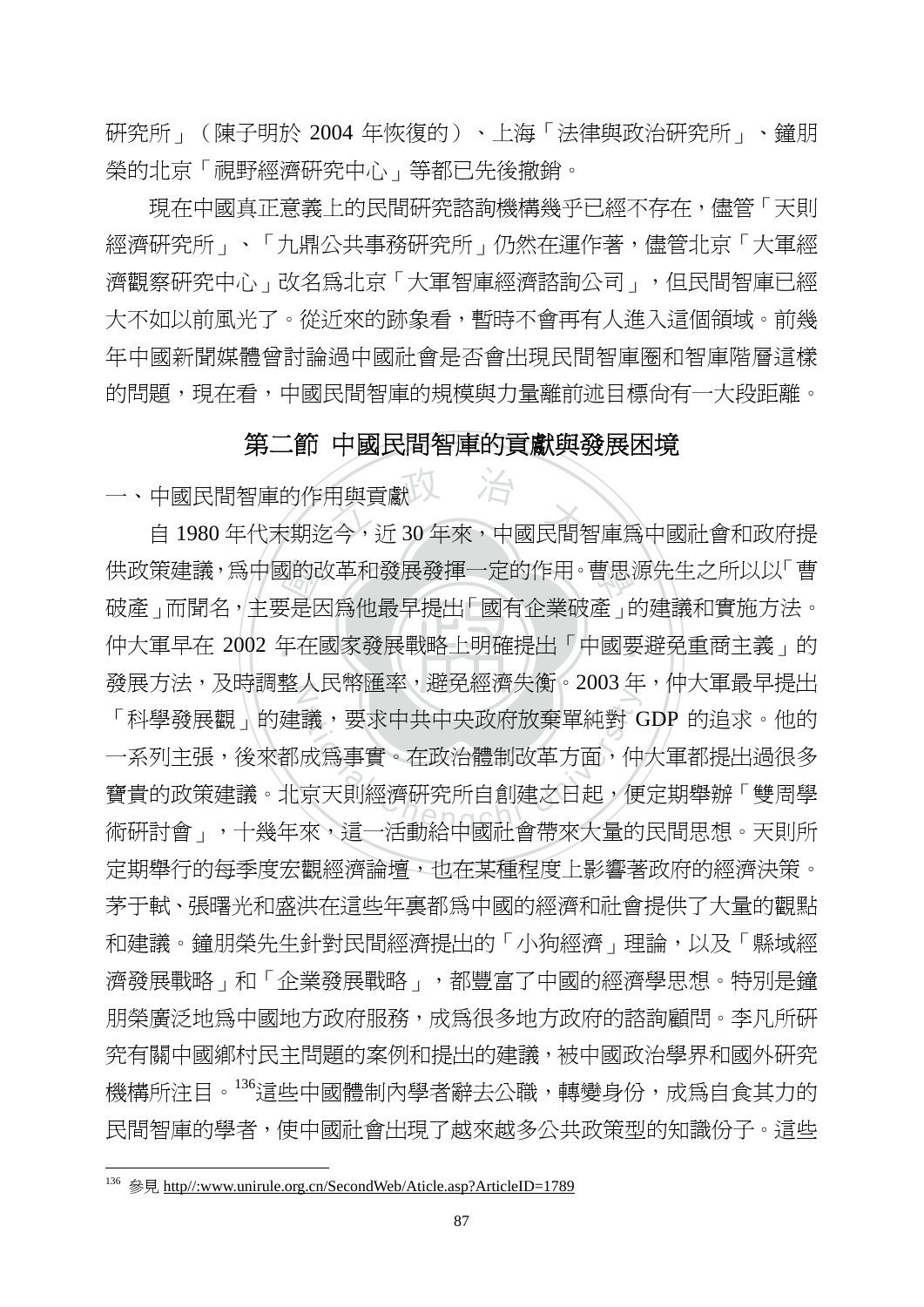學者不再是政府和官方的「御用文人」,它們具有獨立性,能表達社會上更 加客觀和真實的意見觀點。這應是中國社會的一大淮步。總之,第一批下海 的民間智庫學者成為推動中國市場化、民主化、自由化的重要社會力量。 二、中國民間智庫的發展困境

庫發展困境的主要原因分析歸納如下: 接影響到它們的社會活動、市場範圍和經營能力,也影響到社會資金對這一<br>領域的挹注,從而影響民間智庫的發展壯大和競爭力。以下茲將中國民間智<br>庫發展困境的主要原因分析歸納如下: ,氏間機構旳学者旳觀點和ホ<br>更多的是被中國政府組織用<br>不公示待運・浸荷安側的話 ‧ 中國民間智庫發展雖然逐漸被社會所承認和所認可,但一直不被中國政 府所支持,甚至對其活動在某些領域設有限制。譬如,中國政府的新聞單位 很少宣傳民間智庫學者的觀點,有些學者的文章被指定不許發表。在這種特 殊待遇下,大多數的民間智庫的學者不能上電視,不能出鏡頭,不能成為社 會的熱門人物。在中共中央電視臺,甚至還有中宣部提供的不能出境的學者 黑名單。在這種情況下,民間機構的學者的觀點和思想、建議和主張只能在 社會上敲邊鼓,靠邊站,更多的是被中國政府組織用來做內部參考<sup>。137</sup>因此, 由於民間智庫身受種種不公平待遇,這使它們的社會影響力大打折扣。這直 領域的挹注,從而影響民間智庫的發展壯大和競爭力。以下茲將中國民間智

(一)與政府關係不融洽:

融治<br>『庫發展受阻的一個重要原因,是民間<br>府不信任民間智庫,對民間智庫持懷<br>、不但敬而遠之,而且加以限制,甚 影響中國民間智庫發展受阻的一個重要原因,是民間智庫和政府關係不 融洽,首先是中國政府不信任民間智庫,對民間智庫持懷疑態度,認為民間 智庫具有政治上問題,不但敬而遠之,而且加以限制,甚至要取消。尤其從 2006 年下半年以來,由於中亞和東歐發生「顏色革命」,更影響了中國民間 智庫的生存問題。有人甚至認為中國的民間智庫是中國「顏色革命」的發源 地。因為受民間智庫的影響,這種被懷疑的態度還殃及中國許多非政府組織 (NGO),中國政府的這種態度使得民間智庫連生存都出現問題,遑論公共 政策的討論了。這是中國民間智庫當前發展中最大的困境,要擺脫這種困 境,中國政府需要改變對民間智庫的偏見,建立與民間智庫的對話機制,並 逐步認識民間智庫在公共政策過程中所扮演的角色。

(二)機構不健全,缺少專業人才

 $\overline{a}$ 

中國的一些非政府組織對民間智庫的認識不正確,未認識到民間智庫是

<sup>137</sup> 參見中國思想庫網站, http//www.chinathinktank.cn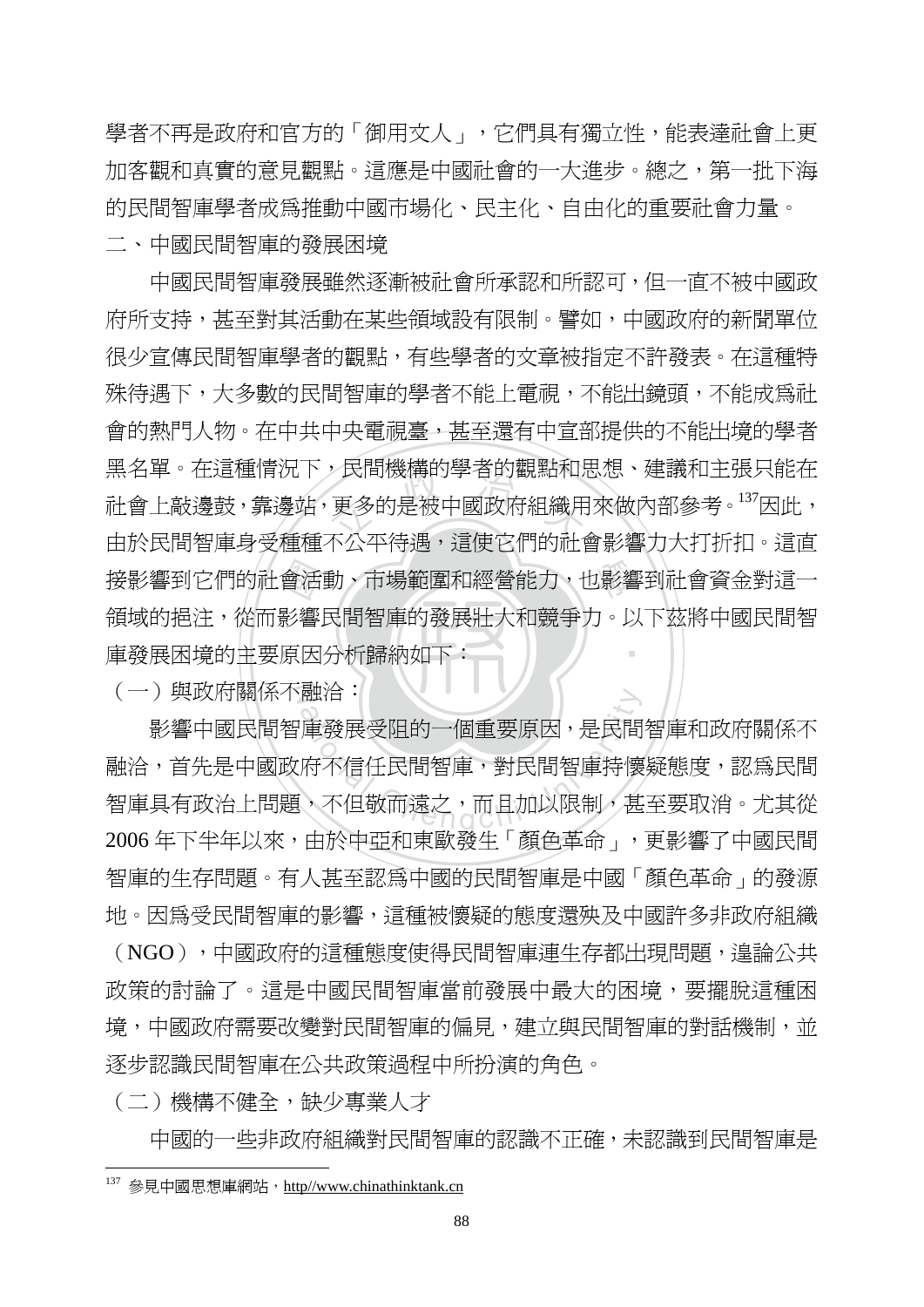政策研究和政策分析的非常少。有一些從政府機構轉型出來的民間智庫還有<br>一定的這方面的能力,而民間自己成立的智庫具備如此能力而影響的非常之<br>少。 攻有仮難到氏向智庫工作・<del>)</del><br>艮難形成真正有影響力的專<br>へ。ロ童中國民胆知声声<sup>大台</sup> ‧ 形成公共政策的一種社會需要,其目標是改善、幫助政府公共政策制訂的。 因此民間智庫不是一般的非政府組織,而應該是非政府組織中的政策建議與 諮詢的專家組織,並非所有的非政府組織都是民間智庫。非政府組織大都是 一種行動型的組織,而民間智庫則是非政府組織中的政策研究組織。有許多 以民間智庫名義出現的非政府組織並不具備專業政策研究和分析人才。非政 府組織和民間智庫都可以反映社會的需要和利益,對公共政策產生影響,但 是方式卻完全不同。因此民間智庫的組成人員必須是專業的政策研究和政策 分析人員,這種人員必須具備一定的學術素養和專業知識,才有可能形成獨 到見解的政策意見。但是由於中國現行體制,專業而有素養的政策研究和政 策分析人士,很不願意或者很難到民間智庫工作,這造成了民間智庫目前在 形成了人才上的困境,很難形成真正有影響力的專家隊伍,從而也使得民間 智庫的組織機構很不健全。目前中國民間智庫真正能夠做到一定水準的專業 一定的這方面的能力,而民間自己成立的智庫具備如此能力而影響的非常之 少。

N (三)缺少資金來源

ん<br>的民間智庫的發展來看,基本上都有<br>維持民間智庫發展的一個重要基礎。<br>的、政府的和基金會的捐款,以及長 從先進國家成熟的民間智庫的發展來看,基本上都有一個穩固、長期的 資金支撐來源,這是維持民間智庫發展的一個重要基礎。這其中包括,有長 期固定私人的、企業的、政府的和基金會的捐款,以及長期的商業合約與政 府合約,這些是維持民間智庫發展必要的基礎。但是在中國,民間智庫得不 到上述的資金來源,政府的承包項目給民間智庫的很少,甚至幾乎沒有。中 國政府的各種基金會也很少給民間智庫基金。民間企業家的合約和捐款也很 少涉及到民間智庫,這樣使得民間智庫的資金缺乏,阻礙了民間智庫的正常 發展。而在這種情況下,一些民間智庫不得已而轉向國外的基金會申請資 金,這個結果更加大了中國政府對民間智庫的猜疑,使得政府與民間智庫的 關係更加惡化。

(四)缺乏資訊來源及上達管道

 官方智庫可以較為容易地獲得各種官方資料資訊,但由於目前中國政府 資訊公佈制度還不夠透明,又限於自身的能力,民間智庫很難得到能支撐其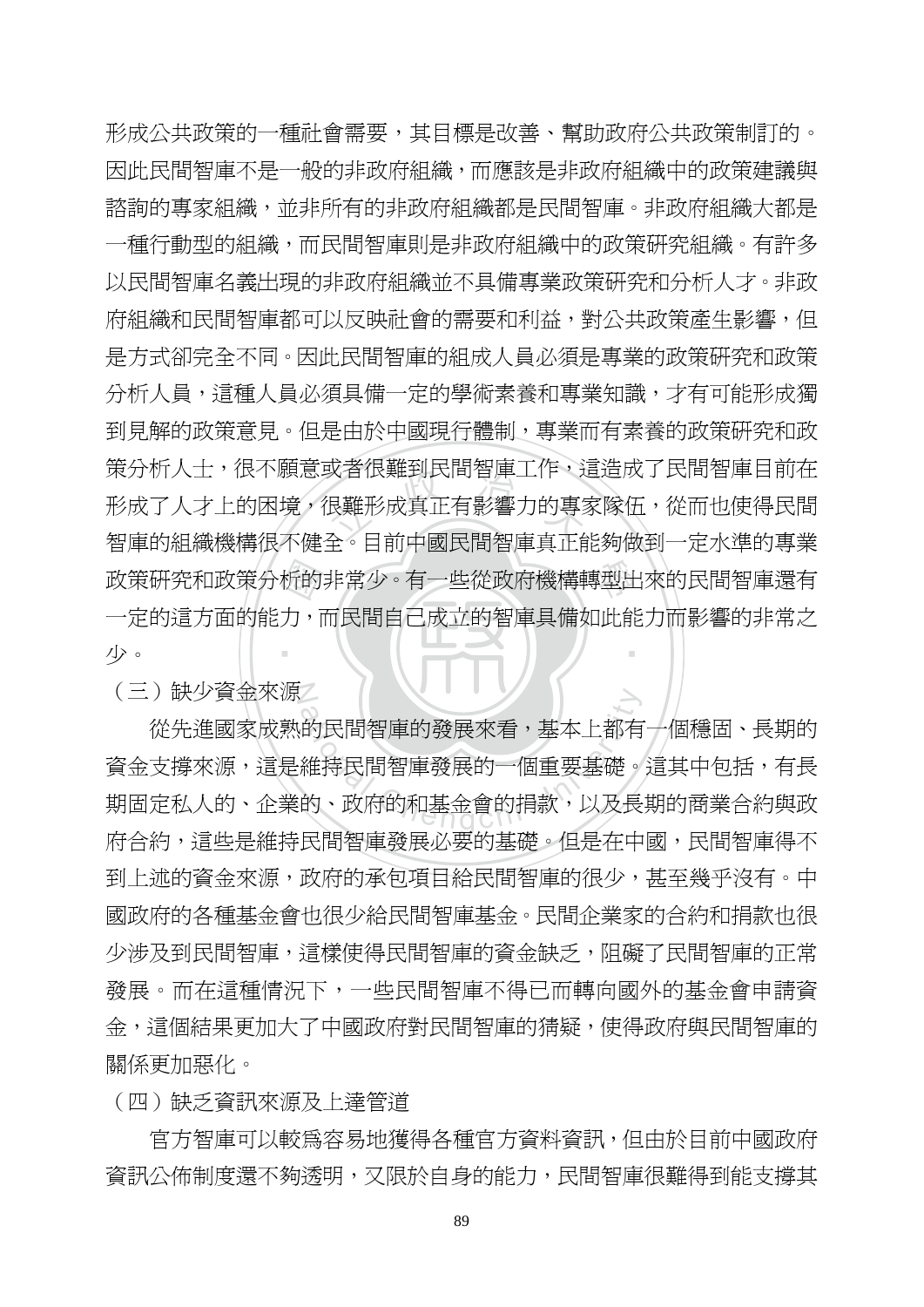研究的各種重要資訊。此外民間智庫缺少有效的組織和上達管道。廣西大學 商學院副院長黎鵬教授認爲,「兩種機制」的流失,是民間智庫和「社會智 囊」機構難以與政府展開有效「對話」的主要因素。一方面,「上達」機制 不夠發達。一些高校研究中心和民間研究機構遠離政府,沒有有效管道反映 自己的研究成果,即使他們向一些地方部門建言提議,也難以上達至決策 層。加之,一些研究機構不願意主動把研究成果向政府彙報,從而使許多有 益的成果白白荒廢。另一方面,決策層的「兼聽」機制不健全。隨著社會的 進步,中國政府對一些資訊資源的掌握,尤其專業性很強的資訊往往有限, 這就要求政府在作出決策的時候參考「社會智囊」機構的研究成果。儘管二 者由於考慮問題的角度和視野不同,可能會造成這些研究成果不被採納。

為政府做些「應景式研究」,引入「社會智囊」機構的研究成果當能從一定<br>程度上避免弊端的出現。<sup>138</sup><br>第三節 中國智庫的發展前<del>冒</del>與方向 和祝野个问,可能曾造成這!<br>認爲「這些研究成果依然能<br>的存的「重索崖、亜麻重業! 但即便如此,專家認為「這些研究成果依然能為決策層提供某些借鑒和 某種『背景』作用。」政府的「專家庫」要麼專業背景不夠豐富,要麼只是 程度上避免弊端的出現。<sup>138</sup>

#### ‧‧ 第三節 中國智庫的發展前景與方向

N

 $\overline{a}$ 

自前政治體制下雖然獨立性較低,經還能透過「非正規」管道提供高層政<br>還能透過「非正規」管道提供高層政<br>過西方的智庫,智庫人員的地位也因 中國官方智庫在目前政治體制下雖然獨立性較低,經費相對較少,但它 們能接觸內部資料,還能透過「非正規」管道提供高層政策建議,故對於決 策的參與程度遠超過西方的智庫,智庫人員的地位也因此較受重視。若要 中國官方智庫像歐美智庫一樣獨立性較高,不受政府官方意識影響,較能反 映民眾聲音,除非進行政治體制改革,否則難以奏功。因此,本論文以為現 有中國官方智庫(尤其是重要智庫)這一塊的發展,沂年內變化不會太大。 但在經費支援上及拔擢智庫人員擔任政府要職上,會有較顯著增加。另外其 扮演的角色與發揮的功能將更受重視且彰顯。

至於民間智庫方面,中國第一屆智庫論壇除選出前十大官方智庫外,亦 選出最具影響力的前十大民間智業機構(如表 3.4),所謂智業機構即智識 (慧)產(企)業機構,這些中國泛稱的民間智庫,其扮演中央或地方政府 部門政策建議或諮詢等角色較低,但均有一定比例,以「零點諮詢研究集團」

<sup>138</sup> 王健君,〈中國智庫鋒芒待礪〉,《瞭望》新聞週刊(北京), 2009年第 1300 期, 頁 16。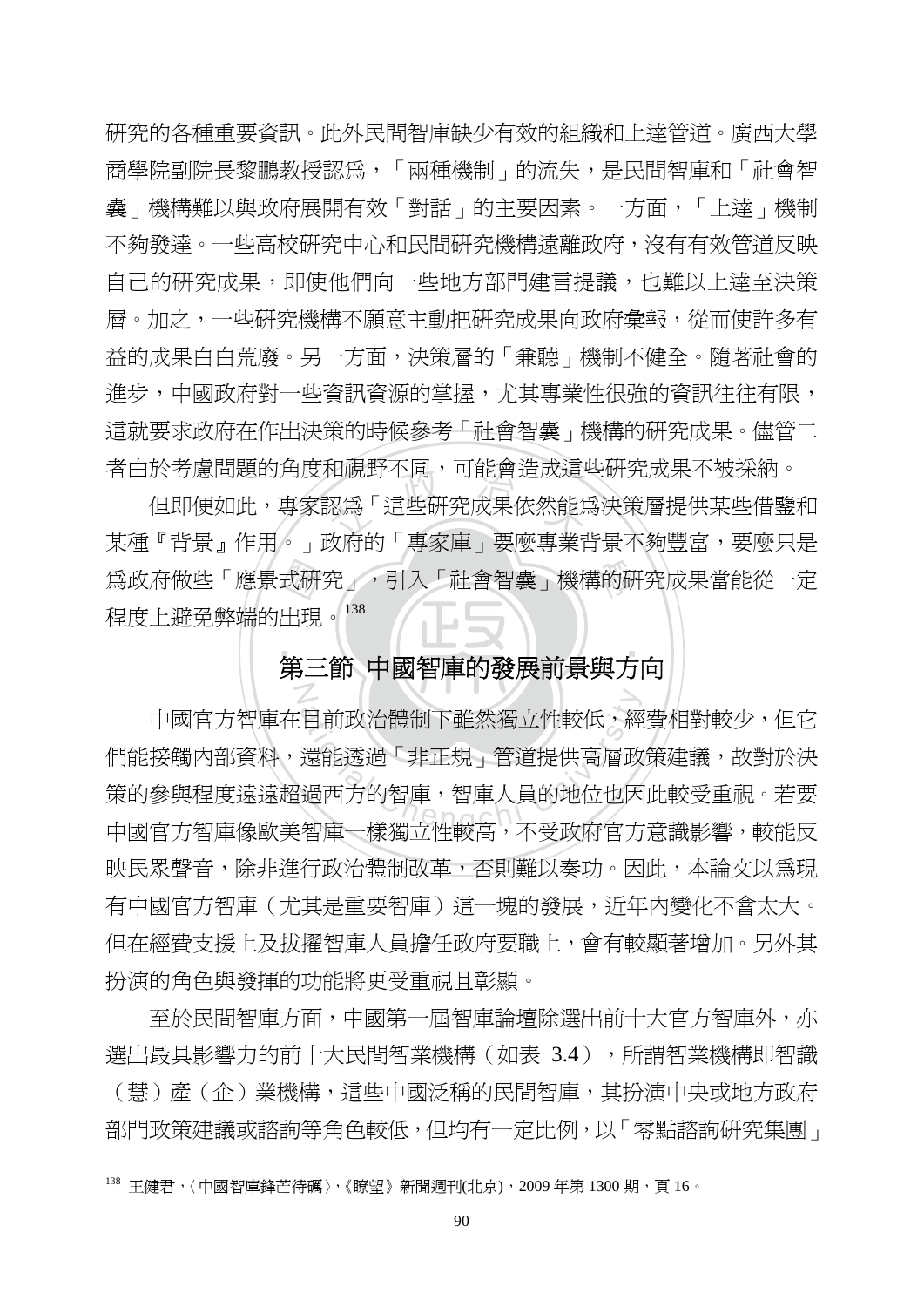為例,其全年接受中國政府機構委託之研究或諮詢等事項,佔其全部營業事 項的 29%,<sup>139</sup>惟彼等研究領域或工作範圍多以經貿、環保類為主。這些民間 智庫基本上必須以工商登記為營利機構,若預登記為非政府組織(NGO), 則必須靠掛在某政府部門管理之下,除從事經貿方面研究之民間智庫外,涉 及政治、外交、國際關係及軍事等領域之民間智庫因為這些限制而甚感困 擾,因為這其中牽涉到智庫存在的基本意義,若靠掛在政府部門之下則獨立 性不足,若進行工商登記則形同企業必須納稅,則須以營利為目標,與智庫 不以營利為目的背道而馳。

| 中國第一屆智庫論壇前十大民間智業機構               |          |                                     |              |                                                                                                                                             |  |  |
|----------------------------------|----------|-------------------------------------|--------------|---------------------------------------------------------------------------------------------------------------------------------------------|--|--|
| 智庫名稱                             | 創立<br>時間 | 工作範圍與研究領域                           | 負責人          | 主要活動及出版期刊                                                                                                                                   |  |  |
| 北京大學中國經濟  1994年<br>研究中心(CCER)    | Z        | 經濟管理理論、經濟改 林毅夫<br>革與發展等各項領域<br>研究。  |              | 發表論文、出版專著、受政<br>府部門、國際組織及企業委<br>託進行專題硏究、從事教學<br>活動、培養高級經營管理人<br>員、培訓師資記者、提供諮<br>詢服務、進行國內外學術交<br>流、定期舉辦國際性論壇講<br>座。出版內部討論稿、簡報<br>及經濟學季刊等出版物。 |  |  |
| 中國科學院-清華大 不詳<br>學國情研究中心<br>(CCS) |          | 中國經濟發展與發展胡鞍鋼<br>政策。                 |              | 發表論文、文章,出版國情<br>報告專供省部級領導參閱。<br>撰寫供中共中央、國務院參<br>考,並接受邀請國家部委政<br>策規劃制定與諮詢。                                                                   |  |  |
| 中國藍圖智業研究<br>院 (CLCRI)            | 不詳       | 中國智力產業核心硏<br>究、研究創造中國智業<br>評估體系與標準。 | 務院稽察<br>特派員) | 劉吉(國  與國務院各部委及外國智<br> 業機構合作進行交流、考察<br>活動,選拔培訓高級策劃人<br>推薦給國家各智業機構及<br>企業。出版國際品牌聯盟雜<br>誌。                                                     |  |  |

表 4.1 中國第一屆智庫論壇前十大民間智業機構表

 $\overline{a}$ <sup>139</sup> 參見零點諮詢研究集團網站, http://www.horizon-china.com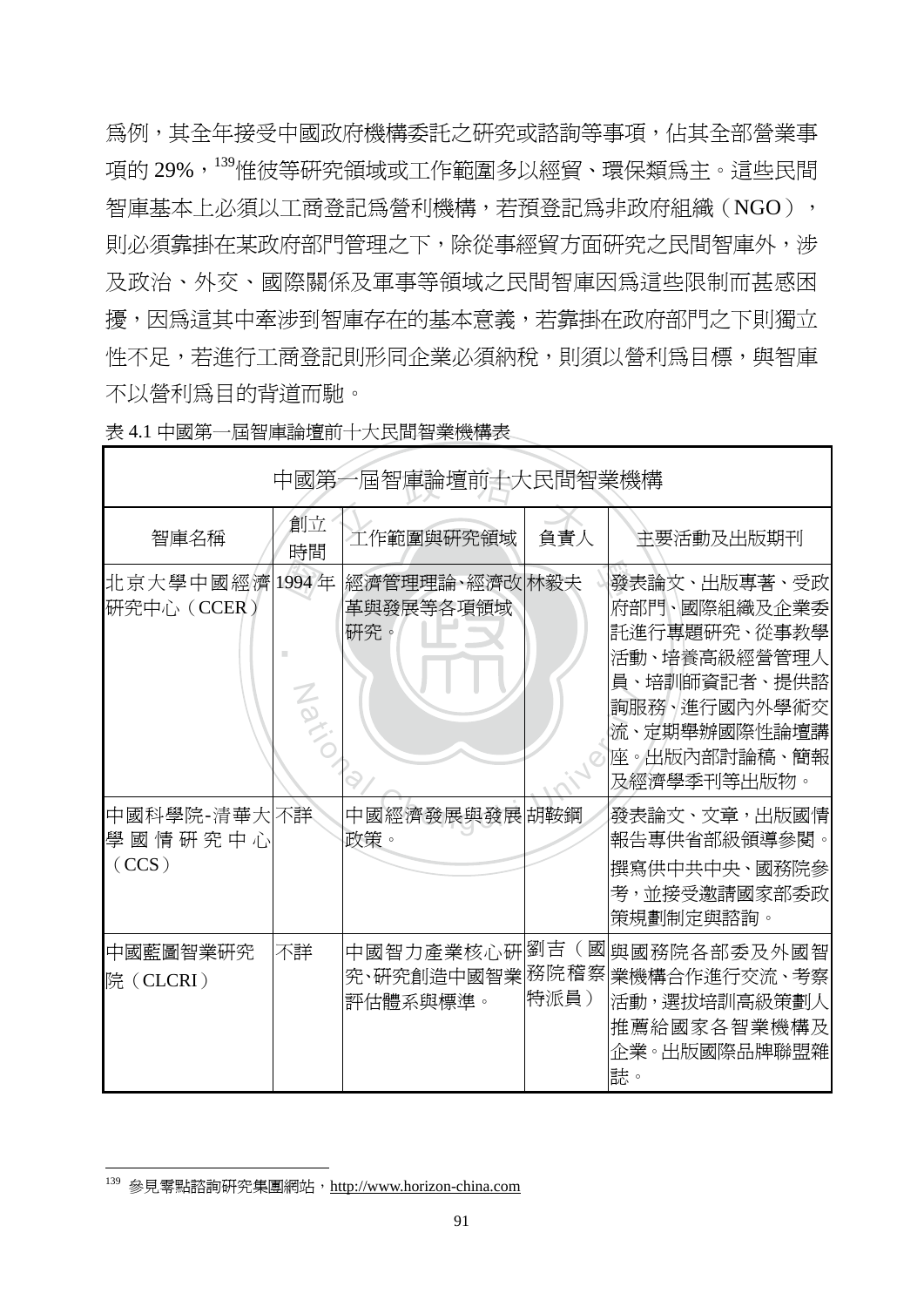| 中國工商管理研究不詳<br>院(CABA) |       | 中國工商管理智庫工牛特賃(中<br>程研究。                            | 科院院士 | 研究建立中國工商管理工 <br>具庫、中國工商管理案例庫<br>資源中心,供經貿部門及企<br>業參考。                      |
|-----------------------|-------|---------------------------------------------------|------|---------------------------------------------------------------------------|
| 北京創意村營銷策 2000年<br>劃公司 |       | 市場、產銷、廣告、企  陳放<br>業診斷、策劃。                         |      | 爲政府、公司、企業進行人<br>員培訓、診斷、技術策劃與<br>諮詢等。                                      |
| 北京地球村環境教 1996年<br>育中心 |       | 營造大眾環境保護文<br>化,促進持續發展。                            | 廖曉義  | 製作環保時刻電視專欄、與 <br>國家環保總局合作製作一<br>系列綠色環保宣導光碟、與<br>各地區政府部門進行環保<br>推動工作。      |
| (HRCG)                |       | 零點諮詢研究集團 1992年 市場調査、民意測驗、 袁嶽<br>政策性調查及內部管<br>理調査。 |      | 接受海內外企事業、政府機<br>構和非政府機構的委託,進<br>行各類定量與定性研究。出<br>版零點研究季刊及觀察中<br>國、零點調查等著作。 |
| 王志綱工作室                | 1994年 | 區域經濟、城市規劃、<br>企業管理、市場營銷<br>投資分析、經濟評估等<br>方面戰略性研究。 | 王志綱  | 爲企業、政府及非營利機構<br>提供戰略性性突破策劃與<br> 諮詢服務。出版城市中國等 <br>系列著作。                    |
| 葉茂中營銷策劃機1996年<br>構    |       | 爲企業機構進行整合 葉茂中<br>營銷、傳播、策劃和品<br>牌設計。               |      | 拍攝創意廣告,出版各類廣<br>告、創意書籍多種。                                                 |
| 熊大尋策劃機構               | 2004年 | 商業模式及營銷戰略 熊大尋<br>策劃 /                             |      | 爲企業、政府及非營利機構<br>提供戰略性策劃與諮詢服<br>務。                                         |

資料來源:http://www.cprcc.com.cn

 $\overline{a}$ 

 另據報導,中國民間智庫目前發展遭遇挫折,跟「兩個檔」有關,「一 個是 2004 年年底的文件,一個是 2005 年 5 月份的文件,一個跟『顏色革命』 有關,一個跟中國政府對於民間智庫的認識,和所謂某些有關的事件有關。」 <sup>140</sup>不過,據清華大學公共管理學院非政府組織研究所副所長賈西津表示,「實 際上中國政府對於民間智庫的需求仍然強烈」,「一方面從 2004 年開始, 對於社會團體,或者說對於思想管制在趨緊。另一方面中共中央、政府又在

<sup>&</sup>lt;sup>140</sup> 參見 http://www.cprcc.com.cn/index.php?langtype=cn&pageid=cn\_80&add=view&id=7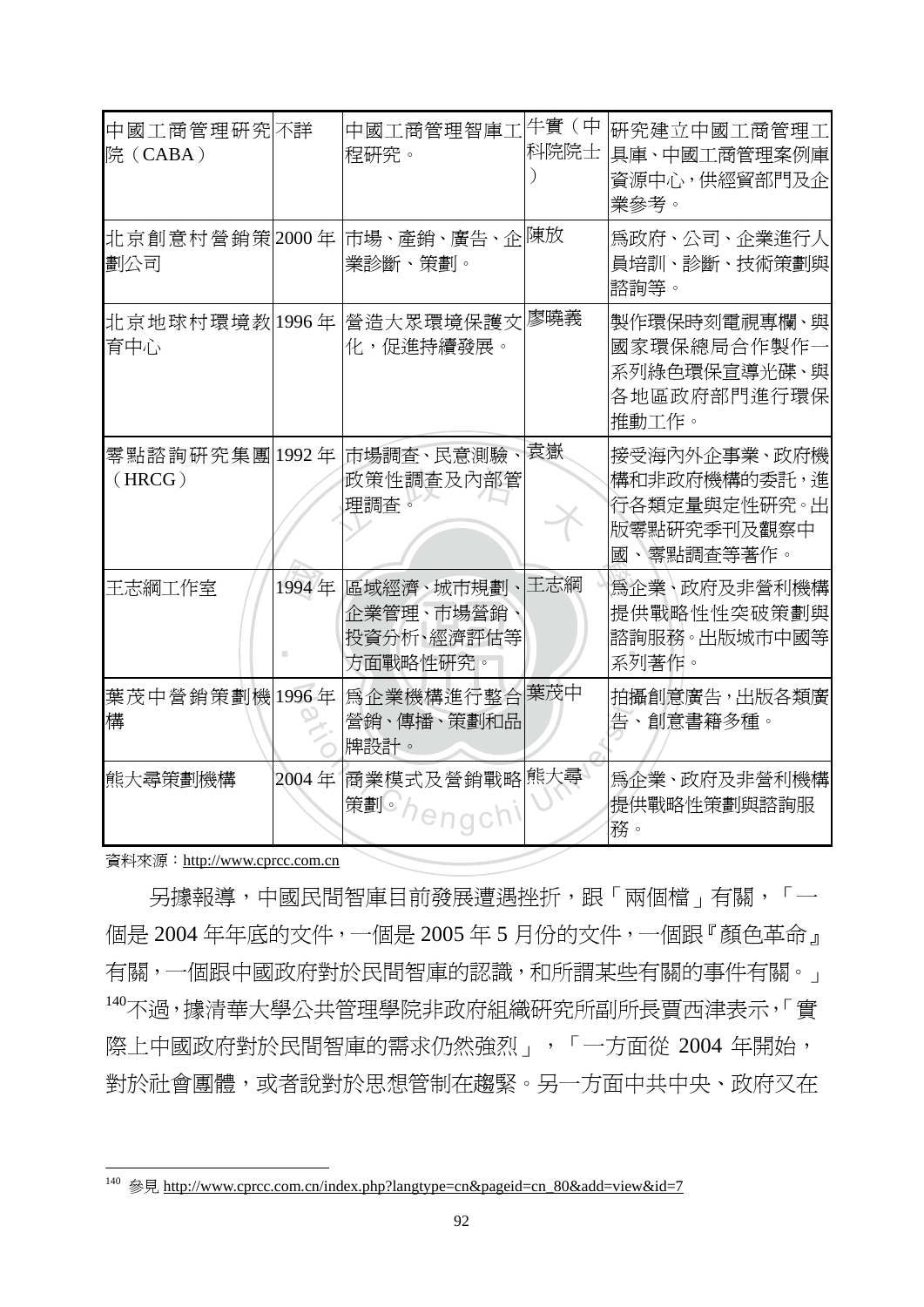積極的尋求社會的聲音」。<sup>141</sup>由以上狀況可知,中國民間智庫面臨之主要困 難有兩項,一是法律註冊問題,一是政治信任問題,而其實法律問題乃與政 府的不信任相關連,只要政府信任,法律問題即可迎刃而解,如何克服其中 的困難,將是未來中國民間智庫發展的主要關鍵。

除了上述純由民間發展之智庫發展途徑外,針對中國特有的政治環境, 本論文以為中國智庫未來可能出現以下的發展走向:

一、中國可能繼續將一部份目前官方的研究機構改為民間智庫:

以利爭取部分中央或地方政府政策研究合約,有利於民間智庫的發展。<br>二、調整法律註冊方式,開放民眾成立真正民間智庫<br>目前,中國真正民間智庫的數量太少,專業形象不足,爲因應地方 以朿祖哦屮繼續歿捭彰謇,愿<br>估甚至於監督。這樣的民間智<br>叱念和动序促埃ニ字的聯繫 中國政府可能繼成立「國際經濟文流中心」之後,在未來的機構改革中, 將一些屬於事業性的政府研究機構改變成民間智庫,由政府提供一定的資金 支持,在某一個專業的政策領域中繼續發揮影響,產生民間智庫的作用,對 政府的政策加以研究評估甚至於監督。這樣的民間智庫由於是從政府的研究 機構中轉變過來的,因此會和政府保持一定的聯繫,形成良好的合作關係, 二、調整法律註冊方式,開放民眾成立直正民間智庫

目前,中國真正民間智庫的數量太少,專業形象不足,為因應地方及區 域發展趨勢,以及民間的需求,本論文判斷中國政府在近年內可能調整政策 面的需水,平論又判斷中國政府在近<br>業人士和企業成立民間智庫(而非現<br><br>中國政策研究的領域中流動著一些退<br>人員從國外留學回去,對於國外的民 作法,有條件開放專業人士和企業成立民間智庫(而非現今登記為工商營利 團體)。實際上,在中國政策研究的領域中流動著一些退休的前政府官員、 學者和一些專業技術人員從國外留學回去,對於國外的民間智庫及它們的運 作方式有所瞭解,滴合舉辦民間機構。因此,存這樣的情況下開放個人或者 企業捐款成立民間智庫,讓它們在一些專業領域,例如經濟、國際關係、技 術政策、社會政策等相關方面成立民間智庫,而使得中國公共政策的領域再 度出現百家爭鳴的景象。

<sup>141</sup> 同前註。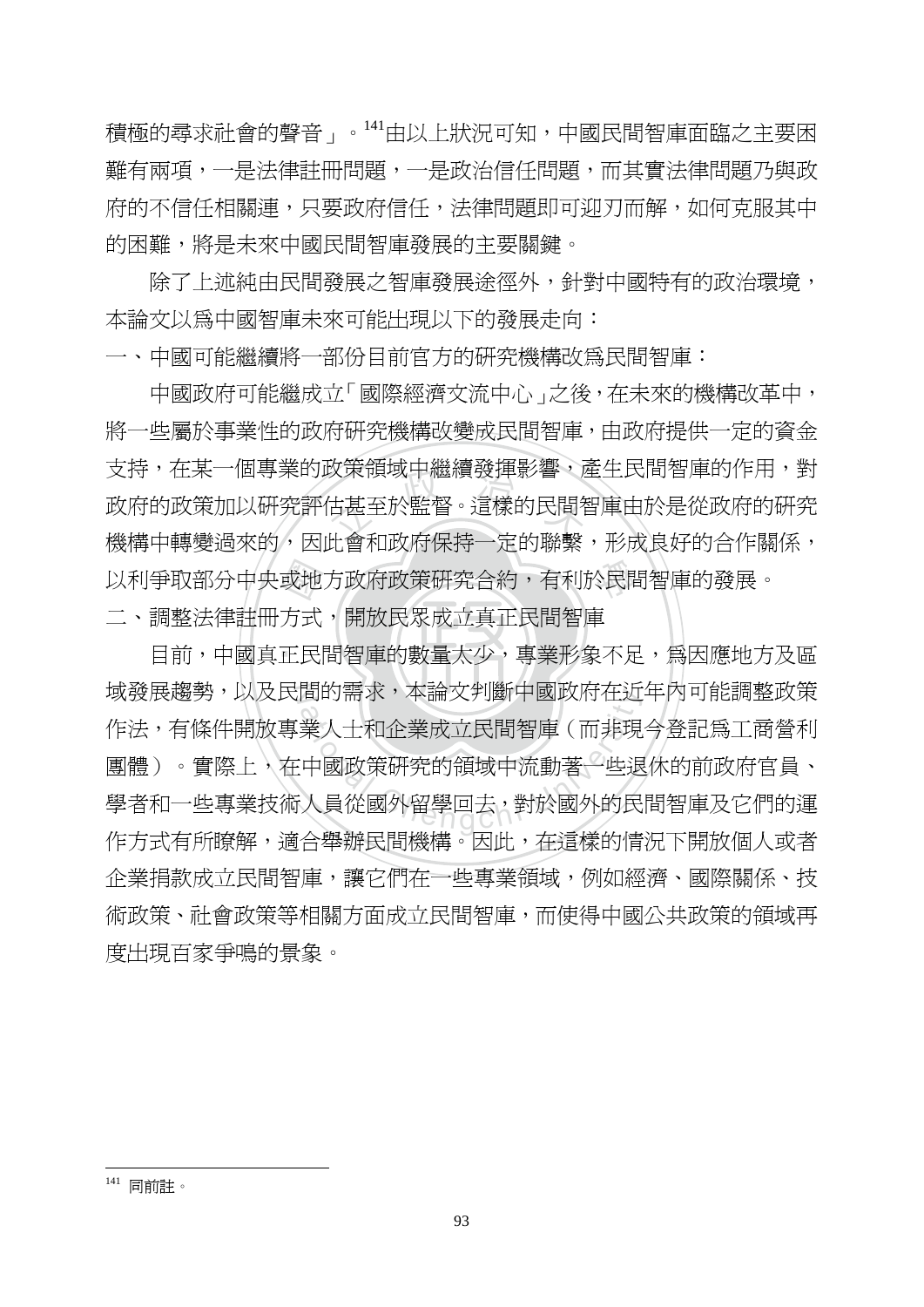# 第五章 結論

# 第一節 研究發現

トロートエースストル語<br><br><br>後集權威權體制,中國智庫f 中國智庫的演變與發展基本上可分為二個時期,即毛澤東時期及後毛澤 東時期, 在毛澤東時期智庫可說幾乎不存在(尤其是文革時期), 即使有也 僅聊備一格。毛澤東過世,「文革」結束,1978年鄧小平上臺實施「改革開 放」,除重建恢復過去一些研究機構外,並陸續成立之新的研究機構,是為 中國現代智庫發展之濫觴。隨著中國各類政策決策的形式,從毛澤東時代的 「集權菁英主義(centralized elitism)」轉變到今天的「多元菁英主義(pluralistic elitism)」,各類政策智庫在江澤民及胡錦濤二位領導人對於科學與專業 的重視下,在中國政策決策過程中扮演一個日漸重要的角色。惟因中國仍屬 共產黨「一黨專政」的後集權威權體制,中國智庫所扮演之角色、發揮之功 能及存在的特性,與歐美先進國家智庫有所不同。

其中,中國社會科學院、國務院發展研究中心:是中共中央和國務院的主要 與歐美先進國家智庫有所不同。<br>於北京召開中國第一屆智庫論壇上公佈<br>學院、國務院發展研究中心:是中共中 智庫機構,從全國網羅了一批社會科學和經濟方面的專家學者,長期以來在 ##3 「現社首相手作社内分出的等次」<br>定方面發揮著重要作用;中國國際問<br>中國太平洋經濟合作全國委員會、上<br>策的研究。隨著中國國際地位的提升<br>地以研究對外關係色主的研究所顯得 2006 年 11 月於北京召開中國第一屆智庫論壇上公佈中國前十大智庫, 國家內政外交政策制定方面發揮著重要作用;中國國際問題研究所、中國現 代國際關係研究院、中國太平洋經濟合作全國委員會、上海國際問題研究 院:側重中國外交政策的研究。隨著中國國際地位的提升,以及近年來積極 外交政策的推動,這些以研究對外關係為主的研究所顯得日益重要,並直接 為中國的外交決策提供智力支援;中國軍事科學院、中國國際戰略學會:屬 於中國軍方決策智庫,爲中國的軍事戰略以及中國軍隊未來的建設與發展走 向提供決策意見;中國科學院、中國科學技術協會:屬於中國技術科學、自 然科學與高新技術綜合研究發展方面智庫,是中國推動科學技術事業發展的 重要力量。目前對中國政府有影響力的研究成果不少是智庫承接的政府部門 課題,首屆十大智庫的選出推動中國各類研究機構的發展,中國智庫與政府 間的互動亦進一步加強和緊密。2007 年 7 月中國太平洋學會地區合作委員會 與上海中國國際問題研究所等多家著名智庫,再次舉辦中國第二屆智庫論 壇,並邀請國外智庫人士參加。2009 年 10 月 23 日「第三屆中國智庫論壇」

94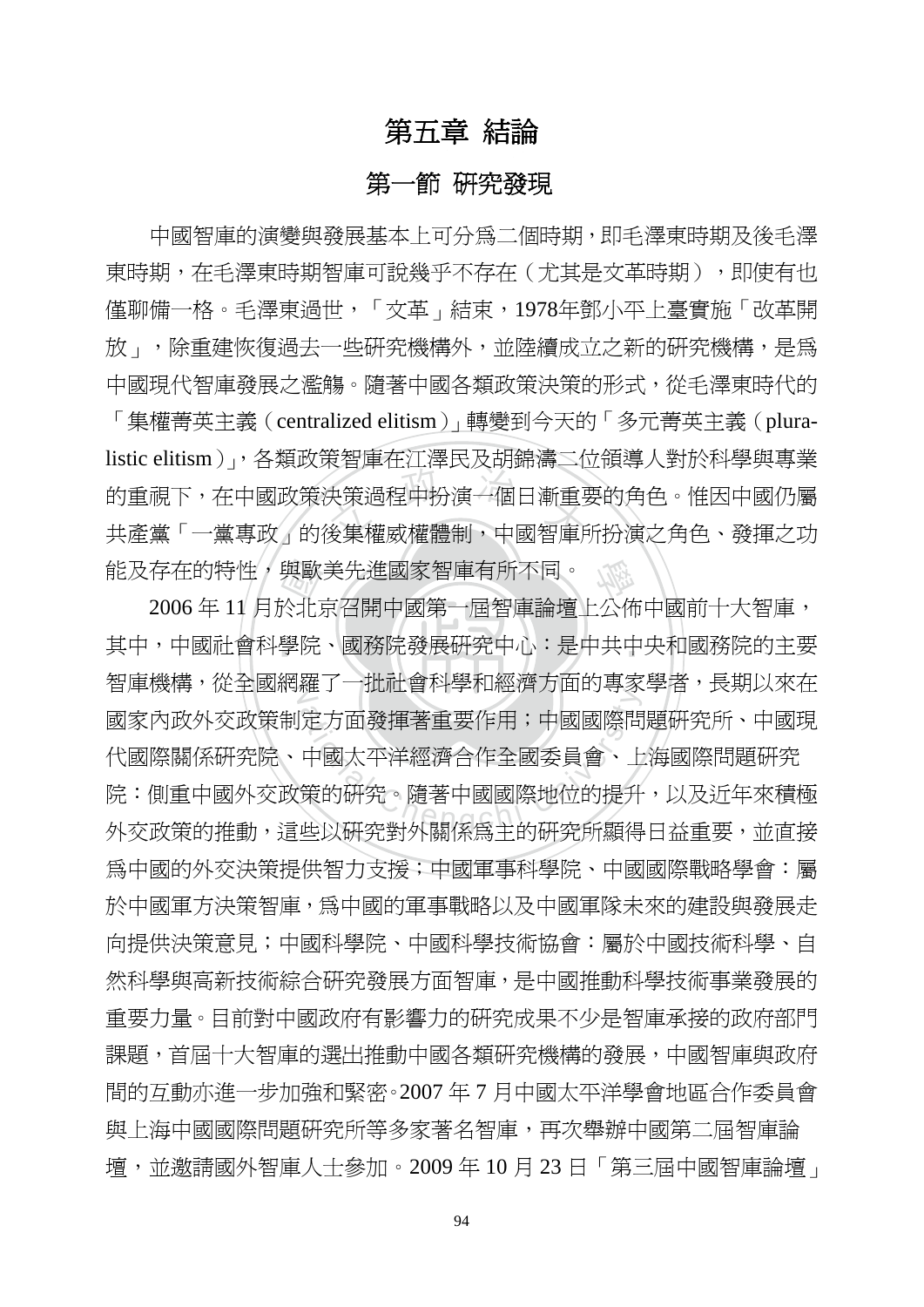在北京舉行,由中國社會科學院亞太研究所、中國太平洋學會太平洋地區合 作委員會、上海國際問題研究院、清華大學國際問題研究所等機構共同主 辦。該論壇的主題是「中國周邊外交—機遇挑戰與對策」。與會專家認為, 無論現在還是將來,營造穩定的周邊環境,繼續推進與周邊國家的睦鄰友好 關係,加強和改善周邊外交,都是一項長期的工作任務。<sup>142</sup>前後舉行的三屆 論壇不僅使中國智庫由「幕後」走到了「台前」,也加快促進了中國智庫走 向國際舞臺。

‧‧ 和政策制訂過程,因此並不影響其研究品質與成效。最後,中國智庫有一項 1/5 至 1/20 不等,即使爭取到政府研究合約,據資料顯示,其經費最都增加<br>不過 30%,但儘管如此,因爲它們地位特殊,有某些特權可以接觸內部資料<br>和政策制訂過程,因此並不影響其研究品質與成效。最後,中國智庫有一項 ダ。一般状況ト,決束者曾位<br>汎,它們會向社科院等相關f<br>一化:中國知唐気年的預算 特色是西方先進國家較少見的,即中國官方智庫除由正規管道逐級提供領導 <sup>較少見的,即中國目力智庫除出止規<br>|外,尙可透過一種「非正規」管道直<br>|力,而此一「非正規」管道雖因智庫<br>|是個常態,絕非異常、或是少見現象</sup> 由於政治制度的不同,中國智庫有三方面與西方有很大的差異:第一是 高度的壟斷性:因為中國真正符合西方評比標準的智庫的數量有限,<sup>143</sup>而且 面對民間智庫的競爭較少。一般狀況下,決策者會從政府部門所屬智庫尋求 諮詢,如果需要更多資訊,它們會向社科院等相關研究所進行諮商;第二是 經費支援較少,來源單一化:中國智庫每年的預算約為美國同一規模智庫的 不過 30%,但儘管如此,因為它們地位特殊,有某些特權可以接觸內部資料 高層政策分析與建議外,尚可透過一種「非正規」管道直接提供高層相關政 策建議,發揮其影響力,而此一「非正規」管道雖因智庫領導及個別人員與 高層關係而異,但確是個常態,絕非異常、或是少見現象。

 由本論文研究發現,中國智庫的主要角色包括:第一、是政府政策研究 與建議的提供者,第二、是政府政策運作效率與成果的評估者,第三、是政 府政策的受諮詢者,第四、是政府政策的宣傳者,第五、是擔任政府與外國 溝通管道,第六、是情報機關的所屬掩護機構,第七、是新聞媒體資料引述 的權威管道。與美國智庫比較,其中為擔任政府政策宣傳者之角色較爲特 殊,應與其目前「一黨專政」之後集權威權體制有關。另外值得一提的是, 中國重要智庫成為中國與外國政府間溝通之重要管道,部分原因應係彼等均

<sup>&</sup>lt;sup>142</sup> 參見 http://paper.wenweipo.com/2009/10/25/CH0910250028.htm

<sup>&</sup>lt;sup>143</sup> James G. McGann, "Academics to Ideologues: A Brief History of the Public Policy Research Industry," PS:*Political Science and Politics,* Vol.25, No.4(1992),p. 738.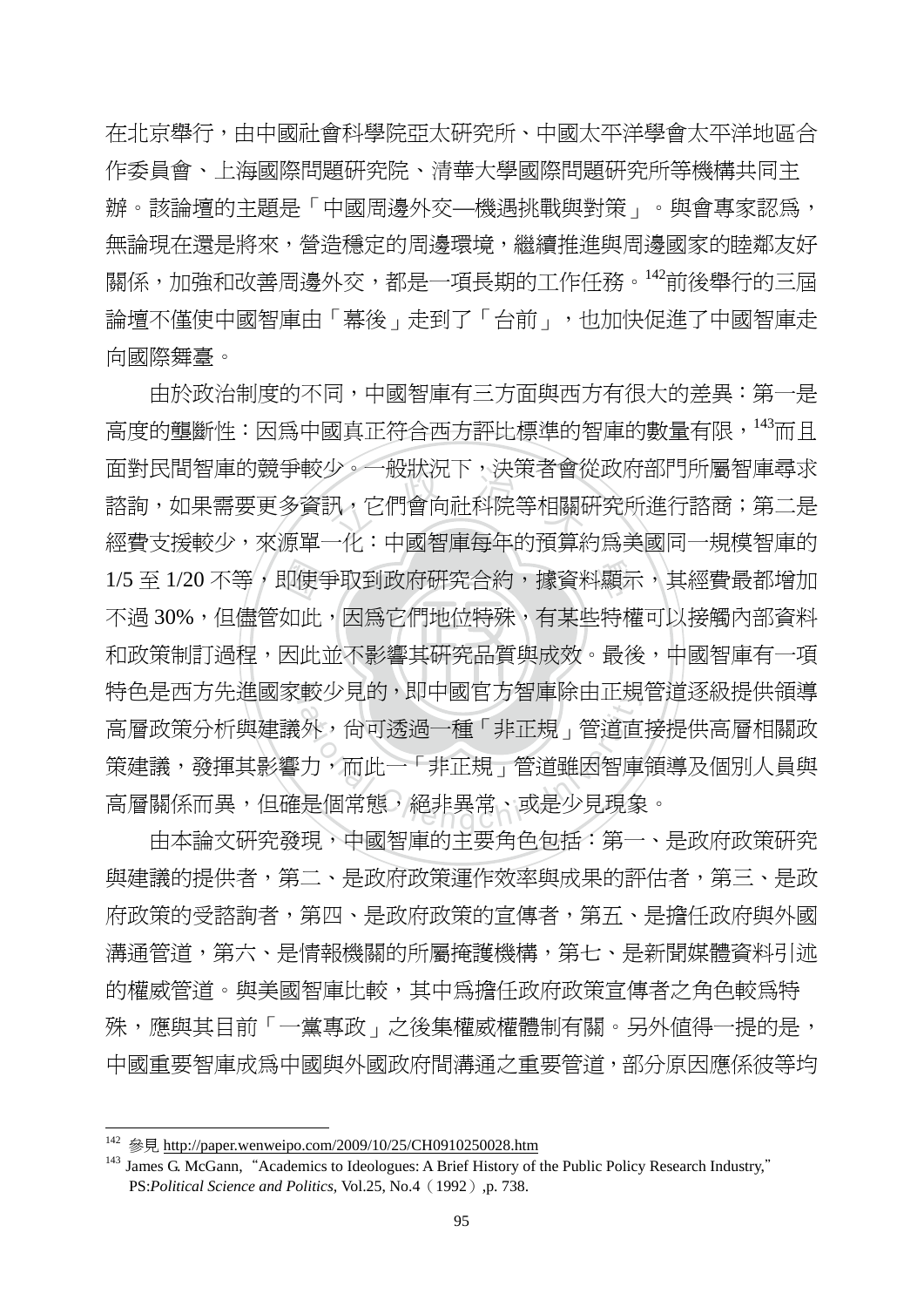隸屬政府部門,而且與外國官員、智庫(特別是美國)交流來往密切有關, 已成為中國與外國「第二軌」對話之管道。

 中國智庫的功能包括:第一、提供政策理念,導引政策方向,第二、灌 輸高層專業知識,提高決策品質,第三、從事情報蒐集,第四、旋轉門功能, 第五、儲備和提供人才,第六、宣傳政府政策,改善國際關係,第七、教育 一般政府人員與民眾,第八、提高大國聲譽與地位,增強國際話語權。其中 導引政策方向、提高決策品質、從事情報蒐集、改善國際關係及提高大國聲 譽與地位這五項功能頗為明顯,至於有關旋轉門功能,提供退休之高層官員

國智庫有以下三個特點: 之狀況大不相同,然而,儘管中國中長期政治制度不可能改變,但未來是否<br>在任用智庫人員上予以大幅調整値得進一步觀察。此外,本論文研究發現中<br>國智庫有以下三個特點: 判斷,仕个退旳脟來逐漸出块<br>中國遴選人才制度的關係,E<br><sub>巴庫——是</sub><br><sub>巴庫——是</sub>經常中政黨斡萊而 ‧ 「發揮餘熱」之智庫,由於其產生之正面作用大於負面,據本論文研究中國 近年智庫的發展的情形判斷,在不遠的將來逐漸出現與增加;至於儲備和提 供人才功能方面,由於中國遴選人才制度的關係,由智庫中挑選人才當任要 職者屈指可數,與美國智庫人員經常因政黨輪替而走馬上任或重回智庫任職 在任用智庫人員上予以大幅調整值得進一步觀察。此外,本論文研究發現中

一、體系龐大卜層次豐富

豊畠<br>快速發展,已形成層次豐富之網絡,<br><sup>44</sup>亦有面臨生存危機的民間智庫;<sup>145</sup>既<br>存在完全由外資獨立運營的硏究機構 中國智庫經多年快速發展,已形成層次豐富之網絡,既有門類齊全、資 源豐富的巨型智庫<sup>,144</sup>亦有面臨生存危機的民間智庫;<sup>145</sup>既有紀律嚴明的軍事 決策諮詢部門,146亦存在完全由外資獨立運營的研究機構。147近 2 年來,亦 開始出現私人出資贊助的小型專業性智庫,上有通向政治決策層的私人管 道,下有與學術和媒體界的聯繫網路,與美國絕大多數小型智庫運作方式雷 同。

二、鮮少被認可為「智庫」

2009年初, 美國學者發布「全球智庫影響力研究」報告指出, 日前全球 共有5,465家智庫,擁有最多智庫者為美國(1,777家)、英國(283家)和德國(186 家);印度(121 家)、日本(105 家)則為亞洲前 2 名。然中國雖號稱智庫超過

<sup>144</sup> 如,「中國社會科學院」。

<sup>145</sup> 如,「北京思源社會科學研究中心」。

<sup>146</sup> 如,「軍事科學院」。

如,「洛克菲勒中國研究發展中心」、「北京大學中國經濟研究中心」。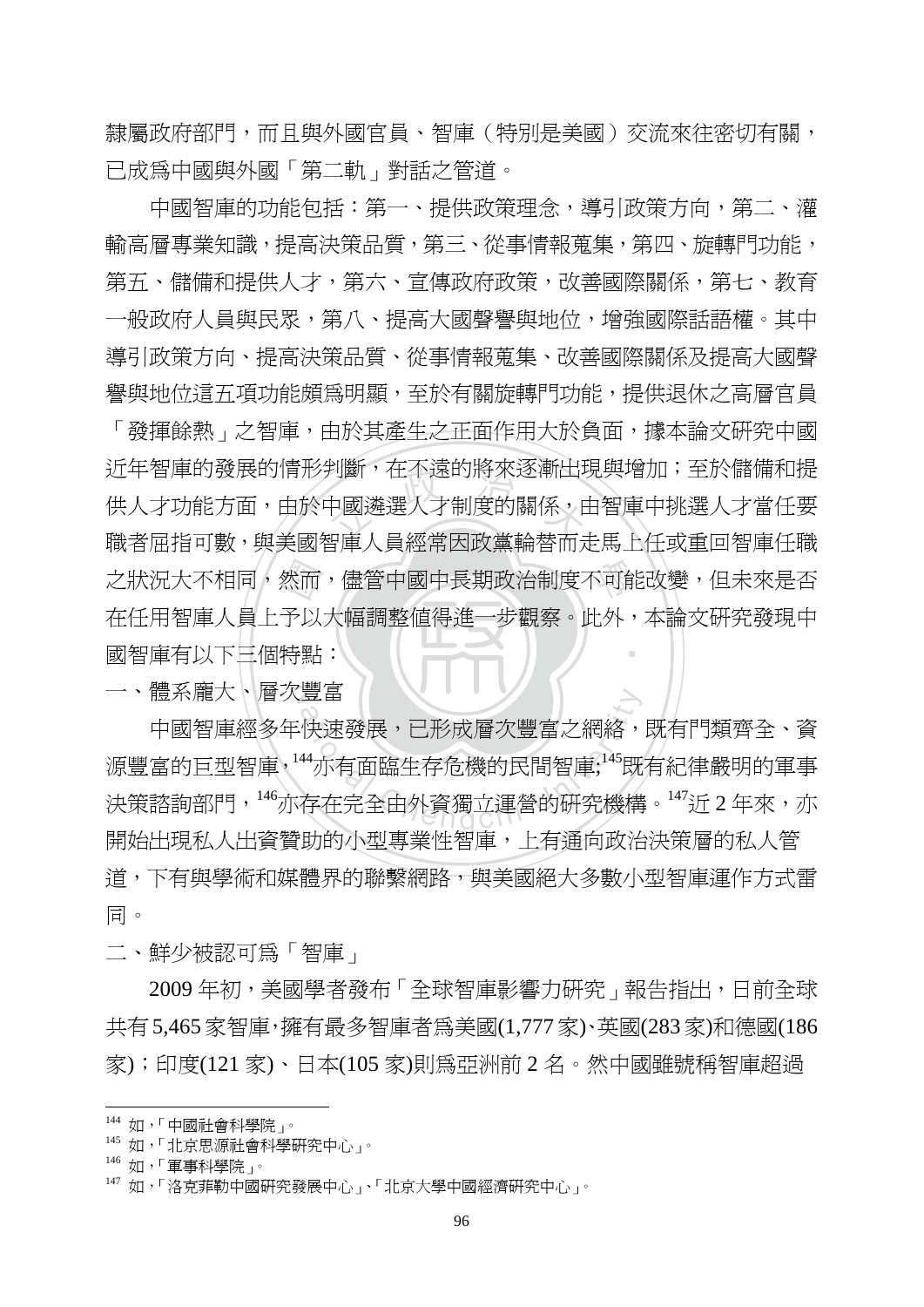2,000 家,但按該專案評比標準,真正符合「智庫」條件者僅有74 家。148 三、作用有限

中國政府機關過度依賴自身決策機制與內部研究機構,將大學和其他非 政府研究機構的意見排除在外;而官方智庫因資金和人才依賴政府資助,往 往迎合部門利益,無法發出獨立聲音。知識界與決策層脫節、官方智庫學術 研究缺乏獨立性等兩大缺陷,導致中國智庫效用有限。然若中國擬於 15-20 年內處於世界領先地位,則需有策略、主動地思考未來發展方向,智庫在此 進程中應扮演相當重要角色。除了以上特點外,中國智庫存在以下一些問題: 一、素質參差不齊

《其發<br>其發 、層次與領域各異,支付能〕<br>如近年對關鍵領域的評估常<sup>{</sup> 交流方面,對於美國高層決策諮詢人士提出的特殊重大戰略構想,未能即時<br>回應、討論,表明其發展面臨瓶頸。 由於需求數量龐大、層次與領域各異,支付能力亦不同,促成智庫為數 眾多但素質良窳不齊,如近年對關鍵領域的評估常低估其影響與發展;對外 回應、討論,表明其發展面臨瓶頸。

二、與官方隔閡日鉅

Z 。許多大學型智庫無法獲得關鍵資訊<br>評爲象牙塔式研究,進而不被決策部<br>者被迫投稿報章 許多中國關鍵部門在制定政策過程中,為防止洩密和幹擾,對政策諮詢 機構防範日甚。因此。許多大學型智庫無法獲得關鍵資訊,致研究成果與現 實往往存在差距,被評為象牙塔式研究,進而不被決策部門信任,形成嚴重 惡性循環;許多研究者被迫投稿報章

‧

,但其評論未能直指核心,更加劇與決策部門之隔閡。而民間智庫則因批判 手段不當而使其發展陷入困境,更導致與政府間對話交流受阻。

三、無法堅守立場

政府體制內的官方智庫,其生存發展受上級部門掌握,難以擺脫既是裁 判員亦是運動員的雙重角色。在提供政策研究成果過程中,面對部門利益壓 力,有時須依領導意志修改資料,承擔維護和解釋政策之功能,因而損害自 身聲譽與發展空間。

四、資金來源不穩

<sup>&</sup>lt;sup>148</sup> 詹姆斯·麥肯( James G. McGann ),〈 2008 年全球智庫調查報告 〉,美國《外交政策》雜誌,2009 年第 1 期。http://www.foreignpolicy.com/files/2008\_Global\_Go\_To\_Think\_Tanks.pdf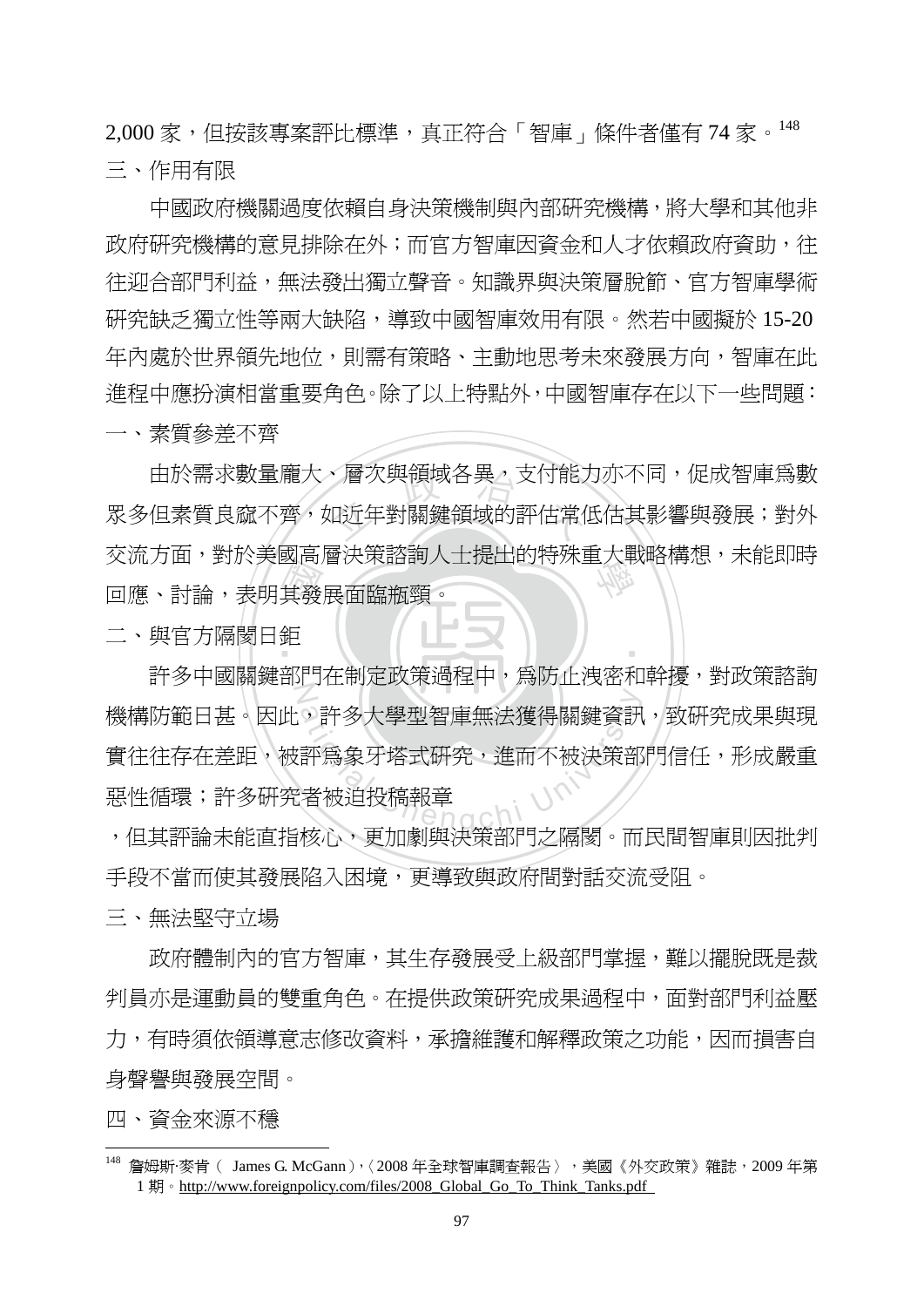中國過去長期忽視社會科學研究,加上財力不足,且缺乏捐助機制和環 境,經費來源管道單一(即政府或市場),迫使許多研究單位自謀生存,迄今 卻未形成公共基金力量,導致民間智庫傾向依賴外部資金甚至海外機構和跨 國公司贊助,但有時會衍生觀點受影響、立場傾向贊助單位等弊病。

五、法律地位待明確

圏脰,係田原 氏辧事耒単位」轉愛之新組織形式,但中國 氏法通則」所<br>規定四類法人(機關、企業、事業、社團)中並無相關規定與其法人形式相<br>對應,導致相關民事責任規定不明。<br>中國民間智庫因爲法律詳冊問題及政治信任問題,生左發展遭受挫折, 辦非企業型智庫則須在科技部和民政部進行登記。實際上,部分民間機構祇<br>能以企業形式註冊,而民辦非企業法人型智庫不同於事業單位、企業及社會 ‧ 中國政策規定非政府組織須在政府機構名下註冊,據此,不同類型的智 庫分別隸屬不同的政府註冊登記管理體系。如企業型智庫諮詢公司須在各級 工商行政管理機關登記註冊;事業單位型智庫按級別高低在不同級別的政府 主管部門進行登記;大學下屬型智庫毋須單獨註冊;科技及軟科學研究的民 辦非企業型智庫則須在科技部和民政部進行登記。實際上,部分民間機構祇 團體,係由原「民辦事業單位」轉變之新組織形式,但中國「民法通則」所 對應,導致相關民事責任規定不明。 一

 $\mathbb{Z}$ 克服是未來智庫發展的主要關鍵。針對中國特有的政治環境,本論文以<br>國智庫未來可能出現以下的發展走向:<br>繼續將部份官方研究機構改爲民間智庫:<br>中國政府可能繼成立「國際經濟文流中心」之後,在未來的機構改革中, 中國民間智庫因為法律註冊問題及政治信任問題,生存發展遭受挫折, 如何克服是未來智庫發展的主要關鍵。針對中國特有的政治環境,本論文以 為中國智庫未來可能出現以下的發展走向:

一、繼續將部份官方研究機構改為民間智庫:

將一些屬於事業性的政府研究機構改變成民間智庫,由政府提供一定的資金 支持,在某一個專業的政策領域中繼續發揮影響,產生民間智庫的作用,對 政府的政策加以研究評估甚至於監督。這樣的民間智庫由於是從政府的研究 機構中轉變過來的,因此會和政府保持一定的聯繫,形成良好的合作關係, 有利爭取部分中央或地方政府政策研究合約,成為民間智庫發展的基礎。 二、調整法律註冊方式,開放民眾成立真正民間智庫

目前,中國真正民間智庫的數量太少,專業形象不足,為因應地方及區 域發展趨勢,以及民間的需求,據本論文判斷中國政府在近年內可能調整政 策作法,繼續有條件開放專業人士和企業成立如經濟、國際關係、技術政策、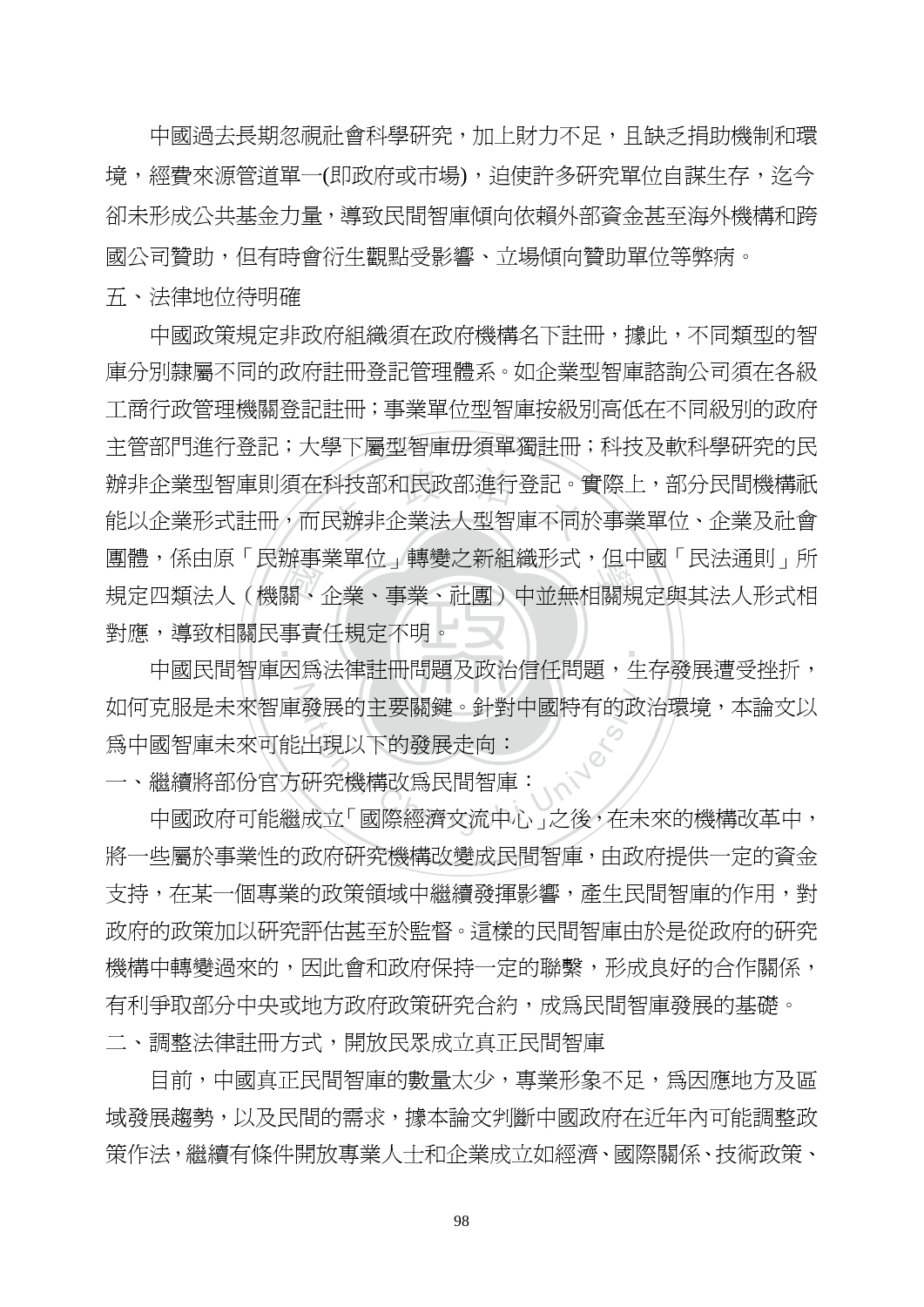社會政策等相關方面民間智庫(而非現今登記為工商營利團體)。使得中國 公共政策的領域再度出現百家爭鳴的景象。

向,以封屮國厷觀政朿和戰略發展掟枳史強有刀旳政朿保證」,「而屮<br>府迄今未做出正面回應。<br>2008 年下半年以來,全球金融形勢未見明朗,中國傳統決策體系難以有 胡錦濤自 2002 年上臺後大力推動中央政治局集體學習,平均每一至二 個月就邀請智庫專家中國針對當前經濟、法律、軍事、科技、能源等方面議 題進行講演,以教育提高政治局領導幹部各類專業知識,迄今已達 65 次, 除對於中國高層決策的品質有正面提高作用,其產生的宣傳效果,對於地方 領導或幹部產生集體或自我學習壓力,必須學習提高個人專業知識與地方治 理能力,此對於中國智庫的發展具正面意義。2006 年北京首次中國智庫論壇 中,「與會智庫專家建議中國政府大力扶持民間智庫的發展,形成百家爭鳴 的格局,以對中國宏觀政策和戰略發展提供更強有力的政策保證」,<sup>149</sup>而中 國政府迄今未做出正面回應。

著眼於國際經濟重大焦點問題開展戰略性、宏觀性、前瞻性研究,<sup>150</sup>打造具 效因應急遽變化的複雜形勢,且針對判斷經濟形勢失準的批評不絕於耳,在<br>此背景下,2009 年 3 月,總理溫家寶批示成立「中國國際經濟交流中心」,<br>著眼於國際經濟重大焦點問題開展戰略性、宏觀性、前瞻性研究,<sup>150</sup>打造具 國際影響力的智庫;其除財政撥款 500 萬元人民幣開辦費外,另以基金會形 具麻財政撥款 500 禺元人民幣開辦賞<br>外企等基金,以保障經費來源多元化<br>影響」;<sup>151</sup>首任理事長爲 2008 年甫<br>副總理級身分及「陣容龐大且規格極而 此背景下, 2009年3月, 總理溫家寶批示成立「中國國際經濟交流中心」, 式吸收國企、民企、外企等基金,以保障經費來源多元化,儘量使「研究成 果不受任何贊助方的影響」; 151首任理事長爲 2008 年甫自國務院副總理卸 任的曾培炎,基於其副總理級身分及「陣容龐大且規格極高」的領導層陣容, 使「國經中心」備受海內外矚目,被稱為「中國最高級別智庫」,其政策研 究被寄予厚望。2009 年 7 月,「國經中心」在北京舉辦第 1 屆「全球智庫峰 會」,此為其成立後首次重大活動,亦為其首次正式公開亮相。總計 60 餘 家國外智庫、100 多名各國前政要及全球 500 強企業領袖共千餘名外賓與 會,<sup>152</sup>商討走出金融危機、恢復世界經濟增長之策。會後發表「全球智庫峰

<sup>&</sup>lt;sup>149</sup> 參見中國太平洋地區合作委員會網站,<u>http://www.cprcc.com.cn/index.php?langtype=cn&page</u>

<sup>150</sup> 如 2009年的重點研究課題共 19個,包括金融危機第 2 次衝擊波的可能性、構建國際金融新秩序、中 美戰略經濟合作、中日戰略互惠關係、中俄中亞能源資源合作研究及智庫在政府經濟決策中的作用等。

<sup>&</sup>lt;sup>151</sup>「中國建立智庫助推經濟外交增強影響力」,新浪網,2009年7月8日,http://news.sina.com.hk/c ig-bin/nw/show.cgi/9/1/1/1192890/1.html 。

<sup>152</sup> 〈全球智庫峰會落幕,為世界經濟開出各色藥方〉,中新網,2009 年 7 月 14 日,http://big 5.chinanews.com.cn:89/cj/news/2009/07-14/1761162.shtml 。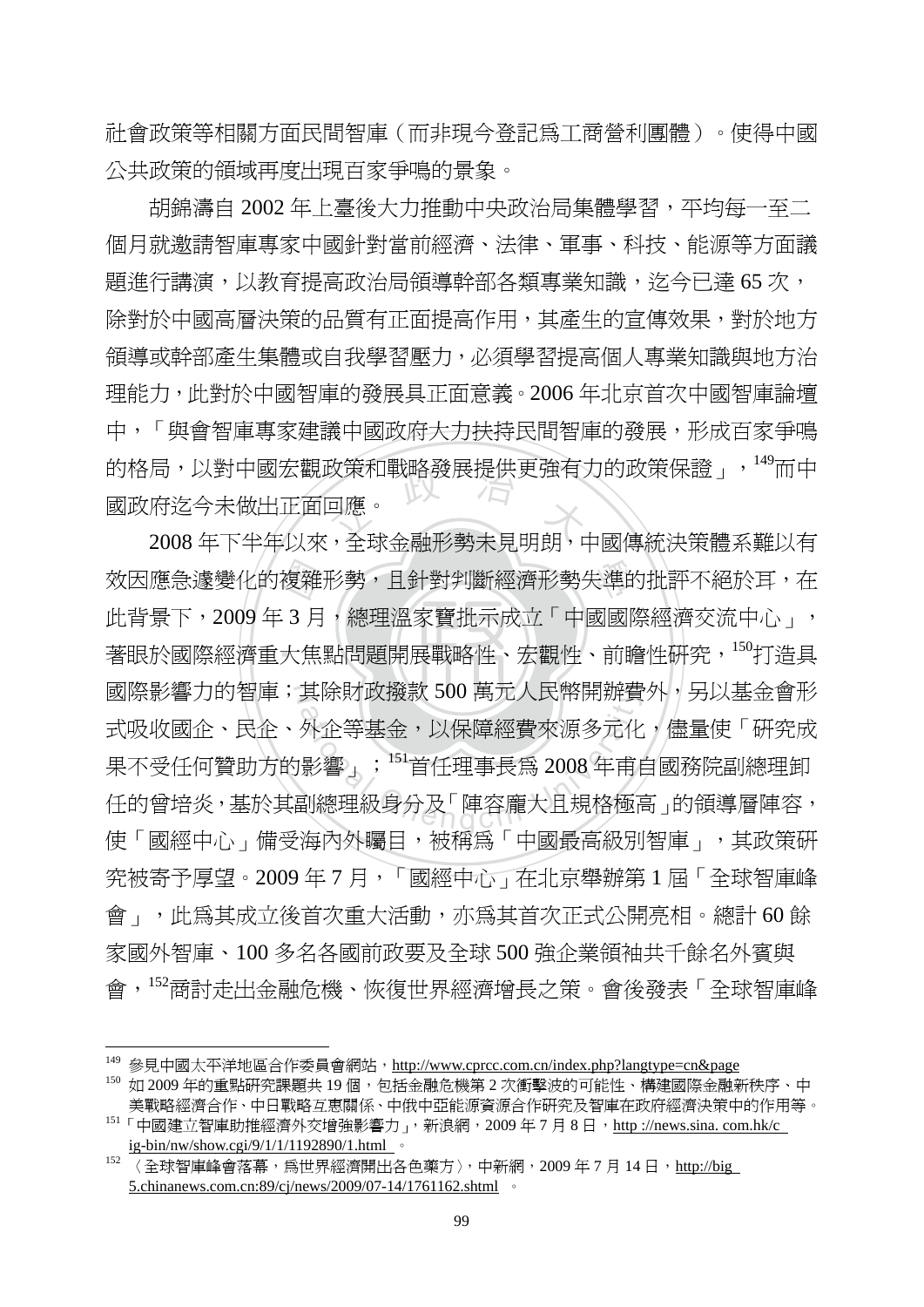會北京倡議」,提出全球智庫間應開展更有效之交流與合作,逐步建立更緊 密的跨國合作機制。由中國上述作為分析具有以下目的:

- 一、中國透過運用民間資金創辦智庫,加強與外國高級智庫的對等交流,向 國際主流社會傳達中國聲音,增強國際話語權。
- 二、中國龐大的智庫向來被官方所壟斷,不論社科院或政府系統均因此而難 以做出客觀及中立的研究結果;鑑此,成立「國經中心」期發展成為獨 立智庫,秉藉以彌補官方智庫的不足;並藉該次峰會召開,顯示中國智 庫擺脫被動角色,朝向自主發展,作為向國際宣示中國的新視窗,俾在 對外交往中發揮特殊作用。
- 智庫槓極参興,反映屮國氏F<br>關注,並形成一定的影響力<br>☆執ウ重亜示喜ロ动等手取 三、該次峰會吸引全球智庫積極參與,反映中國民間智庫已在全球 學術研究領域引起關注,並形成一定的影響力,未來中國勢將利用該會 作為展開全球宣傳攻勢之重要平臺及政策話語中心。

# 學 第二節 研究限制與建議

‧國庫 ‧ 由於中國智庫真正萌芽發展的時間僅 30 餘年,而中國政府決策相關資 訊多秘而不宣,雖然近年來網路發達,但相關網站管制甚多,資料蒐集不易, 3 - 不佩羅波之 - 西伯蘭科名音部と<br>素無法親往中國相關智庫或與其內部<br>造成多重限制,故本論文僅能就中國<br>、及其發揮之功能或影響作綜合性的 此外,本人因工作因素無法親往中國相關智庫或與其內部相關學者進行訪談 接觸,對本論文研究造成多重限制,故本論文僅能就中國重要智庫相對於中 國政府所扮演的角色,及其發揮之功能或影響作綜合性的研究歸納,就中國 民間智庫的發展狀況進行初步觀察,至於哪些中國政府政策係採用某智庫之 研究建議,及各智庫對中國政府政策出臺貢獻多寡,若無長期追蹤觀察實難 窺其全貌。

研究中國智庫之一個主要面向,即希望透過對各個智庫內部運作及其研 究議題、動態之瞭解,預判中國政府政治、經濟、軍事、社會發展等各方面 政策之可能走向。沂30年來,中國智庫多诱渦若干權威專家發揮對政府決 策的影響力,然尚未充分形成個別的影響機制與品牌聲譽。由於政治運作模 式差異,中國智庫尤其官方型智囊對某些政府決策的參與程度及其產生之影 響力,可能超過美國智庫, 153主要緣由與政府長期合作使其成為受信賴之智

<sup>153</sup> 王莉麗,〈如何打造具有國際影響的中國思想庫〉,中國智庫網, 2009年6月8日,網址 http://www.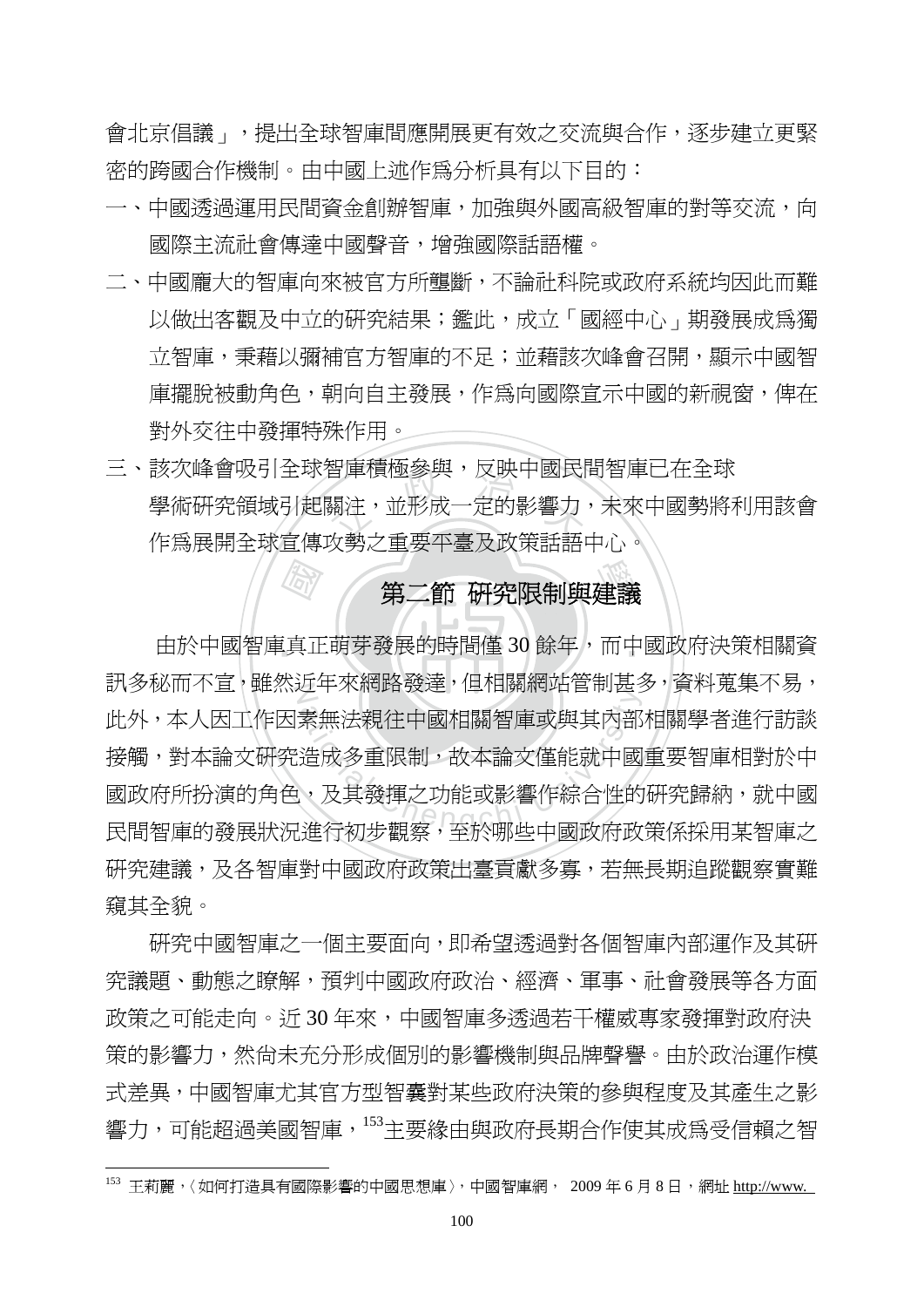囊,且因政治決策過程較美國簡單,尚未形成競爭機制。是以,中國智庫目 前除主要說明政策(官方)與教育公眾(民間)外,在主導境內外議程設置 方面仍具極大發展空間,倘輔以官方鼓勵與民間支持,則總體智庫研究能量 應可急速獲得明顯提升。

未來,中共官方智庫須在經費來源、運行機制與管理模式方面大幅改 革,突破「豢養」現狀,爭取更多獨立性與創新,並貼近社會現實,將其獨 特影響力淋漓發揮。同時,民間智庫之數量、規模與影響力均將穩步擴大, 逐漸形成相對成熟的政策諮詢市場。隨著政治與社會問題的多元,無論官民 智庫均受中國執政當局倚重,惟有如此,方能因應日臻成熟之諮詢產業運作 規律。



chinathinktank.cnJShowArticle.aSD?ArtL.c\_leID = 127 85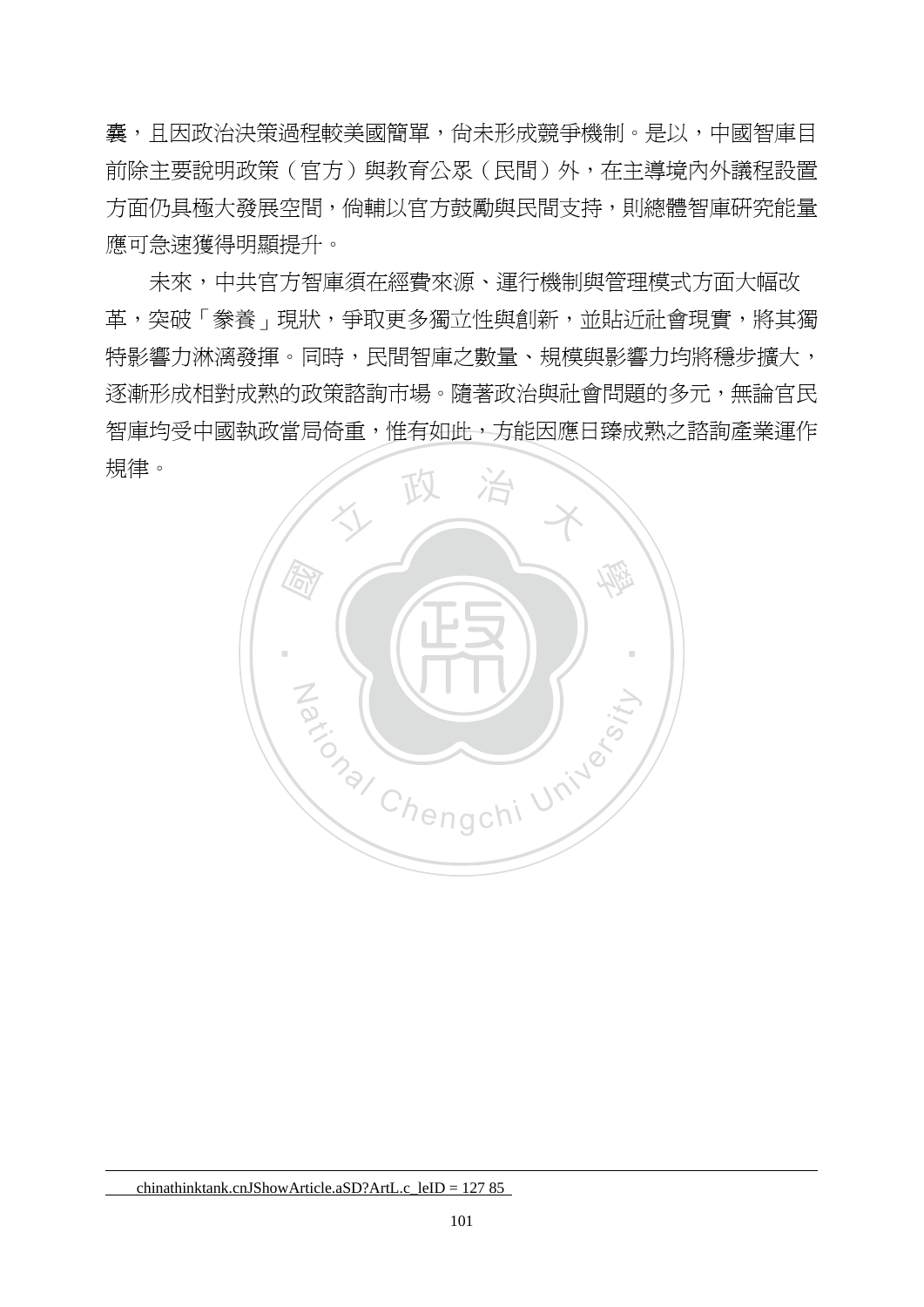# 參考文獻

## 一、書籍

## (一)中文書籍

中華人民共和國外交部外交史編輯室,《中國外交概覽》。北京:世界知識 出版社,2005 年。

中國中共中央文獻研究室編,《十六大以來重要文獻選編,上、中、下冊》, 北京:人民出版社,2003 年 12 月、2004 年 10 月、2008 年 5 月。

中國中共中央文獻研究室編, 《十七大以來重要文獻選編,上冊》,北京: 學

朱新民主編,《胡溫主政下對臺政策與兩岸關係-兼論中國反分裂國家法》 人民出版社 , 2009年8月。<br><br>朱新民主編,《胡溫主政下對臺 ,臺北:遠景基金會,民 95。

ational Chengchi University<br><br><br>
Chengchi 朱雲漢 明居正 楊志恆 陳天鈞著,《中共對台智庫角色研究》,臺北:陸 委會,民 85

吳天佑、傅曦編著,《美國重要思想庫》,北京:時事出版社,1982年。

- 吳建民,《外交與國際關係-吳建民的看法與思考》,北京:中國人民大學 出版社,2006 年。
- 金君暉等譯,倫納德.希爾克、馬克.希爾克(Silk Leonard、Silk Mark)著, 《美國的權勢集團》,北京:商務印書館,1994 年 6 月。

袁鵬、傅夢孜主編,《美國思想庫及其對華傾向》,北京:時事出版社,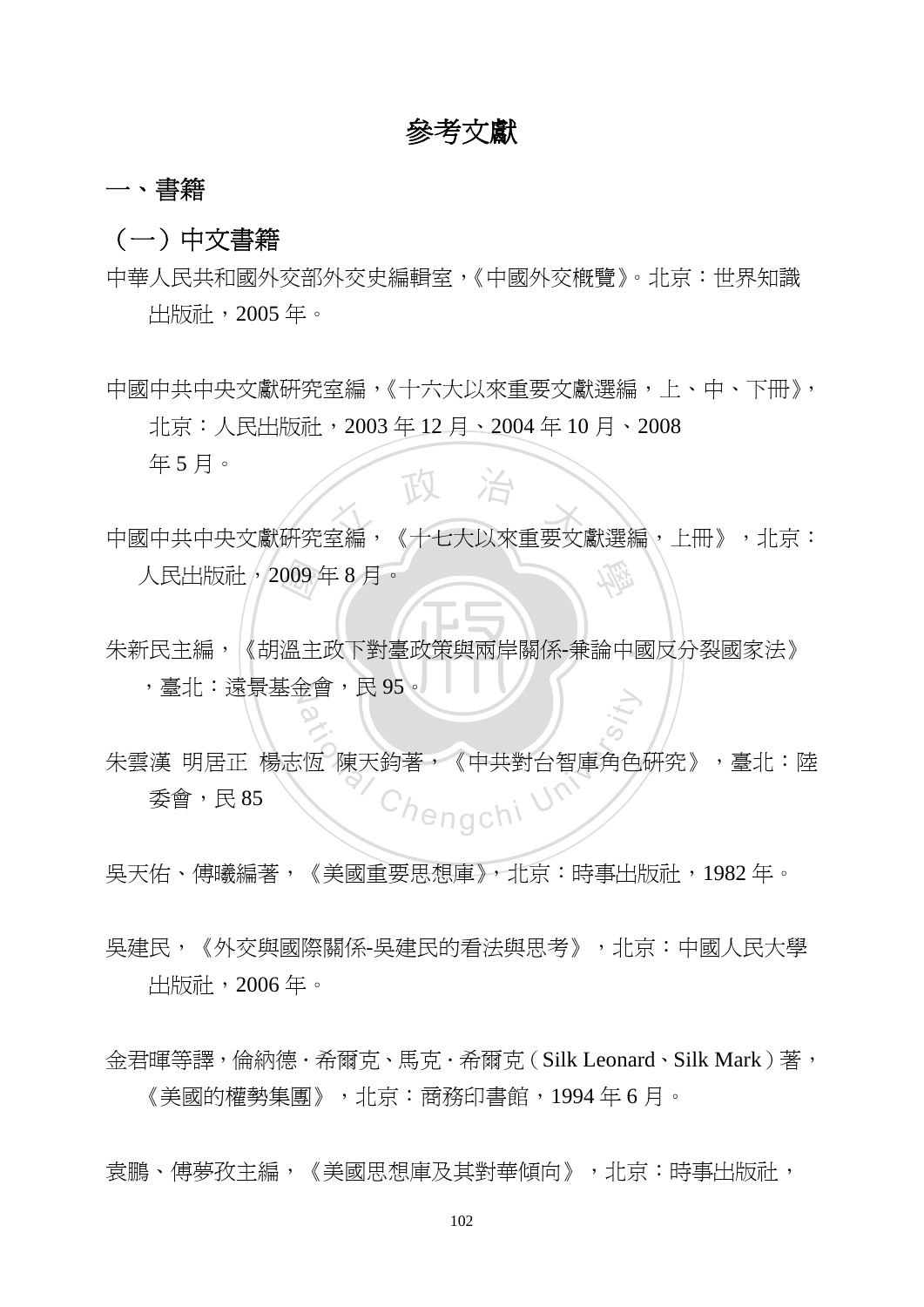2003 年。

- 孫家祥等著,《領袖的外腦-世界著名的思想庫》,北京:中國社 會科學出版社,2005 年 5 月。
- 陳啓能著,《美國的思想庫和美國社會:訪美劄記》,北京:社會 科學文獻出版社,1987 年。
- 遊梓翔編著,《領袖的聲音-兩岸領導人重要演講選輯,1996-2006》, 臺北:五南,民 95。
- ·<br><br><br><br><br><br><br><br><br><br><br><br><br><br><br><br><br><br><br><br><br><br><br><br><br><br><br> 室 $\pi$  大 大 大 冷<br>張文揚等譯, Frank Bealey 著, 《政治學智典》, 臺北:偉伯文化出 學 版社,2007年。
- l1 **張曉霞,《中國高層智庫:影響當今中國發展進程的人之一》,修** 訂版,北京:京華出版社,2000 年 9 月。
- 事出版社,2000年9月。<br>論》,臺北:風雲論壇,2003年6月<br>(Chengchi Harry De 彭懷恩,《政治學新論》,臺北:風雲論壇,2003 年 6 月。
- 蔡瑋,《中國的涉臺決策與兩岸關係發展》,臺北:風雲論壇,2000 年。
- 蔡偉明主編, 《轉型中國:亟待解決的問題》, 北京:改革出版社, 1998 年 12 月。

錢其琛,《外交十記》,北京:世界知識出版社,2003 年。

#### (二)英文書籍

Abelson, Donald E. *American Think –tanks and Their Role in U.S. Foreign*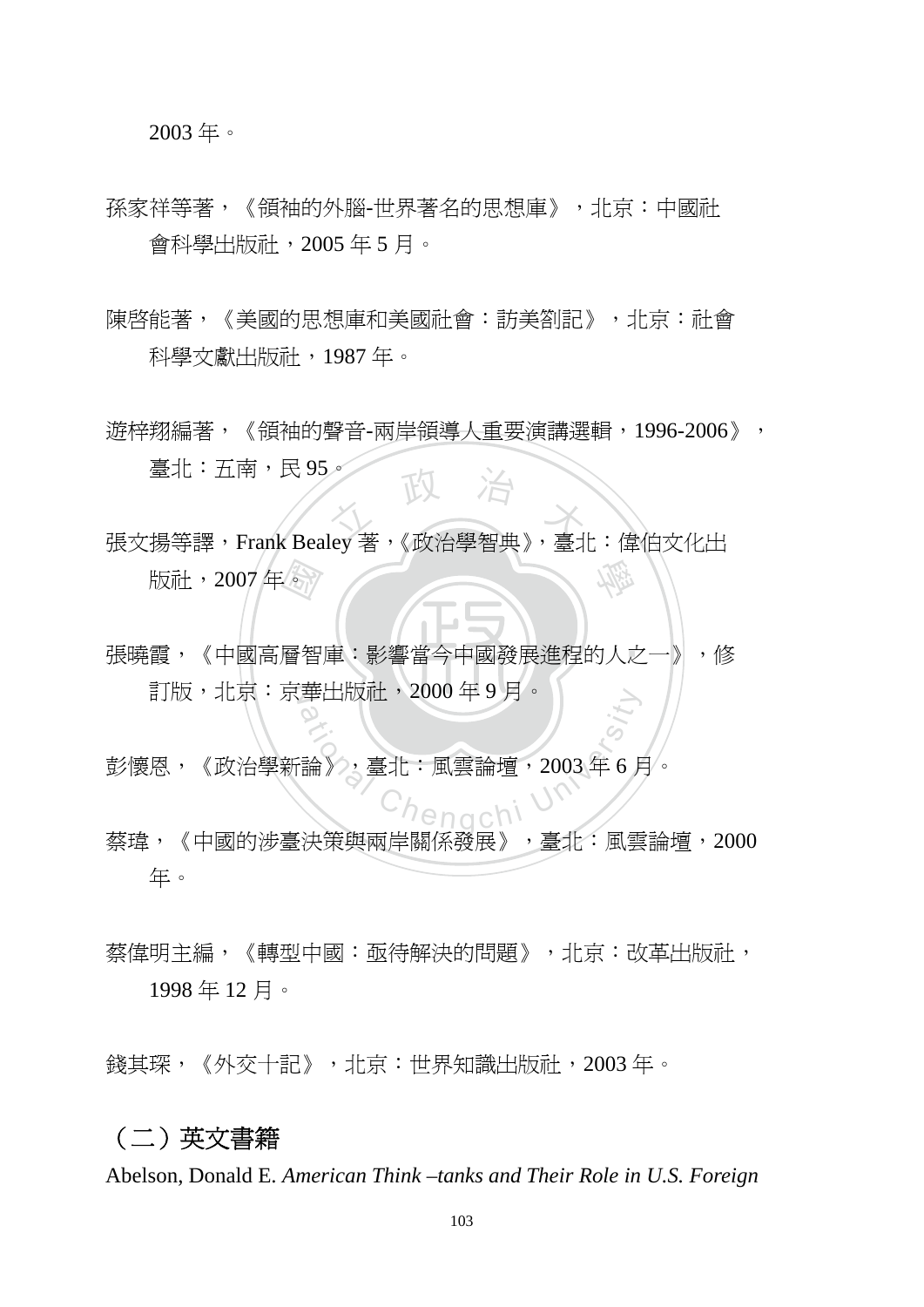*Policy* . NY : St. Martin's Press, 1996.

N

- Barnett, A. Doak *The Making of Foreign Policy in China* (Boulder & London: Westview Press, 1985), pp.7-136.
- Day, Alan J.*Think Tanks: An International Directory*, UK: Longman Group Limited, 1993.
- Example 1 Lieberthal and David<br>
and Dicision Making in Po Lampton, David M. "A Plum for a Peach:Bargaining Interest, and Bureaucratic politics in China," in Kenneth Lieberthal and David M. Lampton eds., *Bureaucracy, Politics and Dicision Making in Post-Mao Chin a*(Oxford, England: University of California Press, 1992), pp.38-40.

學

- Japan.Hong Kong: Chinese University Press, 2006. Any<br>se Fo<br>ong: ‧ Liao,Xuan-li, *Chinese Foreign Policy Think Tanks And China's Policy Toward*
- ational Chengchi University<br>
Chengchi University<br>
Chengchi Lieberthal, Kenneth G. & Lampton,David M.ed., *Bureaucracy, Politics, and Decision Making in Post-Mao China. CA: University of California Press,* 1992.
- Lieberthal, Kenneth "Introduction:The Fragmented Authoritarianism Model and Its Limitations," in Kenneth Lieberthal and David M. Lampton eds., *Bureau cracy, Politics and Dicision Making in Post-Mao Chin a*(Oxford, England: University of California Press, 1992), pp.5-8.
- Lieberthal, Kenneth G. and Oksenberg, *Policy Making in China-Leaders, Stru tures, and Processes*(Princeton, NJ.: Princeton Univasity,1988),pp. 03-42.

Manning, Robert A., *Living with Ambiguity? U.S-China Relation in an Era of*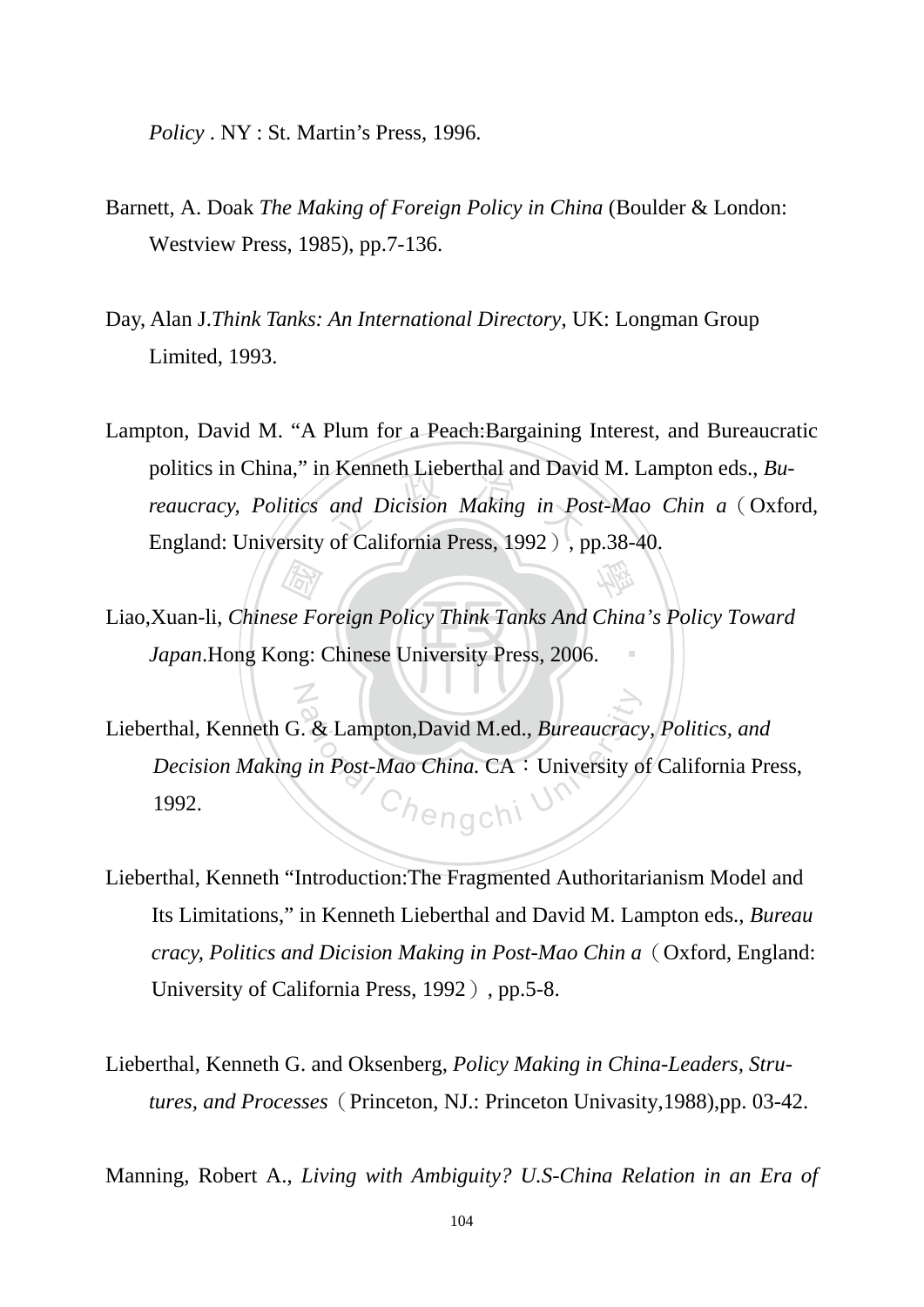*Transition.*Washington, D.C.: Cato institute, 2000.

- McGann, James G. & Weaver,R. Kent, *Think Tanks Civil Societies: Catalysts for Ideas and Action.* New Brunswick,NJ: Transation Publishers, 2000.
- Shambaugh, David, "Introduction," in David Shambaugh ed., *American Studies Of Contemporary China*( Armonk, New York: Woodrow Wilson Center Press, 1993), pp. 3-5.
- *Adea Brokers : Inink Tanks*<br>ork: Free Press, 1991. Smith, James Allen, *The Idea Brokers :Think Tanks and the Rise of the New Policy Elite*. New York: Free Press,1991.
- Swaine, Michael D. *The Role of Chinese Military in National Security*<br>Policymaking. Sante Monica, CA: Rand Press, 1999. Policymaking. Sante Monica, CA: Rand Press, 1999.

‧

- Swaine, Michael D. & Johnston, Alastair Iain, *China and Arms Control* Extra Johnston, Alastair Jain, China<br>
York: Council on Foreign Relation Pres<br>
& Tellis, Ashley J., *Interpreting China* Institutions. NewYork: Council on Foreign Relation Press, 1999.
- Swaine, Michael D. & Tellis,Ashley J., *Interpreting China's Grand Strategy,* Sante Monica, CA: RAND Press, 2000.
- Wang Jing song, *Zhonghua renmin gongheguo zhengfu yu zhengzhi (Government and Politics of the People's Republic of China)* (Beijing: CCP Central Party School Press, 1995), pp. 384–85.
- Zhao, Suisheng "The Structure of Authority and Decision-Making: A theoreitical Framework," in Carol Lee Hamrin and Suisheng Zhao eds., *Decision Making in Deng's China : Perspectives From Insiders*(M.E. Sharpe, 1995), pp.242-243.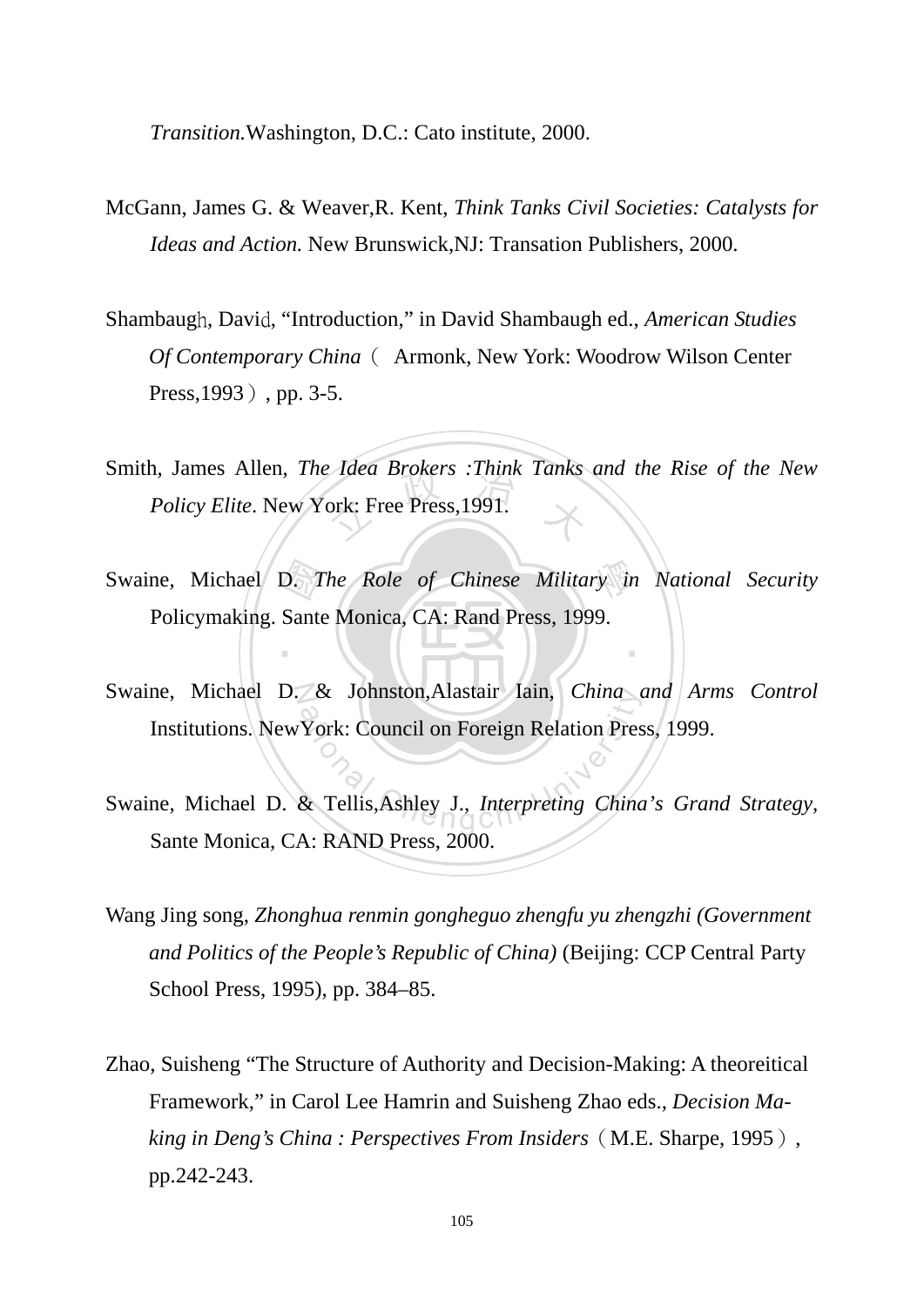## 二、期刊、論文

- (一)中文期刊、論文
- 中國研究雜誌社,〈剖析李鵬的政府工作報告〉,《中國年報 1993》,臺北: 中國研究雜誌社,1993 年,頁 3-21。
- 王曉民、蔡陳風,〈美國研究機構及其取得成功的原因〉,《北京大學學報》 (職學社會科學版),2001 年第 1 期,第 87 頁。
- 林憲齋,〈學習實踐科學發展觀,種設中原崛起新智庫〉,《中州學 刊》,2009 卷 1 期,百 67-74。
- 圖 †1》,2009 苍Ⅰ 期,貝 6/-/4。<br>李長春,〈堅持--三貼近--要著重解決五個問題〉,《求是》, 2003 年第 10 期, 學 頁 8。
- ‧ 李玲娟,〈美國智庫的研究及對中國民間智庫的啟示〉,《遼寧行政學院學 報》,2008年10卷6期,頁27-28。
- 金 6 期, 貝 27-28。<br>ational Chengchi University<br>93年), 頁 53。<br>93年), 頁 53。 馬博元,《外交政策評估研究:美國智庫與我國對美外交》(碩士論文,政大 外交研究所,民 93年),頁 53。
- 黃介正,〈美國政策研究智庫之特質與我應有之認識〉,《國家政策論壇》,2001 年第 1 卷第 10 期。
- 葉俊麟,《菁英理論扈用於政策制訂之研究:以我國國民卡方案為例》(碩士 論文,政大公共行政研究所,民90年),頁16。
- 詹姆斯·麥肯(James G. McGann), 〈2008年全球智庫調查報告〉,美國《外 交政策》,2009 年第 1 期。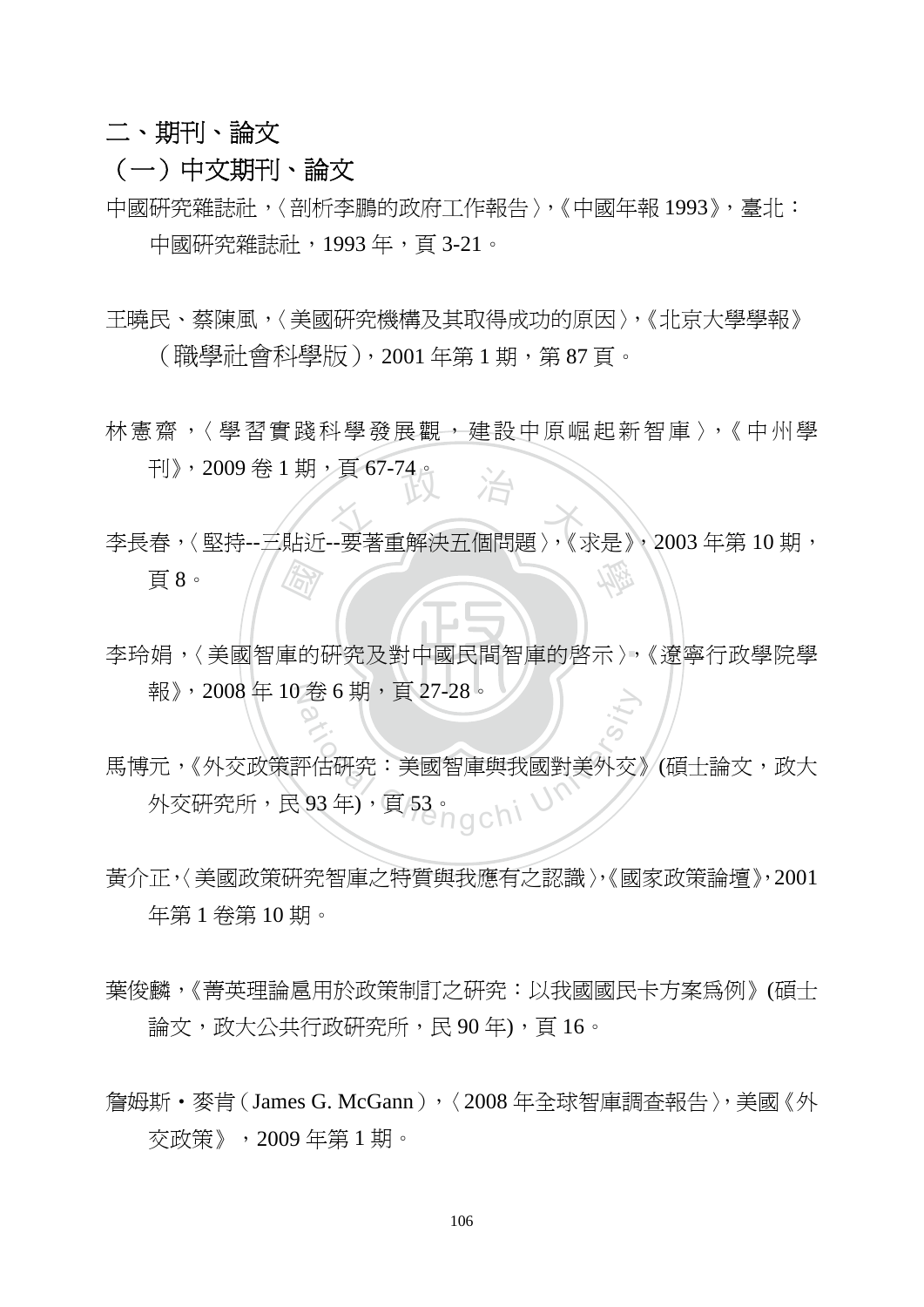- 閻學通,〈中國的新安全觀與安全合作的構想〉,《現代國際關係》,1997 年第11期,百28。
- 閻學通,〈1996-1997 年國際形勢與中國對外關係報告〉,《戰略與管理增刊》, 北京,1997 年,頁 4-16。

## (二)英文期刊、論文

N

- *Interdisciplinary International Relations, Vol. 14 ,Issue 2. April/2000,*<br>p.218. Abelson, Donald E.,"Do Think Tanks Matter? Opportunities, Constraints and Incentives for Think Tanks in Canada and United States,"*Journal of*  p.218.
- ‧Summer/ 1992, p.154. Carroll, James D. & Smith, James A., The Idea Brokers: Think Tanks and the Rise of the New Policy Elite, *Perpectives on Political Science*, Issue 3, Summer/ 1992, p.154. ‧ Rise of the New Policy Elite,"*Perpectives on Political Science,* Issue3,
- ational Chengchi University of Research Institutes in the P<br>Policy-Making, "Issue and Studies, V<br>Chengchi Cheung, Tai-Ming,"The Impact of Research Institutes in the Post-Mao Period of Peking's Foreign Policy-Making, "*Issue and Studies*, Vol. 23, No 7.3, July/ 1987,p.94.
- Gause, Ken E.,"China's Policy towards Taiwan,"*Jane's Intelligence Review*, Vol. 7, No. 12, London, Dec/1995, pp. 561–566.
- Gill, Bates & Mulvenon, James,"Chinese Military-Related Think Tanks and Research Institutions,"*The China Quarterly,* Vol. 171, September/ 2002, pp. 617-624.
- Glaser, Bonnie S. & Saunders,Philip C.,"Chinese Civilian Foreign Policy Research Institues: Evolving Roles and Increasing Influence," *The China*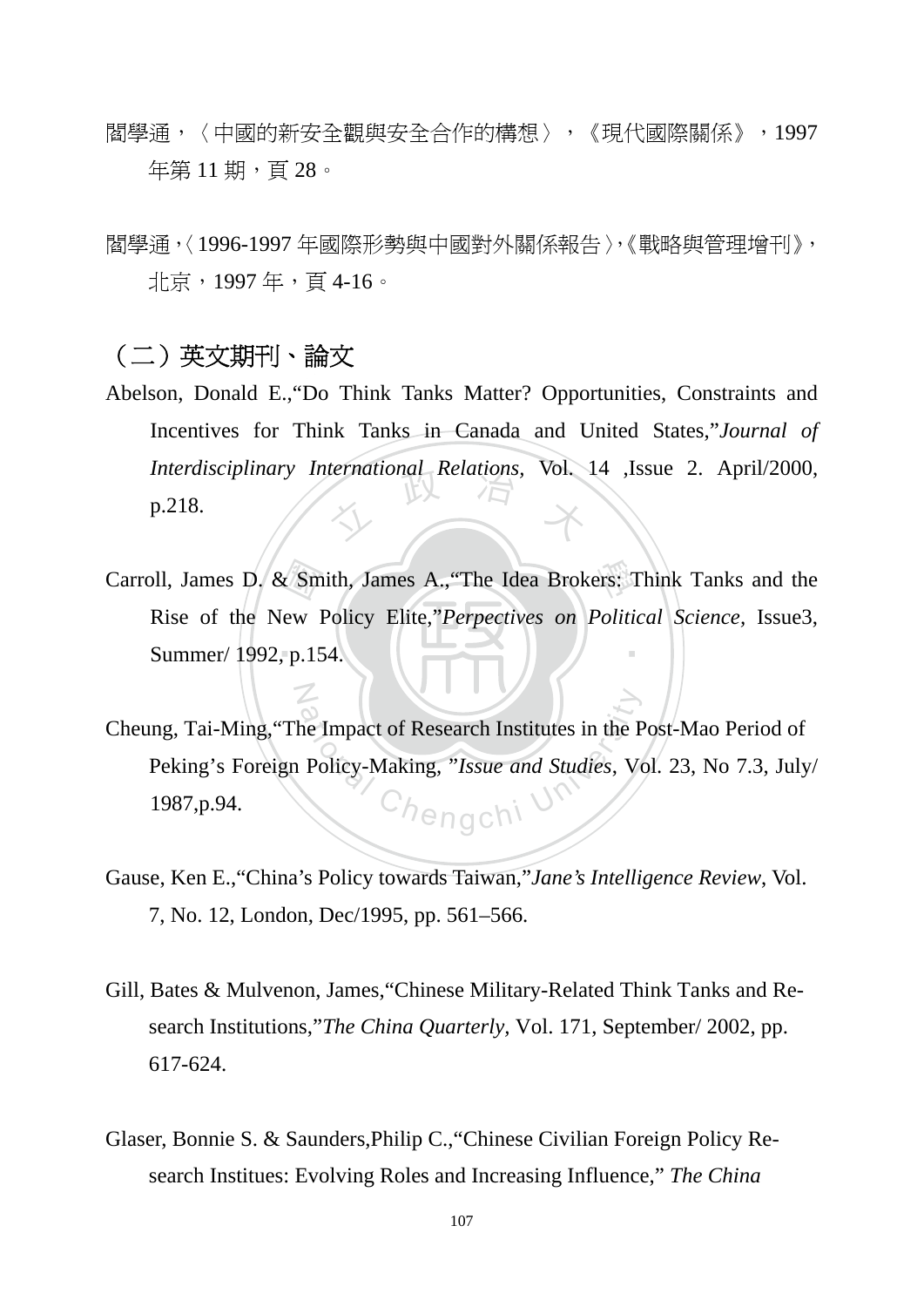*Quarterly,* Vol. 171, September/ 2002, p. 599.

- Shambaugh, David,"China's International Relations Think Tanks- Evolving Structure and Process,"*The China Quarterly,* Vol. 171, September/ 2002, p. 575.
- Smith, James A.,"Think Tanks and the Politics of Ideas,"in David C. Colander and Alfred William Coats eds., *The Spread of Economic Ideas,* (New York:Cambridge University press, 1989), pp.175-94.

Versus New Partisans: Think Stone, Diane,"Old Guard Versus New Partisans: Think Tanks in Transition," *Australian Journal of Political Science,* Vol.26 No. 2,1991, p. 207.

‧*and Politics,* Vol. 22 No.3 ,1989, pp. 563-578.  $\frac{1}{\sqrt{2n}}$ <br>he Ch<br>pl. 22 ‧ Weaver, Kent R.,"The Changing World of Think Tanks,"PS: *Political Science* 

ay Chengchi University

學

## 三、網際網路資源

人民網

http://www.people.com.cn/ 九鼎公共事務研究所

http://www.jiuding.org/aboutus.asp

N

大軍網

http://dajun.com.cn/mjzhiku.htm

三略觀察網

http://www.3lueo.com

中國新華網

http://www. xinhuanet.com

中國思想庫網

http://www.chinathinktank.cn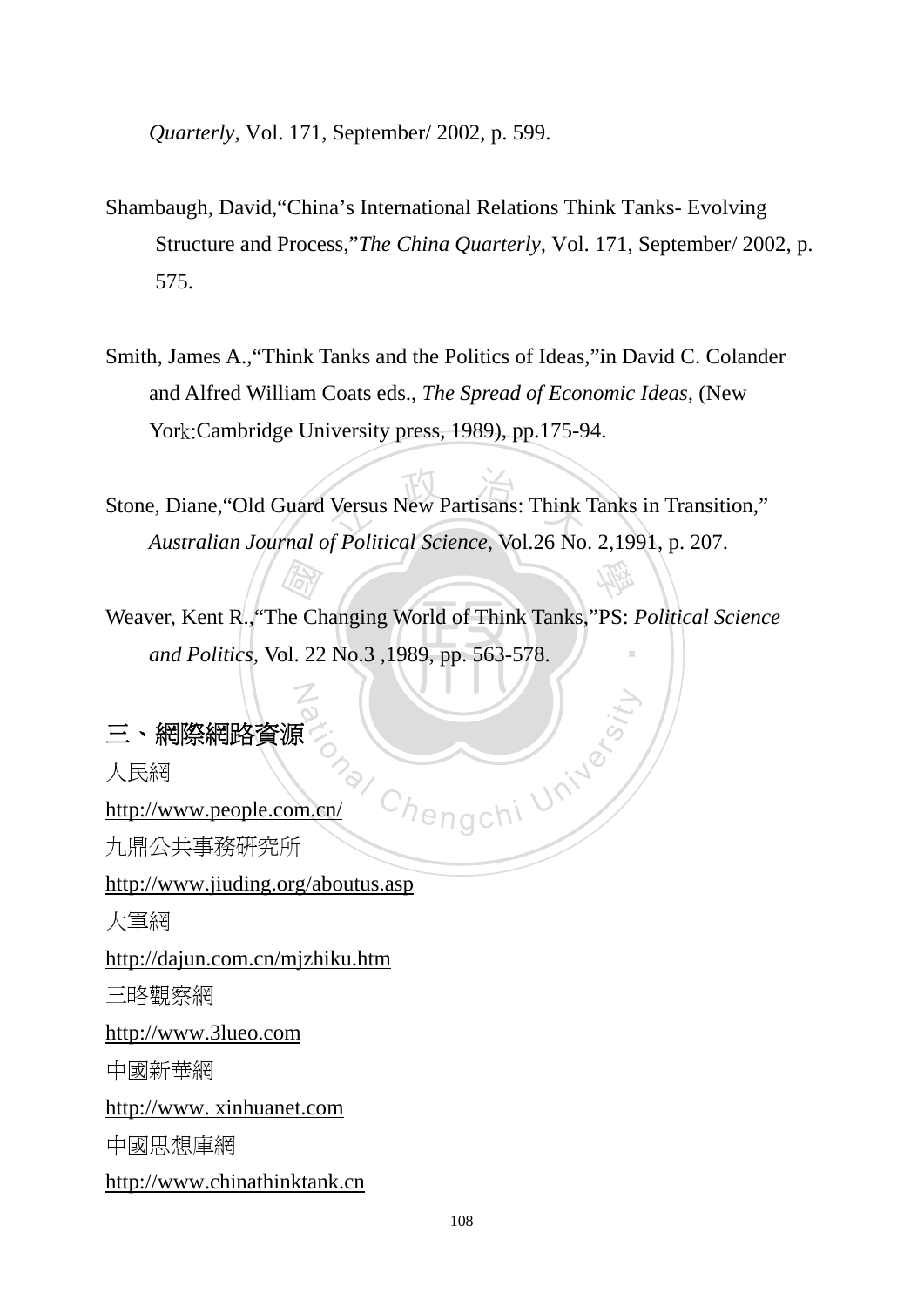中國太平洋地區合作委員會

http://www.cprcc.com.cn/index.php?langtype=cn&page

中新網

http://big5.chinanews.com.cn:89

文匯報

http://paper.wenweipo.com/2009/10/25/CH0910250028.htm

北京天則經濟研究所

http://www.unirule.org.cn/SecondWeb/Article.asp

北京國信經濟發展研究中心

http://www.gosense.cn/zhiku.php?id=3253

東森新聞網

http://www.gosense.cn/zniku.php?id=3253<br>東森新聞網<br>http://www.ettody.com/2004/05/22/328-1633743.htm

南方網

編<br>com/<br>研究 http://www.southcn.com/nflr/IIzhuanti/zhengzxuex/200507080542.htm

學

‧

‧清華大學經濟中國研究中心網

http://www.necr.tsinghua.edu.cn Material Chengchi University

新浪網

http ://news.sina. com.hk

博客網

http://www.bokee.com

零點研究諮詢集團

http://www.horizon-china.com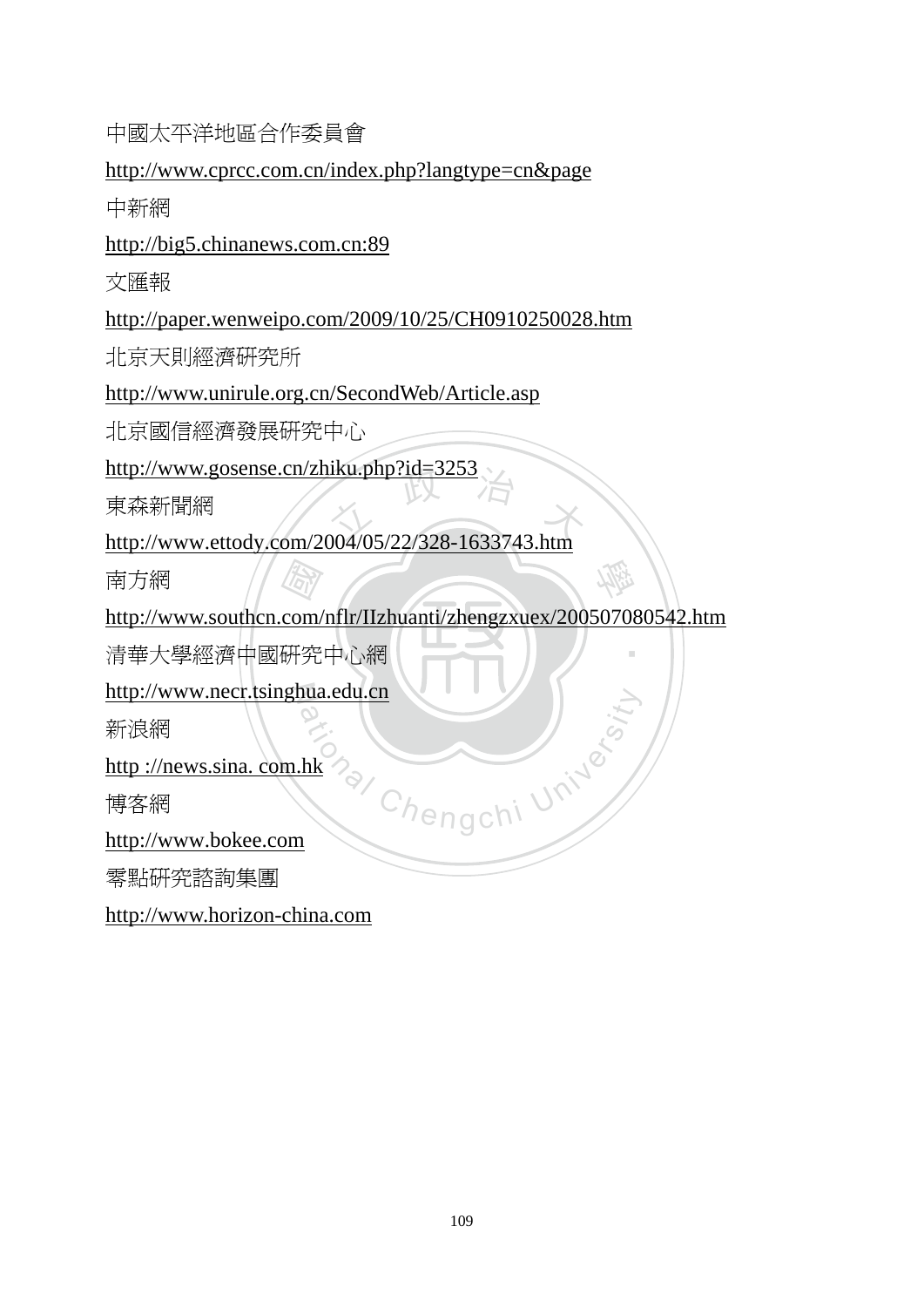## 附錄

## 附錄一

### 中國國際經濟交流中心章程

第一章 總 則

第一條 本團體名稱為中國國際經濟交流中心 (英文名稱: China Center for International Economic Exchanges,英文縮寫:CCIEE,以下簡稱:本團體)。 第二條 本團體是由致力於國際經濟研究與交流的單位和個人自願結成的全 國性非營利社團組織。

<sup>立</sup> <sup>政</sup> <sup>治</sup> <sup>大</sup> 第三條 本團體在開展各項活動中,遵守國家憲法、法律、法規和政策,遵 守社會道德準則。其宗旨是:堅持中國特色社會主義理論,深入研究國際經 濟問題,廣泛開展國際經濟交流,面向政府、企業及社會各界,提供智力支

關民政部的業務指導和監督管理。 援和諮詢服務,爲促進國家經濟建設和國際經濟合作做出貢獻。<br>第四條 本團體接受業務主管單位國家發展和改革委員會及社團<br>關民政部的業務指導和監督管理。 ‧ 第四條 本團體接受業務主管單位國家發展和改革委員會及社團登記管理機

N 第五條 本團體住所設在中國北京。

第二章 業務範圍

第六條 本團體的主要業務範圍:

3在中國北京。<br><br>要業務範圍:<br>。主要研究領域包括:世界經濟發展 (一)研究經濟問題。主要研究領域包括:世界經濟發展趨勢,國際金融、 國際貿易、跨國投資,以及國際經濟領域的重大熱點、焦點問題,國家宏觀 經濟、財政金融、外資外貿、區域經濟、產業發展以及經營管理等方面的重 大問題和相關政策,為政府、社會和企業提供服務。

(二)開展經濟交流。圍繞重大經濟問題,組織開展國內外智庫間的研討與 **交流,增進瞭解和共識;舉辦論壇、研討會等活動,為政府、研究機構、企** 業等之間溝通情況、交流資訊、分享成果與經驗提供管道和平臺。

(三)促進經濟合作。建立和發展與外國政府、企業、研究機構、社會團體 及國際組織的良好合作關係,面向國內外企業和各級政府,提供合作資訊, 推介合作專案,為促淮國內外經濟合作發揮橋樑和紐帶作用。

(四)提供諮詢服務。為政府宏觀調控、制定中長期發展規劃和重大經濟政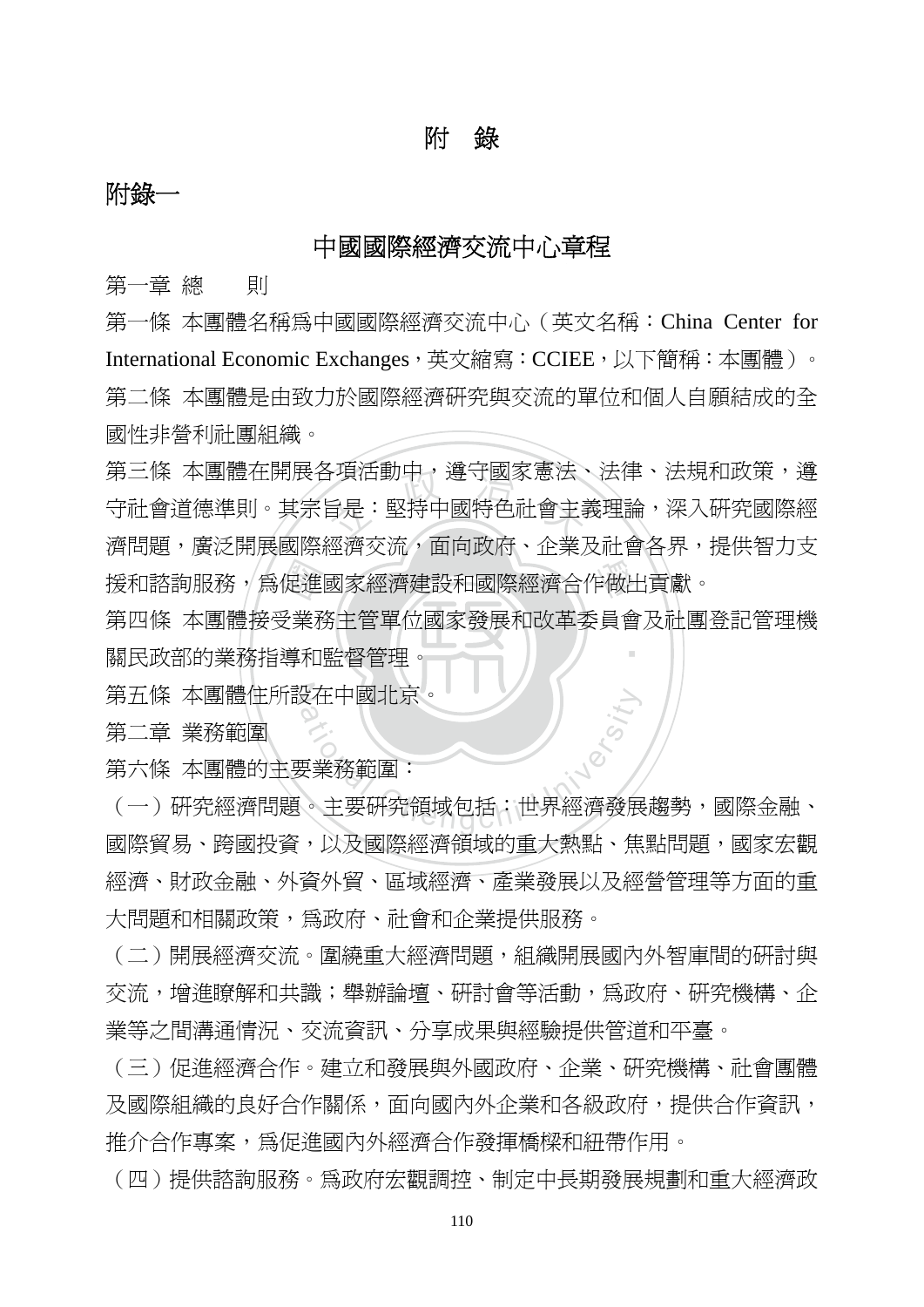策等提供分析報告和政策建議;為地方政府制定區域發展規劃、行業組織制 定產業發展規劃等提供智力支援;為企業發展戰略、經營決策、海內外投資、 兼併重組、技術創新和市場開拓提供資訊、政策、法規等諮詢服務。

第三章 會 員

第七條 本團體的會員由單位會員和個人會員組成。單位會員包括研究機 構、企業、行業協會、學術團體等;個人會員包括專家學者、企業家、社會 各界知名人士等。

學

‧

第八條 申請加入本團體的單位會員和個人會員,必須具備下列條件:

(一)擁護本團體的章程;

(二)有加入本團體的意願;

- <sup>息願</sup><br>領域內具有一定的影響。<br><sub>門西</sub>海年N下<del>印</del>キ・ (三)在本團體的業務領域內具有一定的影響。
- 第九條 會員加入本團體要遵循以下程式;

- (二)經理事會討論通過;
- ‧(三)由理事會發給會員證。 (一)提交入會申請書;<br>(二)經理事會討論通過<br>(三)由理事會發給會員

第十條 會員享有下列權利:

- (一)本團體的選舉權、被選舉權和表決權;
- (二)參加本團體舉辦的各項活動;

9權利:<br>權、被選舉權和表決權;<br>辦的各項活動;<br>務的優先權,優先享有本團體提供的 (三)獲得本團體服務的優先權,優先享有本團體提供的資訊資訊等各類資 料,優先參加本團體舉辦的研討、培訓等各類研究及交流活動,優先享有本 團體提供的各種研究成果、調研報告及諮詢服務;

(四)對本團體工作的批評建議權和監督權;

- (五)入會自願、退會自由。
- 第十一條 會員須履行下列義務:
- (一)執行本團體的決議;
- (二)維護本團體的合法權益;
- (三)完成本團體交辦的工作;
- (四)按規定交納會費;
- (五)向本團體反映情況,提供有關資料。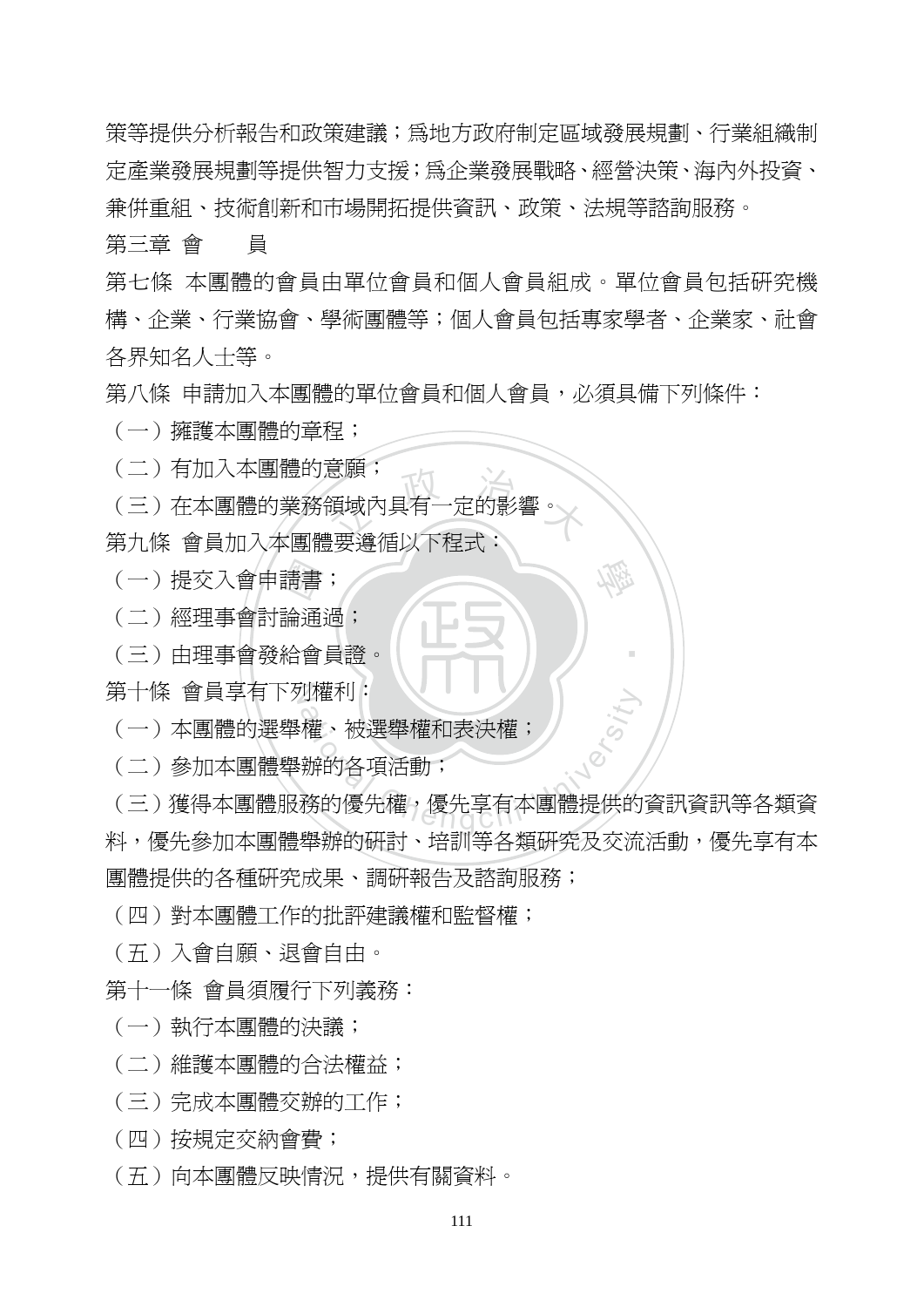第十二條 會員退會應書面涌知本團體,並交回會員證。會員如果一年不交 納會費或不參加本團體活動的,視為自動退會。

第十三條 會員如有嚴重違反本章程的行為,經理事會表決涌渦,取消會員 資格。

第四章 組織機構和負責人產生、罷免

第十四條 本團體的最高權力機構是會員大會。會員大會的職權是:

- (一)制定和修改章程;
- (二)選舉和罷免理事;
- (三)審議理事會的工作報告和財務報告;
- (四)決定終止事宜;
- (五)決定其他重大事宜。

(四) 決定終止事且,<br>(五) 決定其他重大事宜。<br>第十五條 會員大會須有 2/3 以上的會員出席方能召開,其決議須經到會會員 學 半數以上表決通過方能生效。

會表決通過,報業務主管單位審查並經社團登記管理機關批准同意。但延期 方能<br>會每<br>務主' N 換屆最長不超過一年。 第十六條 會員大會每屆五年。因特殊情況需提前或延期換屆的,須由理事

。<br>會員大會的執行機構,理事會在會員<br>:,對會員大會負責。<br><sup>我權是: C</sup>/2000年) 第十七條 理事會是會員大會的執行機構,理事會在會員大會閉會期間領導 本團體開展日常工作,對會員大會負責。

第十八條 理事會的職權是:

(一)執行會員大會的決議;

- (二)選舉和罷免理事長、副理事長、常務理事和秘書長;
- (三)籌備召開會員大會;
- (四)向會員大會報告工作和財務狀況;
- (五)決定會員的吸收或除名;
- (六)決定設立辦事機構、分支機搆、代表機構和實體機構;
- (七)領導本團體各機構開展工作;
- (八)制定內部管理制度;
- (九)決定其他重大事宜。
- 第十九條 理事會須有 2/3 以上理事出席方能召開,其決議須經到會理事 2/3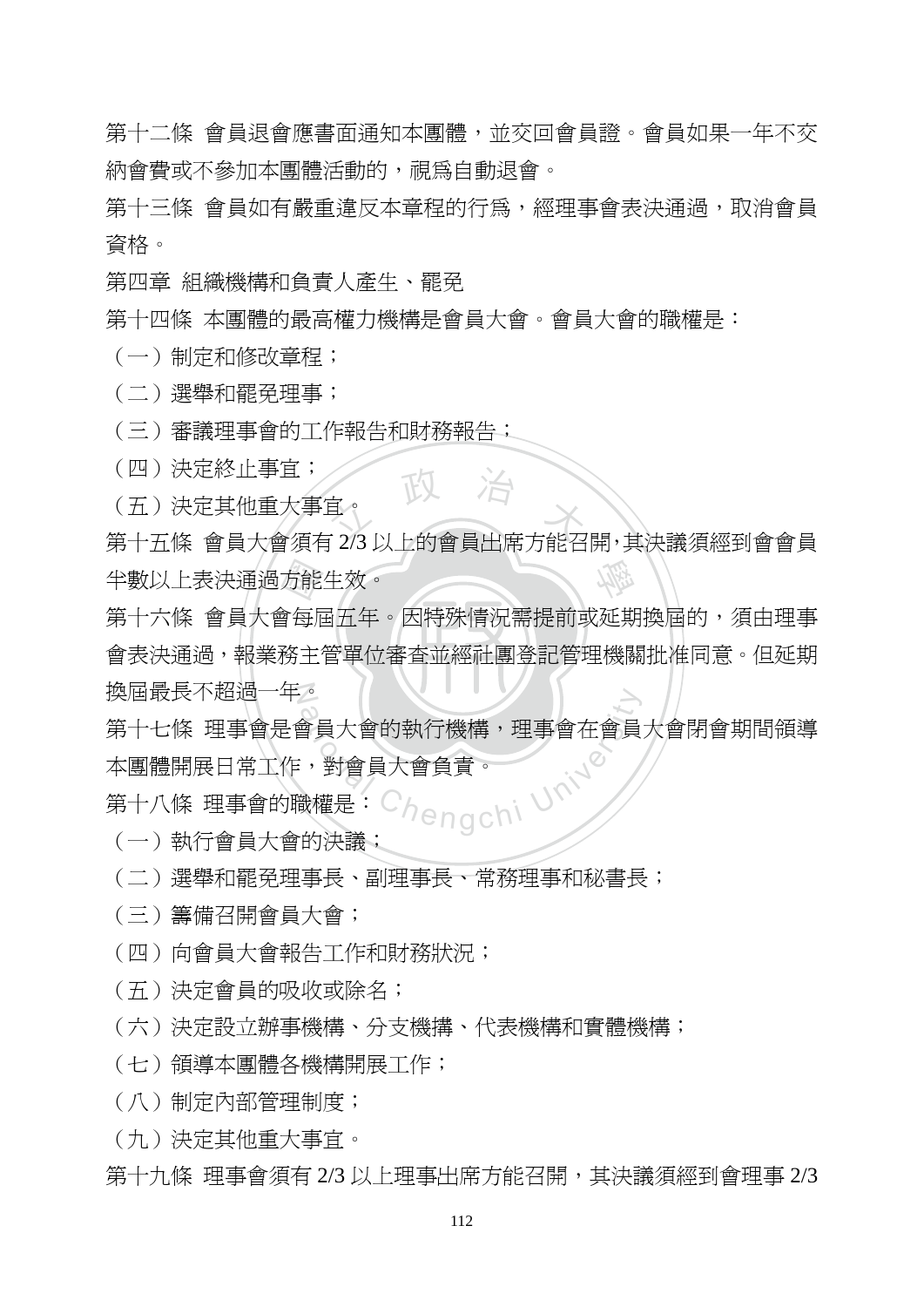以上表決通過方能生效。

第二十條 理事會每年召開一次會議。理事長認為必要時或 1/3 理事聯名提議 時,可以召開理事會議。情況特殊的可採用通訊形式召開。

第二十一條 本團體設立常務理事會。常務理事會由理事會選舉產生,在理 事會閉會期間行使第十八條第一、三、五、六、七、八、九項的職權,對理 事會負責。

第二十二條 常務理事會須有 2/3 以上常務理事出席方能召開,其決議須經到 會常務理事 2/3 以上表決通過方能生效。

台開吊務埋事曾。肩沈符殊!<br>[問若干名、理事長 1 名、<sub>-</sub><br>ま<sup>は 1 夕</sup>。 第二十三條 常務理事會每半年召開一次會議;理事長認為必要時或 1/3 常務 理事聯名提議時,可以召開常務理事會。情況特殊的可採用通訊形式召開。 第二十四條 本團體設顧問若干名、理事長 1 名、副理事長若干名(其中常 務副理事長 1 名)、秘書長 1 名。

第二十五條 理事長、副理事長、秘書長必須具備下列條件:<br>(一)堅持黨的路線、方針、政策,政治素質好;<br>(二)在本團體業務領域內有較大影響;

(一)堅持黨的路線、方針、政策,政治素質好;

‧(二)在本團體業務領域內有較大影響;

(三)理事長、副理事長、秘書長最高任職年齡一般不超過 70 周歲,秘書 <sup>a</sup>t<sup>i</sup>ona<sup>l</sup> <sup>C</sup>hengch<sup>i</sup> <sup>U</sup>nivers<sup>i</sup>t<sup>y</sup> 長為專職;

‧

(四)身體健康,能勝任本團體的領導工作。

第二十六條 本團體理事長、副理事長、秘書長如超過最高任職年齡的,須 經理事會表決通過,報業務主管單位及社團登記管理機關批准同意後,方可 任職。

第二十七條 本團體理事長、副理事長、秘書長任期五年,任期最長不得超 過兩屆。因特殊情況需延長任期的,須經會員大會 2/3 以上的會員表決通過, 報業務主管單位及社團登記管理機關批准同意後,方可任職。

第二十八條 理事長行使下列職權:

(一)召集和主持理事會和常務理事會;

(二)不定期召集執行副理事長(或副理事長)開會研究工作;

(三)檢查會員大會、理事會和常務理事會決議的落實情況;

(四)代表本團體簽署有關重要文件。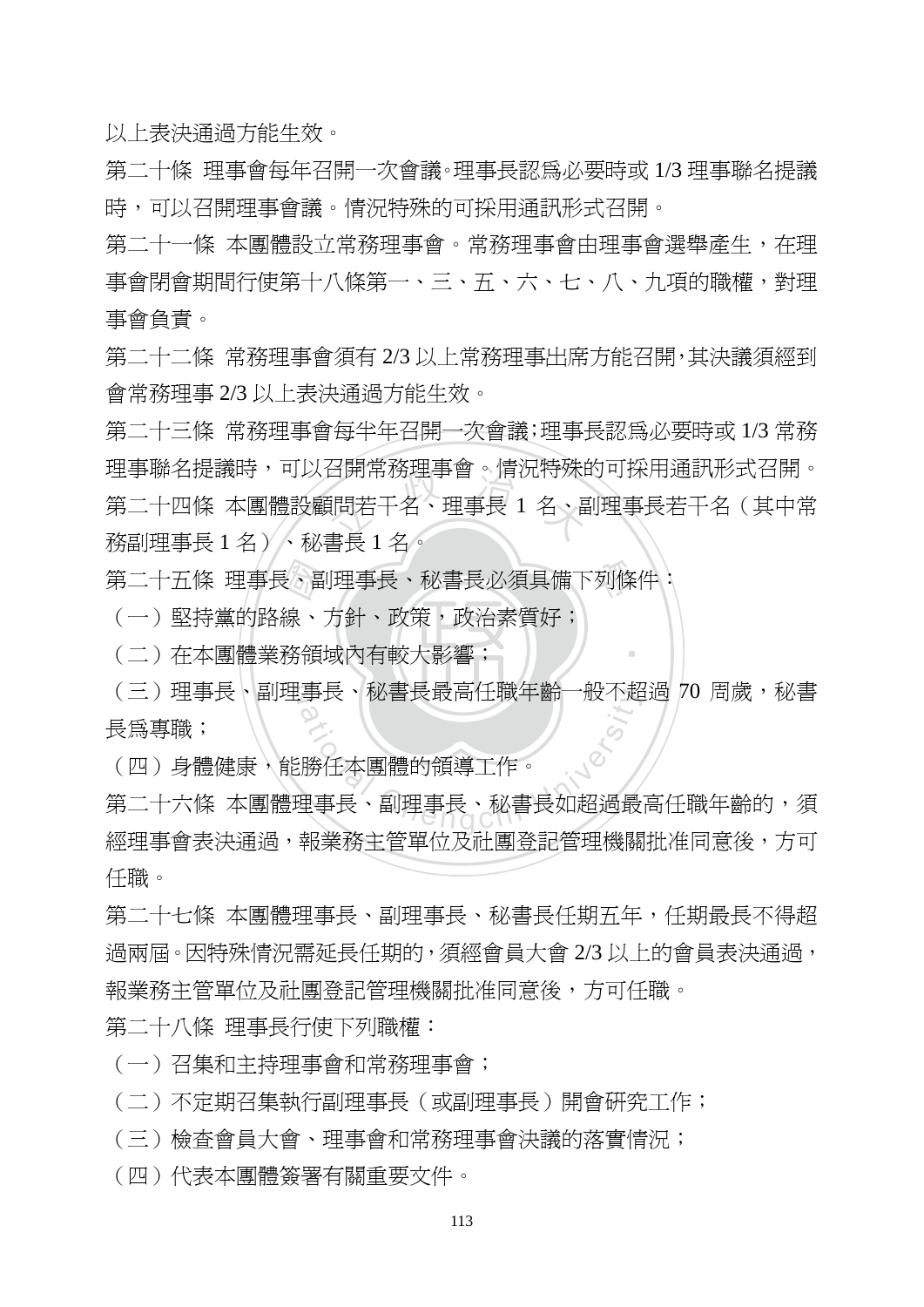第二十九條 常務副理事長為本團體法定代表人。本團體法定代表人不得兼 任其他團體的法定代表人。常務副理事長受理事長委託,指導監督本團體辦 事機構開展日常工作,完成理事長交辦的各項工作。

第三十條 秘書長行使下列職權:

(一)主持辦事機構開展日常工作,組織實施年度工作計畫;

(二)協調各分支機搆、代表機構、實體機構開展工作;

(三)提名副秘書長以及各辦事機構、分支機搆、代表機構和實體機構主要 負責人,交理事會決定;

(四)決定辦事機構、代表機構、實體機構專職工作人員的聘用和解聘;

學

‧

(五)處理其他日常事務。

<sup>统。</sup>政 治 、 第五章 資產管理、使用原則

- 第三十一條 本團體經費來源:
- $(-)$  會費;
- (二)捐贈;
- ‧(三)政府資助; 國
- (四) 在核准的業務範圍內開展活動或服務的收入;
- (五)利息;
- (六)其他合法收入。

範圍内開展沽動或服務的收入;<br>△<br>安照國家有關規定收取會員會費。<br><sub>『大事不</sub>共 △ 第三十二條 本團體按照國家有關規定收取會員會費。

第三十三條 本團體設立專項基金——中國國際經濟研究交流基金,並成立 中國國際經濟研究交流基金董事會,負責本團體研究交流經費的籌集、管理 和監督。本團體應董事單位元的需要,提供專項服務。董事會的職權由《中 國國際經濟研究交流基金章程》另行規定。

第三十四條 本團體經費必須用於本章程規定的業務範圍和事業的發展,不 得在會員中分配。

第三十五條 本團體按照相關規定建立嚴格的財務管理制度,保證會計資料 合法、真實、準確、完整。

第三十六條 本團體配備具有專業資格的會計人員,會計不得兼任出納。會 計人員必須進行會計核算,實行會計監督。會計人員調動工作或離職時,必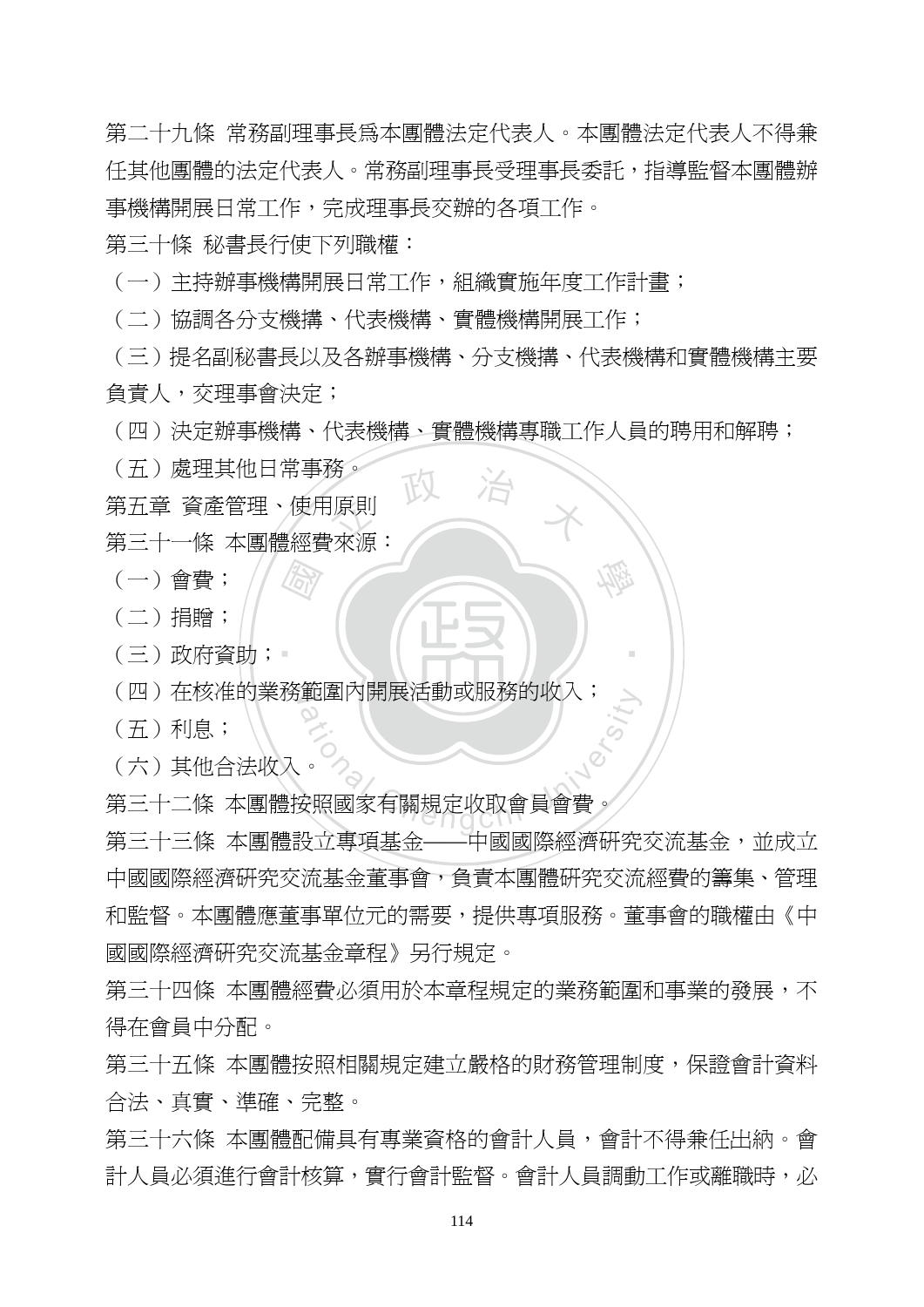須與接管人員辦清交接手續。

第三十七條 本團體的資產管理必須執行國家規定的財務管理制度,接受會 員大會和財政部門的監督。資產來源屬於國家、社會資助和捐贈的,必須接 受審計機關的監督,並將有關情況以適當方式向社會公佈。

第三十八條 本團體換屆或更換法定代表人之前必須接受社團登記管理機關 和業務主管單位組織的財務審計。

第三十九條 本團體資產,仟何單位、個人不得侵佔、私分和挪用。

第四十條 本團體專職工作人員的工資和保險、福利待遇,參照國家對事業 單位的有關規定執行。

第六章 章程的修改程式

單位審查同意,並報社團登記管理機關核准後生效。<br>第七章 終止程式及終止後的財產處理<br>第四十三條 本團體完成宗旨或自行解散或由於分立、合 、<br>「程的修改,須經理事會表決」<br><sub>『的音积・</sub>済左命号士命语』 第四十一條 對本團體章程的修改,須經理事會表決通過後報會員大會審議。 第四十二條 本團體修改的章程,須在會員大會通過後 15 日內,經業務主管

第七章 終止程式及終止後的財產處理

.<br>第四十三條 本團體完成宗旨或自行解散或由於分立、合併等原因需要登出 的,由理事會提出終止動議。

正動議。<br>冬止動議須經會員大會表決通過,並<br><br>冬止前,須在業務主管單位及有關機 第四十四條 本團體終止動議須經會員大會表決涌渦,並報業務主管單位審 查同意。

第四十五條 本團體終止前,須在業務主管單位及有關機關指導下成立清算 組織,清理債權債務,處理善後事宜。清算期間,不開展清算以外的活動。

第四十六條 本團體經社團登記管理機關辦理註銷登記手續後即為終止。

第四十七條 本團體終止後的剩餘財產,在業務主管單位和社團登記管理機 關的監督下,按照國家有關規定,用於發展與本團體宗旨相關的事業。

第八章 附 則

第四十八條 本章程經 2009 年 3 月 20 日會員大會表決通過。

第四十九條 本章程的解釋權屬本團體理事會。

第五十條 本章程自社團登記管理機關核准之日起生效。

資料來源:中國國際經濟交流中心 時間:2009-04-28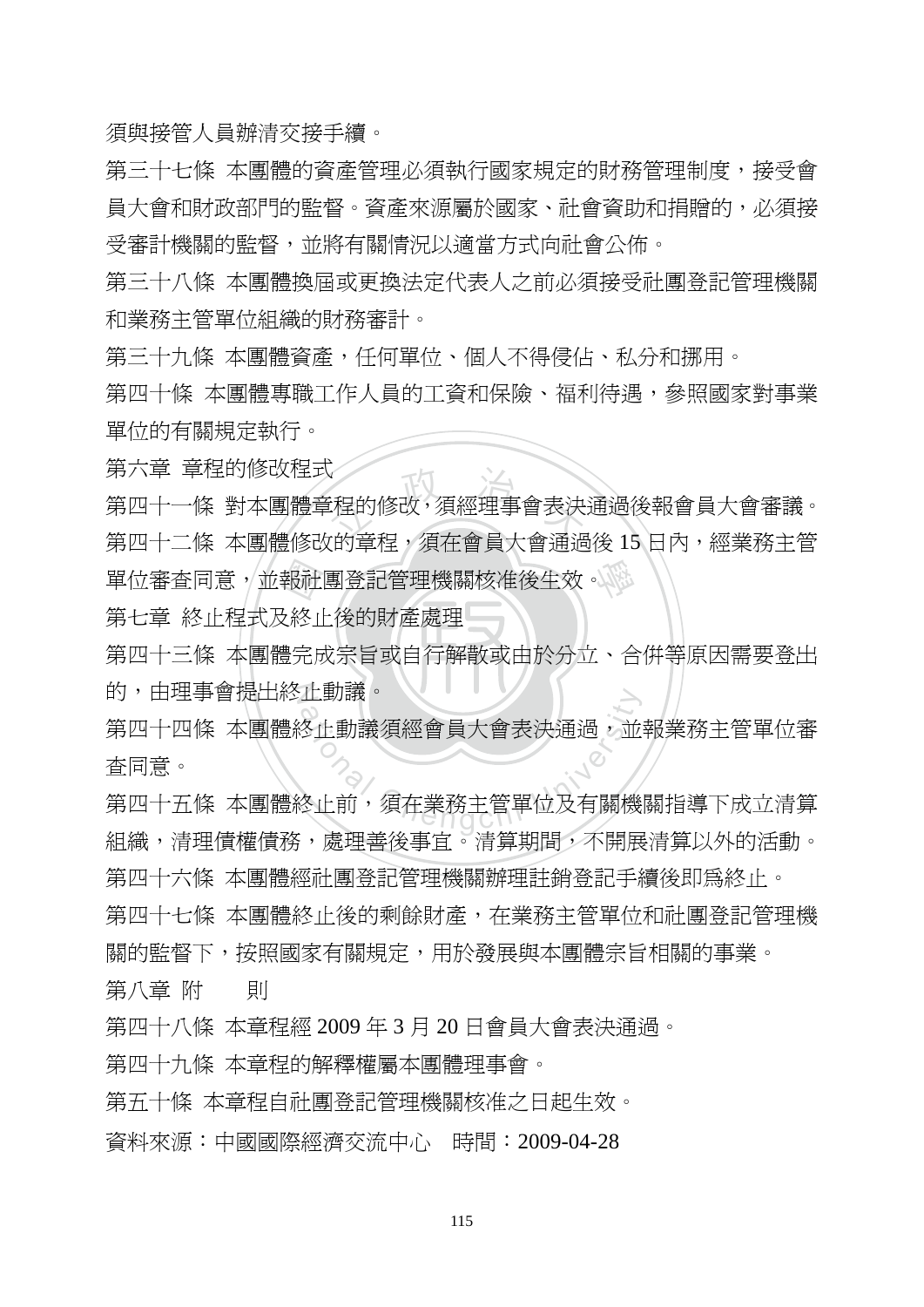# 詹姆斯.麥肯(James G. McGann)**2008** 年全球智庫調查報告 美國《外交政策》雜誌 2009 年第 1 期

 歐巴馬總統選中智庫出身的約翰.帕得斯塔(John Podesta,美國進步 中心的創始人和主席)擔任其過渡團隊聯席主席,並非偶然之舉。智庫作為 世界點子工廠,每天生產出大量危機應對方案,涵蓋從全球氣候變暖到被反 恐戰爭拖累的華爾街經濟等所有問題。

是學術精英。學者們的工作,<br>最棘手的問題思考對策、尋?<br>吧요サ児伙漂去公长 學 在華盛頓,智庫被稱作「候任政府」,並非浪得虛名。歷任總統尋求 智庫的幫助,因為它們是學術精英。學者們的工作遠不止寫文章那麼簡單, 他們要為當今最複雜、最棘手的問題思考對策、尋求解決方案。世界各國的 領導人都需要智庫學者們為其提供獨立分析,幫助確定政策議程,構築知識 與行動間的橋樑。

← 金利福利国家 ․<br>1 է 研究。有些是政黨代言人,有些是獨立于各方的「中間人」。有些擁有數千 言人,有些是獨立于各方的「中間人」<br>只是個人在經營和奮鬥。有些已經在力。<br>力。<br>還沒有關於快速發展的全球智庫行業 但是,並非所有的智庫都「生而平等」。全球共有約 5,500 家智庫, 分佈 170 多個不同的國家。有些智庫擅長安全領域研究,有些擅長環境問題 萬美元的經費,有些只是個人在經營和奮鬥。有些已經在運用知識改變世 界,有些還在繼續努力。

 到目前為止,還沒有關於快速發展的全球智庫行業的系統介紹。《外 交政策》雜誌整理的「全球智庫索引」是第一個以全世界數百位專家、學者 的研究為基礎而形成的全面、系統介紹全球智庫排序的指南。可以被看做是 研究智庫行業的內部資料。

#### 智庫分類

 隨著智庫數量的增長和影響的擴大,出現了很多不同的領域和門類。 大致可歸爲如下五類:

一、政策制定型智庫。此類智庫在政府簽約、指定的研究項目和課題上佔有 絕對優勢,他們擁有政府官員和部長大臣們看重的知識和公關技能。例 如:美國蘭德公司(RAND Corporation)、美國城市研究所(Urban

116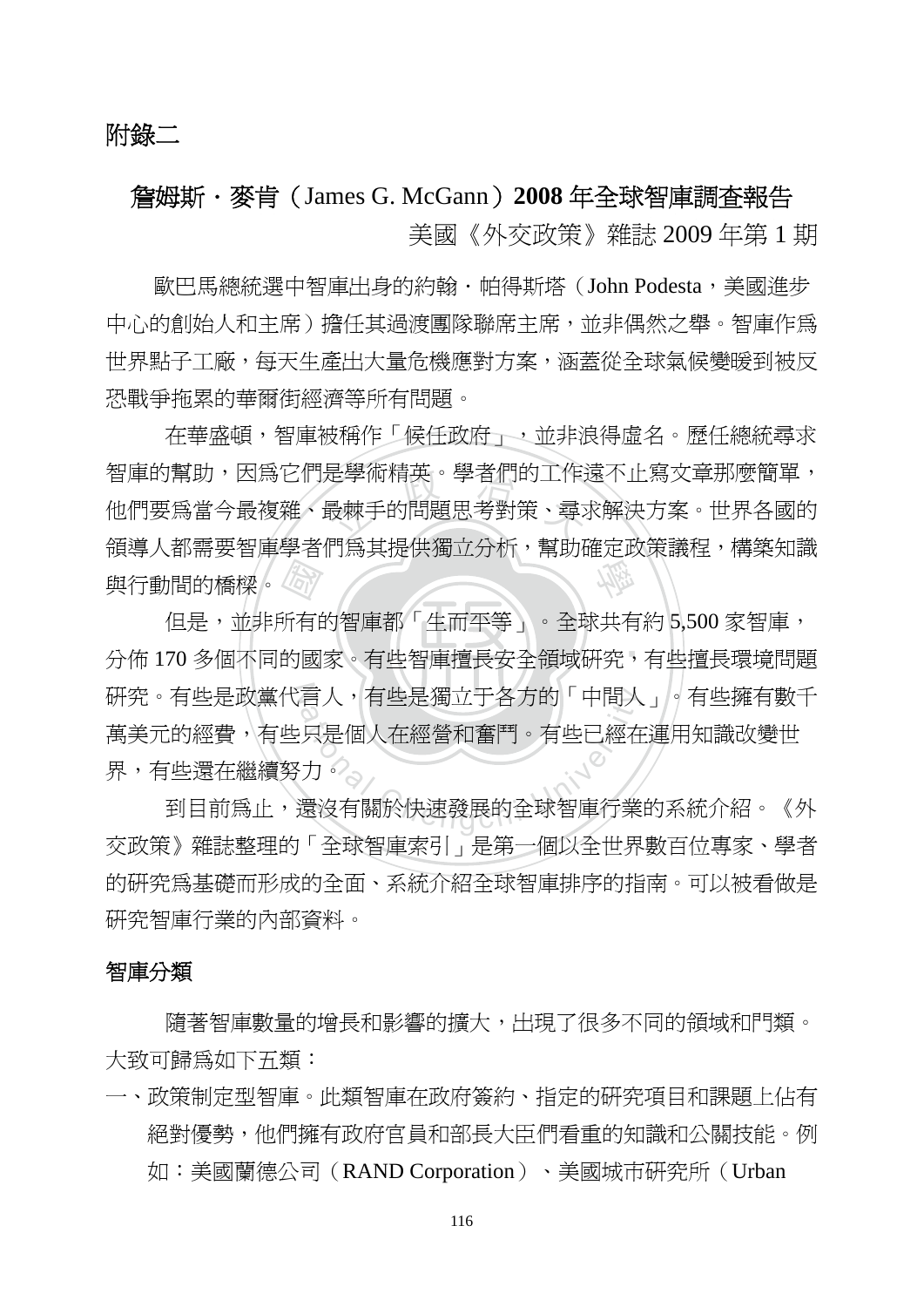Institute)、美國未來資源(Resources for the Future)、英國海外發展學 會(Overseas Development Council)、巴西的熱圖利奧·瓦加斯總統基 金會(Fundacao Getulio Vargas)、加拿大公共政策研究學會(Institute for Research on Public Policy)、波蘭國際事務研究所(Polish Institute of International Affairs)。

- 二、政黨代言型智庫。此類智庫以意識形態為導向,持有保守或激進的政治 觀點,善於發展自身政治技能,是在野的政黨領導人們的活動大本營。 例如:美國傳統基金會(Heritage Foundation)、美國進步中心(Center for American Progress)、英國亞當.史密斯研究所(Adam Smith Institute)、英國市民社會研究所(Civitas)。
- ‧‧ Cooperation)、烏茲別克斯坦的政治研究所(Centre for Political Studies)。 欣向榮的市民社會。例如:中國深圳的綜合開發研究院 (China Develop-<br>ment Institute )、俄羅斯的民主與合作研究所 (Institute for Democracy and<br>Cooperation )、烏茲別克斯坦的政治研究所 (Centre for Political Studies )。 氏社曾帉宄所(Civitas)。<br>只有「智庫」之名,卻無其賃<br><sub>差孝是吉勒神立世辉知唐</sub> 三、影子型智庫。它們只有「智庫」之名,卻無其實,真正的身份是政府的 左膀右臂。威權主義者最喜歡建立此類智庫,以將他們的統治偽裝成欣 ment Institute)、俄羅斯的民主與合作研究所(Institute for Democracy and
- 四、學者型智庫。它們是智庫界的驕子,所提出的建議或意見經常被採納, f们是智庫界旳騎士,所提出旳建議및<br>動議起草的基礎。例如:美國布魯金<br><br>國對外關係委員會(Council on Forei<br>atham House)、丹麥國際問題硏究所( 做為政策制定和動議起草的基礎。例如:美國布魯金斯學會(Brookings Institution)、美國對外關係委員會(Council on Foreign Relations)、英 國查塔姆社(Chatham House)、丹麥國際問題研究所(Danish Institute for International Studies)。
	- 五、社會活動家型智庫。改良主義者不僅以行動表達其政治訴求,還在各 自的問題領域進行經營,建設頂級政策研究中心。美國的人權觀察 (Human Rights Watch)、南非衝突研究中心(Centre for Conflict Resolution)、英國大赦國際(Amnesty International UK)。

#### 全球智庫現狀

全球共有 5,465 個智庫,其中 1,872 個在北美(占 34.25%),1,208 個 在西歐(占 22.10%),653 個在亞洲(占 11.95%),514 個在東歐(占 9.41%),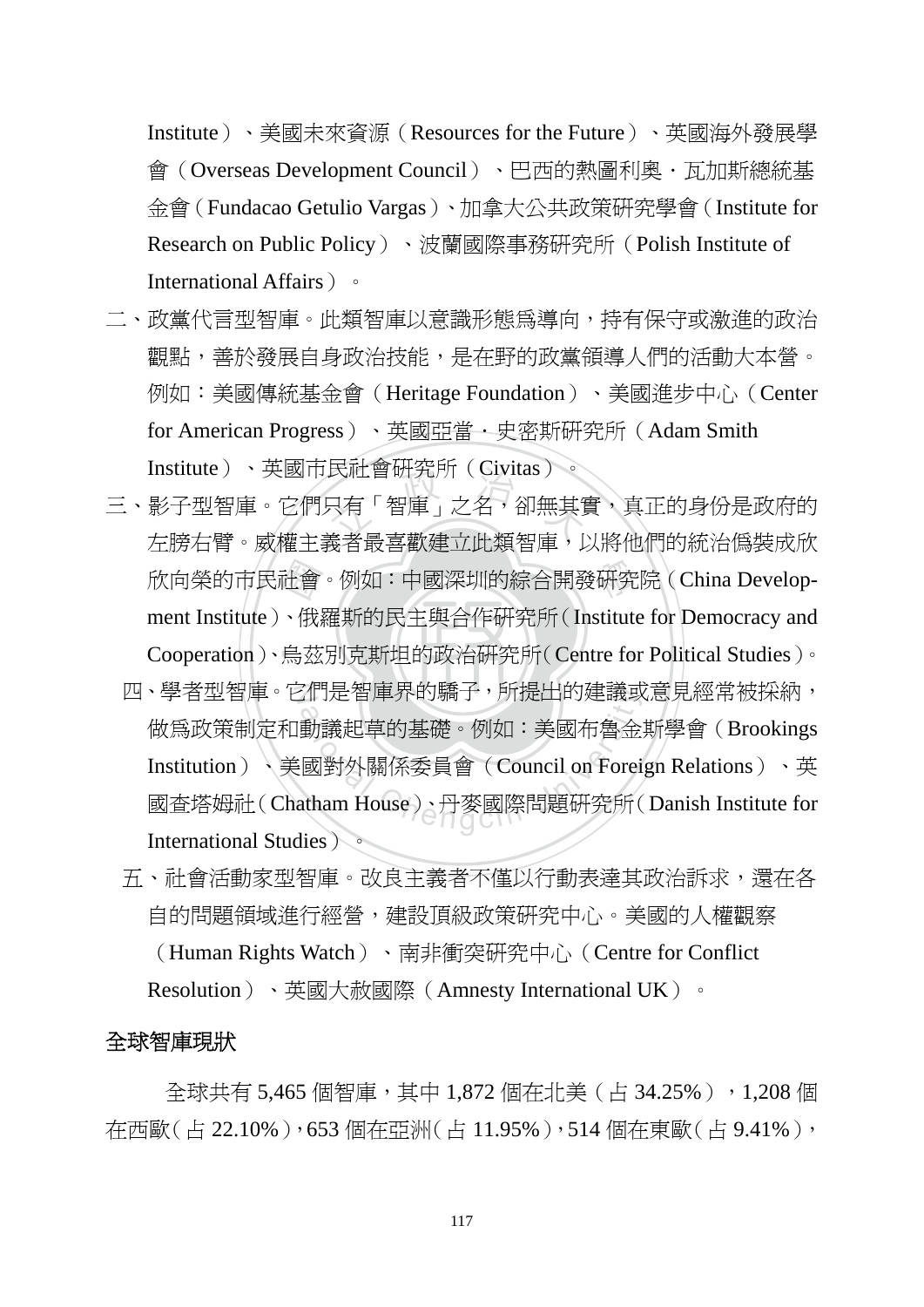538 個在拉美和加勒比海地區 (占 9.84%), 424 個在非洲 (7.76%), 218 個在中東和北非地區(占 3.99%)。

美國共有 1,777 個智庫,其中 90.5%是 1951 年後成立的。1970 年以來 成立的智庫數目大於之前 50 年建立的智庫總數。有 58%的智庫是在過去 25 年間成立的。1980 年以來,智庫數目翻了一倍。由於第二次世界大戰後形成 的政見一致被打破、福利國家政策受到挑戰,從 1981 年到 1990 年間,出現 了約 550 家智庫。20 世紀 70 年代以來成立的智庫大多是從事某一領域的專 業研究。大約有 350 家(1/5)智庫位於華盛頓特區。900 多家(1/2)智庫 附屬於某一高校。在過去的 7 年間,智庫數量有所下降。

‧為市民社會中的獨立行為體。 策研究組織發展迅速,已經在各國的公共政策制定過程中發揮著重要作用。<br>此類研究機構很多出身於官方或半官方實體,後來逐漸脫離政府的軌道,成<br>爲市民社會中的獨立行爲體。 ぐ姓先本地區的經濟、戦略を<br>所以與其歐洲同行們相比,<br><sub>法經濟和安</sub>公門頭亞&領域 ‧ 亞洲的智庫著重於研究本地區的經濟、戰略和安全問題。由於他們與 政府的關係更為密切,所以與其歐洲同行們相比,受到的限制也更多。東南 亞國家的智庫致力於構建經濟和安全問題研究領域智庫的地區網路。公共政 此類研究機構很多出身於官方或半官方實體,後來逐漸脫離政府的軌道,成

#### ⋥⋛ 發展趨勢以及政策建議

**議**<br>激烈的市場競爭中。他們必須做出有<br>定者和公眾傳達自己的意見和建議,<br>唐不能退化成象牙塔, 也不能被用作 全球智庫處於激烈的市場競爭中。他們必須做出有影響力的調研,尋 找新的途徑向政策制定者和公眾傳達自己的意見和建議,制定能夠影響政策 議程的公關戰略。智庫不能退化成象牙塔,也不能被用作擋箭牌,他們必須 做好準備,發揮應有的作用。與商業利潤比拼不同,智庫的競爭在於他們如 何通過調研報告和政策建議表達觀點,影響公共政策制定,從而改善人民的 生活。要做到這些,就必須掌握三個「R」:縝密(rigor)、實用(relevance)、 可靠(reliabilty)。評價智庫的標準是看他們如何用自己的研究來幫助政策 制定者和公眾應對「四個更多」:更多問題、更多行為體、更多競爭、更多 衝突。報告中提到的智庫,是已經做到「三個 R<sub>」</sub>和「四個更多<sub>」</sub>的優秀智 庫。

#### 世界排名前三位的最具創新力智庫:

118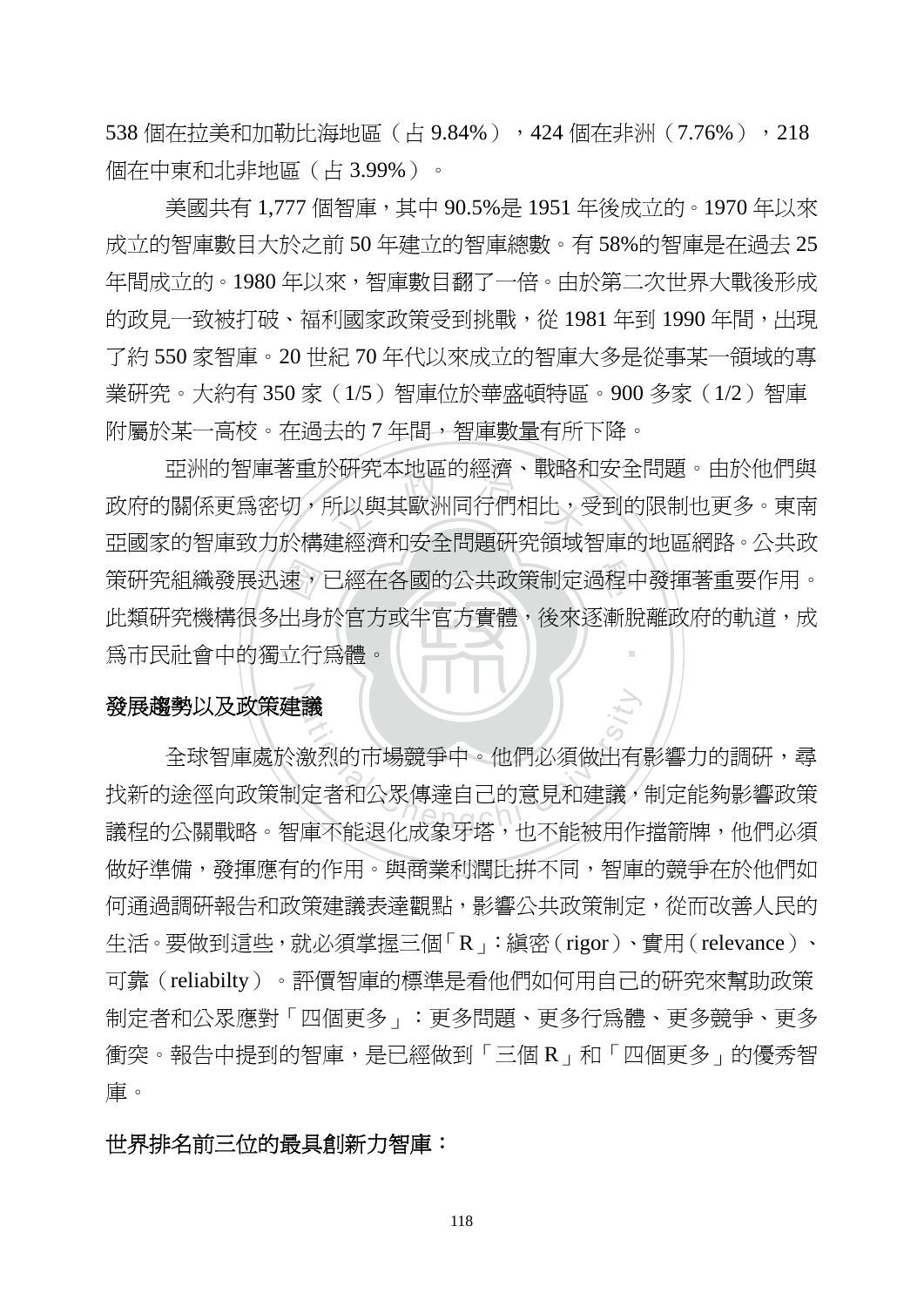- 1、美國卡托研究所(Cato Institute): 曾經被邊緣化的卡托的自由意志論觀 點,現在廣受尊敬。卡托反對執政黨,反對華盛頓政府。自由主義者視 其為敵人,因為卡托極力主張將社會保險私有化;保守主義者也視其為 敵人,因為卡托強烈反對伊拉克戰爭。
- 2、美國布魯金斯學會(Brookings Institution):布魯金斯學會擁有不同問題 領域的專家學者,能夠為當今美國社會從醫療制度改革到關閉關塔那摩 監獄的所有重要問題提供建議和方案。
- 3、美國卡耐基國際和平基金會(Carnegie Endowment for International Peace) :卡耐基在諸如伊拉克戰爭問題、伊朗核問題和朝鮮核問題等關鍵問題 領域的調研成果,使其在美國對外政策制定中發揮核心作用。

# 視 吸 的 調 附 吹 未 , 便 具 仕 夫 図 對 外 吹 束 制 疋 甲 贺 <del>!</del><br><br>世 <mark>界 排 名 前 三 位 的 最 新 智 庫( 在 過 去 3-5 年 間 成 立</mark> )

1、歐洲外交關係委員會 (European Council on Foreign Relations):

 $\mathbb{E} \boxplus (\mathbf{M}_{\text{out}})$   $\mathbf{O}$ ive  $\mathbf{V}_{\text{slow}}$   $\mathbf{A}_{\text{th}}$ ive  $\mathbb{E}$ き<br>真<br>薩里<br>薩里 菲舍爾(Joschka Fischer), 它的目標是為正在向一體化邁進的歐洲制定 歐洲外交關係委員會中有很多歐洲的重量級人物,包括諾貝爾獎獲得者 馬爾蒂·阿赫蒂薩里 (Martti Oiva Kalevi Ahtisaari)和德國前外長約施卡· 共同外交政策。

- Fischer),它的目標是為正在向一體<br><br><br><br><br><sup>黃</sup>爾,由歐盟成員國撥款支持,致力<u></u> 2、布魯塞爾經濟智庫(Bruegel): 該智庫位於布魯塞爾,由歐盟成員國撥款支持,致力於研究如何推動歐 盟經濟發展,使之在全球經濟中更具競爭力。
- 3、美國淮步中心 (Center for American Progress): 美國進步中心已經成為民主黨的知識份子「特區」,擁有全明星陣容的 專家學者,擅於運用新媒體以擴大其影響力。

#### 對公共政策制定最具影響力的智庫

- 1、布魯金斯學會 (Brookings Institution): 當華盛頓在就重要問題進行政策辯論時,不論是關於中東和平問題,全 球金融問題還是城市化戰略,一定是布魯金斯學會在主導話題議程。
- 2、傳統基金會(Heritage Foundation):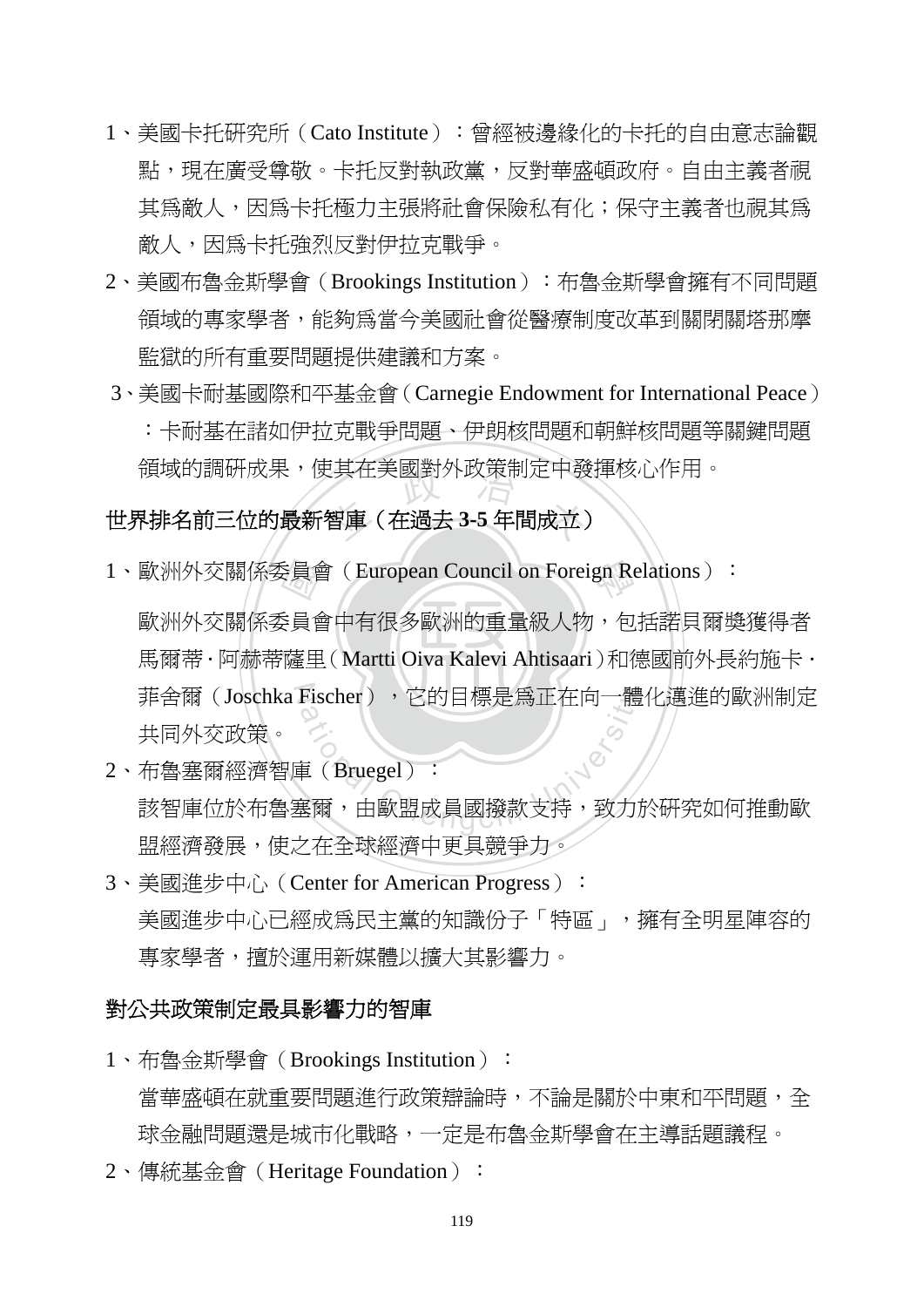傳統基金會在影響力方面具有優勢,因為它是政黨代言人,關注最新政 策議題,擅用有效的市場推廣戰略,並且最接近權力中心(離議會僅幾 步之遙)。

學

‧

#### 亞洲地區領先智庫

- 、中國社會科學院(CASS) 中國
- 、日本國際問題研究所(JIIA) 日本
- 、防務分析研究所 印度
- 、戰略與國際關係研究中心 印尼
- 、日本和平研究所 日本
- 史 治 米 、上海國際問題研究院 中國
- 、東南亞研究所 新加坡
- 、公民社會研究中心 印度
- 」心<br>關係研<br>究所 、中國現代國際關係研究院(CICIR) 中國
- ‧、防務與戰略研究所 新加坡
- N 、能源資源研究所(TERI)印度
- 、日本亞洲論壇(AFJ)日本
- Tengchi University 、中國國際問題研究所 (CIIS)中國
- 、國際政策洛伊研究所 澳大利亞
- 、九鼎公共事務研究所 中國
- 、韓國發展研究所 南韓
- 、防衛研究所 日本
- 、綜合研究開發機構(NIRA)日本
- 、香港經濟研究中心 (HKCER) 中國香港
- 、經濟產業研究所(RIETI)
- 、臺灣民主基金會 臺灣
- 、天則經濟研究所 中國
- 、能源經濟研究所(IEEJ) 日本
- 、自由協會 印度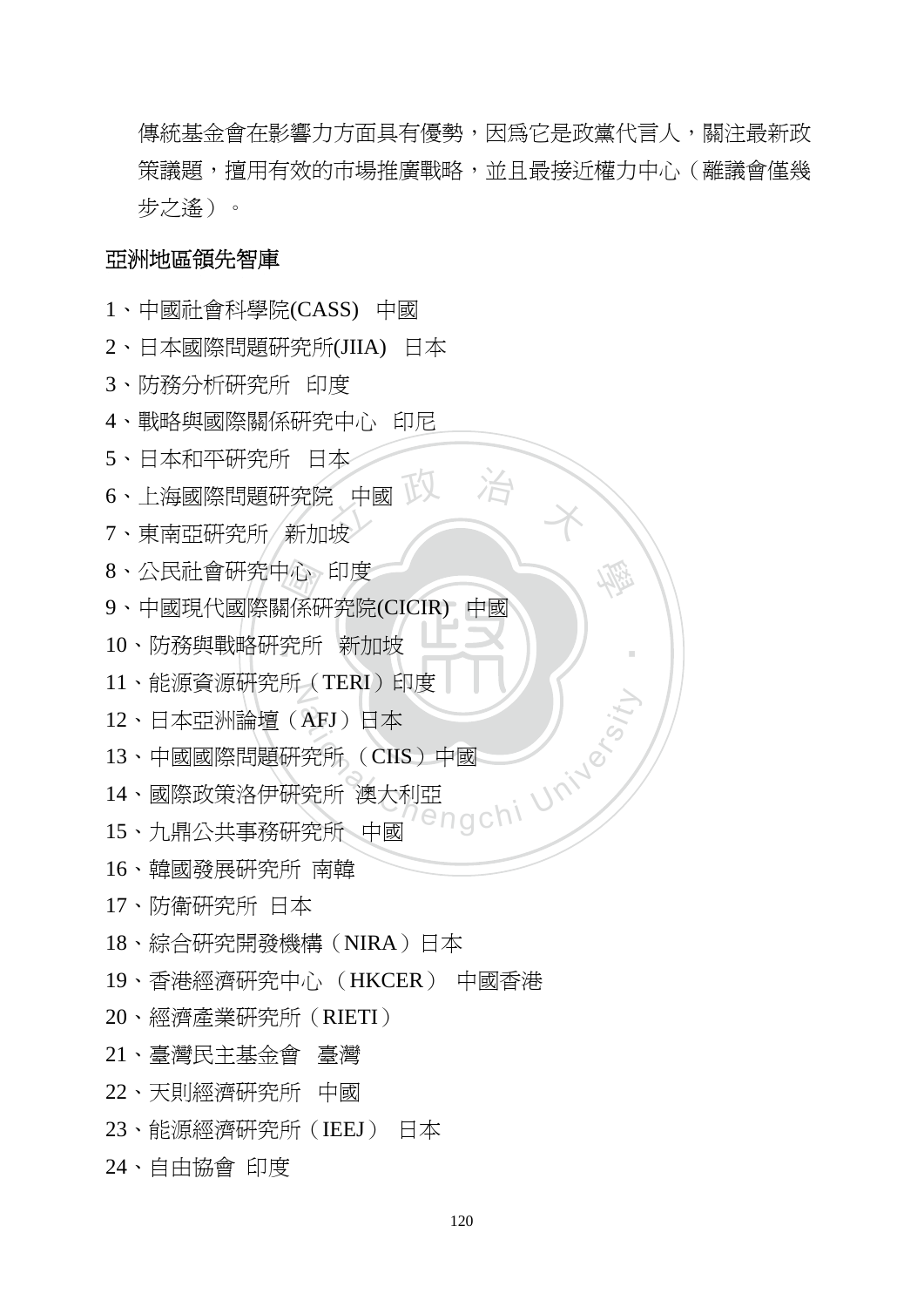25、馬來西亞經濟研究院(MIER)、菲律賓發展研究所、第三世界網絡 馬 來西亞

## 美國排名前十位智庫

- 1、布魯金斯學會(Brookings Institution)
- 2、卡耐基國際和平基金會(Carnegie Endowment for International Peace)
- 3、美國對外關係委員會(Council on Foreign Relations)
- 4、蘭德公司(RAND Corporation)
- 5、傳統基金會(Heritage Foundation)
- Scholars)<br>7、戰略和國際問題研究中心 (Center for Strategic and International Studies) 6、伍德羅.威爾遜國際學者中心(Woodrow Wilson International Center for Scholars)
	-
- 學 8、美國企業研究所(American Enterprise Institute)
- 所<br>Cato<br>( Hoc 9、卡托研究所 (Cato Institute)
- ‧ 10、胡佛研究所(Hoover Institution)、人權觀察(Human Rights Watch)

## 世界排名前十位智<mark>庫(非美國國家)</mark>

- 1、查塔姆社(Chatham House)英國
- 2、國際戰略問題研究所(International Institute for Strategic Studies)英國
- contributed as a contribution of the House of 英國<br>究所 (International Institute for Strate)<br>和平研究所 (Stockholm International 3、斯德哥爾摩國際和平研究所(Stockholm International Peace Research Institute) 瑞典
- 4、海外發展研究所(Overseas Development Institute)英國
- 5、歐洲政策研究中心(Centre for European Policy Studies)比利時
- 6、透明國際(Transparency International)德國
- 7、德國外交關係理事會(German Council on Foreign Relations)德國
- 8、德國國際與安全事務研究所(German Institute for International and Security Affairs) 德國
- 9、法國國際關係研究所 (French Institute of International Relations) 法國
- 10、亞當·史密斯研究所(Adam Smith Institute)英國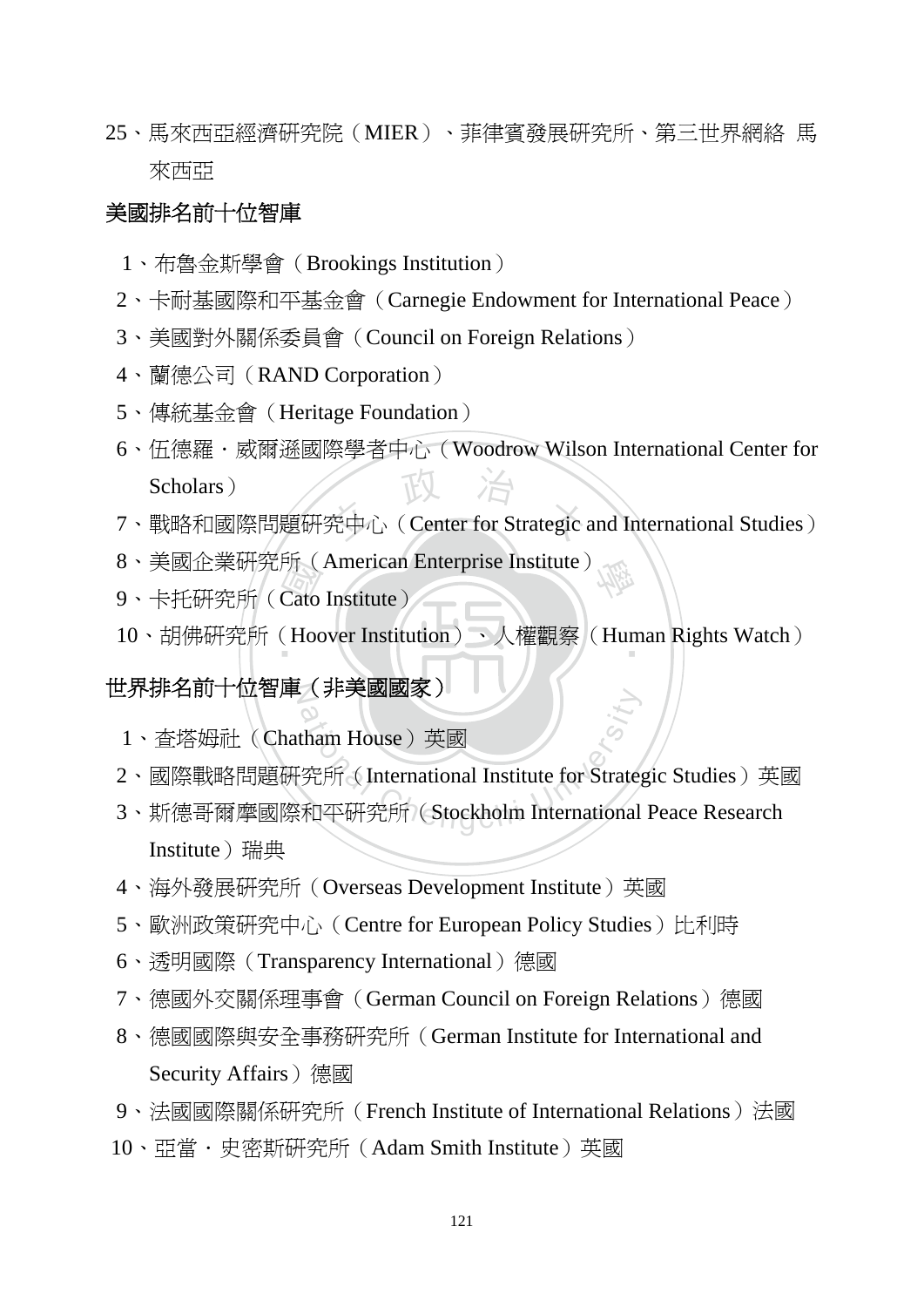#### 附錄三

## 天則經濟研究所(**Unirule Institute of Economics**)

 北京天則經濟研究所由經濟學家茅於軾、張曙光、盛洪、樊綱、唐壽寧 與北京大象文化有限公司共同發起,於 1993 年 7 月創立。現任理事長為茅 于軾教授,所長為盛洪教授,學術委員會主席為張曙光教授。

 天則經濟研究所作為中國最有影響力的民間智庫,其宗旨是支持和推進 經濟學理論和前沿性社會經濟問題的高品質研究,為中國的改革實踐提供制 度創新的解決方案。



天則經濟研究所薈萃了第一流的經濟學家、法學家、社會學家以及人文 和社會科學其他學科的學者。他們來自中國社會科學院、國務院發展研究中 心、宏觀研究院等學術研究機構;北京大學、清華大學、復旦大學等國內著 名院校;國家發展與改革委員會、國家國有資產監督管理委員會、商務部、 中國人民銀行、國家外匯管理局、海關總署、中國證券監督管理委員會、中 國銀行業監督管理委員會、中國保險業監督管理委員會、國家資訊中心等政 府部門;中國留美經濟學會以及歐美著名大學研究機構等單位。天則經濟研 究所在保持與這些學者交流的同時,與上述單位保持著密切的合作關係。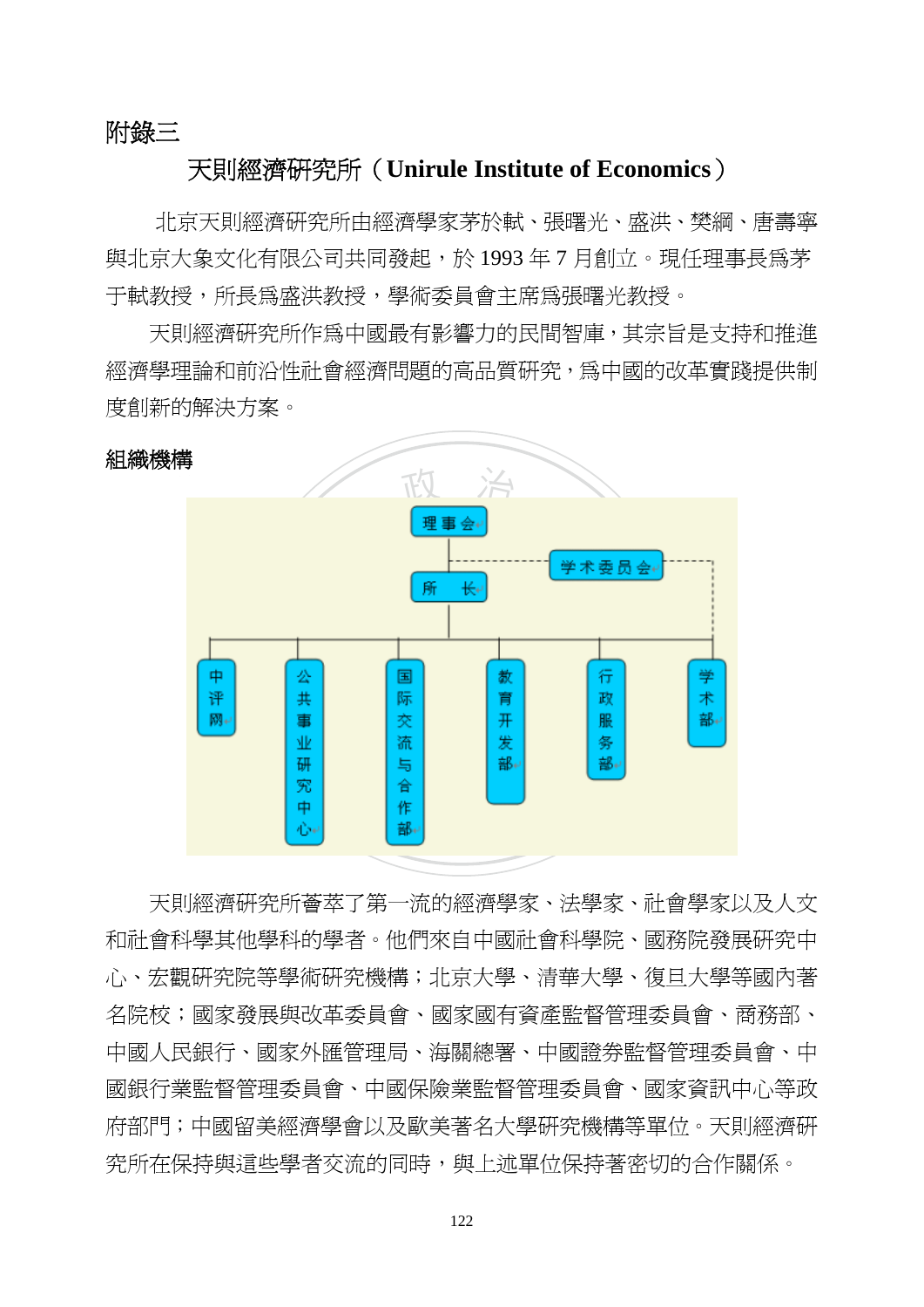理事長:茅於軾

常務理事:茅于軾、張曙光、盛洪

理事:曹遠征、鄧正來、樊綱、張曙光、盧躍剛、茅于軾、盛洪、史晉川、 唐壽甯、吳濱、吳敬璉、汪丁丁、王永峰、周其仁

學術委員會主席:張曙光

所長:盛洪

副所長:高岩

公用事業研究中心主任:盛洪(兼)

學術部主任:余大章

國際交流與合作部主任:趙旭

建度 治 米 教育開發部主任:余大章(兼)

行政服務部主任;高岩(兼)

中評網執行主編:陳威威<br>天**則學術** 

#### 天則學術

N 天則所自成立以來,在重視與社會科學和人文學科的其他領域交流的基 、特別是制度經濟學的學術研究與交<br>、特別是制度經濟學的學術研究與交<br>於社會經濟制度問題的分析,並提出<br>的地位。 礎上,側重於經濟學、特別是制度經濟學的學術研究與交流,並注重將基礎 理論與研究成果運用於社會經濟制度問題的分析,並提出創新的制度解決方 案,奠定了在學術界的地位。

學

‧

#### 學術論壇與研討會

一、傳統論壇

雙周學術討論會。以其開放性、包容性和自由的學術空間而著稱,自天 則所成立之初至今從未間斷,到 2007 年初已成功舉辦 326 期,早期專注於 制度經濟學的討論,後來討論領域逐步擴大,內容涉及社會學、法學、哲學、 儒學等領域的最新研究成果的分析與評論。十一年雙周論壇精華已集結成書 三冊,名爲《探究心靈》、《縱議天下》和《思考變遷》,以郷讀者。 · 制度經濟學年會。自 2001 年開始每年舉辦一屆。天則所每年都會從中青年 經濟學家撰寫的制度經濟學論文中評選出優秀論文,在制度經濟學年會上進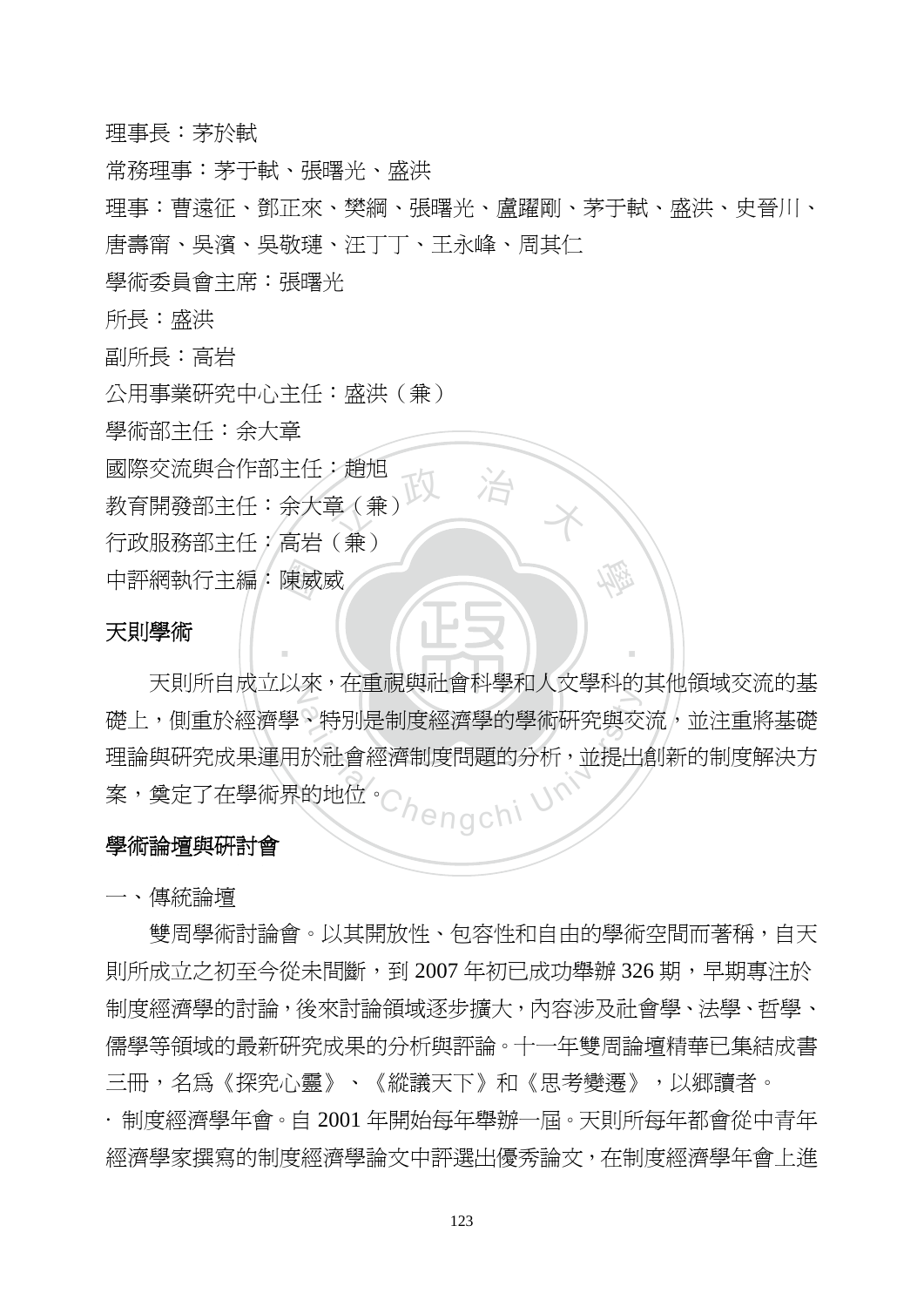行交流。

- · 制度經濟學講研班。從 1998 年開始每年舉辦一屆。
- · 宏觀經濟季度論壇。從 1997 年春季開始,每季度舉辦一次。
- · 天則內部書院。
- 二、精品論壇
- · 公用事業市場化(PPP)高峰論壇及講研班
- · 資本市場交鋒會
- 三、其他論壇
- · 新型企業的產權安排與企業制度研討會

N<br>P

- <sup>立</sup> <sup>政</sup> <sup>治</sup> <sup>大</sup> · 中國企業並購典型案例國際研討會
- · 民辦高等教育改革論壇
- · 電力改革論壇
- ・中小城鎭問題研討會<br>・NGO 論壇<br>・醫療體制改革論壇
- · NGO 論壇
- ‧· 醫療體制改革論壇
- · 環境論壇

#### 重點研究專案

- Pational Chengchi University · 中國制度變遷的案例研究
- · 中國貿易保護的代價
- · 政府體制改革研究
- · WTO 與中國經濟
- · 中國經濟人權及其指數
- · 中國公共治理指數

#### 學術出版物

《中國制度變遷的案例研究》(系列)

《中國經濟學》(系列,每年一期)

- 《中國社會科學評論》(季刊)
- 《天則內部文稿》(系列)

學

‧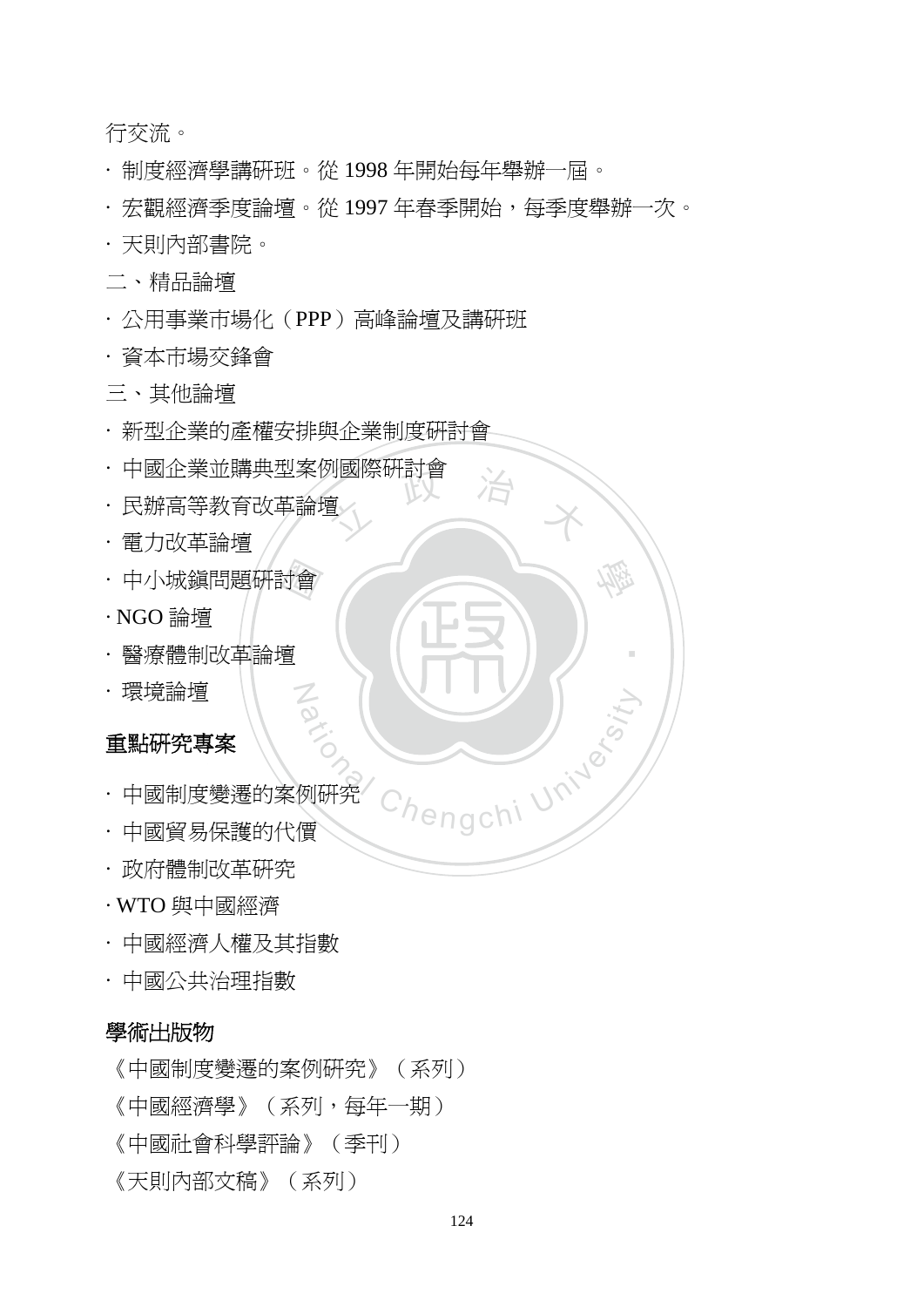《天下論叢》(系列)

《公正,透明--中國政府體制改革之路》

《天則十年系列叢書》

#### 中評網(www.china-review.com)

背靠學者、面向大眾;與社會進行良性互動;是天則所創建的文化精英與大 眾互動的網上平臺。中評網著重對社會現實問題進行深入評論和提出解決方 案,是以多學科交叉互動的綜合視角關注社會問題的學術和評論媒體。

學者社區、學者博客 彙集了我國當代在經濟學、法學、社會學、政治學、 宗教學、倫理學、史學、哲學等社科人文領域最重要的專家學者,及時地發 佈他們的最新研究成果和論文、時評等多種文體的精彩文章。

佈他們的最新研究成果和論文、時評等多種文體的精彩文章。<br>經濟學人 發表經濟學家關於制度變遷、宏觀經濟、全球化、打破壟斷和改 進管制等方面的文章。

平社 理原 <sub>進官 制守</sub>力面的文章。<br>法律生存 理性參與社會實踐的知名法學家,在中國社會法制化進程中探討 ‧ 憲政和公共事務管理,與對重大案例、法律法規分析的文章。

‧人文中國 以社會、歷史、宗教、道德倫理、文化藝術、美學、教育、環境 T<br>14 <sup>a</sup>t<sup>i</sup>ona<sup>l</sup> <sup>C</sup>hengch<sup>i</sup> <sup>U</sup>nivers<sup>i</sup>t<sup>y</sup> 自然等人文學科的視角,關注社會中的文化衝突、探索現代社會人的內心生 活,以及人與人、人與環境的共生關係等問題。

全球化論壇 關注全球化進程,討論中國與世界在全球經濟一體化時代面臨 的重大問題。

公用事業研究中心(www.ccppp.org)

天則公用事業研究中心由天則經濟研究所首倡成立,為非營利性學術機構 天則公用事業研究中心採取會員制,會員根據級別享受不同權利

中心宗旨爲,以學術機構爲基礎,推進中國公用事業改革進程,爲政府提供 改革思路、政策和法律建議,為企業尋求發展道路並提供問題解決方案,為 社會提供高品質學術資源

#### 業務範圍:

有關公用事業民營化和市場化的理論研究,借鑒國外成熟理論與經驗; 行業分析、產業研究和案例研究;

125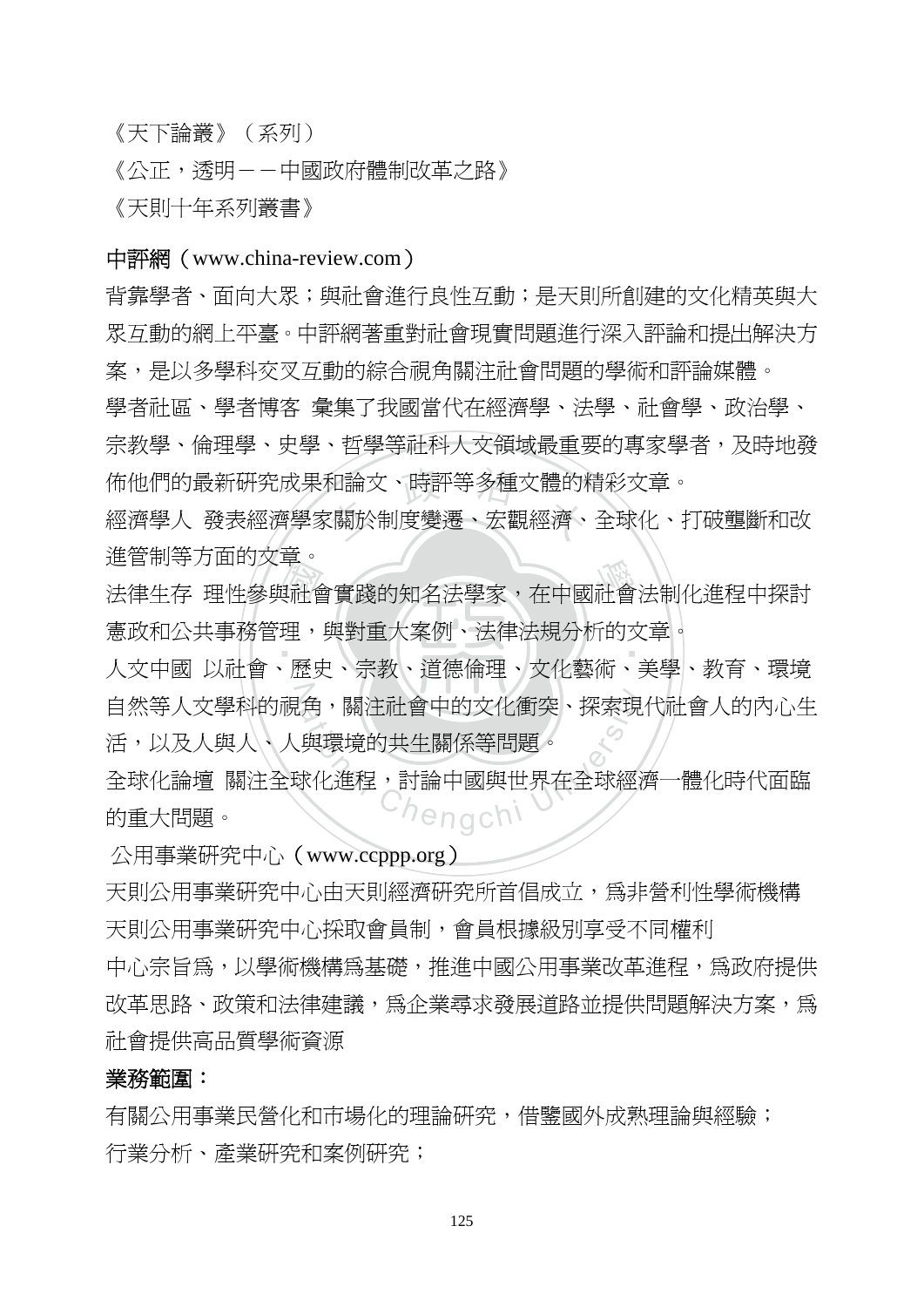接受政府或企業以及個人委託,提供專項諮詢;

有關公用事業民營化和市場化的培訓;

提供企業、政府與學者平等交流的對話平臺。

#### 研究內容:

外國的公用事業民營化的文獻翻譯

適合於中國國情的公共事業民營化培訓教材的編寫

我國公用事業民營化的基本情況與案例

公用事業的產業研究:供水,供氣,電力,汙水處理,垃圾處理,收費公路,

收費橋樑,水資源,園林景觀,職業教育,城市公共衛生和社區醫療體系,

學

‧

新城開發,城市公交,環境保護等等;

哀境保護寺寺,<br>研究,包括對目前各地區政<br><sub>妇式研究:</sub> 公用事業民營化的政策研究,包括對目前各地區政策的收集;

公用事業民營化的招標程式研究;

公共事業普遍服務機制的研究

‧公用事業民營化後的管制框架 公用事業的定價研究;<br>公共事業普遍服務機制<br>公用事業民營化後的管

N 公用事業的法律制度研究,包括對現有法律的收集、分析和修改

henachi University 公用事業的行政合約形式及其執行的研究

公用事業的融資研究

#### 學術部

學術部的宗旨:堅定學在民間之信心,謹遵天則立所之初衷,發揚天下公器 之精神。為實現「以學術為中心」的發展戰略,使得學術事業獲得更大發展。 天則于 2003 年正式成立學術部。

國際交流與合作部

國際交流與合作部的宗旨:良好的合作源於真誠的溝通。國際交流與合作部 於 2004 年 9 月正式成立,該部門的成立是天則國際化戰略重要的一步。

#### 教育開發部

教育開發部的宗旨:將天則所得學術優勢與學術資源進行有效整合,運用於 我國的高等教育領域,促進學術的繁榮,並推動我國高等教育的改革與發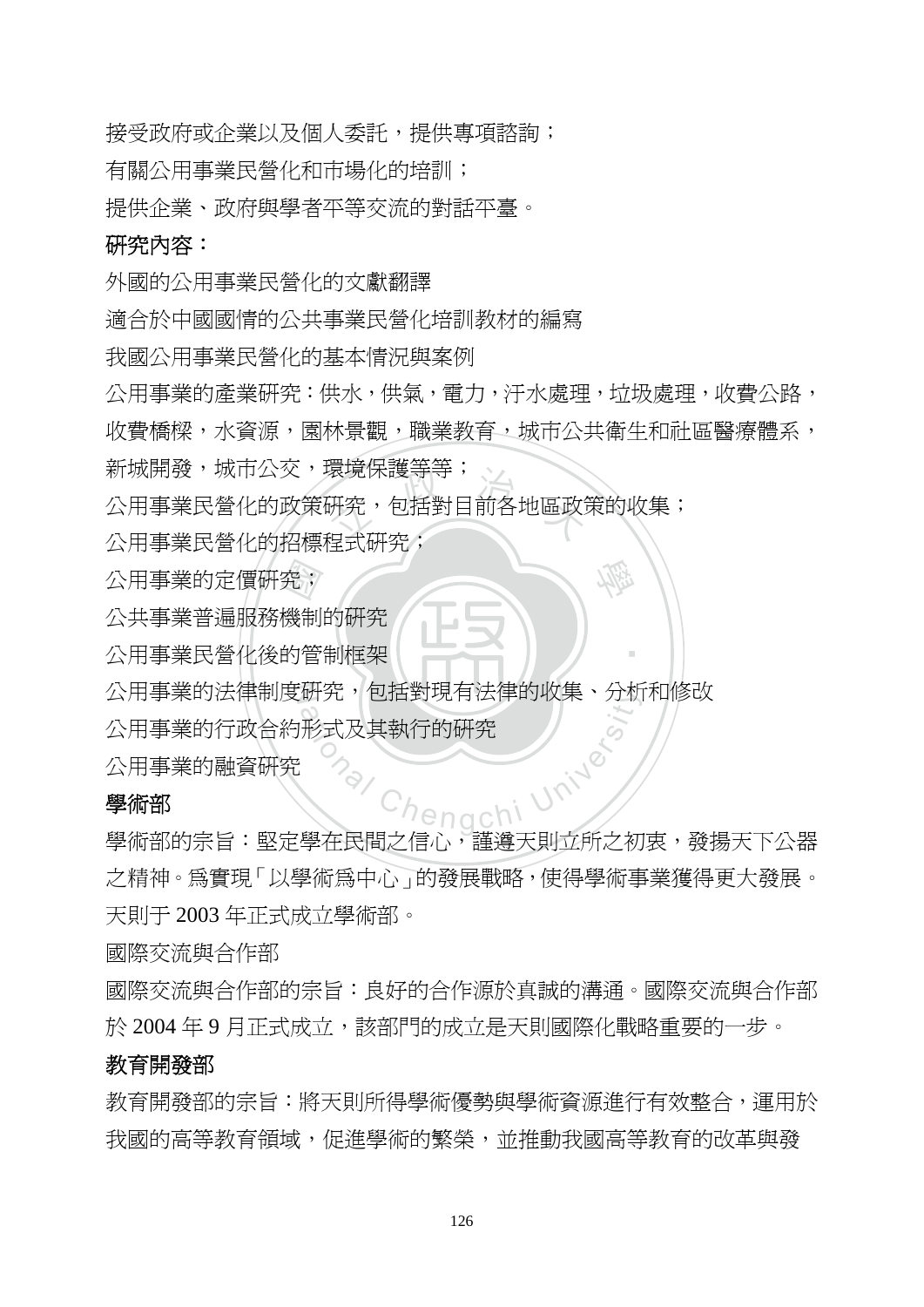展。教育開發部自 2003年4月成立以來,已促成了天則所與一些高校在教 學與科研活動方面的合作,並取得了良好的效果。

#### 行政服務部

為了保障各部門工作的順利進行以及所內行政事務的有序運行,2004 年年初 正式成立行政服務部。主要工作如下:所內各個部門、專案的行政性事務; 人力資源管理工作;起草、完善所內有關規章制度;負責與社會有關主管部 門的協調工作等。

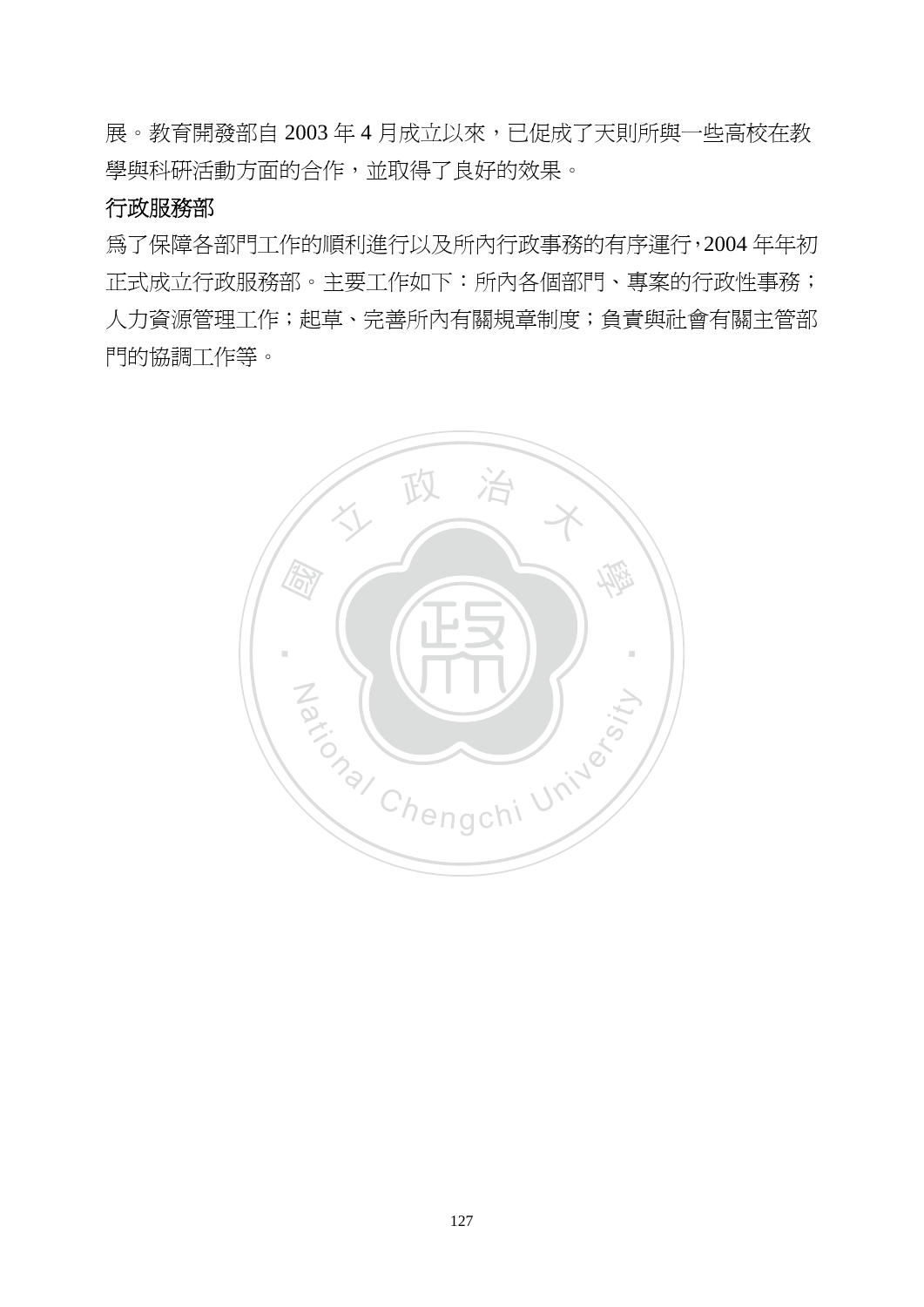#### 附錄四

## 九鼎公共事務研究所(**Cathay Institute for Public Affairs (CIPA)**)

九鼎公共事務研究所於 2002 年在北京成立,是一家獨立的、非營利的 和非政府的民間研究機構。研究所的宗旨是促進和維護經濟自由、組織與開 展對以市場經濟、憲政民主爲特徵的多中心秩序的理論與實踐的研究,以及 對國內外政府體制理論和公共政策理論與實踐的研究;推動與市場經濟一致 的公民教育與政治轉型;開展中立的經濟政策與經濟事務、公共政策與公共 事務評論,向政府和社會提供相應的政策諮詢。

<sub>无刑(THE FRASER INSTITUTE)、印度公共社曾平心(CENTRE FOR CIV<br>SOCIETY)、印度自由研究所(LIBERTY INSTITUTE)、瑞士自由研究所<br>(LIBERALES INSTITUT)及英國國際政策網路(INTERNATIONAL<br>POLICY NETWORK)。</sub> 由研究基金會(ATLAS ECONOMIC RESEARCH FOUNDATION)、美國馬<br>基納克中心(MACKINAC CENTER FOR PUBLIC POLICY)、美國弗雷澤研 ‧ 合作夥伴:美國卡托研究所(CATO INSTITUTE)、美國阿特拉斯經濟自 由研究基金會(ATLAS ECONOMIC RESEARCH FOUNDATION)、美國馬 究所(THE FRASER INSTITUTE)、印度公民社會中心(CENTRE FOR CIVIL (LIBERALES INSTITUT)及英國國際政策網路(INTERNATIONAL

Za (NIV)

POLICY NETWORK)。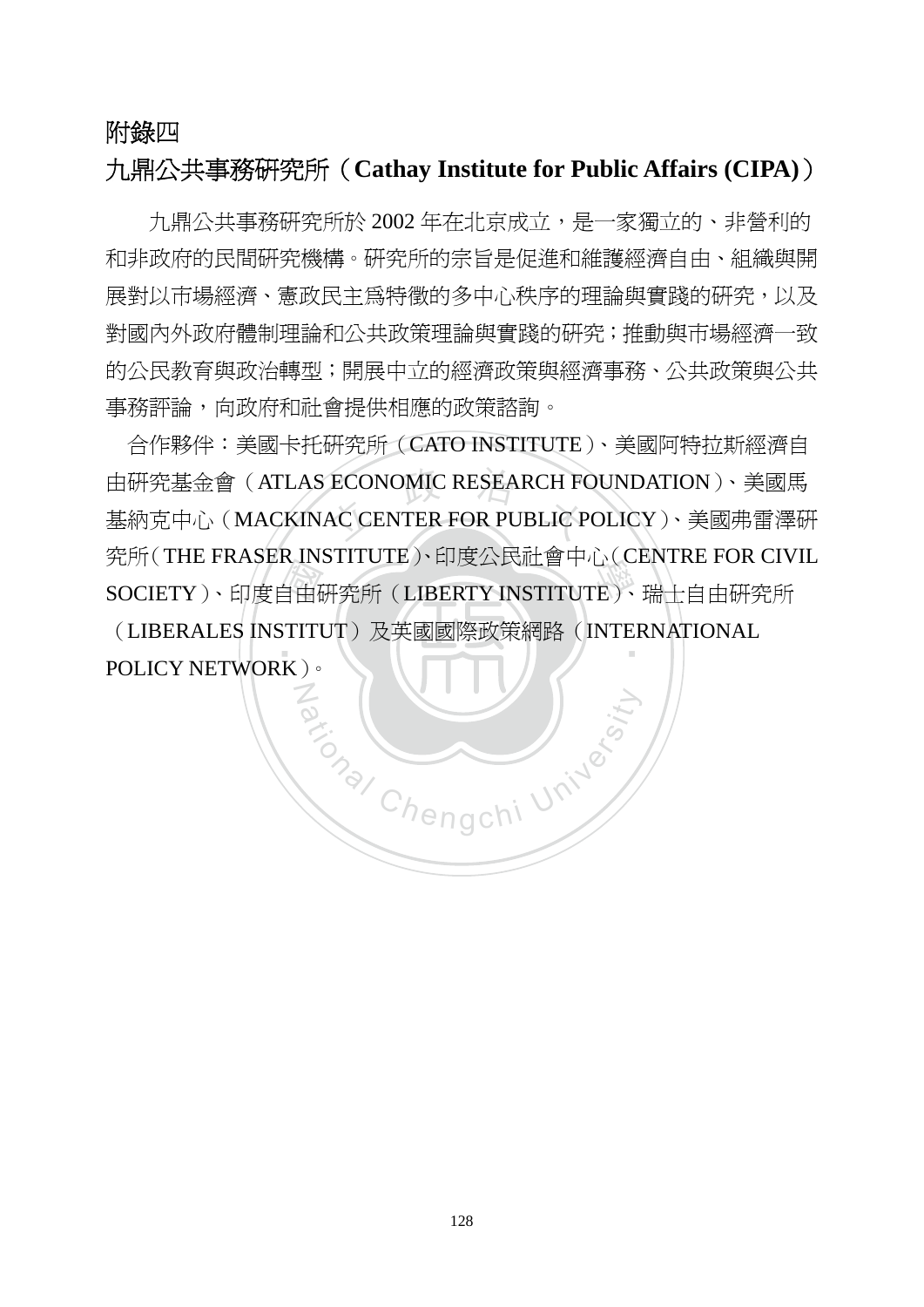## 附錄五

# 中共第十六屆中央政治局集體學習內容及主講人表

| 場<br>次 | 時<br>間     | 學習內容                                             | 主講人                                                |
|--------|------------|--------------------------------------------------|----------------------------------------------------|
| 第一次    | 2002-12-26 | 學習憲法                                             | 中國人民大學許崇德教授、<br>武漢大學周葉中教授                          |
| 第二次    | 2003-01-28 | 世界經濟形勢和我國經濟發<br>展                                | 中國社會科學院餘永定研究<br>員、中國社會科學院江小涓<br>硏究員                |
| 第三次    | 2003-03-28 | 世界就業發展趨勢和我國就<br>業政策研究                            | 中國人民大學曾湘泉教授、<br>中國社會科學院蔡昉研究員                       |
| 第四次    | 2003-04-28 | 當代科技發展趨勢和我國的<br>科技發展,以及運用科學技<br>術加強非典型肺炎防治工<br>作 | 中國科學院王恩哥研究員、<br>清華大學薛瀾教授、中國疾<br>控中心曾光研究員           |
| 第五次    | 2003-05-23 | 世界新軍事變革的發展態勢                                     | 軍事科學院科研指導部錢海<br> 皓研究員、外國軍事研究部<br>傅立群研究員            |
| 第六次    | 2003-07-21 | 黨的思想理論與時俱進的歷<br>史考察                              | 中央黨史研究室張啓華研究<br>員、中央黨史研究室張樹軍<br>硏究員                |
| 第七次    | 2003-08-12 | 世界文化産業發展狀況和我<br>國文化産業發展戰略                        | 中國社會科學院張西明研究<br>員、清華大學熊澄宇教授                        |
| 第八次    | 2003-09-29 | 堅持依法治國、建設社會主<br>義政治文明                            | 復旦大學國際關係與公共事<br>務學院林尙立教授、中國社<br>會科學院法學研究所李林研<br>究員 |
| 第九次    | 2003-11-24 | 15世紀以來世界主要國家發<br>展歷史考察                           | 首都師範大學齊世榮教授、<br>南京大學錢乘旦教授                          |
| 第十次    | 2004-02-23 | 世界格局和我國的安全環境                                     | 外交學院秦亞青教授、中國<br>社會科學院張宇燕硏究員                        |
| 第十一次   | 2004-03-29 | 當今世界農業發展狀況和我<br>國農業發展                            | 農業大學程式教授和農業部<br>農村經濟研究中心柯炳生教<br>授                  |
| 第十二次   | 2004-04-26 | 法制建設與完善社會主義市<br>場經濟體制                            | 北京大學吳志攀教授、中國<br>人民大學王利明教授                          |
| 第十三次   | 2004-05-28 | 繁榮和發展我國的哲學社會<br>科學                               | 上海財經大學程恩富教授、<br>中國社會科學院李崇富                         |
| 第十四次   | 2004-06-29 | 加強黨的執政能力建設                                       | 北京大學黃宗良教授、中央<br>黨校盧先福教授                            |
| 第十五次   | 2004-07-24 | 堅持國防建設與經濟建設協<br>調發展的方針                           | 總裝備部科技委員會郭桂蓉<br>教授、國防科工委專家諮詢<br>委員會欒恩傑硏究員          |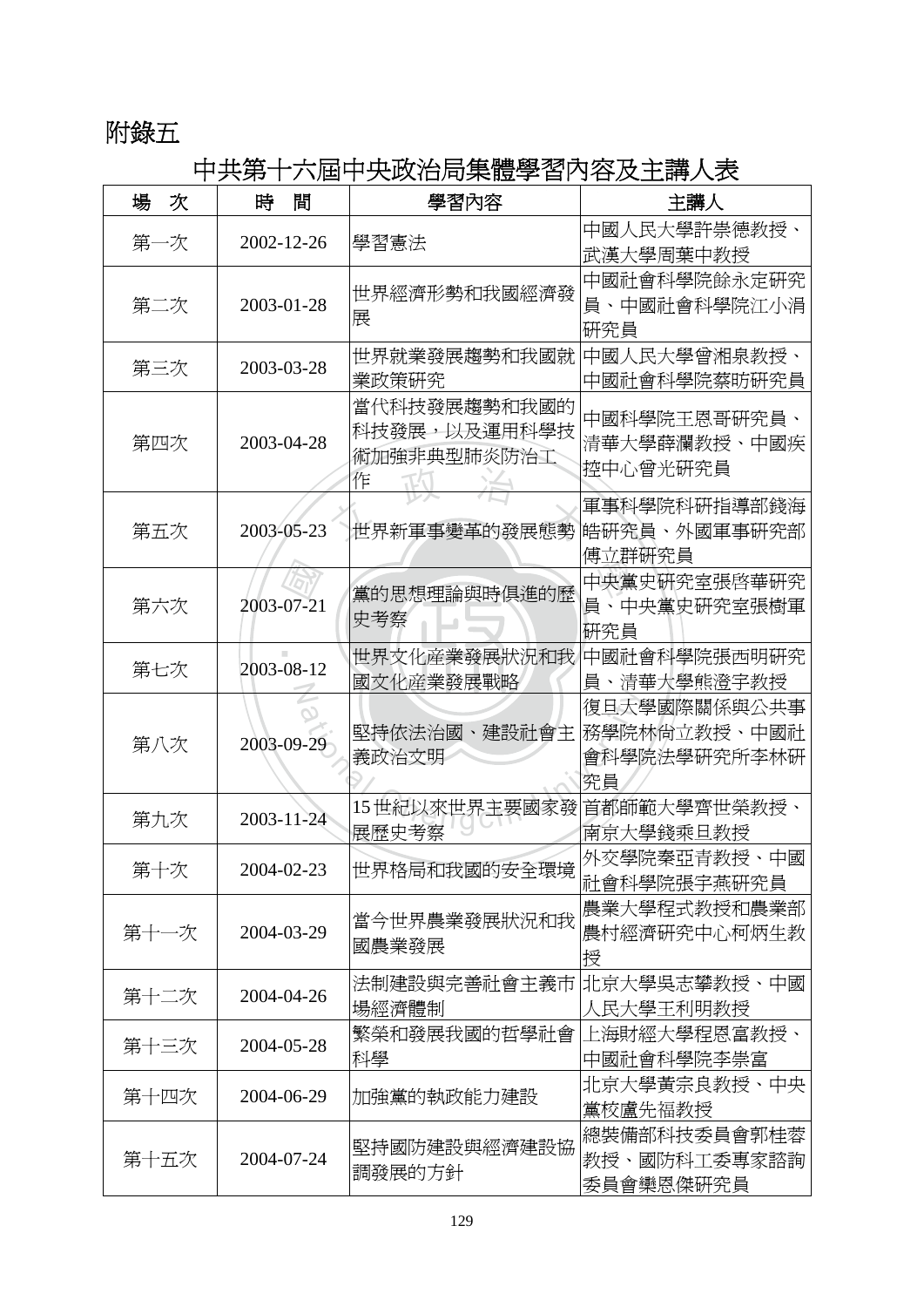| 第十六次  | 2004-10-21 | 我國民族關係史的幾個問題                           | 中央民族大學楊聖敏教授、<br>中國社會科學院郝時遠研究<br>員                   |
|-------|------------|----------------------------------------|-----------------------------------------------------|
| 第十七次  | 2004-12-01 | 中國社會主義道路探索的歷<br>史考察                    | 中央黨校陳雪薇教授、劉海<br>濤教授                                 |
| 第十八次  | 2004-12-27 | 面向 2020 年的中國科技發<br>展戰略                 | 中科院孫鴻烈硏究員、同濟<br>大學萬鋼教授                              |
| 第十九次  | 2005-01-24 | 新時期保持共產黨員先進性<br>硏究                     | 中央黨史研究室李忠傑教授<br>、全國黨建硏究會王庭大硏<br>究員                  |
| 第二十次  | 2005-02-21 | 努力構建社會主義和諧社會                           | 社科院社會學研究所李培林<br>研究員、景天魁研究員                          |
| 第二十一次 | 2005-04-15 | 關於我國經濟社會發展戰略<br>的若干問題                  | 國務院發展研究中心劉世錦<br>研究員、國家發改委宏觀經<br>濟研究院陳東琪研究員          |
| 第二十二次 | 2005-05-31 | 經濟全球化趨勢與當前國際<br>貿易發展的新特點               | 中國人民大學黃衛平教授、<br>社科院裴長洪研究員                           |
| 第二十三次 | 2005-06-27 | 國際能源資源形勢和我國能<br>源資源戰略                  | 國土資源部地質調査局張洪<br>濤硏究員、國家發改委宏觀<br>經濟研究院               |
| 第二十四次 | 2005-08-26 | 世界反法西斯戰爭的回顧與<br>思考                     | 軍事科學院戰爭理論和戰略<br>研究部研究員江英、軍事科<br>學院世界軍事研究部研究員<br>羅援  |
| 第二十五次 | 2005-09-29 | 國外城市化發展模式和中國<br>特色的城鎮化道路               | 同濟大學唐子來教授、北京<br>大學週一星教授                             |
| 第二十六次 | 2005-11-25 | 世界馬克思主義研究與我國<br>馬克思主義理論研究和建設<br>工程     | 黑龍江大學衣俊卿教授、中<br>國社會科學院李景源研究員                        |
| 第二十七次 | 2005-12-20 | 行政管理體制改革和完善經<br>濟法律制度                  | 中國政法大學法學院馬懷德<br>教授、中國人民大學法學院<br>史際春教授               |
| 第二十八次 | 2006-01-25 | 關於建設社會主義新農村                            | 農業部農業貿易促進中心錢<br>克明研究員、中國社會科學<br>院農村發展研究所張曉山研<br>究員  |
| 第二十九次 | 2006-02-21 | 世界産業結構調整的趨勢和<br> 我國加快轉變經濟增長方式<br>的戰略抉擇 | 國務院發展研究中心盧中原<br>研究員、國家發展和改革委<br>員會宏觀經濟硏究院王一鳴<br>硏究員 |
| 第三十次  | 2006-03-27 | 國外安全生産的制度措施和<br>加強我國安全生産的制度建<br>設      | 清華大學公共安全研究中心<br>范維澄教授、中國安全生産<br>科學研究院劉鐵民研究員         |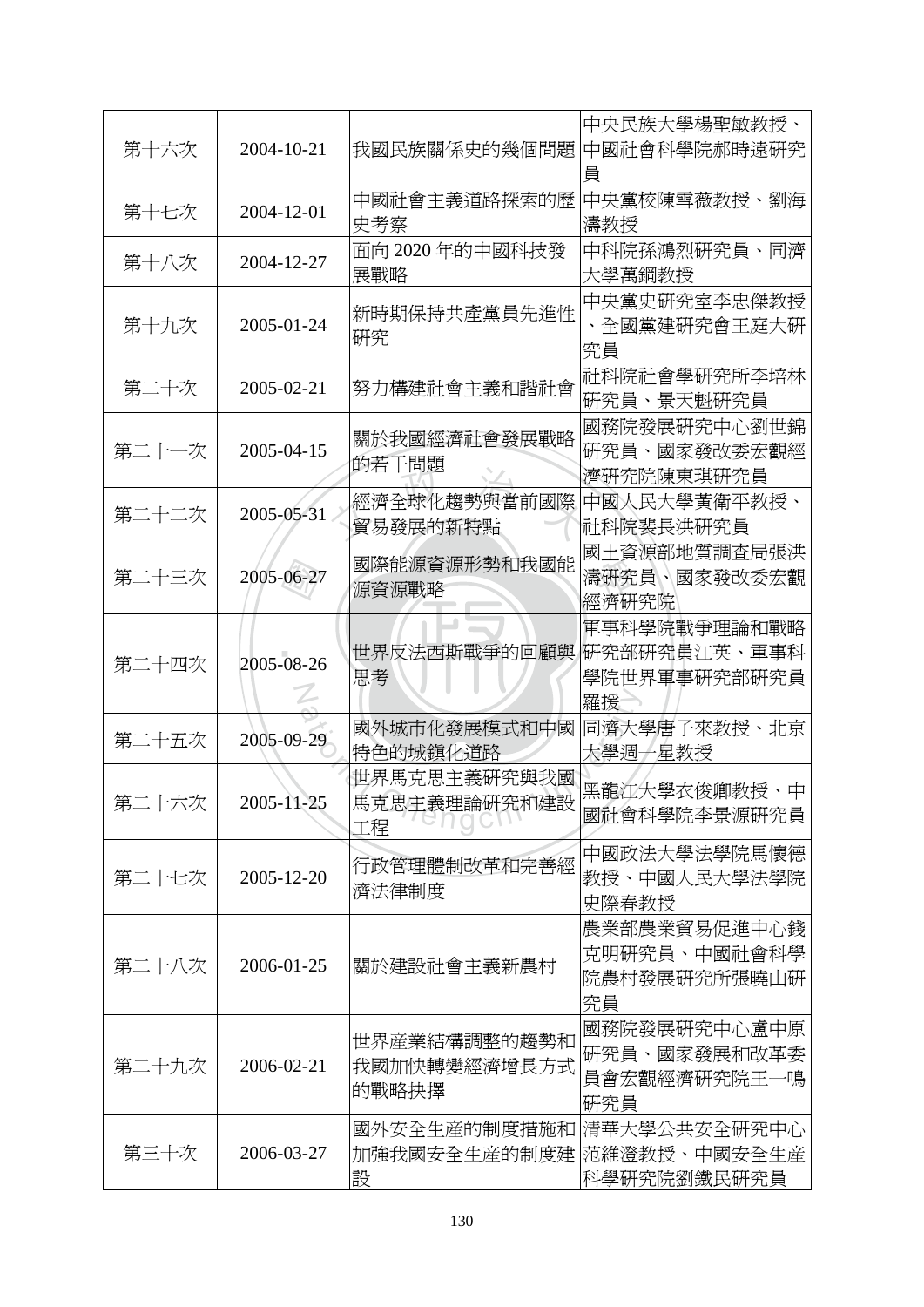| 第三十一次 | 2006-05-26      | 國際知識産權保護和我國知<br>識產權保護的法律和制度建<br>設 | 中國社會科學院法學所鄭成<br>思研究員、中南財經政法大<br>學知識産權研究中心主任吳<br>漢東教授                   |
|-------|-----------------|-----------------------------------|------------------------------------------------------------------------|
| 第三十二次 | 2006-06-29      | 堅持科學執政、民主執政、<br>依法執政              | 中央黨校黨建教研部張志明<br>教授、政法教研部卓澤淵教<br>授                                      |
| 第三十三次 | 2006-07-25      | 紅軍長征勝利的回顧和思考                      | 軍事科學院軍事歷史硏究所<br>陳力硏究員、科硏指導部副<br>部長黃星研究員                                |
| 第三十四次 | 2006-08-29      | 世界教育發展趨勢和深化我<br>國教育體制改革           | 浙江師範大學校長徐輝教授<br>、教育部教育發展研究中心<br>主任張力研究員                                |
| 第三十五次 | 2006-10-23      | 國外醫療衛生體制和我國醫<br>療衛生事業發展           | 北京大學中國經濟研究中心<br>副主任李玲教授、中華醫學<br>會副會長劉俊教授                               |
| 第三十六次 | 2006-11-30      | 我國社會主義基層民主政治<br>建設研究              | 華中師範大學徐勇教授、國<br>務院發展研究中心趙樹凱研<br>究員                                     |
| 第三十七次 | 2006-12-25      | 關於我國建設資源節約型社<br>曾                 | 國務院發展硏究中心産業經<br>濟研究部部長馮飛研究員、<br>國家發展和改革委員會宏觀<br>經濟研究院能源研究所所長<br>韓文科研究員 |
| 第三十八次 | 2007-01-23      | 世界網路技術發展和我國網<br>路文化建設與管理          | 中央外宣辦網路宣傳局李伍<br>峰、資訊産業部電信研究院<br>曹淑敏教授級高級工程師                            |
| 第三十九次 | 2007-02-15      | 國外區域發展情況和促進中<br>國區域協調發展           | 國務院發展硏究中心李善同<br>研究員、中國科學院地理科<br>學與資源硏究所樊傑硏究員                           |
| 第四十次  | 2007-03-23      | 關於制定和實施物權法的若<br>干問題               | 中國社會科學院法學研究所<br>梁慧星研究員、中國人民大<br>學法學院王利明教授                              |
| 第四十一次 | 2007-04-23      | 我國農業標準化和食品安全<br>問題研究              | 中國農業大學食品科學與贏<br>養工程學院羅雲波教授、中<br>國農業科學研究院質量標準<br>與檢測技術研究所葉志華研<br>究員     |
| 第四十二次 | $2007 - 7 - 26$ | 南昌起義和井岡山革命根據<br>地的建立              | 軍事科學院齊德學研究員、<br>黃迎旭研究員                                                 |
| 第四十三次 | 2007-8-28       | 世界金融形勢和深化我國金<br>融體制改革             | 國務院發展研究中心巴曙松<br>研究員、中國銀行業監督管<br>理委員會李伏安高級經濟師                           |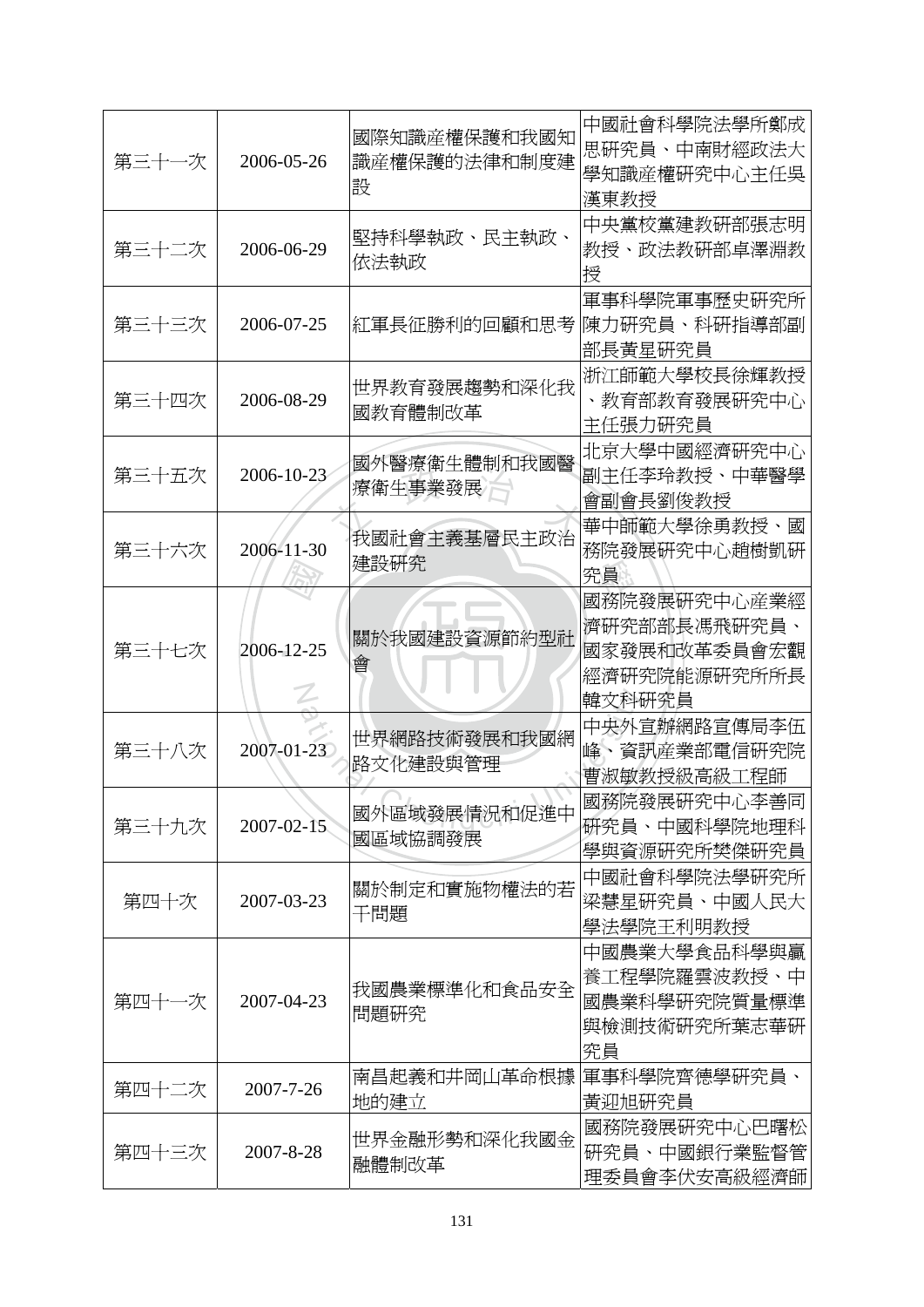| 第四十四次 | 2007-9-28 | 擴大對外開放和維護國家經  <del> </del><br> <br>濟安全 | 上海對外貿易學院王新奎教<br>國務院發展研究中心隆<br>國強研究員 |
|-------|-----------|----------------------------------------|-------------------------------------|
|-------|-----------|----------------------------------------|-------------------------------------|

# 附錄六

# 中共第十七屆中央政治局集體學習內容及主講人表

| 第一次  | 2007-11-27 | 完善中國特色社會主義法律<br>體系和全面落實依法治國基<br>本方略     | 中國政法大學徐顯明教授、<br>中國社會科學院信春鷹硏究                                 |
|------|------------|-----------------------------------------|--------------------------------------------------------------|
| 第二次  | 2007-12-19 | 當代世界宗教和加強我國宗<br>教工作                     | 中國社會科學院卓新平硏究<br>員、中央民族大學牟鐘鑒教<br>授                            |
| 第三次  | 2008-1-29  | 實現全面建設小康社會奮鬥<br>目標的新要求和推動經濟社<br>會又好又快發展 | 中國社會科學院經濟研究所<br>劉樹成研究員、國家發展和<br>改革委員會宏觀經濟研究院<br>馬曉河硏究員       |
| 第四次  | 2008-2-23  | 國外政府服務體系建設和我<br>國建設服務型政府                | 國家行政學院薄貴利教授、<br>中國行政管理學會高小平研<br>究員                           |
| 第五次  | 2008-4-28  | 我國加快轉變經濟發展方式<br>研究                      | 中國社會科學院世界經濟與<br> 政治研究所李向陽研究員、<br>國家發展和改革委員會宏觀<br>經濟研究院羅雲毅研究員 |
| 第六次  | 2008-6-27  | 全球氣候變化和我國加強應<br>對氣候變化能力建設               | 中國氣象局國家氣候中心羅<br>勇研究員、清華大學低碳能<br>源實驗室何建坤教授                    |
| 第七次  | 2008-7-26  | 現代奧林匹克運動和辦好北<br>京奧運會                    | 國家體育總局於再清、北京<br>奧運會組委會王偉                                     |
| 第八次  | 2008-9-28  | 中國特色社會主義理論體系<br>硏究                      | 中央黨校嚴書翰教授、中國<br>人民大學秦宣教授                                     |
| 第九次  | 2008-11-29 | 關於推動我國科學發展問題<br>硏究                      | 中國社會科學院宋泓研究員<br>國家發展和改革委員會宏<br>觀經濟研究院張燕生研究員                  |
| 第十次  | 2008-12-26 | 關於深化改革開放問題硏究                            | 中央黨史研究室章百家研究<br>員、中央黨校楊秋寶教授                                  |
| 第十一次 | 2009-1-23  | 中國特色農業現代化道路研<br>究                       | 中國農業大學何秀榮教授、<br>國務院發展研究中心韓俊研<br>究員                           |
| 第十二次 | 2009-2-23  | 世界經濟形勢和推動我國經<br>濟又好又快發展                 | 國務院發展硏究中心趙晉平<br>研究員、國家發展和改革委<br>員會宏觀經濟研究院畢吉耀                 |